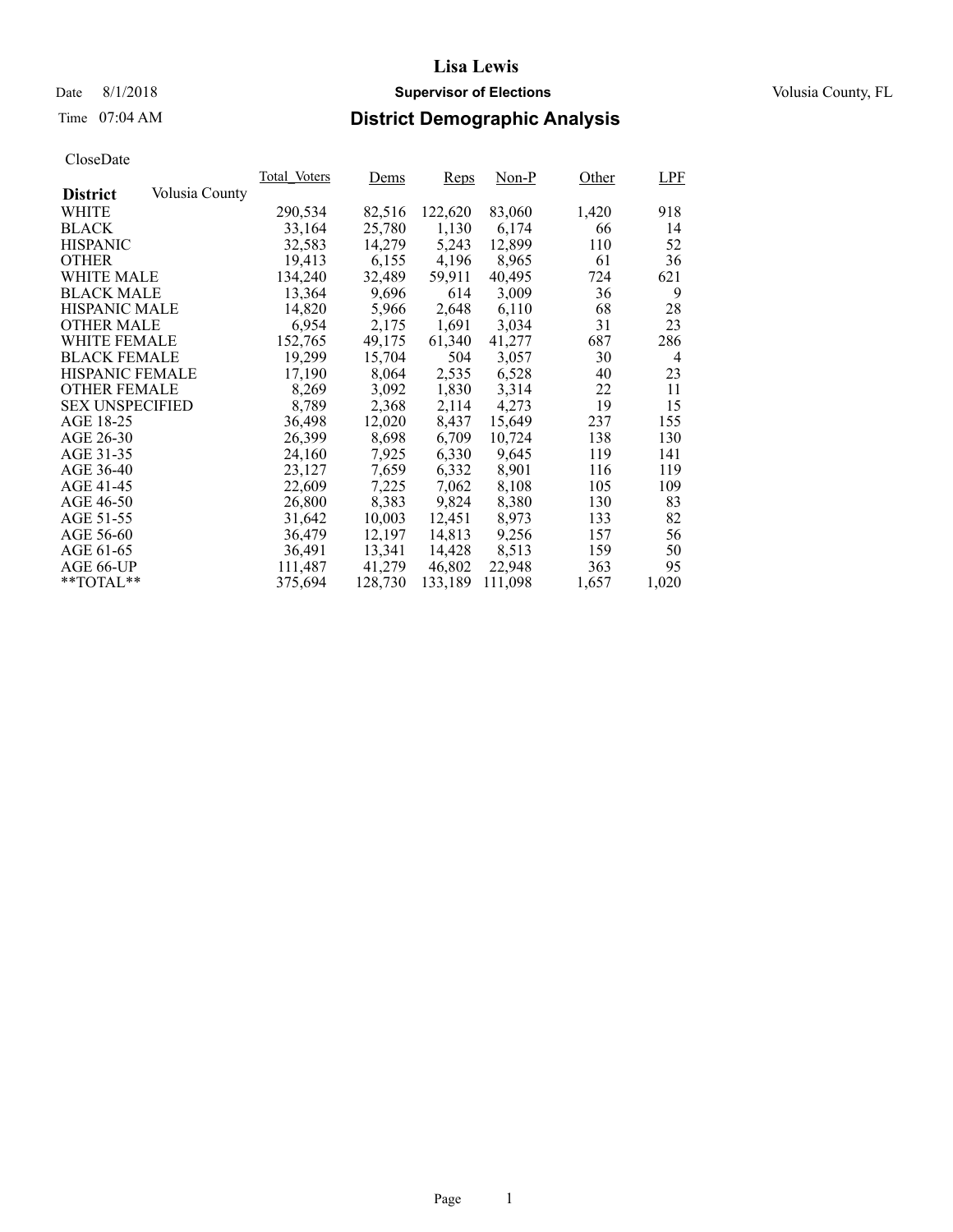## Date 8/1/2018 **Supervisor of Elections Supervisor of Elections** Volusia County, FL

## Time 07:04 AM **District Demographic Analysis**

|                        | Total Voters              | Dems   | <b>Reps</b> | Non-P  | Other | <b>LPF</b>              |
|------------------------|---------------------------|--------|-------------|--------|-------|-------------------------|
| <b>District</b>        | County Council District 1 |        |             |        |       |                         |
| WHITE                  | 58,417                    | 16,188 | 26,138      | 15,637 | 250   | 204                     |
| <b>BLACK</b>           | 5,513                     | 4,340  | 175         | 983    | 13    | 2                       |
| <b>HISPANIC</b>        | 6,766                     | 2,824  | 1,136       | 2,764  | 29    | 13                      |
| <b>OTHER</b>           | 3,790                     | 1,190  | 868         | 1,712  | 14    | 6                       |
| WHITE MALE             | 26,550                    | 6,192  | 12,557      | 7,534  | 123   | 144                     |
| <b>BLACK MALE</b>      | 2,197                     | 1,625  | 83          | 480    | 8     | 1                       |
| <b>HISPANIC MALE</b>   | 2,897                     | 1,109  | 564         | 1,201  | 16    | 7                       |
| <b>OTHER MALE</b>      | 1,352                     | 435    | 331         | 575    | 7     | 4                       |
| WHITE FEMALE           | 31,181                    | 9,842  | 13,295      | 7,862  | 125   | 57                      |
| <b>BLACK FEMALE</b>    | 3,236                     | 2,656  | 88          | 486    | 5     | 1                       |
| HISPANIC FEMALE        | 3,731                     | 1,650  | 562         | 1,502  | 11    | 6                       |
| <b>OTHER FEMALE</b>    | 1,561                     | 569    | 359         | 626    | 5     | $\overline{c}$          |
| <b>SEX UNSPECIFIED</b> | 1,780                     | 464    | 477         | 830    | 6     | $\overline{\mathbf{3}}$ |
| AGE 18-25              | 7,270                     | 2,178  | 1,878       | 3,137  | 43    | 34                      |
| AGE 26-30              | 5,162                     | 1,589  | 1,437       | 2,088  | 20    | 28                      |
| AGE 31-35              | 4,747                     | 1,384  | 1,382       | 1,923  | 21    | 37                      |
| AGE 36-40              | 4,831                     | 1,517  | 1,489       | 1,778  | 19    | 28                      |
| AGE 41-45              | 4,492                     | 1,375  | 1,526       | 1,551  | 22    | 18                      |
| AGE 46-50              | 5,403                     | 1,624  | 2,111       | 1,618  | 31    | 19                      |
| AGE 51-55              | 6,118                     | 1,822  | 2,616       | 1,644  | 19    | 17                      |
| AGE 56-60              | 6,824                     | 2,239  | 2,989       | 1,552  | 30    | 14                      |
| AGE 61-65              | 6,860                     | 2,435  | 2,902       | 1,490  | 29    | $\overline{4}$          |
| AGE 66-UP              | 22,778                    | 8,379  | 9,987       | 4,314  | 72    | 26                      |
| $*$ $TOTAL**$          | 74,486                    | 24,542 | 28,317      | 21,096 | 306   | 225                     |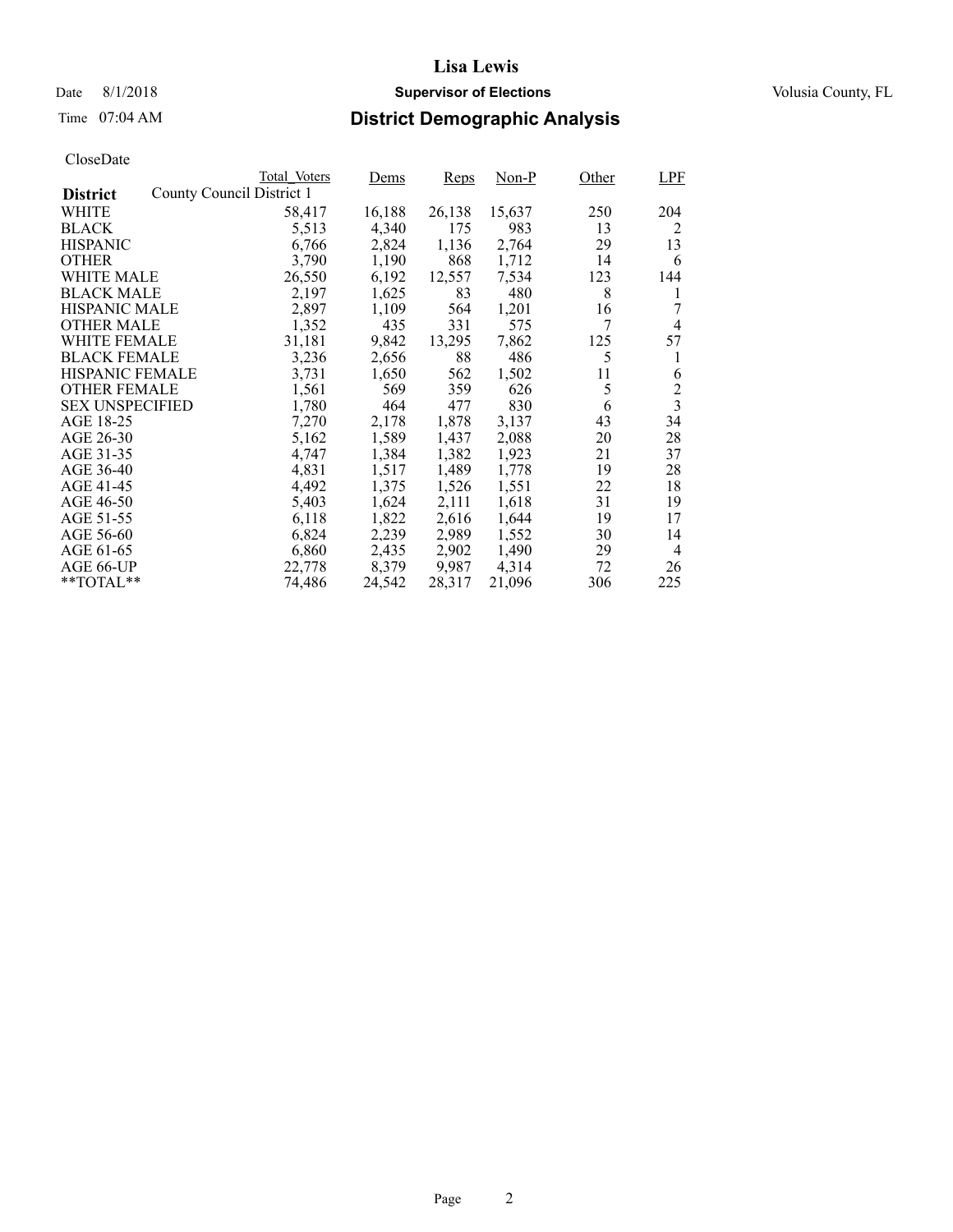## Date 8/1/2018 **Supervisor of Elections Supervisor of Elections** Volusia County, FL

## Time 07:04 AM **District Demographic Analysis**

|                        |                           | Total Voters | Dems   | <b>Reps</b> | Non-P  | Other | LPF            |
|------------------------|---------------------------|--------------|--------|-------------|--------|-------|----------------|
| <b>District</b>        | County Council District 2 |              |        |             |        |       |                |
| WHITE                  |                           | 56,006       | 16,744 | 22,211      | 16,547 | 319   | 185            |
| <b>BLACK</b>           |                           | 11,867       | 9,415  | 335         | 2,095  | 18    | 4              |
| <b>HISPANIC</b>        |                           | 2,783        | 1,164  | 531         | 1,061  | 19    | 8              |
| <b>OTHER</b>           |                           | 4,365        | 1,472  | 836         | 2,027  | 18    | 12             |
| WHITE MALE             |                           | 26,137       | 6,709  | 10,961      | 8,161  | 183   | 123            |
| <b>BLACK MALE</b>      |                           | 4,600        | 3,439  | 178         | 977    | 5     | 1              |
| <b>HISPANIC MALE</b>   |                           | 1,273        | 471    | 276         | 509    | 13    | 4              |
| <b>OTHER MALE</b>      |                           | 1,579        | 506    | 364         | 695    | 8     | 6              |
| WHITE FEMALE           |                           | 29,184       | 9,844  | 11,002      | 8,147  | 133   | 58             |
| <b>BLACK FEMALE</b>    |                           | 7,058        | 5,813  | 155         | 1,075  | 13    | 2              |
| HISPANIC FEMALE        |                           | 1,449        | 666    | 249         | 524    | 6     | $\overline{4}$ |
| <b>OTHER FEMALE</b>    |                           | 1,888        | 746    | 361         | 769    | 7     | 5              |
| <b>SEX UNSPECIFIED</b> |                           | 1,853        | 601    | 367         | 873    | 6     | 6              |
| AGE 18-25              |                           | 8,461        | 3,738  | 1,432       | 3,195  | 57    | 39             |
| AGE 26-30              |                           | 5,653        | 2,178  | 1,242       | 2,177  | 31    | 25             |
| AGE 31-35              |                           | 4,759        | 1,846  | 1,073       | 1,780  | 29    | 31             |
| AGE 36-40              |                           | 4,254        | 1,634  | 1,008       | 1,566  | 30    | 16             |
| AGE 41-45              |                           | 3,814        | 1,408  | 1,057       | 1,305  | 23    | 21             |
| AGE 46-50              |                           | 4,689        | 1,676  | 1,504       | 1,471  | 19    | 19             |
| AGE 51-55              |                           | 5,920        | 2,148  | 2,027       | 1,693  | 38    | 14             |
| AGE 56-60              |                           | 7,079        | 2,605  | 2,628       | 1,802  | 31    | 13             |
| AGE 61-65              |                           | 7,204        | 2,813  | 2,659       | 1,696  | 27    | 9              |
| AGE 66-UP              |                           | 23,188       | 8,749  | 9,283       | 5,045  | 89    | 22             |
| $*$ TOTAL $*$          |                           | 75,021       | 28,795 | 23,913      | 21,730 | 374   | 209            |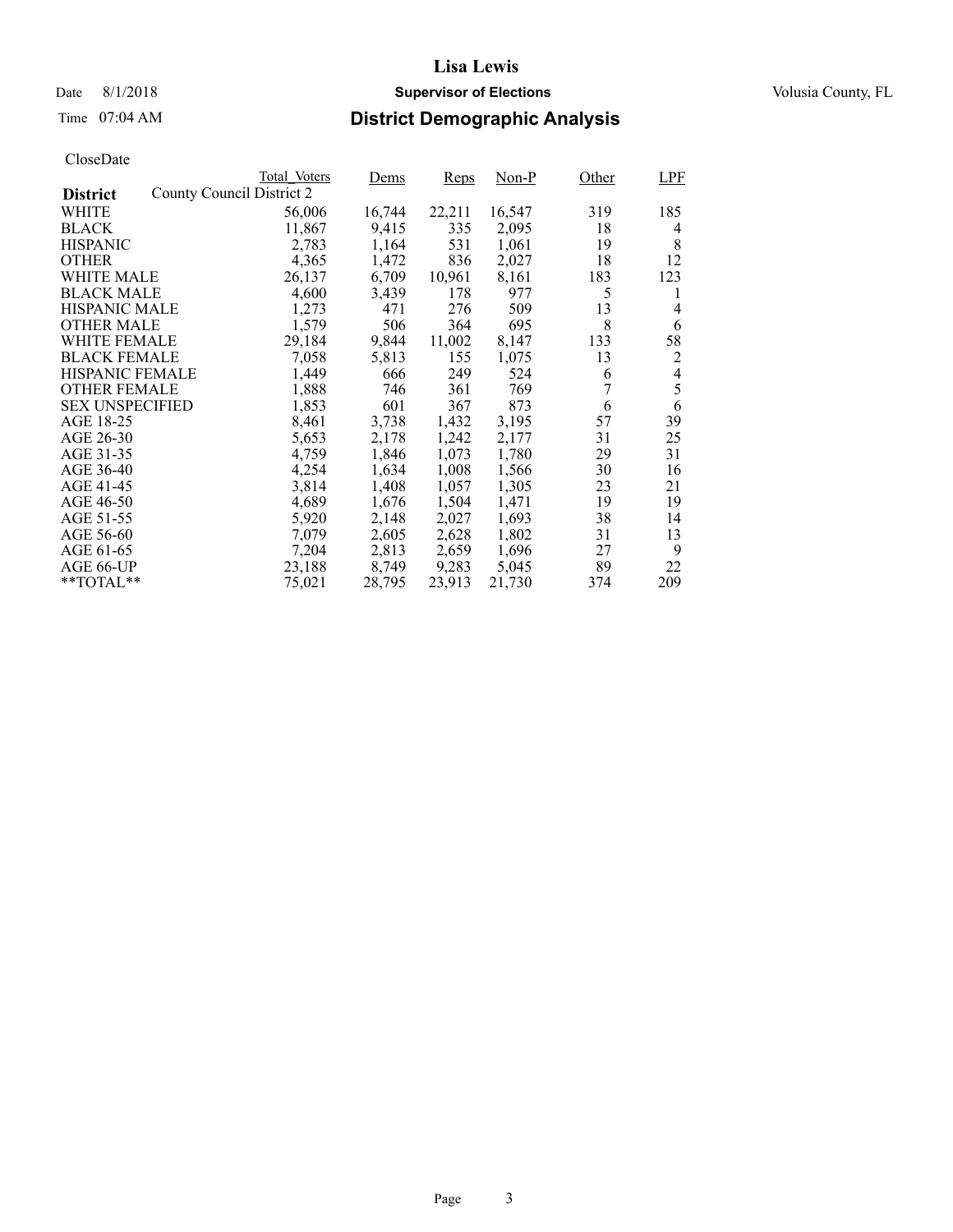## Date 8/1/2018 **Supervisor of Elections Supervisor of Elections** Volusia County, FL

# Time 07:04 AM **District Demographic Analysis**

|                        |                           | Total Voters | Dems   | <b>Reps</b> | Non-P  | Other          | LPF            |
|------------------------|---------------------------|--------------|--------|-------------|--------|----------------|----------------|
| <b>District</b>        | County Council District 3 |              |        |             |        |                |                |
| WHITE                  |                           | 72,205       | 20,215 | 31,010      | 20,419 | 366            | 195            |
| <b>BLACK</b>           |                           | 2,130        | 1,667  | 90          | 366    | 4              | 3              |
| <b>HISPANIC</b>        |                           | 1,798        | 641    | 451         | 697    | 7              | $\overline{2}$ |
| <b>OTHER</b>           |                           | 3,045        | 858    | 788         | 1,386  | 7              | 6              |
| WHITE MALE             |                           | 33,488       | 8,000  | 15,250      | 9.941  | 171            | 126            |
| <b>BLACK MALE</b>      |                           | 941          | 685    | 48          | 202    | 3              | 3              |
| <b>HISPANIC MALE</b>   |                           | 807          | 260    | 204         | 340    | $\overline{c}$ |                |
| <b>OTHER MALE</b>      |                           | 1,095        | 296    | 333         | 458    | $\overline{4}$ | 4              |
| WHITE FEMALE           |                           | 37,893       | 12,013 | 15,432      | 10,187 | 194            | 67             |
| <b>BLACK FEMALE</b>    |                           | 1,164        | 961    | 42          | 160    |                | $\theta$       |
| HISPANIC FEMALE        |                           | 953          | 368    | 237         | 342    | 5              |                |
| <b>OTHER FEMALE</b>    |                           | 1,296        | 452    | 347         | 492    | 3              | $\overline{2}$ |
| <b>SEX UNSPECIFIED</b> |                           | 1,540        | 346    | 446         | 745    |                | $\overline{2}$ |
| AGE 18-25              |                           | 6,050        | 1,506  | 1,826       | 2,634  | 59             | 25             |
| AGE 26-30              |                           | 4,388        | 1,192  | 1,322       | 1,818  | 27             | 29             |
| AGE 31-35              |                           | 4,299        | 1,194  | 1,285       | 1,773  | 27             | 20             |
| AGE 36-40              |                           | 4,302        | 1,137  | 1,414       | 1,706  | 18             | 27             |
| AGE 41-45              |                           | 4,547        | 1,159  | 1,658       | 1,679  | 22             | 29             |
| AGE 46-50              |                           | 5,560        | 1,422  | 2,384       | 1,714  | 27             | 13             |
| AGE 51-55              |                           | 6,603        | 1,755  | 2,927       | 1,875  | 29             | 17             |
| AGE 56-60              |                           | 8,215        | 2,329  | 3,746       | 2,090  | 39             | 11             |
| AGE 61-65              |                           | 8,585        | 2,838  | 3,686       | 2,006  | 43             | 12             |
| AGE 66-UP              |                           | 26,629       | 8,849  | 12,091      | 5,573  | 93             | 23             |
| $*$ TOTAL $*$          |                           | 79,178       | 23,381 | 32,339      | 22,868 | 384            | 206            |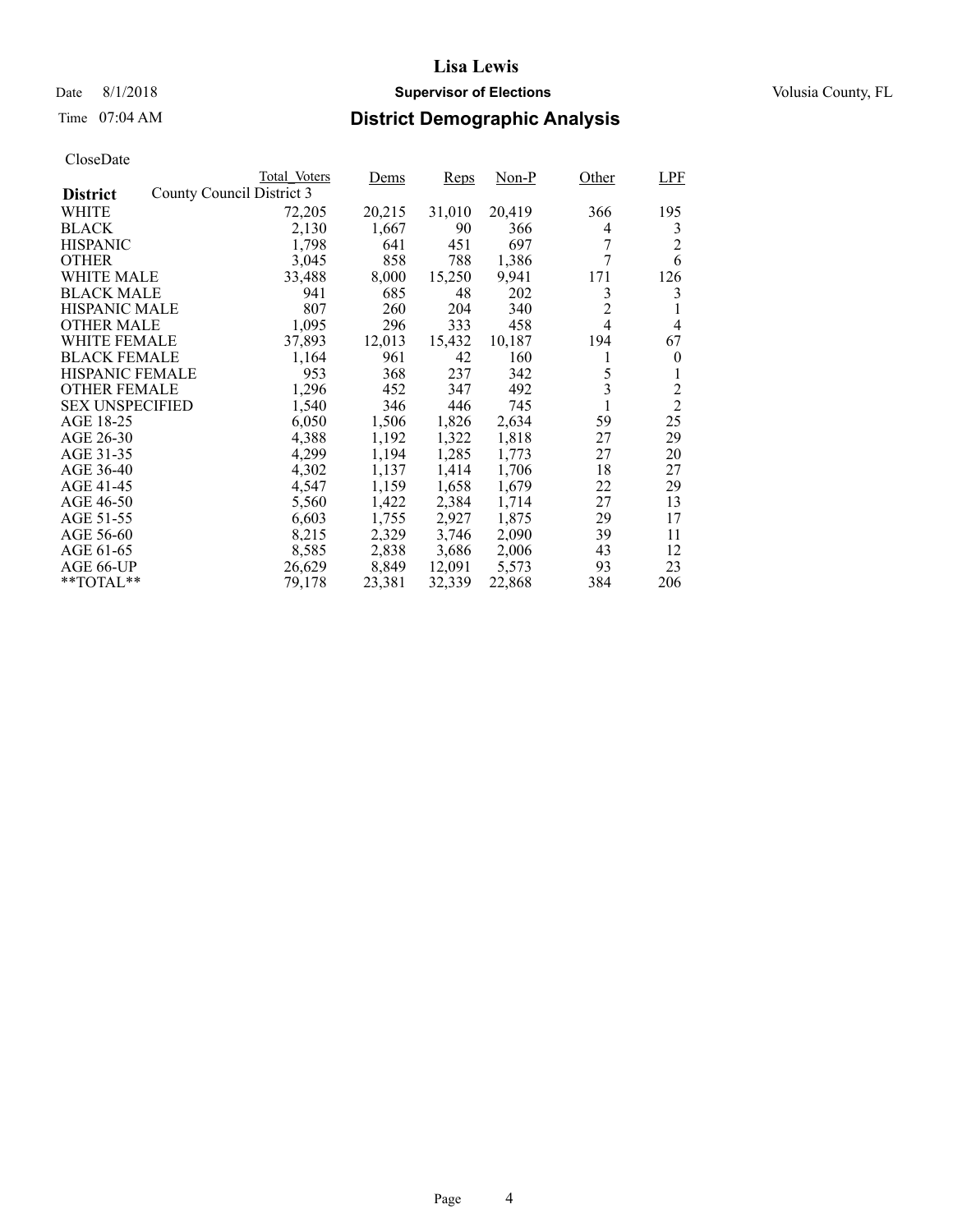## Date 8/1/2018 **Supervisor of Elections Supervisor of Elections** Volusia County, FL

## Time 07:04 AM **District Demographic Analysis**

|                        |                           | Total Voters | Dems   | <b>Reps</b> | Non-P  | Other          | <b>LPF</b> |
|------------------------|---------------------------|--------------|--------|-------------|--------|----------------|------------|
| <b>District</b>        | County Council District 4 |              |        |             |        |                |            |
| WHITE                  |                           | 60,593       | 17,611 | 25,487      | 17,011 | 304            | 180        |
| <b>BLACK</b>           |                           | 7,215        | 5,626  | 232         | 1,337  | 16             | 4          |
| <b>HISPANIC</b>        |                           | 2,445        | 960    | 521         | 937    | 19             | 8          |
| <b>OTHER</b>           |                           | 3,865        | 1,209  | 884         | 1,758  | 9              | 5          |
| WHITE MALE             |                           | 27,962       | 6,888  | 12,474      | 8,323  | 152            | 125        |
| <b>BLACK MALE</b>      |                           | 2,817        | 2,022  | 131         | 650    | 11             | 3          |
| <b>HISPANIC MALE</b>   |                           | 1,102        | 375    | 267         | 444    | 11             | 5          |
| <b>OTHER MALE</b>      |                           | 1,436        | 444    | 344         | 640    | 5              | 3          |
| WHITE FEMALE           |                           | 31,936       | 10,578 | 12,747      | 8,405  | 151            | 55         |
| <b>BLACK FEMALE</b>    |                           | 4,305        | 3,534  | 99          | 666    | 5              | 1          |
| HISPANIC FEMALE        |                           | 1,303        | 570    | 248         | 474    | 8              | 3          |
| <b>OTHER FEMALE</b>    |                           | 1,642        | 596    | 401         | 641    | 3              | 1          |
| <b>SEX UNSPECIFIED</b> |                           | 1,614        | 399    | 412         | 800    | $\overline{2}$ | 1          |
| AGE 18-25              |                           | 6,711        | 2,126  | 1,776       | 2,739  | 37             | 33         |
| AGE 26-30              |                           | 5,029        | 1,715  | 1,274       | 1,977  | 43             | 20         |
| AGE 31-35              |                           | 4,488        | 1,565  | 1,218       | 1,653  | 24             | 28         |
| AGE 36-40              |                           | 4,017        | 1,387  | 1,110       | 1,479  | 20             | 21         |
| AGE 41-45              |                           | 4,071        | 1,298  | 1,320       | 1,414  | 16             | 23         |
| AGE 46-50              |                           | 5,026        | 1,539  | 1,891       | 1,552  | 27             | 17         |
| AGE 51-55              |                           | 6,239        | 1,932  | 2,559       | 1,707  | 28             | 13         |
| AGE 56-60              |                           | 7,275        | 2,448  | 2,866       | 1,912  | 38             | 11         |
| AGE 61-65              |                           | 7,620        | 2,767  | 3,044       | 1,755  | 41             | 13         |
| AGE 66-UP              |                           | 23,641       | 8,629  | 10,065      | 4,855  | 74             | 18         |
| $*$ $TOTAL**$          |                           | 74,118       | 25,406 | 27,124      | 21,043 | 348            | 197        |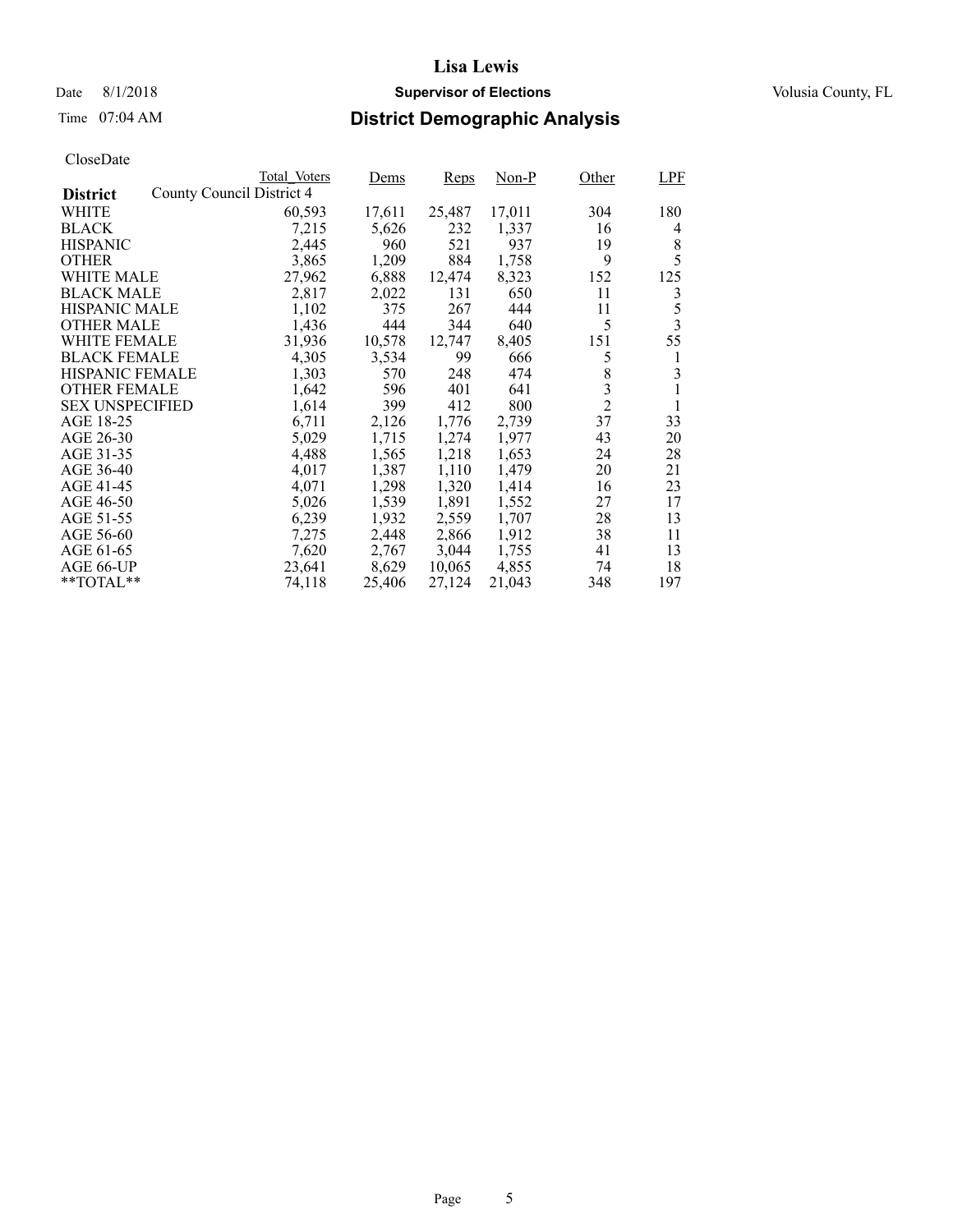## Date 8/1/2018 **Supervisor of Elections Supervisor of Elections** Volusia County, FL

## Time 07:04 AM **District Demographic Analysis**

|                        |                           | Total Voters | Dems   | <b>Reps</b> | Non-P  | Other          | <b>LPF</b> |
|------------------------|---------------------------|--------------|--------|-------------|--------|----------------|------------|
| <b>District</b>        | County Council District 5 |              |        |             |        |                |            |
| WHITE                  |                           | 43,313       | 11,758 | 17,774      | 13,446 | 181            | 154        |
| <b>BLACK</b>           |                           | 6,439        | 4,732  | 298         | 1,393  | 15             | 1          |
| <b>HISPANIC</b>        |                           | 18,791       | 8,690  | 2,604       | 7,440  | 36             | 21         |
| <b>OTHER</b>           |                           | 4,348        | 1,426  | 820         | 2,082  | 13             | 7          |
| WHITE MALE             |                           | 20,103       | 4,700  | 8,669       | 6,536  | 95             | 103        |
| <b>BLACK MALE</b>      |                           | 2,809        | 1,925  | 174         | 700    | 9              | 1          |
| <b>HISPANIC MALE</b>   |                           | 8,741        | 3,751  | 1,337       | 3,616  | 26             | 11         |
| <b>OTHER MALE</b>      |                           | 1,492        | 494    | 319         | 666    | 7              | 6          |
| WHITE FEMALE           |                           | 22,571       | 6,898  | 8,864       | 6,676  | 84             | 49         |
| <b>BLACK FEMALE</b>    |                           | 3,536        | 2,740  | 120         | 670    | 6              | $\theta$   |
| HISPANIC FEMALE        |                           | 9,754        | 4,810  | 1,239       | 3,686  | 10             | 9          |
| <b>OTHER FEMALE</b>    |                           | 1,882        | 729    | 362         | 786    | 4              | 1          |
| <b>SEX UNSPECIFIED</b> |                           | 2,002        | 558    | 412         | 1,025  | $\overline{4}$ | 3          |
| AGE 18-25              |                           | 8,006        | 2,472  | 1,525       | 3,944  | 41             | 24         |
| AGE 26-30              |                           | 6,167        | 2,024  | 1,434       | 2,664  | 17             | 28         |
| AGE 31-35              |                           | 5,867        | 1,936  | 1,372       | 2,516  | 18             | 25         |
| AGE 36-40              |                           | 5,723        | 1,984  | 1,311       | 2,372  | 29             | 27         |
| AGE 41-45              |                           | 5,685        | 1,985  | 1,501       | 2,159  | 22             | 18         |
| AGE 46-50              |                           | 6,122        | 2,122  | 1,934       | 2,025  | 26             | 15         |
| AGE 51-55              |                           | 6,762        | 2,346  | 2,322       | 2,054  | 19             | 21         |
| AGE 56-60              |                           | 7,086        | 2,576  | 2,584       | 1,900  | 19             | 7          |
| AGE 61-65              |                           | 6,222        | 2,488  | 2,137       | 1,566  | 19             | 12         |
| AGE 66-UP              |                           | 15,251       | 6,673  | 5,376       | 3,161  | 35             | 6          |
| $*$ TOTAL $*$          |                           | 72,891       | 26,606 | 21,496      | 24,361 | 245            | 183        |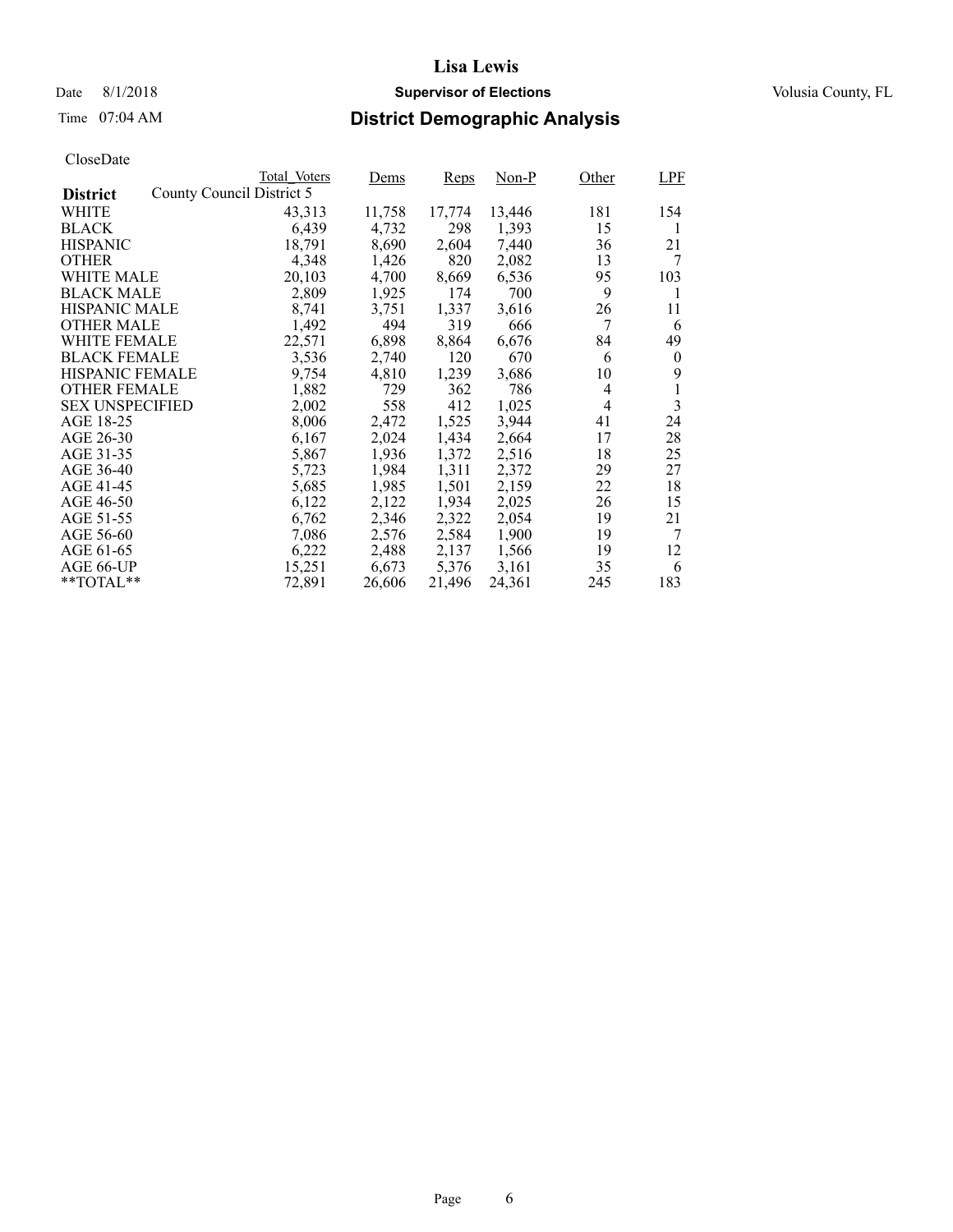## Date 8/1/2018 **Supervisor of Elections Supervisor of Elections** Volusia County, FL

## Time 07:04 AM **District Demographic Analysis**

|                        | Total Voters                 | Dems | Reps | $Non-P$ | Other          | LPF      |
|------------------------|------------------------------|------|------|---------|----------------|----------|
| <b>District</b>        | Indigo Community Development |      |      |         |                |          |
| <b>WHITE</b>           | 1,375                        | 310  | 689  | 356     | 14             | 6        |
| <b>BLACK</b>           | 173                          | 123  | 13   | 36      |                | 0        |
| <b>HISPANIC</b>        | 95                           | 35   | 21   | 38      |                | $\theta$ |
| <b>OTHER</b>           | 112                          | 24   | 29   | 56      | 2              |          |
| WHITE MALE             | 668                          | 117  | 345  | 189     | 11             | 6        |
| <b>BLACK MALE</b>      | 77                           | 44   | 10   | 22      |                | $\theta$ |
| <b>HISPANIC MALE</b>   | 36                           | 13   | 9    | 14      | 0              | $\theta$ |
| <b>OTHER MALE</b>      | 36                           | 6    | 9    | 20      |                | $\theta$ |
| <b>WHITE FEMALE</b>    | 694                          | 192  | 336  | 163     | 3              | 0        |
| <b>BLACK FEMALE</b>    | 91                           | 76   | 3    | 12      | 0              | $\theta$ |
| HISPANIC FEMALE        | 59                           | 22   | 12   | 24      |                | 0        |
| <b>OTHER FEMALE</b>    | 64                           | 16   | 17   | 29      |                |          |
| <b>SEX UNSPECIFIED</b> | 29                           | 6    | 10   | 13      | $\theta$       | $\theta$ |
| AGE 18-25              | 130                          | 36   | 41   | 51      | 0              | 2        |
| AGE 26-30              | 144                          | 32   | 50   | 61      |                | $\theta$ |
| AGE 31-35              | 133                          | 41   | 47   | 43      |                |          |
| AGE 36-40              | 120                          | 38   | 41   | 38      | 2              |          |
| AGE 41-45              | 120                          | 37   | 40   | 41      | $\theta$       | 2        |
| AGE 46-50              | 124                          | 34   | 56   | 33      |                | $\theta$ |
| AGE 51-55              | 145                          | 40   | 60   | 41      | 3              | 1        |
| AGE 56-60              | 156                          | 40   | 77   | 37      | $\overline{c}$ | 0        |
| AGE 61-65              | 197                          | 67   | 91   | 38      |                | $\theta$ |
| AGE 66-UP              | 486                          | 127  | 249  | 103     | 7              | 0        |
| **TOTAL**              | 1,755                        | 492  | 752  | 486     | 18             |          |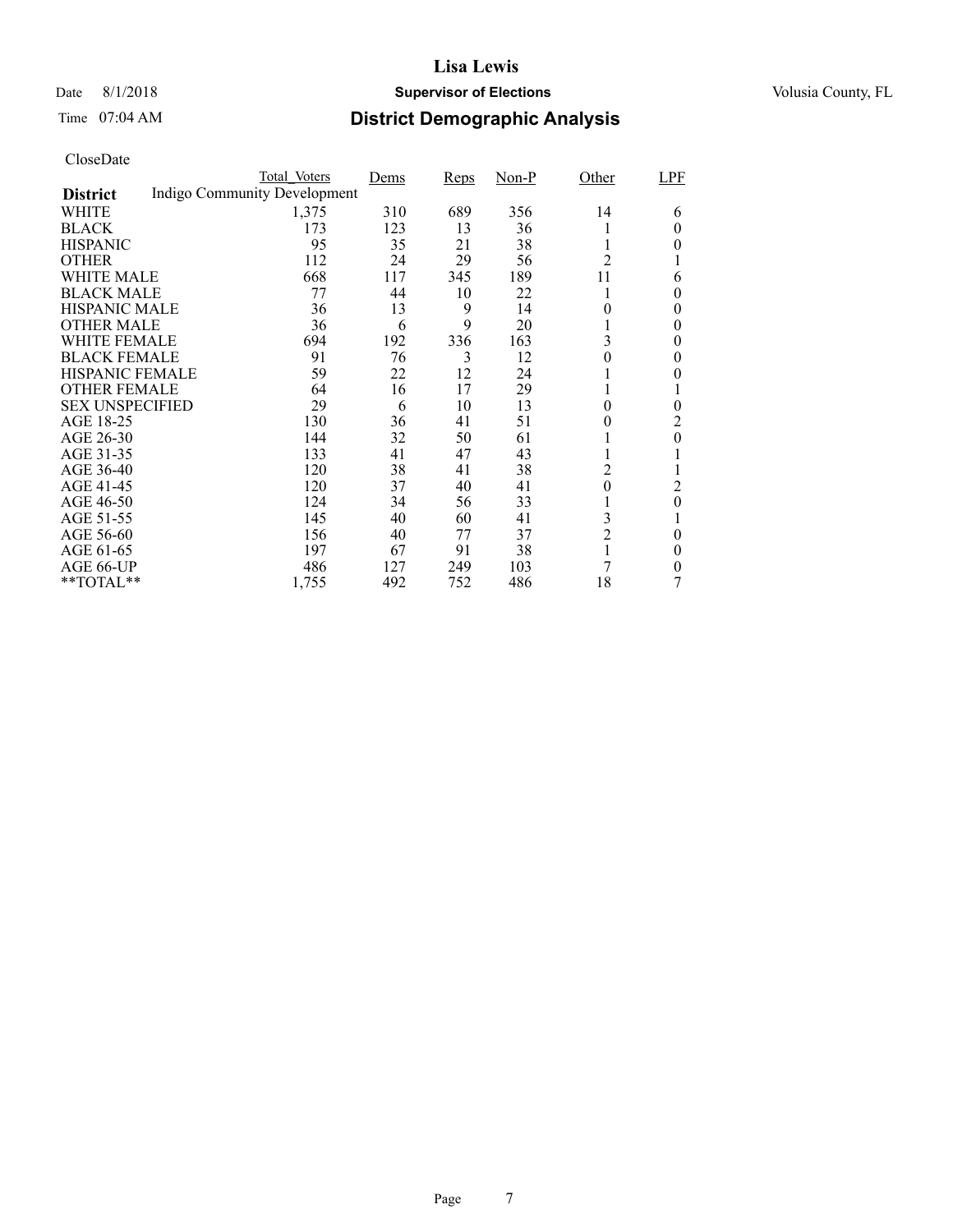## Date 8/1/2018 **Supervisor of Elections Supervisor of Elections** Volusia County, FL

## Time 07:04 AM **District Demographic Analysis**

|                        |                  | Total Voters | Dems           | <b>Reps</b> | $Non-P$ | Other | LPF |
|------------------------|------------------|--------------|----------------|-------------|---------|-------|-----|
| <b>District</b>        | Orlandia Heights |              |                |             |         |       |     |
| WHITE                  |                  | 677          | 169            | 303         | 203     | 2     | 0   |
| <b>BLACK</b>           |                  | 15           | 9              | 3           | 3       | 0     |     |
| <b>HISPANIC</b>        |                  | 31           | 5              | 10          | 16      |       |     |
| <b>OTHER</b>           |                  | 39           | 7              | 10          | 22      |       |     |
| WHITE MALE             |                  | 339          | 78             | 157         | 102     | 2     |     |
| <b>BLACK MALE</b>      |                  | 6            | 4              | 1           |         | 0     |     |
| <b>HISPANIC MALE</b>   |                  | 11           |                | 4           | 6       |       |     |
| <b>OTHER MALE</b>      |                  | 12           | $\overline{2}$ | 4           | 6       |       |     |
| WHITE FEMALE           |                  | 324          | 87             | 143         | 94      |       |     |
| <b>BLACK FEMALE</b>    |                  | 8            | 5              | 2           |         |       | 0   |
| <b>HISPANIC FEMALE</b> |                  | 18           | 4              | 5           | 9       |       |     |
| <b>OTHER FEMALE</b>    |                  | 18           | 5              | 5           | 8       |       |     |
| <b>SEX UNSPECIFIED</b> |                  | 26           | 4              | 5           | 17      |       |     |
| AGE 18-25              |                  | 96           | 14             | 30          | 51      |       |     |
| AGE 26-30              |                  | 46           | 9              | 17          | 20      |       |     |
| AGE 31-35              |                  | 47           | 9              | 19          | 19      |       |     |
| AGE 36-40              |                  | 36           | 7              | 13          | 16      |       |     |
| AGE 41-45              |                  | 49           | 9              | 22          | 18      |       |     |
| AGE 46-50              |                  | 64           | 12             | 22          | 30      |       |     |
| AGE 51-55              |                  | 87           | 15             | 51          | 21      |       |     |
| AGE 56-60              |                  | 105          | 28             | 50          | 27      |       |     |
| AGE 61-65              |                  | 93           | 29             | 45          | 19      |       |     |
| AGE 66-UP              |                  | 139          | 58             | 57          | 23      |       |     |
| **TOTAL**              |                  | 762          | 190            | 326         | 244     | 2     | 0   |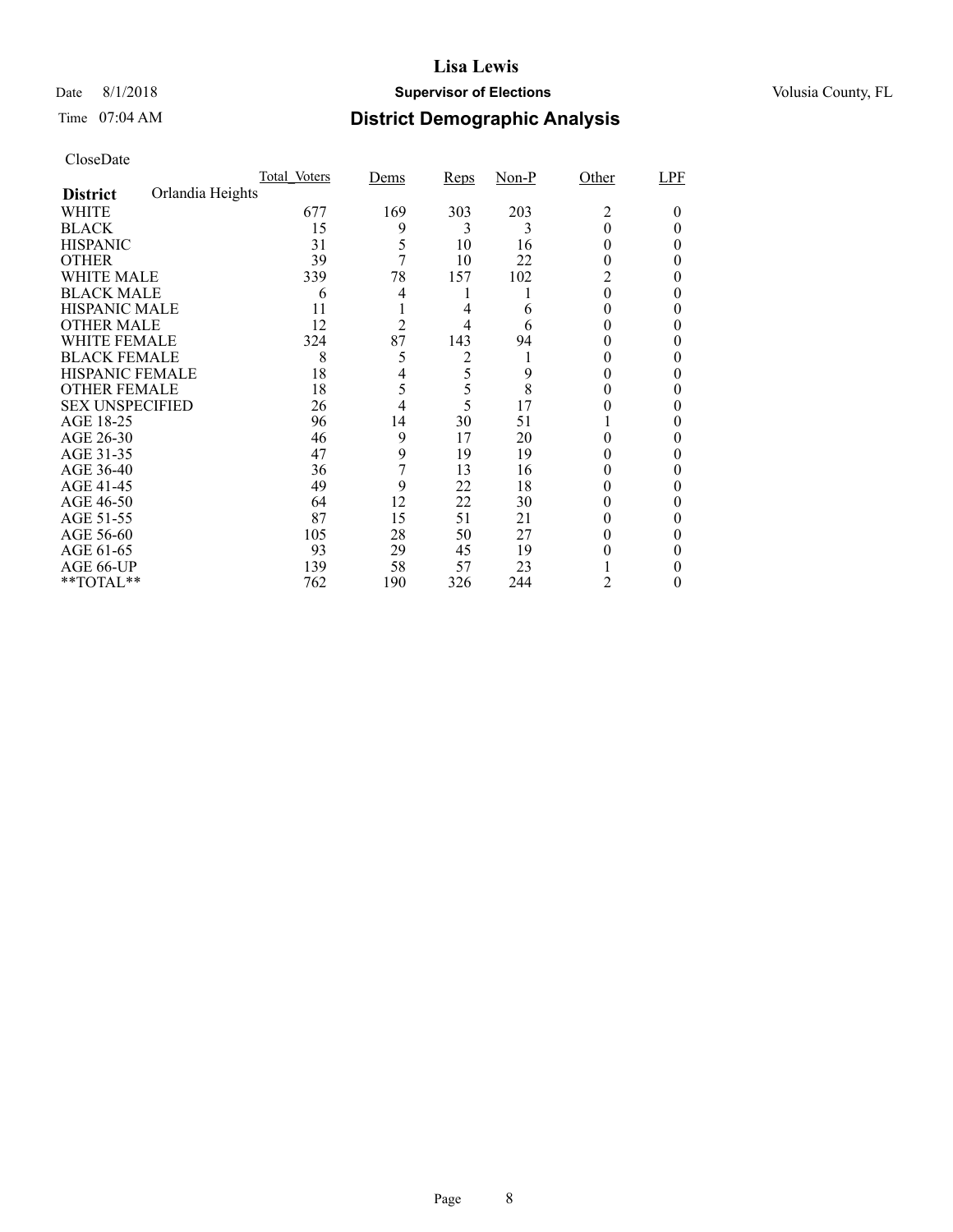## Date 8/1/2018 **Supervisor of Elections Supervisor of Elections** Volusia County, FL

## Time 07:04 AM **District Demographic Analysis**

|                        |                          | Total Voters | Dems    | <b>Reps</b> | Non-P   | Other | <b>LPF</b> |
|------------------------|--------------------------|--------------|---------|-------------|---------|-------|------------|
| <b>District</b>        | Congressional District 6 |              |         |             |         |       |            |
| WHITE                  |                          | 290,534      | 82,516  | 122,620     | 83,060  | 1,420 | 918        |
| <b>BLACK</b>           |                          | 33,164       | 25,780  | 1,130       | 6,174   | 66    | 14         |
| <b>HISPANIC</b>        |                          | 32,583       | 14,279  | 5,243       | 12,899  | 110   | 52         |
| <b>OTHER</b>           |                          | 19,413       | 6,155   | 4,196       | 8,965   | 61    | 36         |
| WHITE MALE             |                          | 134,240      | 32,489  | 59,911      | 40,495  | 724   | 621        |
| <b>BLACK MALE</b>      |                          | 13,364       | 9,696   | 614         | 3,009   | 36    | 9          |
| <b>HISPANIC MALE</b>   |                          | 14,820       | 5,966   | 2,648       | 6,110   | 68    | 28         |
| <b>OTHER MALE</b>      |                          | 6,954        | 2,175   | 1,691       | 3,034   | 31    | 23         |
| <b>WHITE FEMALE</b>    |                          | 152,765      | 49,175  | 61,340      | 41,277  | 687   | 286        |
| <b>BLACK FEMALE</b>    |                          | 19,299       | 15,704  | 504         | 3,057   | 30    | 4          |
| <b>HISPANIC FEMALE</b> |                          | 17,190       | 8,064   | 2,535       | 6,528   | 40    | 23         |
| <b>OTHER FEMALE</b>    |                          | 8,269        | 3,092   | 1,830       | 3.314   | 22    | 11         |
| <b>SEX UNSPECIFIED</b> |                          | 8,789        | 2,368   | 2,114       | 4,273   | 19    | 15         |
| AGE 18-25              |                          | 36,498       | 12,020  | 8,437       | 15,649  | 237   | 155        |
| AGE 26-30              |                          | 26,399       | 8,698   | 6,709       | 10.724  | 138   | 130        |
| AGE 31-35              |                          | 24,160       | 7,925   | 6,330       | 9,645   | 119   | 141        |
| AGE 36-40              |                          | 23,127       | 7,659   | 6,332       | 8,901   | 116   | 119        |
| AGE 41-45              |                          | 22,609       | 7,225   | 7,062       | 8,108   | 105   | 109        |
| AGE 46-50              |                          | 26,800       | 8,383   | 9,824       | 8,380   | 130   | 83         |
| AGE 51-55              |                          | 31,642       | 10.003  | 12.451      | 8.973   | 133   | 82         |
| AGE 56-60              |                          | 36,479       | 12,197  | 14,813      | 9,256   | 157   | 56         |
| AGE 61-65              |                          | 36,491       | 13,341  | 14,428      | 8,513   | 159   | 50         |
| AGE 66-UP              |                          | 111,487      | 41,279  | 46,802      | 22,948  | 363   | 95         |
| $*$ TOTAL $*$          |                          | 375,694      | 128,730 | 133,189     | 111,098 | 1,657 | 1,020      |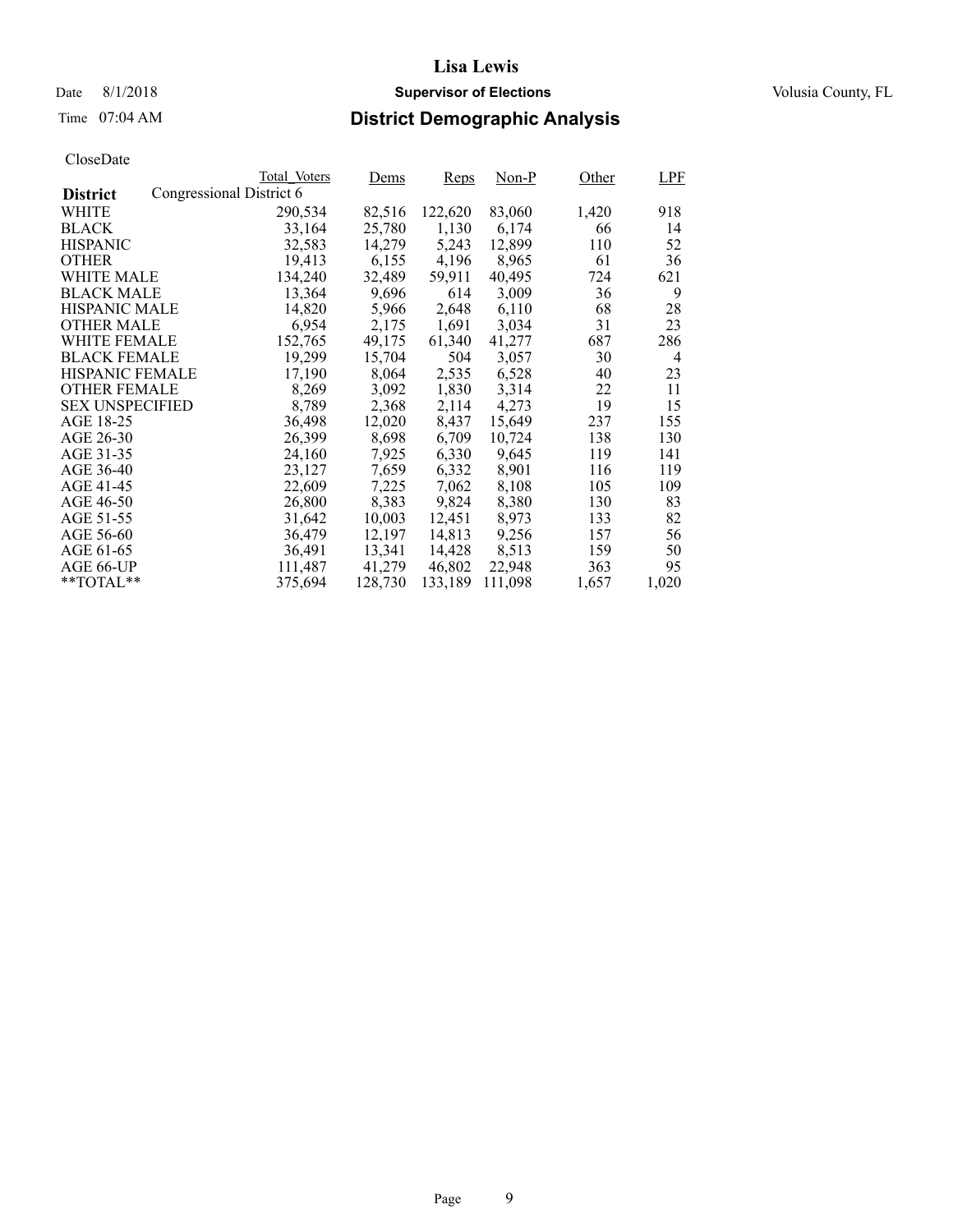## Date 8/1/2018 **Supervisor of Elections Supervisor of Elections** Volusia County, FL

# Time 07:04 AM **District Demographic Analysis**

|                        |                     | Total Voters | Dems   | <b>Reps</b> | Non-P  | Other | <b>LPF</b>       |
|------------------------|---------------------|--------------|--------|-------------|--------|-------|------------------|
| <b>District</b>        | Unincorporated Area |              |        |             |        |       |                  |
| WHITE                  |                     | 70,806       | 19,312 | 31,473      | 19,515 | 285   | 221              |
| <b>BLACK</b>           |                     | 2,925        | 2,254  | 113         | 549    | 9     | $\overline{0}$   |
| <b>HISPANIC</b>        |                     | 3,943        | 1,544  | 746         | 1,633  | 13    |                  |
| <b>OTHER</b>           |                     | 3,532        | 923    | 985         | 1,609  | 10    | 5                |
| WHITE MALE             |                     | 33,420       | 7,792  | 15,706      | 9,637  | 138   | 147              |
| <b>BLACK MALE</b>      |                     | 1,278        | 929    | 57          | 288    | 4     | 0                |
| <b>HISPANIC MALE</b>   |                     | 1,795        | 632    | 376         | 775    | 6     | 6                |
| <b>OTHER MALE</b>      |                     | 1,254        | 319    | 388         | 539    | 4     | 4                |
| <b>WHITE FEMALE</b>    |                     | 36,531       | 11,348 | 15,397      | 9,568  | 146   | 72               |
| <b>BLACK FEMALE</b>    |                     | 1,605        | 1,293  | 53          | 254    | 5     | $\boldsymbol{0}$ |
| HISPANIC FEMALE        |                     | 2,046        | 865    | 359         | 814    |       |                  |
| <b>OTHER FEMALE</b>    |                     | 1,416        | 459    | 404         | 548    | 4     | 1                |
| <b>SEX UNSPECIFIED</b> |                     | 1,860        | 396    | 577         | 882    | 3     | $\overline{2}$   |
| AGE 18-25              |                     | 6,873        | 1,679  | 2,116       | 3,009  | 41    | 28               |
| AGE 26-30              |                     | 4,982        | 1,321  | 1,544       | 2,067  | 23    | 27               |
| AGE 31-35              |                     | 4,609        | 1,230  | 1,407       | 1,926  | 12    | 34               |
| AGE 36-40              |                     | 4,472        | 1,240  | 1,434       | 1,753  | 21    | 24               |
| AGE 41-45              |                     | 4,570        | 1,173  | 1,727       | 1,631  | 20    | 19               |
| AGE 46-50              |                     | 5,887        | 1,467  | 2,520       | 1,849  | 33    | 18               |
| AGE 51-55              |                     | 7,338        | 1,948  | 3,323       | 2,029  | 21    | 17               |
| AGE 56-60              |                     | 8,716        | 2,472  | 3,988       | 2,196  | 40    | 20               |
| AGE 61-65              |                     | 8,634        | 2,839  | 3,829       | 1,919  | 34    | 13               |
| AGE 66-UP              |                     | 25,125       | 8,664  | 11,429      | 4,927  | 72    | 33               |
| $*$ TOTAL $*$          |                     | 81,206       | 24,033 | 33,317      | 23,306 | 317   | 233              |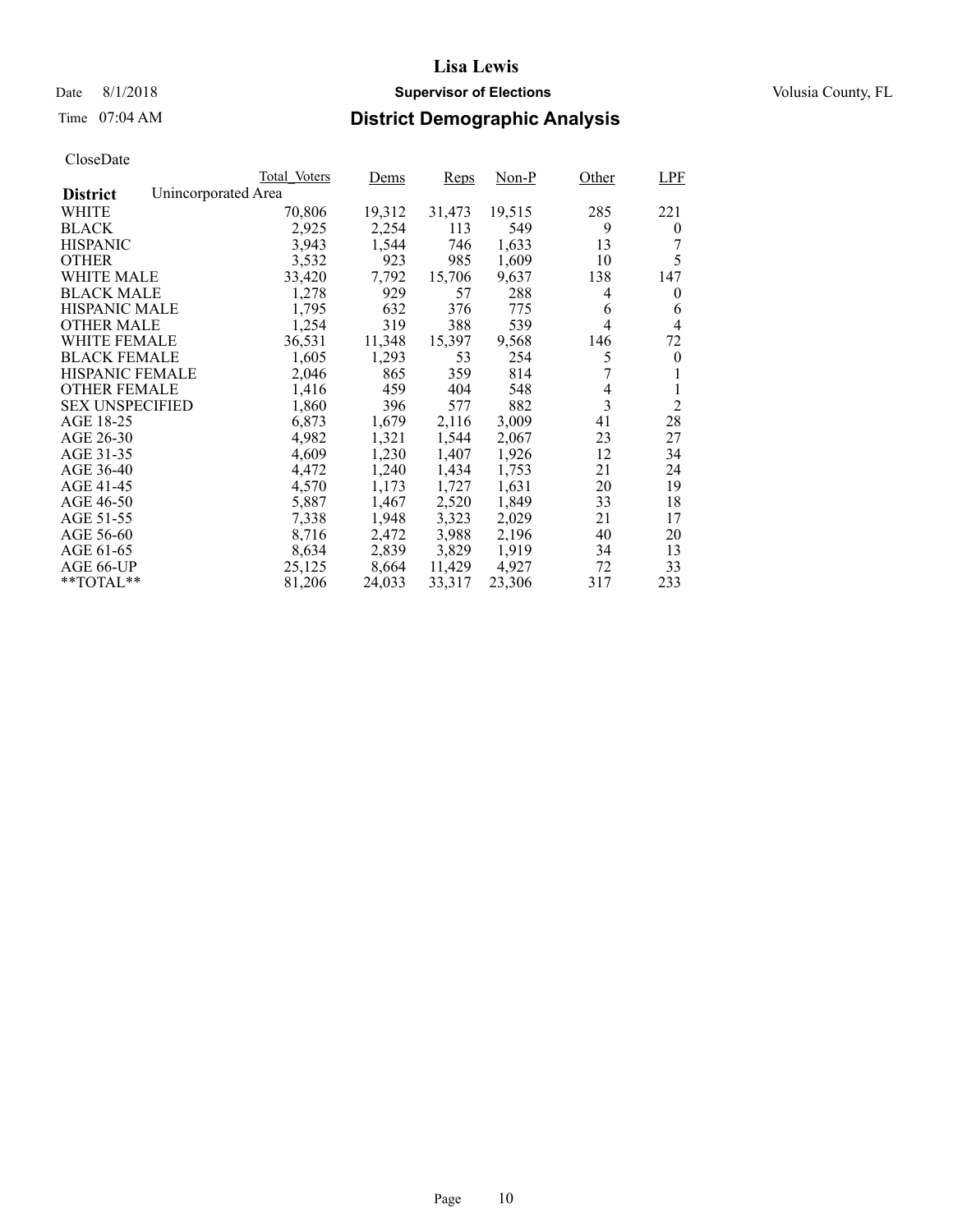## Date 8/1/2018 **Supervisor of Elections Supervisor of Elections** Volusia County, FL

## Time 07:04 AM **District Demographic Analysis**

|                        |               | Total Voters | Dems   | <b>Reps</b> | Non-P  | Other          | <b>LPF</b>              |
|------------------------|---------------|--------------|--------|-------------|--------|----------------|-------------------------|
| <b>District</b>        | Daytona Beach |              |        |             |        |                |                         |
| WHITE                  |               | 24,955       | 7,680  | 9,351       | 7,660  | 169            | 95                      |
| <b>BLACK</b>           |               | 14,289       | 11,505 | 357         | 2,401  | 22             | 4                       |
| <b>HISPANIC</b>        |               | 1,961        | 874    | 308         | 762    | 14             | 3                       |
| <b>OTHER</b>           |               | 3,032        | 1,133  | 438         | 1,438  | 16             | 7                       |
| WHITE MALE             |               | 12,038       | 3,165  | 4,812       | 3,914  | 87             | 60                      |
| <b>BLACK MALE</b>      |               | 5,472        | 4,139  | 201         | 1,118  | 12             | 2                       |
| <b>HISPANIC MALE</b>   |               | 890          | 352    | 167         | 362    | 8              | 1                       |
| <b>OTHER MALE</b>      |               | 1,091        | 405    | 195         | 479    | 9              | 3                       |
| <b>WHITE FEMALE</b>    |               | 12,633       | 4,431  | 4,445       | 3,643  | 80             | 34                      |
| <b>BLACK FEMALE</b>    |               | 8,582        | 7,180  | 155         | 1,235  | 10             | 2                       |
| HISPANIC FEMALE        |               | 1,038        | 506    | 138         | 386    | 6              | $\overline{c}$          |
| <b>OTHER FEMALE</b>    |               | 1,265        | 550    | 184         | 523    | 5              | $\overline{\mathbf{3}}$ |
| <b>SEX UNSPECIFIED</b> |               | 1,227        | 464    | 156         | 601    | $\overline{4}$ | $\overline{2}$          |
| AGE 18-25              |               | 6,882        | 3,601  | 843         | 2,376  | 38             | 24                      |
| AGE 26-30              |               | 4,137        | 1,973  | 654         | 1,472  | 25             | 13                      |
| AGE 31-35              |               | 3,226        | 1,543  | 532         | 1,116  | 22             | 13                      |
| AGE 36-40              |               | 2,754        | 1,336  | 470         | 921    | 16             | 11                      |
| AGE 41-45              |               | 2,453        | 1,160  | 514         | 759    | 12             | 8                       |
| AGE 46-50              |               | 2,823        | 1,276  | 705         | 815    | 16             | 11                      |
| AGE 51-55              |               | 3,421        | 1,586  | 891         | 916    | 21             | 7                       |
| AGE 56-60              |               | 3,885        | 1,782  | 1,137       | 943    | 17             | 6                       |
| AGE 61-65              |               | 3,863        | 1,867  | 1,118       | 857    | 14             | 7                       |
| AGE 66-UP              |               | 10,793       | 5,068  | 3,590       | 2,086  | 40             | 9                       |
| $*$ $TOTAL**$          |               | 44,237       | 21,192 | 10,454      | 12,261 | 221            | 109                     |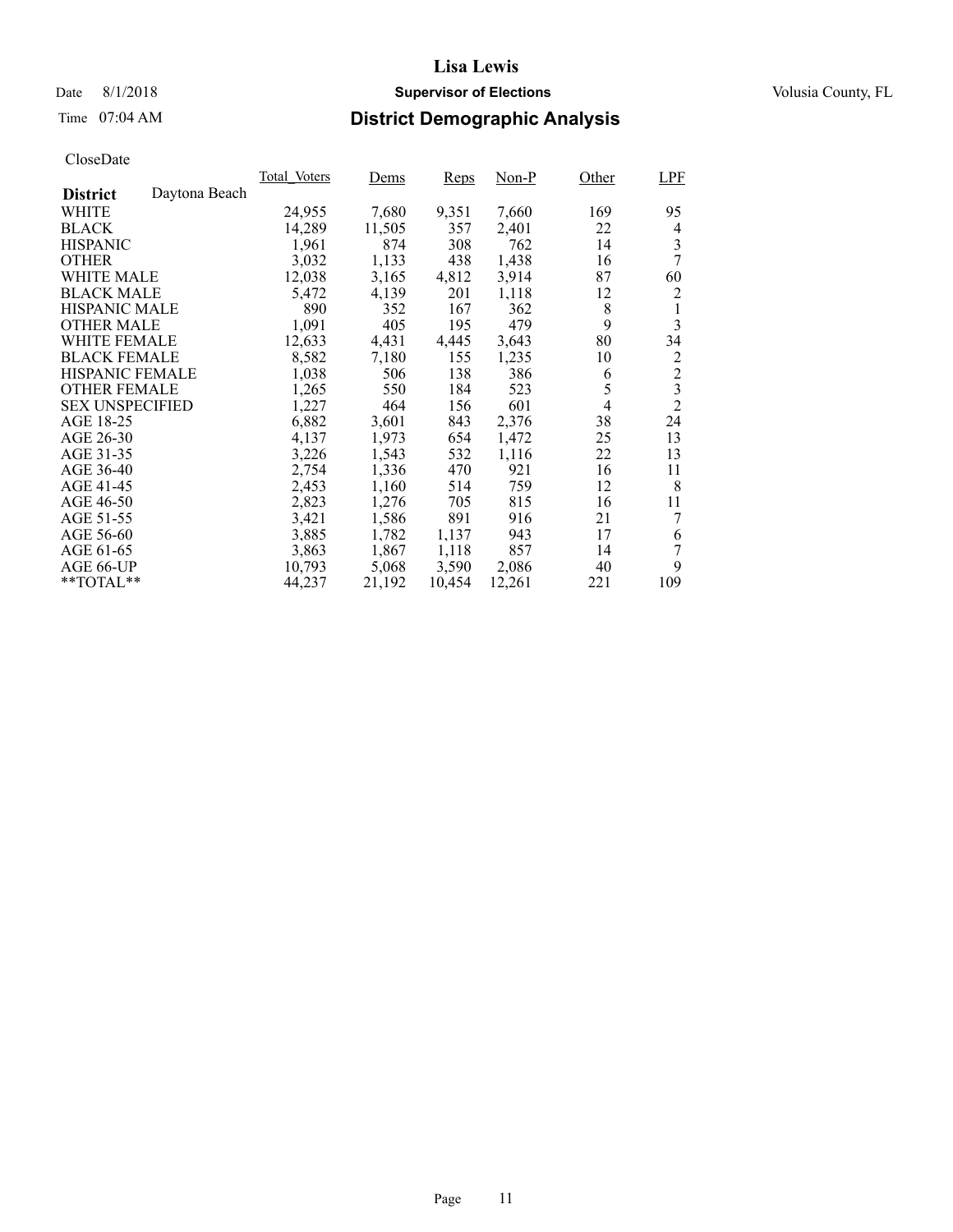## Date 8/1/2018 **Supervisor of Elections Supervisor of Elections** Volusia County, FL

# Time 07:04 AM **District Demographic Analysis**

|                        |                      | Total Voters | Dems  | <b>Reps</b> | $Non-P$ | Other    | <b>LPF</b>     |
|------------------------|----------------------|--------------|-------|-------------|---------|----------|----------------|
| <b>District</b>        | Daytona Beach Shores |              |       |             |         |          |                |
| WHITE                  |                      | 4,127        | 956   | 2,039       | 1,097   | 22       | 13             |
| <b>BLACK</b>           |                      | 72           | 40    | 4           | 26      | 1        |                |
| <b>HISPANIC</b>        |                      | 124          | 40    | 43          | 40      | 1        | 0              |
| <b>OTHER</b>           |                      | 257          | 65    | 85          | 106     | 0        |                |
| WHITE MALE             |                      | 1,973        | 394   | 988         | 567     | 14       | 10             |
| <b>BLACK MALE</b>      |                      | 35           | 19    | 1           | 15      | 0        | 0              |
| <b>HISPANIC MALE</b>   |                      | 55           | 8     | 22          | 24      |          | 0              |
| <b>OTHER MALE</b>      |                      | 106          | 25    | 37          | 44      | 0        | 0              |
| WHITE FEMALE           |                      | 2,111        | 552   | 1,030       | 518     | 8        | 3              |
| <b>BLACK FEMALE</b>    |                      | 36           | 21    | 3           | 10      |          |                |
| HISPANIC FEMALE        |                      | 67           | 31    | 20          | 16      | 0        | 0              |
| <b>OTHER FEMALE</b>    |                      | 119          | 35    | 35          | 48      | 0        |                |
| <b>SEX UNSPECIFIED</b> |                      | 78           | 16    | 35          | 27      | 0        | 0              |
| AGE 18-25              |                      | 141          | 38    | 42          | 58      | 2        |                |
| AGE 26-30              |                      | 133          | 27    | 49          | 53      | $\theta$ | 4              |
| AGE 31-35              |                      | 127          | 33    | 44          | 47      | 0        | 3              |
| AGE 36-40              |                      | 120          | 24    | 42          | 51      | T        | $\overline{c}$ |
| AGE 41-45              |                      | 107          | 25    | 42          | 39      |          |                |
| AGE 46-50              |                      | 180          | 45    | 63          | 71      |          | 0              |
| AGE 51-55              |                      | 329          | 72    | 152         | 101     | 3        |                |
| AGE 56-60              |                      | 440          | 83    | 226         | 125     | 5        |                |
| AGE 61-65              |                      | 569          | 143   | 282         | 138     | 5        |                |
| AGE 66-UP              |                      | 2,434        | 611   | 1,229       | 586     | 7        |                |
| **TOTAL**              |                      | 4,580        | 1,101 | 2,171       | 1,269   | 24       | 15             |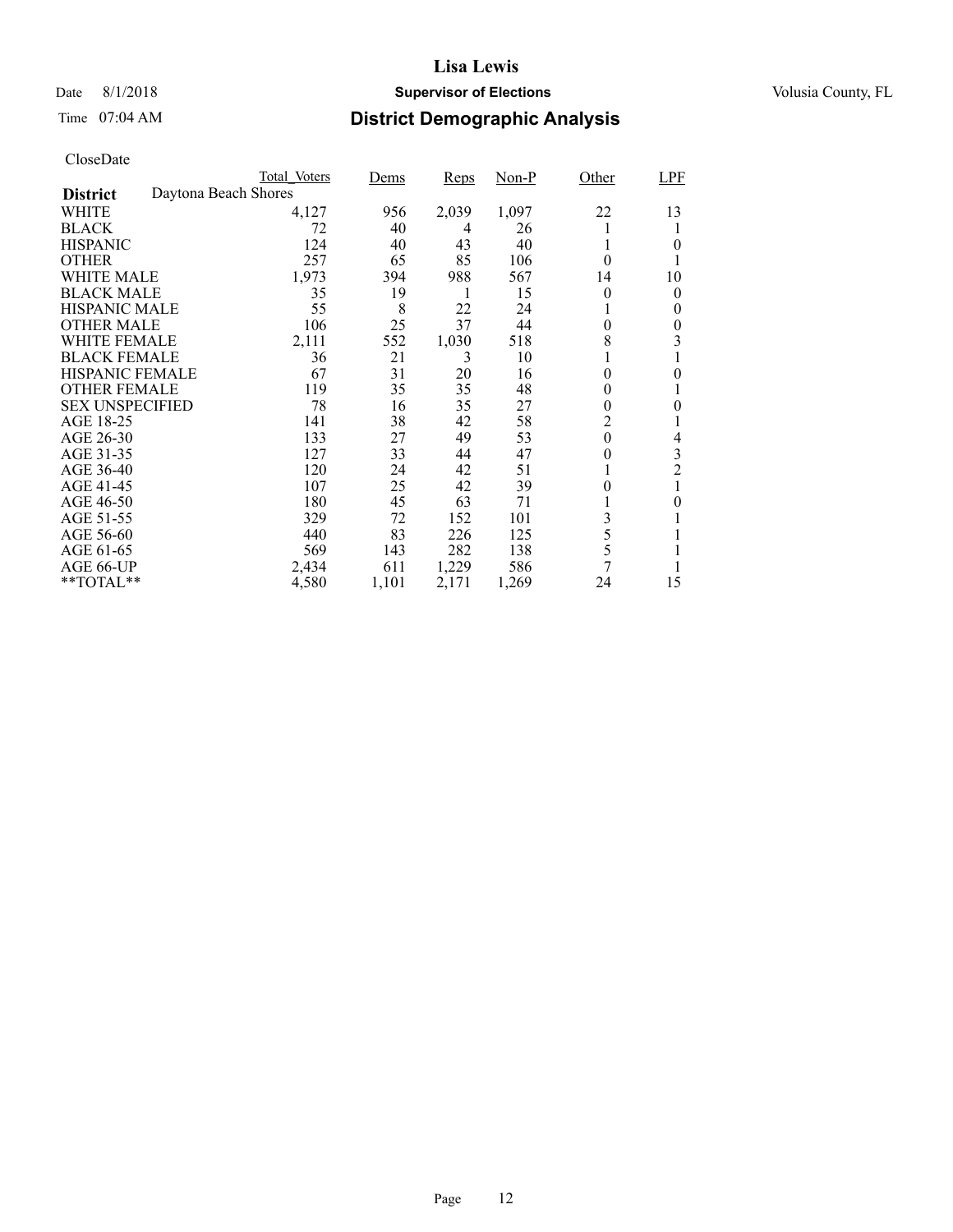## Date 8/1/2018 **Supervisor of Elections Supervisor of Elections** Volusia County, FL

## Time 07:04 AM **District Demographic Analysis**

|                           | Total Voters | Dems  | <b>Reps</b> | Non-P | Other                   | LPF            |
|---------------------------|--------------|-------|-------------|-------|-------------------------|----------------|
| DeBary<br><b>District</b> |              |       |             |       |                         |                |
| <b>WHITE</b>              | 12,902       | 3,031 | 6,253       | 3,515 | 67                      | 36             |
| <b>BLACK</b>              | 615          | 461   | 29          | 124   |                         | $\overline{0}$ |
| <b>HISPANIC</b>           | 1,369        | 530   | 326         | 506   | 4                       | 3              |
| <b>OTHER</b>              | 863          | 239   | 218         | 401   | 5                       | $\theta$       |
| WHITE MALE                | 6,030        | 1,172 | 3,077       | 1,716 | 37                      | 28             |
| <b>BLACK MALE</b>         | 281          | 193   | 11          | 76    | 1                       | $\overline{0}$ |
| <b>HISPANIC MALE</b>      | 628          | 220   | 165         | 240   | 2                       | 1              |
| <b>OTHER MALE</b>         | 298          | 78    | 88          | 129   | $\overline{\mathbf{3}}$ | $\overline{0}$ |
| <b>WHITE FEMALE</b>       | 6,703        | 1,823 | 3,108       | 1,735 | 30                      | 7              |
| <b>BLACK FEMALE</b>       | 324          | 260   | 18          | 46    | $\theta$                | $\theta$       |
| HISPANIC FEMALE           | 720          | 301   | 158         | 257   | $\overline{2}$          | $\overline{2}$ |
| <b>OTHER FEMALE</b>       | 388          | 129   | 99          | 158   | $\overline{2}$          | $\mathbf{0}$   |
| <b>SEX UNSPECIFIED</b>    | 377          | 85    | 102         | 189   | $\boldsymbol{0}$        | 1              |
| AGE 18-25                 | 1,291        | 300   | 397         | 576   | 13                      | 5              |
| AGE 26-30                 | 927          | 218   | 346         | 358   | $\overline{4}$          |                |
| AGE 31-35                 | 979          | 233   | 357         | 379   | 4                       | 6              |
| AGE 36-40                 | 1.015        | 248   | 349         | 404   | $\mathfrak{Z}$          | 11             |
| AGE 41-45                 | 1,009        | 251   | 393         | 356   | $\overline{3}$          | 6              |
| AGE 46-50                 | 1,247        | 306   | 547         | 381   | 10                      | 3              |
| AGE 51-55                 | 1,409        | 360   | 668         | 368   | 9                       | 4              |
| AGE 56-60                 | 1,588        | 422   | 771         | 382   | 12                      | 1              |
| AGE 61-65                 | 1,553        | 444   | 725         | 374   | 10                      | $\theta$       |
| AGE 66-UP                 | 4,731        | 1,479 | 2,273       | 968   | 9                       | 2              |
| **TOTAL**                 | 15,749       | 4,261 | 6,826       | 4,546 | 77                      | 39             |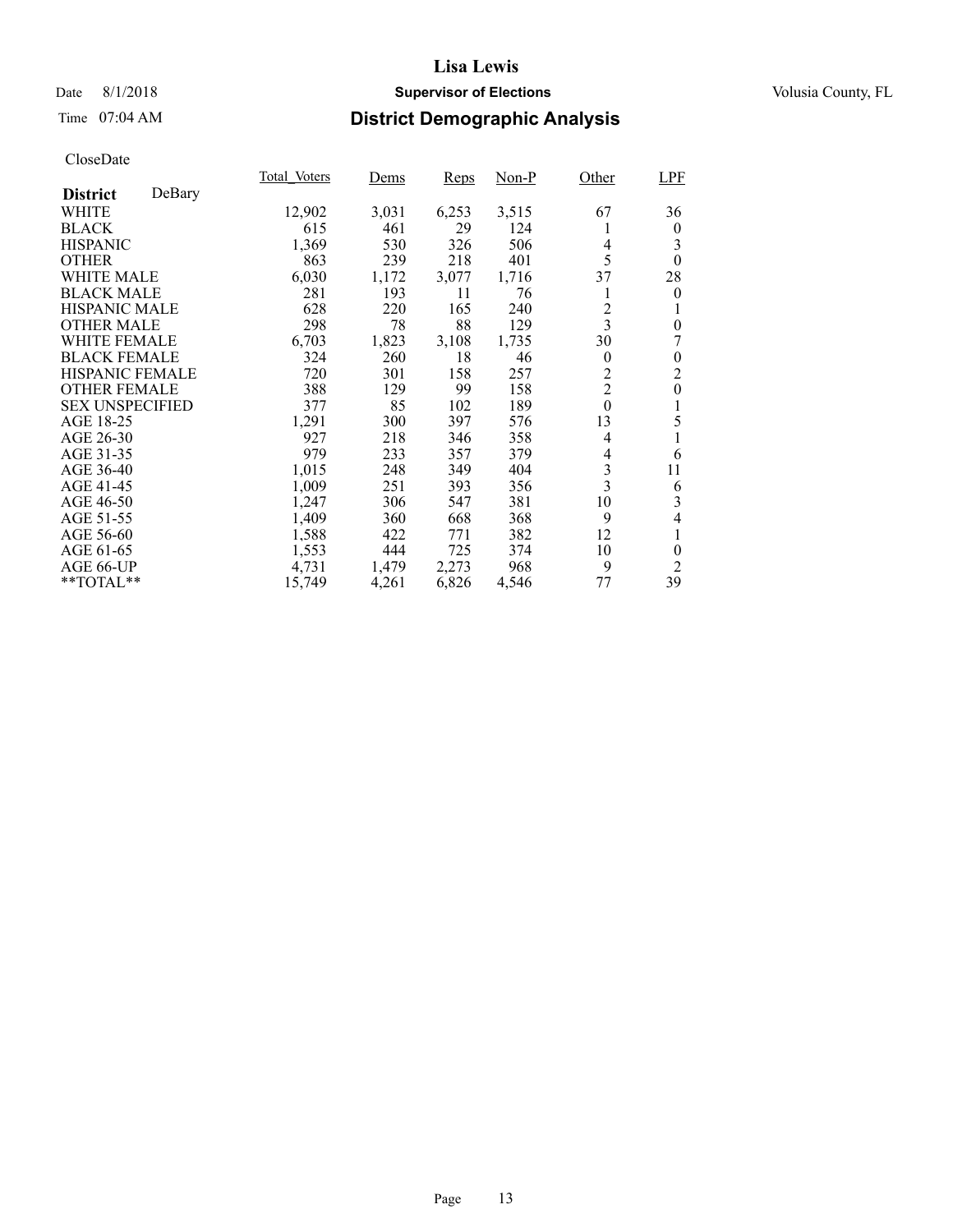## Date 8/1/2018 **Supervisor of Elections Supervisor of Elections** Volusia County, FL

## Time 07:04 AM **District Demographic Analysis**

|                        |        | Total Voters | Dems  | <b>Reps</b> | Non-P | Other          | LPF              |
|------------------------|--------|--------------|-------|-------------|-------|----------------|------------------|
| <b>District</b>        | DeLand |              |       |             |       |                |                  |
| <b>WHITE</b>           |        | 15,583       | 4,665 | 6,622       | 4,147 | 85             | 64               |
| <b>BLACK</b>           |        | 2,929        | 2,300 | 95          | 525   | 7              | $\overline{c}$   |
| <b>HISPANIC</b>        |        | 2,060        | 887   | 359         | 797   | 12             | 5                |
| <b>OTHER</b>           |        | 1,254        | 467   | 211         | 572   | $\overline{2}$ | $\overline{2}$   |
| <b>WHITE MALE</b>      |        | 6,836        | 1,719 | 3,063       | 1,961 | 45             | 48               |
| <b>BLACK MALE</b>      |        | 1,122        | 815   | 48          | 254   | 4              | 1                |
| <b>HISPANIC MALE</b>   |        | 847          | 341   | 167         | 331   | 6              | $\overline{2}$   |
| <b>OTHER MALE</b>      |        | 453          | 178   | 85          | 188   | $\overline{2}$ | $\boldsymbol{0}$ |
| <b>WHITE FEMALE</b>    |        | 8,561        | 2,885 | 3,500       | 2,123 | 39             | 14               |
| <b>BLACK FEMALE</b>    |        | 1,764        | 1,451 | 45          | 264   | 3              | 1                |
| <b>HISPANIC FEMALE</b> |        | 1,184        | 531   | 190         | 456   | 4              | 3                |
| <b>OTHER FEMALE</b>    |        | 527          | 207   | 87          | 231   | $\theta$       | $\frac{2}{2}$    |
| <b>SEX UNSPECIFIED</b> |        | 532          | 192   | 102         | 233   | 3              |                  |
| AGE 18-25              |        | 2,361        | 893   | 488         | 948   | 16             | 16               |
| AGE 26-30              |        | 1,739        | 635   | 410         | 678   | 4              | 12               |
| AGE 31-35              |        | 1,486        | 519   | 370         | 577   | 9              | 11               |
| AGE 36-40              |        | 1,552        | 584   | 438         | 518   | 5              | 7                |
| AGE 41-45              |        | 1,403        | 521   | 403         | 468   | 8              | 3                |
| AGE 46-50              |        | 1,529        | 570   | 514         | 427   | 11             | 7                |
| AGE 51-55              |        | 1,562        | 571   | 596         | 385   | 4              | 6                |
| AGE 56-60              |        | 1,671        | 662   | 648         | 351   | 8              | $\overline{c}$   |
| AGE 61-65              |        | 1,864        | 773   | 661         | 415   | 13             | $\overline{2}$   |
| AGE 66-UP              |        | 6,658        | 2,591 | 2,759       | 1,273 | 28             | $\overline{7}$   |
| **TOTAL**              |        | 21,826       | 8,319 | 7,287       | 6,041 | 106            | 73               |
|                        |        |              |       |             |       |                |                  |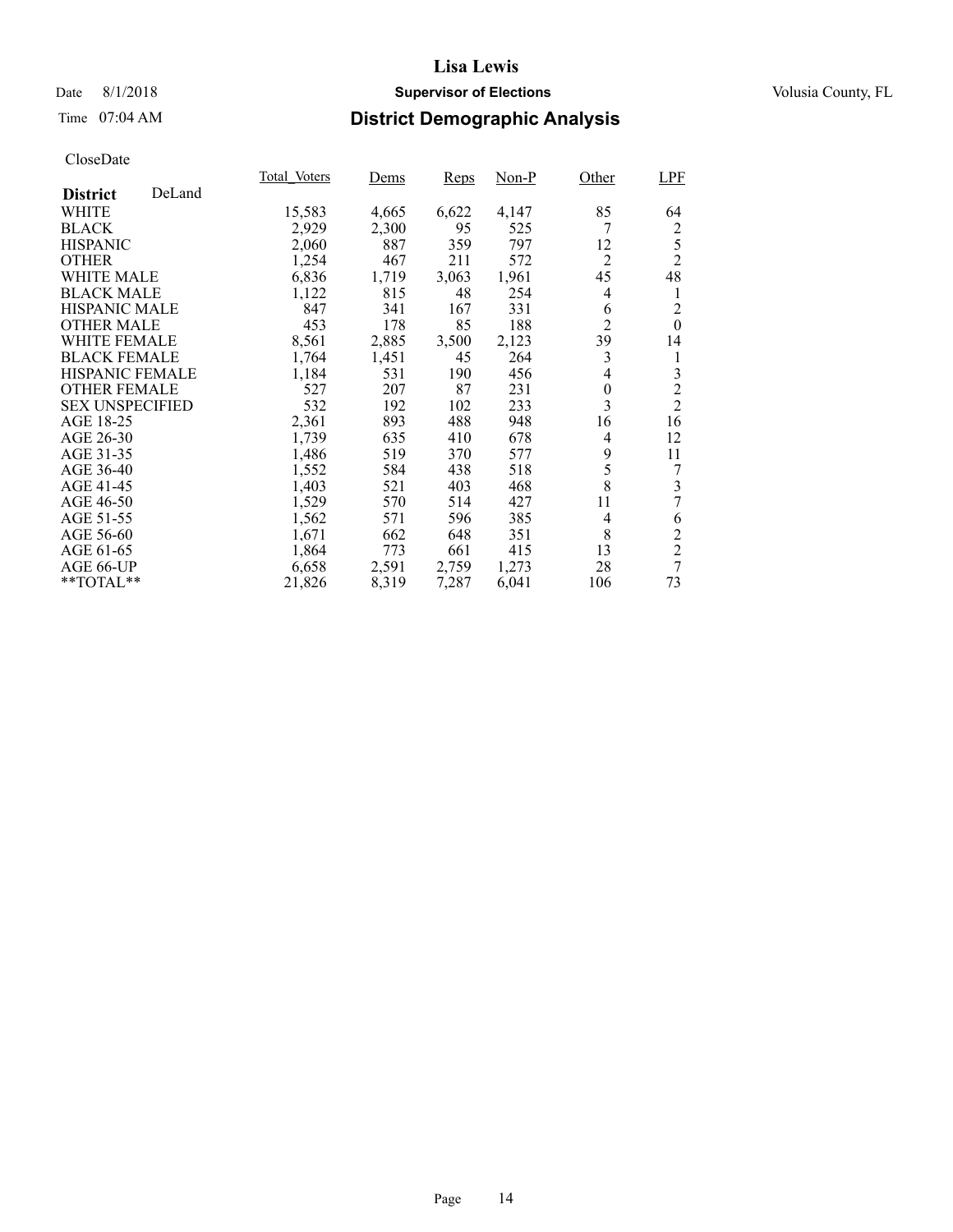## Date 8/1/2018 **Supervisor of Elections Supervisor of Elections** Volusia County, FL

## Time 07:04 AM **District Demographic Analysis**

|                        |         | Total Voters | Dems   | Reps   | Non-P  | Other          | LPF            |
|------------------------|---------|--------------|--------|--------|--------|----------------|----------------|
| <b>District</b>        | Deltona |              |        |        |        |                |                |
| <b>WHITE</b>           |         | 33,761       | 9,474  | 13,286 | 10,737 | 142            | 122            |
| <b>BLACK</b>           |         | 5,972        | 4,397  | 267    | 1,293  | 14             | 1              |
| <b>HISPANIC</b>        |         | 17,772       | 8,315  | 2,365  | 7,038  | 35             | 19             |
| <b>OTHER</b>           |         | 3,755        | 1,265  | 672    | 1,801  | 10             | 7              |
| <b>WHITE MALE</b>      |         | 15,558       | 3,822  | 6,411  | 5.174  | 73             | 78             |
| <b>BLACK MALE</b>      |         | 2,601        | 1,785  | 160    | 646    | 9              | 1              |
| <b>HISPANIC MALE</b>   |         | 8,236        | 3,579  | 1,213  | 3,408  | 25             | 11             |
| <b>OTHER MALE</b>      |         | 1,297        | 440    | 263    | 583    | 5              | 6              |
| <b>WHITE FEMALE</b>    |         | 17,719       | 5,527  | 6,695  | 5,387  | 67             | 43             |
| <b>BLACK FEMALE</b>    |         | 3.281        | 2,547  | 104    | 625    | 5              | $\theta$       |
| <b>HISPANIC FEMALE</b> |         | 9,253        | 4,609  | 1,129  | 3,498  | 10             | 7              |
| <b>OTHER FEMALE</b>    |         | 1,620        | 642    | 295    | 679    | 3              |                |
| <b>SEX UNSPECIFIED</b> |         | 1,694        | 499    | 320    | 869    | $\overline{4}$ | $\overline{2}$ |
| AGE 18-25              |         | 6,953        | 2,242  | 1,200  | 3,462  | 31             | 18             |
| AGE 26-30              |         | 5,358        | 1,833  | 1,129  | 2,355  | 16             | 25             |
| AGE 31-35              |         | 5,039        | 1,727  | 1,087  | 2,189  | 16             | 20             |
| AGE 36-40              |         | 4,886        | 1,774  | 1,041  | 2,028  | 25             | 18             |
| AGE 41-45              |         | 4,833        | 1,777  | 1,170  | 1,851  | 21             | 14             |
| AGE 46-50              |         | 5,094        | 1,872  | 1,482  | 1,709  | 19             | 12             |
| AGE 51-55              |         | 5,665        | 2,079  | 1,792  | 1,760  | 15             | 19             |
| AGE 56-60              |         | 5,819        | 2,235  | 1,981  | 1,582  | 14             | 7              |
| AGE 61-65              |         | 5,085        | 2,136  | 1,631  | 1,291  | 16             | 11             |
| AGE 66-UP              |         | 12,528       | 5,776  | 4,077  | 2,642  | 28             | 5              |
| $*$ TOTAL $*$          |         | 61,260       | 23,451 | 16,590 | 20,869 | 201            | 149            |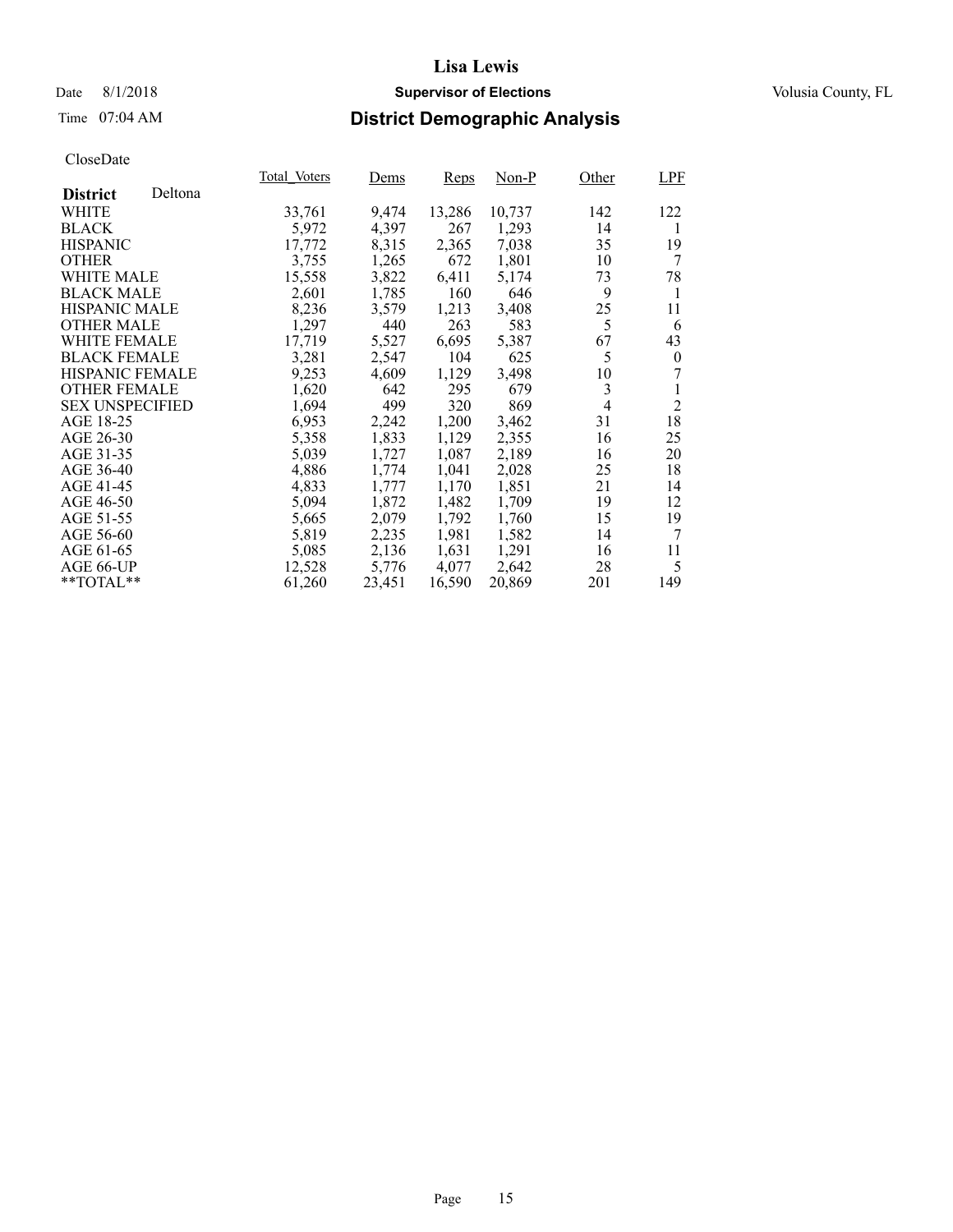## Date 8/1/2018 **Supervisor of Elections Supervisor of Elections** Volusia County, FL

## Time 07:04 AM **District Demographic Analysis**

|                        |           | Total Voters | Dems  | <b>Reps</b> | Non-P | Other                   | <b>LPF</b> |
|------------------------|-----------|--------------|-------|-------------|-------|-------------------------|------------|
| <b>District</b>        | Edgewater |              |       |             |       |                         |            |
| <b>WHITE</b>           |           | 15,143       | 4,557 | 5,829       | 4,643 | 71                      | 43         |
| <b>BLACK</b>           |           | 357          | 267   | 16          | 73    | 1                       | $\theta$   |
| <b>HISPANIC</b>        |           | 297          | 109   | 64          | 122   | $\overline{2}$          | $\Omega$   |
| <b>OTHER</b>           |           | 539          | 160   | 118         | 260   | 1                       | $\theta$   |
| <b>WHITE MALE</b>      |           | 6,866        | 1,743 | 2,865       | 2,200 | 27                      | 31         |
| <b>BLACK MALE</b>      |           | 165          | 116   | 9           | 39    | 1                       | $\theta$   |
| <b>HISPANIC MALE</b>   |           | 132          | 38    | 27          | 66    | 1                       | $\theta$   |
| <b>OTHER MALE</b>      |           | 178          | 53    | 47          | 78    | $\theta$                | $\theta$   |
| <b>WHITE FEMALE</b>    |           | 8,124        | 2,779 | 2,904       | 2,385 | 44                      | 12         |
| <b>BLACK FEMALE</b>    |           | 189          | 149   | 7           | 33    | $\theta$                | $\theta$   |
| <b>HISPANIC FEMALE</b> |           | 160          | 68    | 36          | 55    | 1                       | $\theta$   |
| <b>OTHER FEMALE</b>    |           | 220          | 78    | 53          | 88    | 1                       | $\theta$   |
| <b>SEX UNSPECIFIED</b> |           | 302          | 69    | 79          | 154   | $\theta$                | $\theta$   |
| AGE 18-25              |           | 1,185        | 299   | 326         | 546   | 9                       | 5          |
| AGE 26-30              |           | 994          | 269   | 271         | 443   | 6                       | 5          |
| AGE 31-35              |           | 974          | 265   | 276         | 420   | 5                       | 8          |
| AGE 36-40              |           | 930          | 267   | 259         | 393   | 3                       | 8          |
| AGE 41-45              |           | 956          | 247   | 323         | 376   | $\overline{\mathbf{3}}$ | 7          |
| AGE 46-50              |           | 1,089        | 309   | 404         | 369   | 6                       |            |
| AGE 51-55              |           | 1,259        | 378   | 501         | 368   | 9                       | 3          |
| AGE 56-60              |           | 1,640        | 498   | 673         | 461   | 7                       |            |
| AGE 61-65              |           | 1,722        | 578   | 676         | 460   | 7                       |            |
| AGE 66-UP              |           | 5,587        | 1,983 | 2,318       | 1,262 | 20                      | 4          |
| $*$ $TOTAL**$          |           | 16,336       | 5,093 | 6,027       | 5,098 | 75                      | 43         |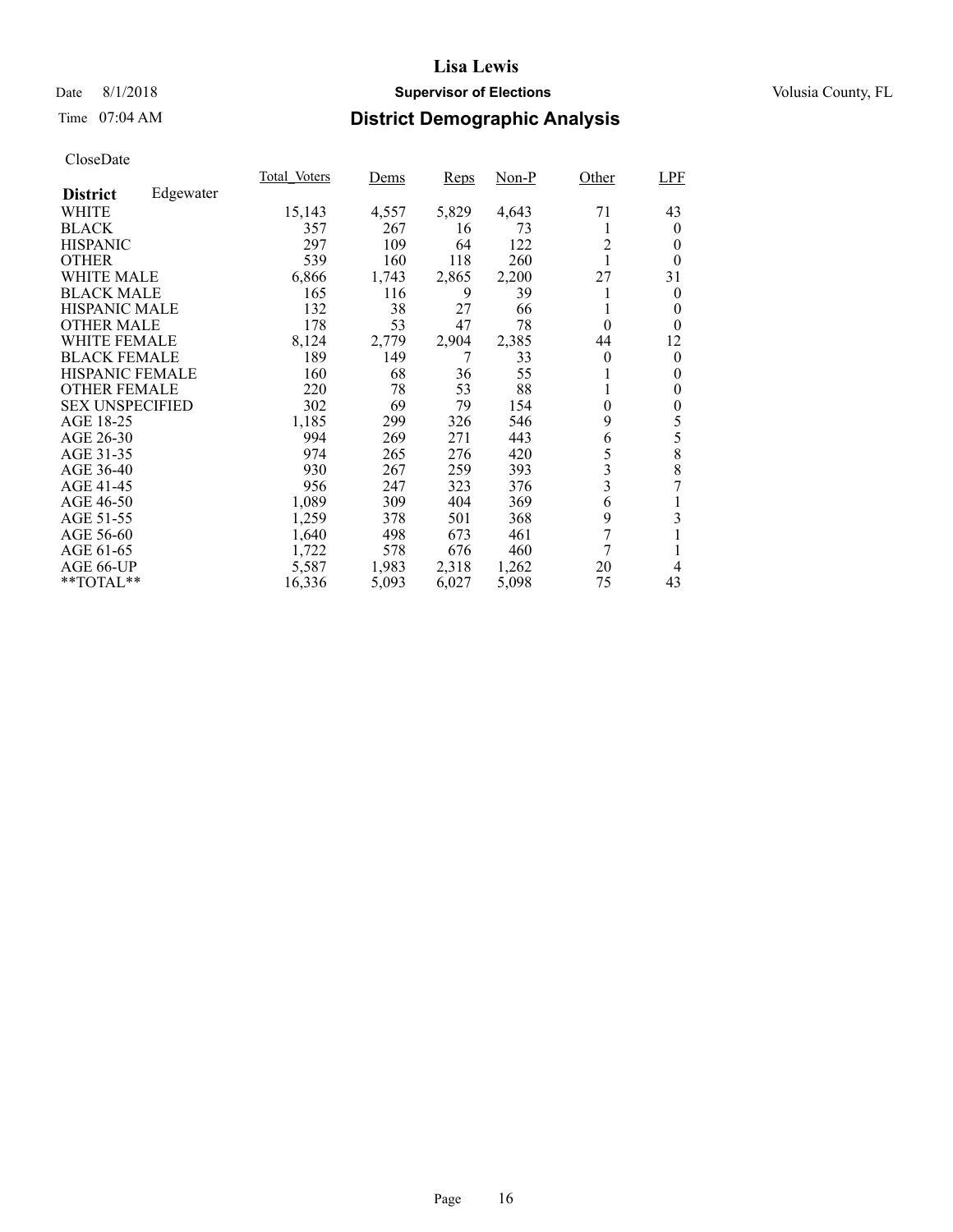## Date 8/1/2018 **Supervisor of Elections Supervisor of Elections** Volusia County, FL

## Time 07:04 AM **District Demographic Analysis**

|                        |            | Total Voters | Dems  | <b>Reps</b> | Non-P | Other          | LPF              |
|------------------------|------------|--------------|-------|-------------|-------|----------------|------------------|
| <b>District</b>        | Holly Hill |              |       |             |       |                |                  |
| WHITE                  |            | 6,203        | 2,026 | 2,161       | 1,957 | 30             | 29               |
| <b>BLACK</b>           |            | 1,029        | 761   | 33          | 232   | 2              |                  |
| <b>HISPANIC</b>        |            | 311          | 137   | 42          | 129   | $\overline{2}$ |                  |
| <b>OTHER</b>           |            | 393          | 139   | 73          | 180   | 1              | $\theta$         |
| <b>WHITE MALE</b>      |            | 2,858        | 799   | 1,066       | 960   | 16             | 17               |
| <b>BLACK MALE</b>      |            | 377          | 246   | 17          | 112   | 1              |                  |
| <b>HISPANIC MALE</b>   |            | 150          | 62    | 22          | 63    | 2              |                  |
| <b>OTHER MALE</b>      |            | 144          | 49    | 32          | 63    | $\mathbf{0}$   | $\theta$         |
| <b>WHITE FEMALE</b>    |            | 3,279        | 1,212 | 1,073       | 968   | 14             | 12               |
| <b>BLACK FEMALE</b>    |            | 644          | 510   | 16          | 117   | 1              | $\boldsymbol{0}$ |
| HISPANIC FEMALE        |            | 158          | 74    | 20          | 64    | $\theta$       | $\theta$         |
| <b>OTHER FEMALE</b>    |            | 155          | 70    | 32          | 53    | $\theta$       | $\theta$         |
| <b>SEX UNSPECIFIED</b> |            | 171          | 41    | 31          | 98    | 1              | $\boldsymbol{0}$ |
| AGE 18-25              |            | 714          | 246   | 140         | 321   |                | 6                |
| AGE 26-30              |            | 642          | 252   | 131         | 252   | 5              | 2                |
| AGE 31-35              |            | 555          | 214   | 102         | 233   | $\overline{2}$ | 4                |
| AGE 36-40              |            | 495          | 189   | 105         | 193   | 4              | 4                |
| AGE 41-45              |            | 436          | 171   | 93          | 169   | 3              | $\boldsymbol{0}$ |
| AGE 46-50              |            | 573          | 203   | 155         | 213   | $\theta$       | 2                |
| AGE 51-55              |            | 707          | 242   | 236         | 220   | 3              | 6                |
| AGE 56-60              |            | 832          | 328   | 264         | 231   | 5              | 4                |
| AGE 61-65              |            | 773          | 293   | 260         | 213   | 5              | $\overline{c}$   |
| AGE 66-UP              |            | 2,209        | 925   | 823         | 453   | 7              |                  |
| **TOTAL**              |            | 7,936        | 3,063 | 2,309       | 2,498 | 35             | 31               |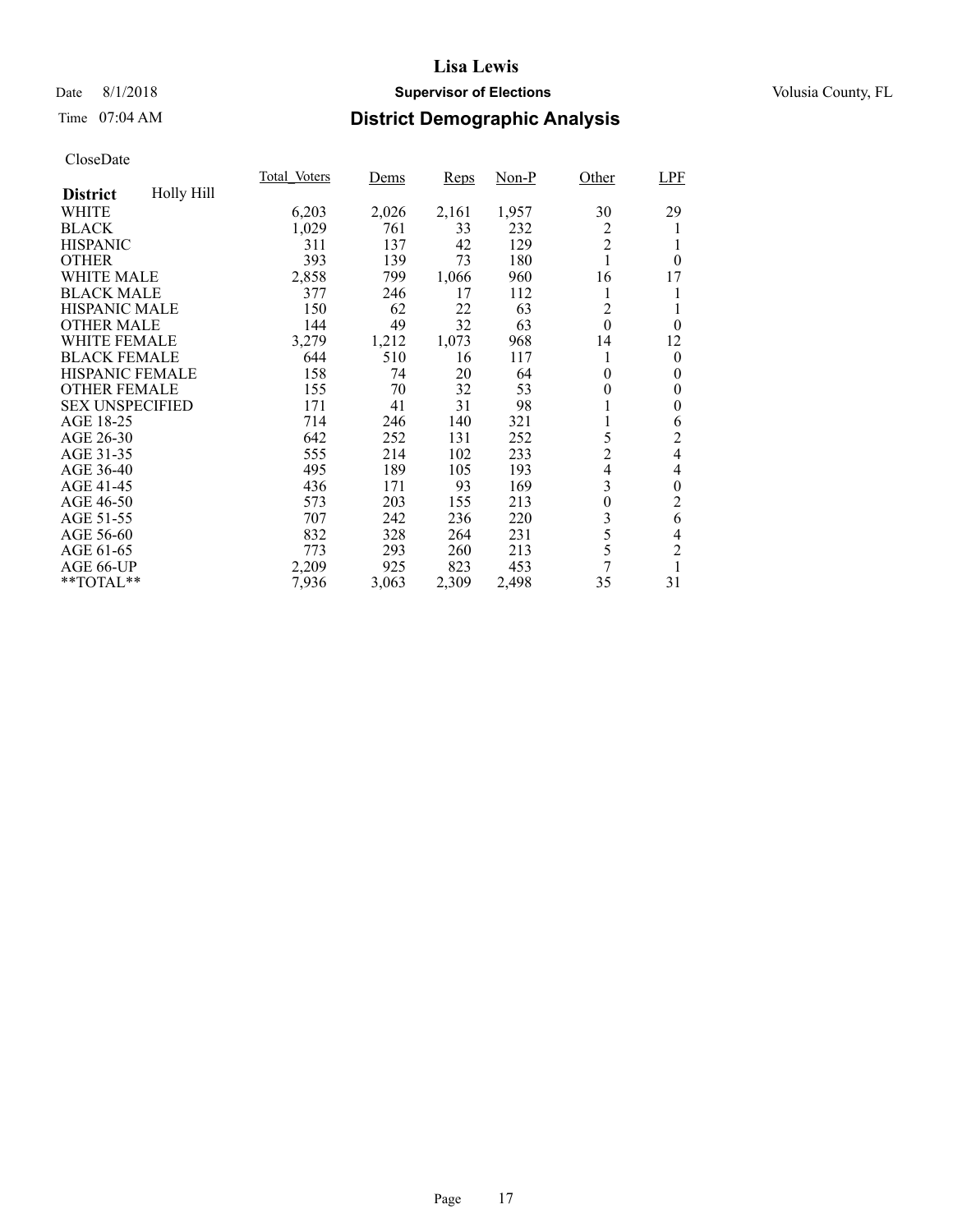## Date 8/1/2018 **Supervisor of Elections Supervisor of Elections** Volusia County, FL

## Time 07:04 AM **District Demographic Analysis**

|                        |            | Total Voters | Dems | <b>Reps</b> | Non-P | Other    | LPF      |
|------------------------|------------|--------------|------|-------------|-------|----------|----------|
| <b>District</b>        | Lake Helen |              |      |             |       |          |          |
| WHITE                  |            | 1,848        | 547  | 763         | 527   | 8        | 3        |
| <b>BLACK</b>           |            | 164          | 140  | 4           | 20    | 0        | 0        |
| <b>HISPANIC</b>        |            | 71           | 25   | 19          | 26    |          | 0        |
| <b>OTHER</b>           |            | 70           | 24   | 15          | 30    | 0        |          |
| WHITE MALE             |            | 829          | 208  | 374         | 244   |          | 2        |
| <b>BLACK MALE</b>      |            | 72           | 63   | 2           |       | 0        | $\theta$ |
| <b>HISPANIC MALE</b>   |            | 26           | 11   | 7           | 8     | 0        | 0        |
| <b>OTHER MALE</b>      |            | 20           | 10   | 3           | 6     | 0        |          |
| WHITE FEMALE           |            | 999          | 337  | 379         | 275   |          |          |
| <b>BLACK FEMALE</b>    |            | 88           | 75   |             | 12    | 0        | 0        |
| HISPANIC FEMALE        |            | 43           | 13   | 12          | 17    |          | 0        |
| <b>OTHER FEMALE</b>    |            | 35           | 13   | 5           | 17    | 0        | 0        |
| <b>SEX UNSPECIFIED</b> |            | 41           | 6    | 18          | 17    | $\theta$ | 0        |
| AGE 18-25              |            | 206          | 42   | 70          | 89    | 4        |          |
| AGE 26-30              |            | 128          | 37   | 34          | 57    | $\theta$ | $\theta$ |
| AGE 31-35              |            | 136          | 42   | 43          | 51    | 0        | 0        |
| AGE 36-40              |            | 141          | 41   | 35          | 65    | 0        | 0        |
| AGE 41-45              |            | 124          | 29   | 44          | 48    |          | 2        |
| AGE 46-50              |            | 165          | 53   | 61          | 48    | 2        |          |
| AGE 51-55              |            | 171          | 48   | 74          | 48    |          | 0        |
| AGE 56-60              |            | 256          | 89   | 113         | 53    |          | 0        |
| AGE 61-65              |            | 210          | 76   | 91          | 43    | $\theta$ | 0        |
| AGE 66-UP              |            | 616          | 279  | 236         | 101   | 0        | 0        |
| **TOTAL**              |            | 2,153        | 736  | 801         | 603   | 9        | 4        |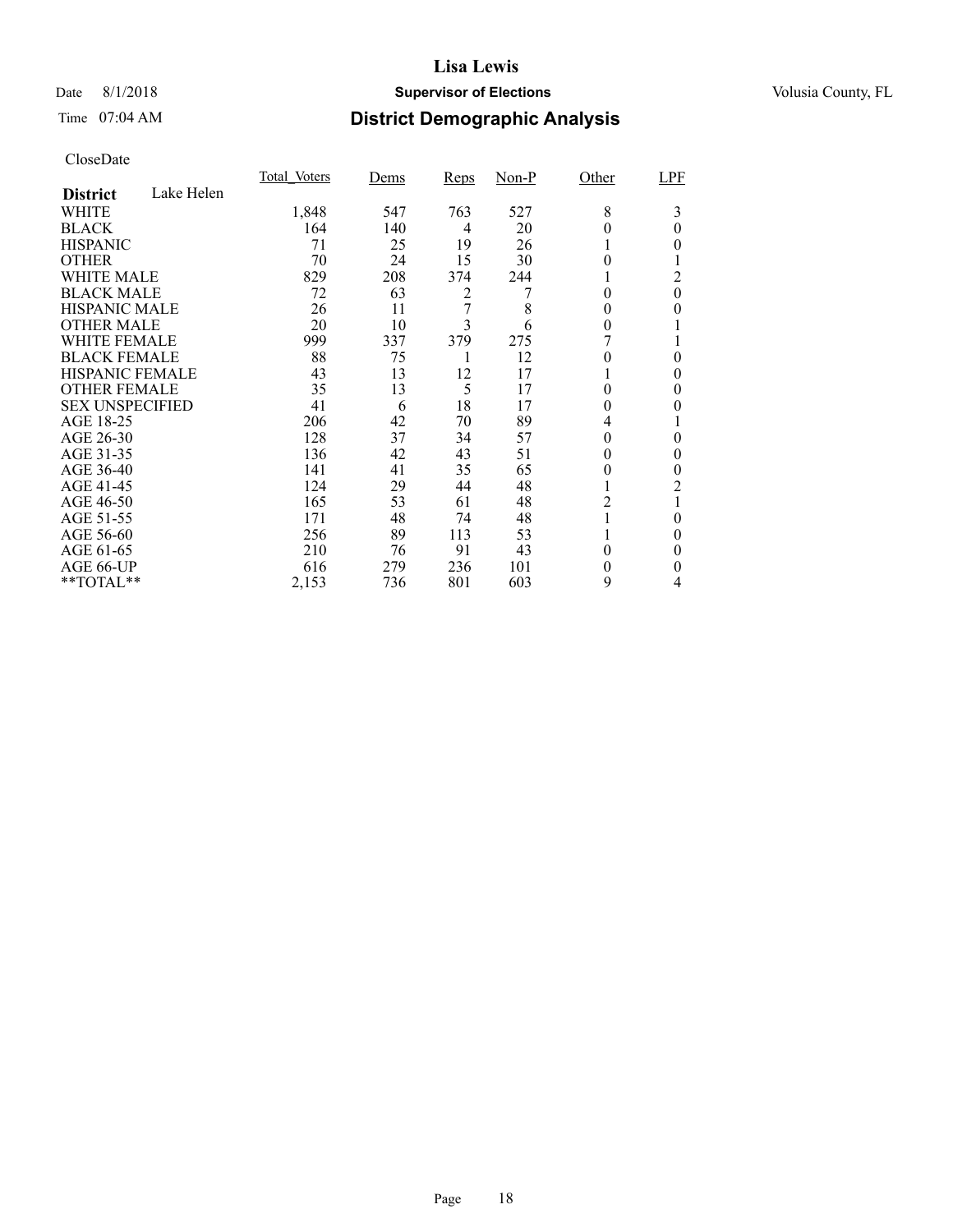## Date 8/1/2018 **Supervisor of Elections Supervisor of Elections** Volusia County, FL

## Time 07:04 AM **District Demographic Analysis**

|                        | Total Voters     | Dems  | Reps  | Non-P | Other    | <b>LPF</b>     |
|------------------------|------------------|-------|-------|-------|----------|----------------|
| <b>District</b>        | New Smyrna Beach |       |       |       |          |                |
| WHITE                  | 19,671           | 5,546 | 8,728 | 5,209 | 134      | 54             |
| <b>BLACK</b>           | 769              | 627   | 26    | 113   | 1        | 2              |
| <b>HISPANIC</b>        | 343              | 108   | 110   | 124   | 1        | $\theta$       |
| <b>OTHER</b>           | 719              | 193   | 192   | 330   |          | 3              |
| WHITE MALE             | 8,981            | 2,152 | 4,199 | 2,531 | 62       | 37             |
| <b>BLACK MALE</b>      | 314              | 237   | 11    | 63    | 1        | 2              |
| <b>HISPANIC MALE</b>   | 161              | 45    | 51    | 64    | 1        | $\overline{0}$ |
| <b>OTHER MALE</b>      | 260              | 69    | 82    | 107   | $\theta$ | $\overline{c}$ |
| WHITE FEMALE           | 10,503           | 3,340 | 4,451 | 2,623 | 72       | 17             |
| <b>BLACK FEMALE</b>    | 446              | 381   | 15    | 50    | $\theta$ | $\theta$       |
| <b>HISPANIC FEMALE</b> | 174              | 62    | 56    | 56    | $\theta$ | 0              |
| <b>OTHER FEMALE</b>    | 309              | 99    | 91    | 117   | 1        | 1              |
| <b>SEX UNSPECIFIED</b> | 354              | 89    | 100   | 165   | $\theta$ | $\theta$       |
| AGE 18-25              | 1,323            | 360   | 400   | 542   | 14       | 7              |
| AGE 26-30              | 950              | 251   | 281   | 404   | 6        | 8              |
| AGE 31-35              | 1,056            | 315   | 312   | 414   | 11       | 4              |
| AGE 36-40              | 1,033            | 283   | 331   | 405   | 7        | 7              |
| AGE 41-45              | 1,002            | 269   | 361   | 357   | 7        | 8              |
| AGE 46-50              | 1,285            | 348   | 544   | 379   | 8        | 6              |
| AGE 51-55              | 1,634            | 402   | 764   | 457   | 9        | $\overline{c}$ |
| AGE 56-60              | 2,223            | 626   | 1,047 | 532   | 14       | $\overline{4}$ |
| AGE 61-65              | 2,505            | 841   | 1,060 | 578   | 20       | 6              |
| AGE 66-UP              | 8,491            | 2,779 | 3,956 | 1,708 | 41       | 7              |
| $*$ $TOTAL**$          | 21,502           | 6,474 | 9,056 | 5,776 | 137      | 59             |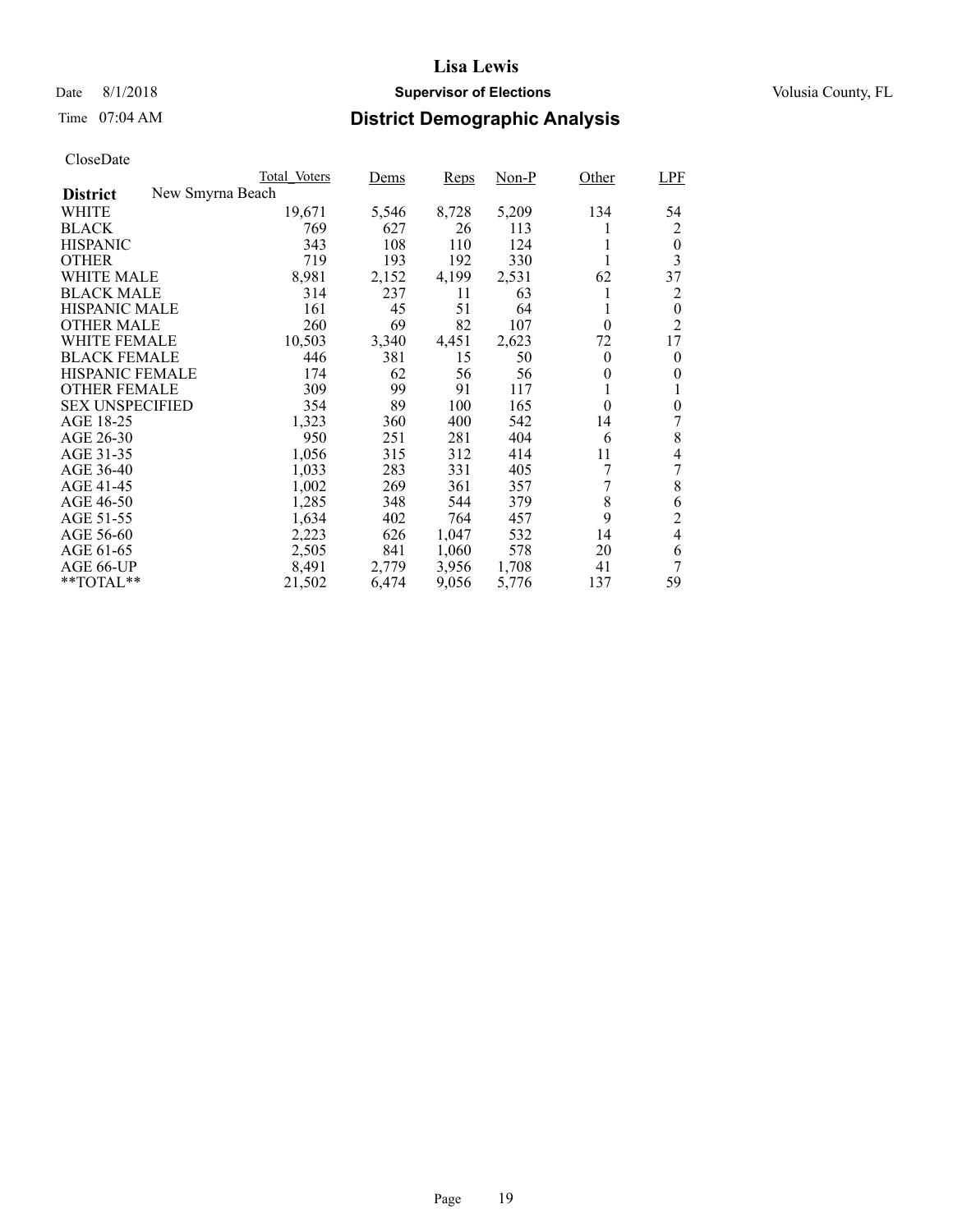## Date 8/1/2018 **Supervisor of Elections Supervisor of Elections** Volusia County, FL

## Time 07:04 AM **District Demographic Analysis**

|                        |          | Total Voters | Dems           | Reps | $Non-P$ | Other | LPF      |
|------------------------|----------|--------------|----------------|------|---------|-------|----------|
| <b>District</b>        | Oak Hill |              |                |      |         |       |          |
| WHITE                  |          | 1,316        | 343            | 589  | 375     |       | 2        |
| <b>BLACK</b>           |          | 148          | 127            | 2    | 19      |       | $\theta$ |
| <b>HISPANIC</b>        |          | 15           | 6              | 3    | 6       | 0     | $\Omega$ |
| <b>OTHER</b>           |          | 39           | 10             | 15   | 14      | 0     | 0        |
| WHITE MALE             |          | 660          | 155            | 303  | 196     | 5     |          |
| <b>BLACK MALE</b>      |          | 66           | 53             | 1    | 12      | 0     | $\theta$ |
| <b>HISPANIC MALE</b>   |          | 5            | 1              | 2    | 2       | 0     | 0        |
| <b>OTHER MALE</b>      |          | 16           | $\overline{c}$ | 9    | 5       | 0     | 0        |
| WHITE FEMALE           |          | 639          | 186            | 277  | 173     | 2     |          |
| <b>BLACK FEMALE</b>    |          | 82           | 74             |      |         | 0     | 0        |
| HISPANIC FEMALE        |          | 10           | 5              |      | 4       | 0     | 0        |
| <b>OTHER FEMALE</b>    |          | 14           | 8              | 4    | 2       | 0     | 0        |
| <b>SEX UNSPECIFIED</b> |          | 26           | $\overline{2}$ | 11   | 13      | 0     | 0        |
| AGE 18-25              |          | 94           | 30             | 23   | 40      |       | 0        |
| AGE 26-30              |          | 75           | 24             | 25   | 25      |       | 0        |
| AGE 31-35              |          | 59           | 18             | 20   | 21      | 0     | 0        |
| AGE 36-40              |          | 72           | 32             | 20   | 20      | 0     | 0        |
| AGE 41-45              |          | 75           | 23             | 18   | 34      | 0     | 0        |
| AGE 46-50              |          | 89           | 24             | 38   | 27      | 0     | 0        |
| AGE 51-55              |          | 116          | 37             | 46   | 32      |       | 0        |
| AGE 56-60              |          | 191          | 60             | 87   | 43      |       | 0        |
| AGE 61-65              |          | 184          | 63             | 83   | 36      | 0     | 2        |
| AGE 66-UP              |          | 563          | 175            | 249  | 136     | 3     | $\theta$ |
| **TOTAL**              |          | 1,518        | 486            | 609  | 414     | 7     | 2        |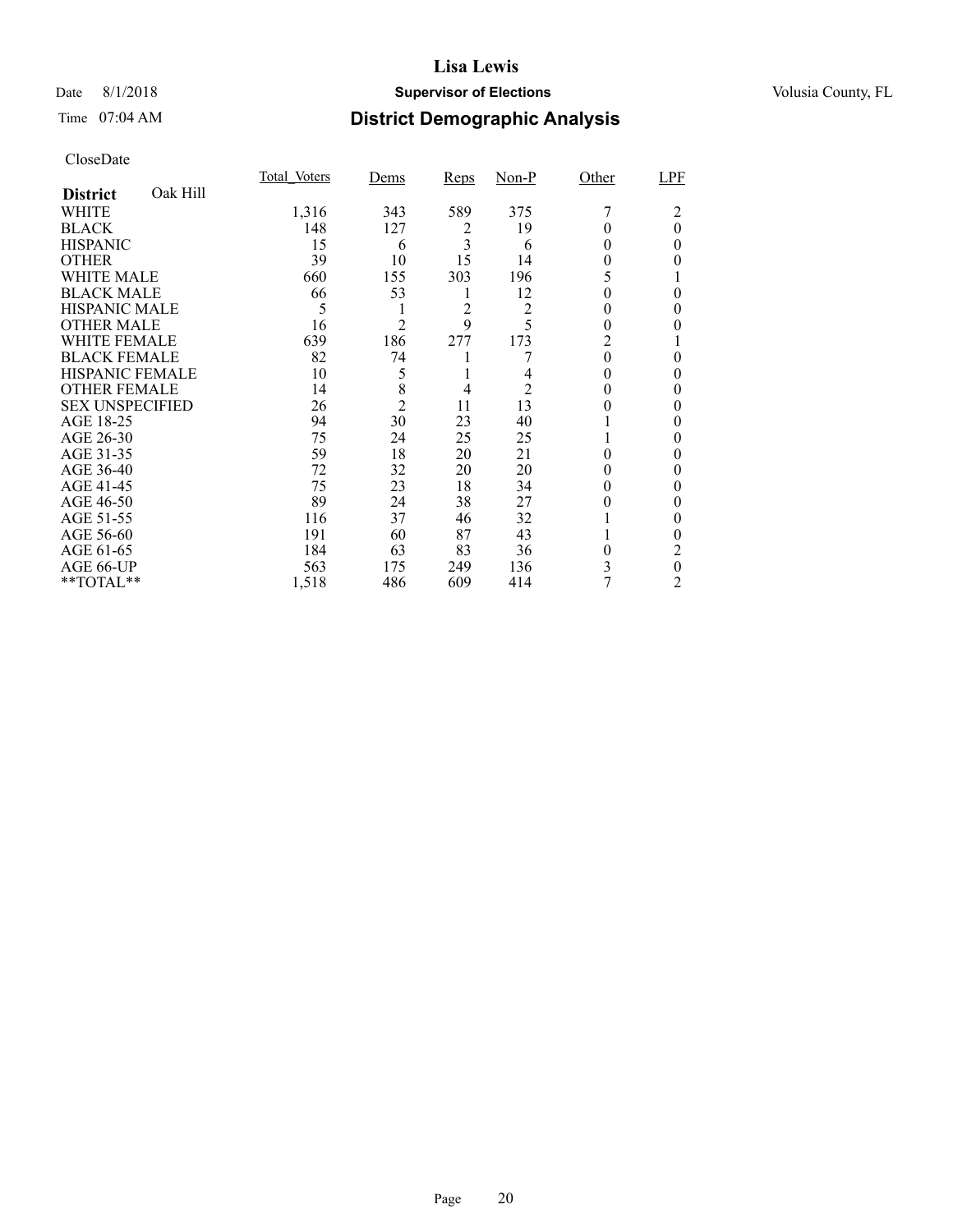## Date 8/1/2018 **Supervisor of Elections Supervisor of Elections** Volusia County, FL

## Time 07:04 AM **District Demographic Analysis**

|                        |             | Total Voters | Dems  | Reps  | Non-P | Other          | LPF              |
|------------------------|-------------|--------------|-------|-------|-------|----------------|------------------|
| <b>District</b>        | Orange City |              |       |       |       |                |                  |
| WHITE                  |             | 5,708        | 1,589 | 2,447 | 1,635 | 20             | 17               |
| <b>BLACK</b>           |             | 487          | 369   | 19    | 99    | $\theta$       | $\theta$         |
| <b>HISPANIC</b>        |             | 1,241        | 533   | 178   | 522   | 6              | 2                |
| <b>OTHER</b>           |             | 354          | 118   | 73    | 162   |                | $\theta$         |
| WHITE MALE             |             | 2,421        | 541   | 1,085 | 773   | 10             | 12               |
| <b>BLACK MALE</b>      |             | 172          | 116   | 8     | 48    | $\overline{0}$ | $\theta$         |
| <b>HISPANIC MALE</b>   |             | 504          | 188   | 95    | 216   | 5              | $\theta$         |
| <b>OTHER MALE</b>      |             | 125          | 41    | 27    | 57    | $\theta$       | $\theta$         |
| <b>WHITE FEMALE</b>    |             | 3,231        | 1,040 | 1,339 | 837   | 10             | 5                |
| <b>BLACK FEMALE</b>    |             | 307          | 248   | 11    | 48    | $\theta$       | $\theta$         |
| <b>HISPANIC FEMALE</b> |             | 717          | 337   | 82    | 295   |                | 2                |
| <b>OTHER FEMALE</b>    |             | 160          | 69    | 35    | 55    | 1              | $\boldsymbol{0}$ |
| <b>SEX UNSPECIFIED</b> |             | 152          | 29    | 34    | 89    | $\theta$       | $\theta$         |
| AGE 18-25              |             | 694          | 207   | 146   | 336   | 2              | 3                |
| AGE 26-30              |             | 492          | 156   | 122   | 205   | 5              | 4                |
| AGE 31-35              |             | 446          | 137   | 116   | 187   | 4              | $\overline{c}$   |
| AGE 36-40              |             | 480          | 162   | 139   | 174   | $\overline{c}$ | 3                |
| AGE 41-45              |             | 455          | 153   | 129   | 171   | 1              |                  |
| AGE 46-50              |             | 545          | 177   | 171   | 192   | 3              | $\overline{c}$   |
| AGE 51-55              |             | 541          | 147   | 199   | 192   | $\overline{c}$ |                  |
| AGE 56-60              |             | 632          | 208   | 235   | 188   | 1              | $\overline{0}$   |
| AGE 61-65              |             | 647          | 243   | 227   | 174   | $\overline{c}$ |                  |
| AGE 66-UP              |             | 2,858        | 1,019 | 1,233 | 599   | 5              | $\overline{2}$   |
| **TOTAL**              |             | 7,790        | 2,609 | 2,717 | 2,418 | 27             | 19               |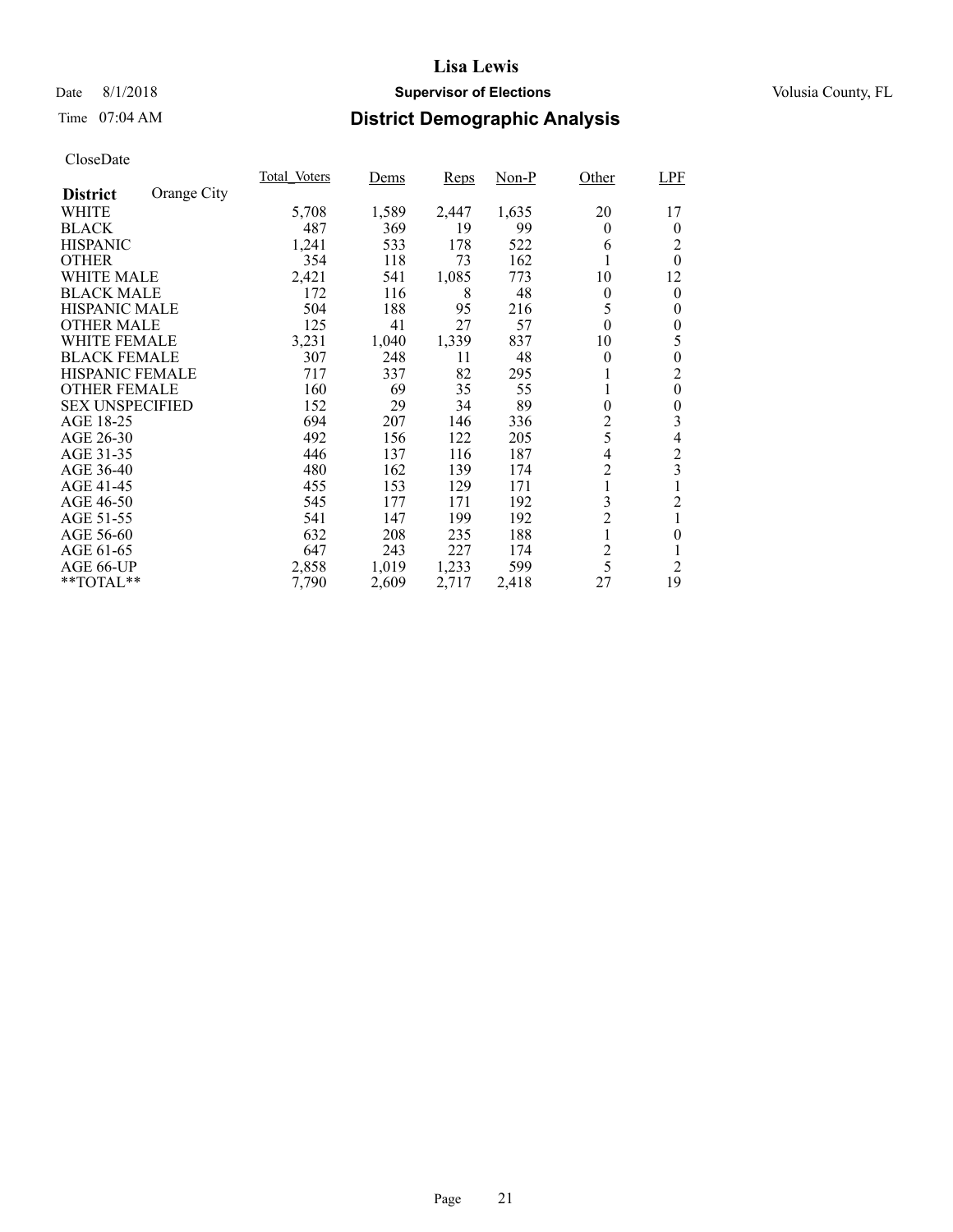## Date 8/1/2018 **Supervisor of Elections Supervisor of Elections** Volusia County, FL

## Time 07:04 AM **District Demographic Analysis**

|                                 | Total Voters | Dems   | Reps   | Non-P | Other | LPF              |
|---------------------------------|--------------|--------|--------|-------|-------|------------------|
| Ormond Beach<br><b>District</b> |              |        |        |       |       |                  |
| WHITE                           | 29,099       | 8,406  | 12,792 | 7,703 | 122   | 76               |
| <b>BLACK</b>                    | 1,132        | 857    | 60     | 212   | 2     | 1                |
| <b>HISPANIC</b>                 | 901          | 345    | 212    | 333   | 7     | 4                |
| <b>OTHER</b>                    | 1,756        | 540    | 434    | 776   | 5     | 1                |
| WHITE MALE                      | 13,186       | 3,238  | 6,101  | 3,729 | 63    | 55               |
| <b>BLACK MALE</b>               | 486          | 344    | 30     | 110   | 1     | 1                |
| <b>HISPANIC MALE</b>            | 384          | 130    | 106    | 142   | 4     | 2                |
| <b>OTHER MALE</b>               | 656          | 195    | 161    | 295   | 4     |                  |
| <b>WHITE FEMALE</b>             | 15,575       | 5,088  | 6,573  | 3,835 | 58    | 21               |
| <b>BLACK FEMALE</b>             | 629          | 502    | 29     | 97    | 1     | $\theta$         |
| <b>HISPANIC FEMALE</b>          | 499          | 211    | 102    | 181   | 3     | 2                |
| <b>OTHER FEMALE</b>             | 788          | 271    | 211    | 305   | 1     | $\boldsymbol{0}$ |
| <b>SEX UNSPECIFIED</b>          | 685          | 169    | 185    | 330   | 1     | $\overline{0}$   |
| AGE 18-25                       | 2,680        | 678    | 878    | 1,097 | 15    | 12               |
| AGE 26-30                       | 1,950        | 571    | 606    | 746   | 15    | 12               |
| AGE 31-35                       | 1,897        | 545    | 634    | 694   | 12    | 12               |
| AGE 36-40                       | 1.739        | 490    | 585    | 644   | 10    | 10               |
| AGE 41-45                       | 1,799        | 482    | 677    | 619   | 6     | 15               |
| AGE 46-50                       | 2,284        | 602    | 989    | 678   | 7     | 8                |
| AGE 51-55                       | 2,800        | 746    | 1,295  | 743   | 13    | 3                |
| AGE 56-60                       | 3,075        | 977    | 1,328  | 760   | 9     |                  |
| AGE 61-65                       | 3,378        | 1,136  | 1,474  | 748   | 18    | $\overline{c}$   |
| AGE 66-UP                       | 11,285       | 3,921  | 5,031  | 2,295 | 31    | 7                |
| $*$ $TOTAL**$                   | 32,888       | 10,148 | 13,498 | 9,024 | 136   | 82               |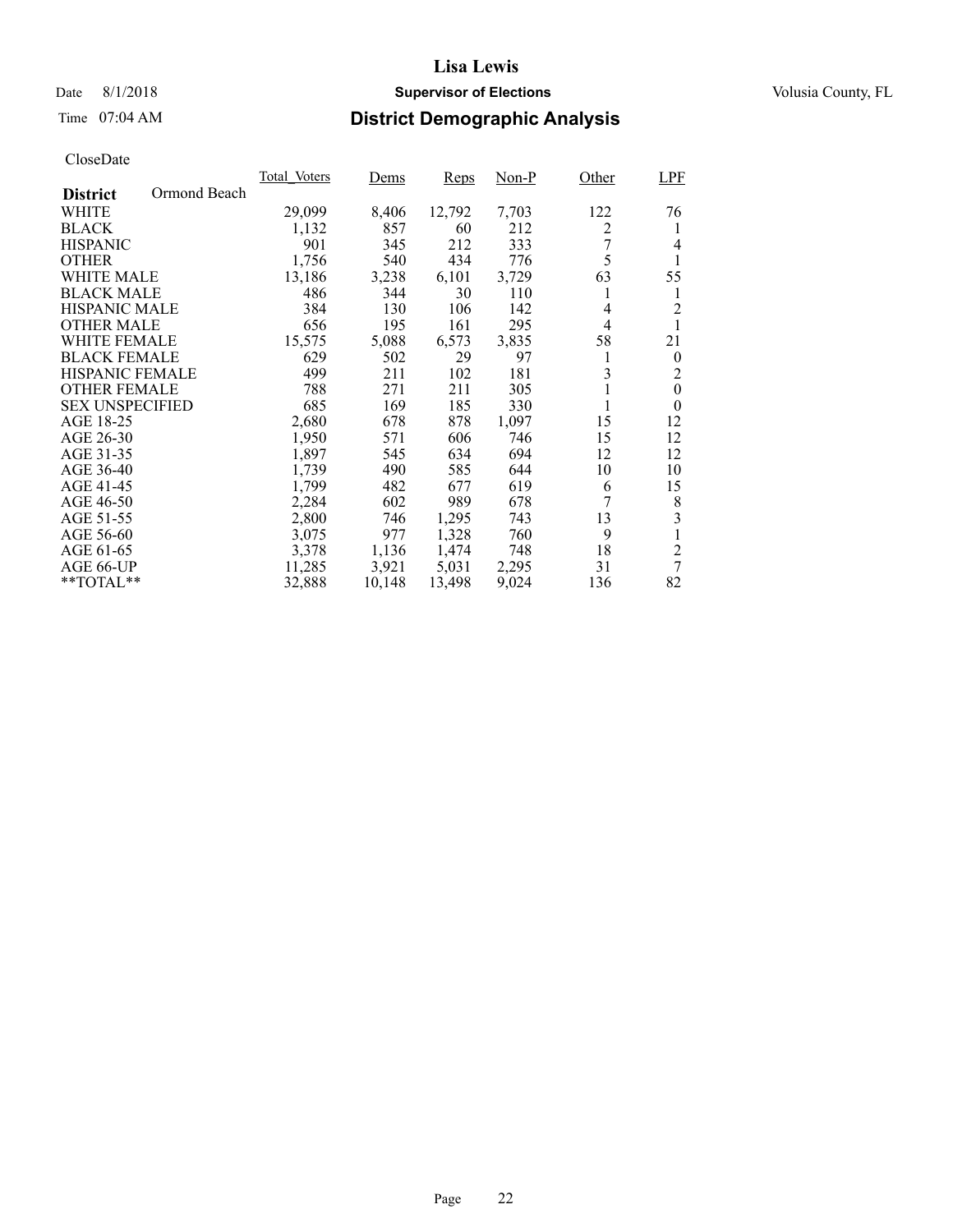## Date 8/1/2018 **Supervisor of Elections Supervisor of Elections** Volusia County, FL

## Time 07:04 AM **District Demographic Analysis**

|                        |         | <b>Total Voters</b> | Dems           | Reps | $Non-P$        | Other    | LPF      |
|------------------------|---------|---------------------|----------------|------|----------------|----------|----------|
| <b>District</b>        | Pierson |                     |                |      |                |          |          |
| WHITE                  |         | 574                 | 173            | 284  | 112            | 2        | 3        |
| <b>BLACK</b>           |         | 47                  | 40             |      | 6              | 0        | $\theta$ |
| <b>HISPANIC</b>        |         | 181                 | 82             | 12   | 87             | 0        | 0        |
| <b>OTHER</b>           |         | 32                  | 5              | 6    | 21             | 0        | 0        |
| <b>WHITE MALE</b>      |         | 281                 | 79             | 143  | 54             | 2        | 3        |
| <b>BLACK MALE</b>      |         | 20                  | 19             | 0    | 1              | $\theta$ | 0        |
| <b>HISPANIC MALE</b>   |         | 94                  | 43             | 5    | 46             | $^{(1)}$ | 0        |
| <b>OTHER MALE</b>      |         | 18                  | 3              | 4    | 11             | $\theta$ | 0        |
| <b>WHITE FEMALE</b>    |         | 288                 | 94             | 137  | 57             |          | 0        |
| <b>BLACK FEMALE</b>    |         | 27                  | 21             |      | 5              | 0        | 0        |
| HISPANIC FEMALE        |         | 82                  | 37             |      | 38             | 0        | 0        |
| <b>OTHER FEMALE</b>    |         | 7                   | $\overline{c}$ |      | $\overline{4}$ | $\theta$ | 0        |
| <b>SEX UNSPECIFIED</b> |         | 17                  | $\overline{2}$ | 5    | 10             | $_{0}$   | 0        |
| AGE 18-25              |         | 120                 | 33             | 29   | 58             | $_{0}$   |          |
| AGE 26-30              |         | 75                  | 34             | 15   | 25             | $^{(1)}$ |          |
| AGE 31-35              |         | 60                  | 15             | 23   | 21             |          |          |
| AGE 36-40              |         | 56                  | 14             | 17   | 25             |          | 0        |
| AGE 41-45              |         | 53                  | 13             | 22   | 17             |          |          |
| AGE 46-50              |         | 57                  | 18             | 20   | 18             |          | 0        |
| AGE 51-55              |         | 62                  | 24             | 24   | 14             |          | 0        |
| AGE 56-60              |         | 78                  | 32             | 30   | 16             | 0        |          |
| AGE 61-65              |         | 95                  | 35             | 44   | 16             |          | 0        |
| AGE 66-UP              |         | 178                 | 82             | 79   | 16             |          | 0        |
| **TOTAL**              |         | 834                 | 300            | 303  | 226            | 2        | 3        |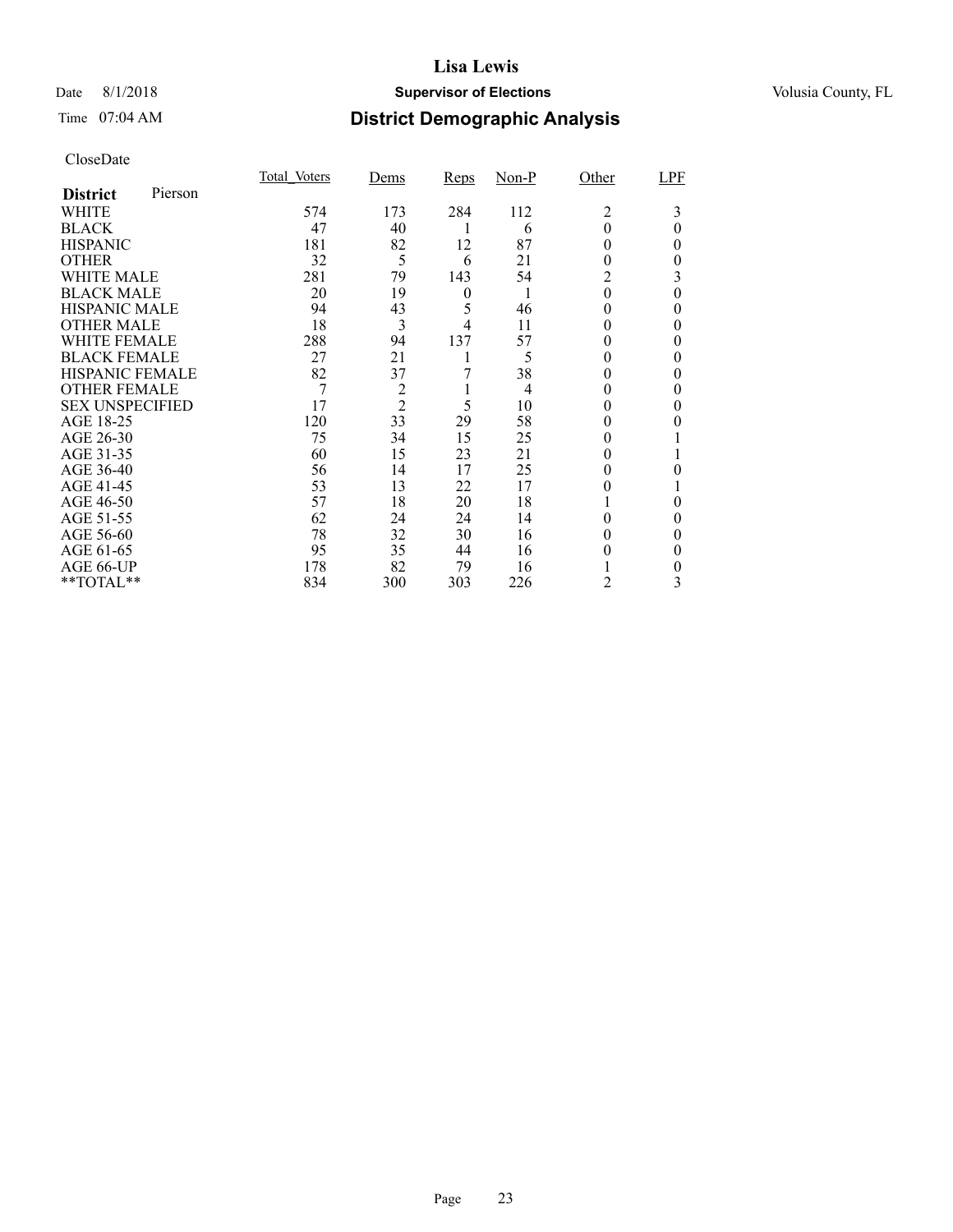## Date 8/1/2018 **Supervisor of Elections Supervisor of Elections** Volusia County, FL

## Time 07:04 AM **District Demographic Analysis**

|                        |             | Total Voters | <u>Dems</u> | <b>Reps</b>    | $Non-P$  | Other          | <b>LPF</b>     |
|------------------------|-------------|--------------|-------------|----------------|----------|----------------|----------------|
| <b>District</b>        | Ponce Inlet |              |             |                |          |                |                |
| WHITE                  |             | 2,985        | 685         | 1,571          | 703      | 19             |                |
| <b>BLACK</b>           |             | 9            | 3           | 4              | 2        | $_{0}$         |                |
| <b>HISPANIC</b>        |             | 59           | 18          | 25             | 15       | $_{0}$         |                |
| <b>OTHER</b>           |             | 113          | 32          | 39             | 42       | $_{0}$         | 0              |
| WHITE MALE             |             | 1,443        | 278         | 785            | 362      | 13             | 5              |
| <b>BLACK MALE</b>      |             | 5            | 1           | 2              | 2        | $_{0}$         | 0              |
| <b>HISPANIC MALE</b>   |             | 25           | 8           | 11             | 6        | 0              | 0              |
| <b>OTHER MALE</b>      |             | 43           | 13          | 16             | 14       | 0              | 0              |
| WHITE FEMALE           |             | 1,514        | 399         | 778            | 329      | 6              | 2              |
| <b>BLACK FEMALE</b>    |             | 4            | 2           | $\overline{2}$ | $\theta$ |                | 0              |
| <b>HISPANIC FEMALE</b> |             | 34           | 10          | 14             | 9        |                |                |
| <b>OTHER FEMALE</b>    |             | 46           | 15          | 15             | 16       | 0              | 0              |
| <b>SEX UNSPECIFIED</b> |             | 52           | 12          | 16             | 24       |                |                |
| AGE 18-25              |             | 162          | 28          | 64             | 68       |                |                |
| AGE 26-30              |             | 86           | 19          | 30             | 35       |                |                |
| AGE 31-35              |             | 79           | 28          | 28             | 23       |                | 0              |
| AGE 36-40              |             | 93           | 20          | 37             | 35       |                | 0              |
| AGE 41-45              |             | 106          | 17          | 53             | 36       | 0              | 0              |
| AGE 46-50              |             | 144          | 31          | 71             | 38       | 2              | 2              |
| AGE 51-55              |             | 245          | 54          | 124            | 63       | $\overline{c}$ | $\overline{2}$ |
| AGE 56-60              |             | 359          | 82          | 202            | 72       | $\overline{2}$ |                |
| AGE 61-65              |             | 396          | 92          | 212            | 88       | 4              | 0              |
| AGE 66-UP              |             | 1,496        | 367         | 818            | 304      | 6              |                |
| **TOTAL**              |             | 3,166        | 738         | 1,639          | 762      | 19             | 8              |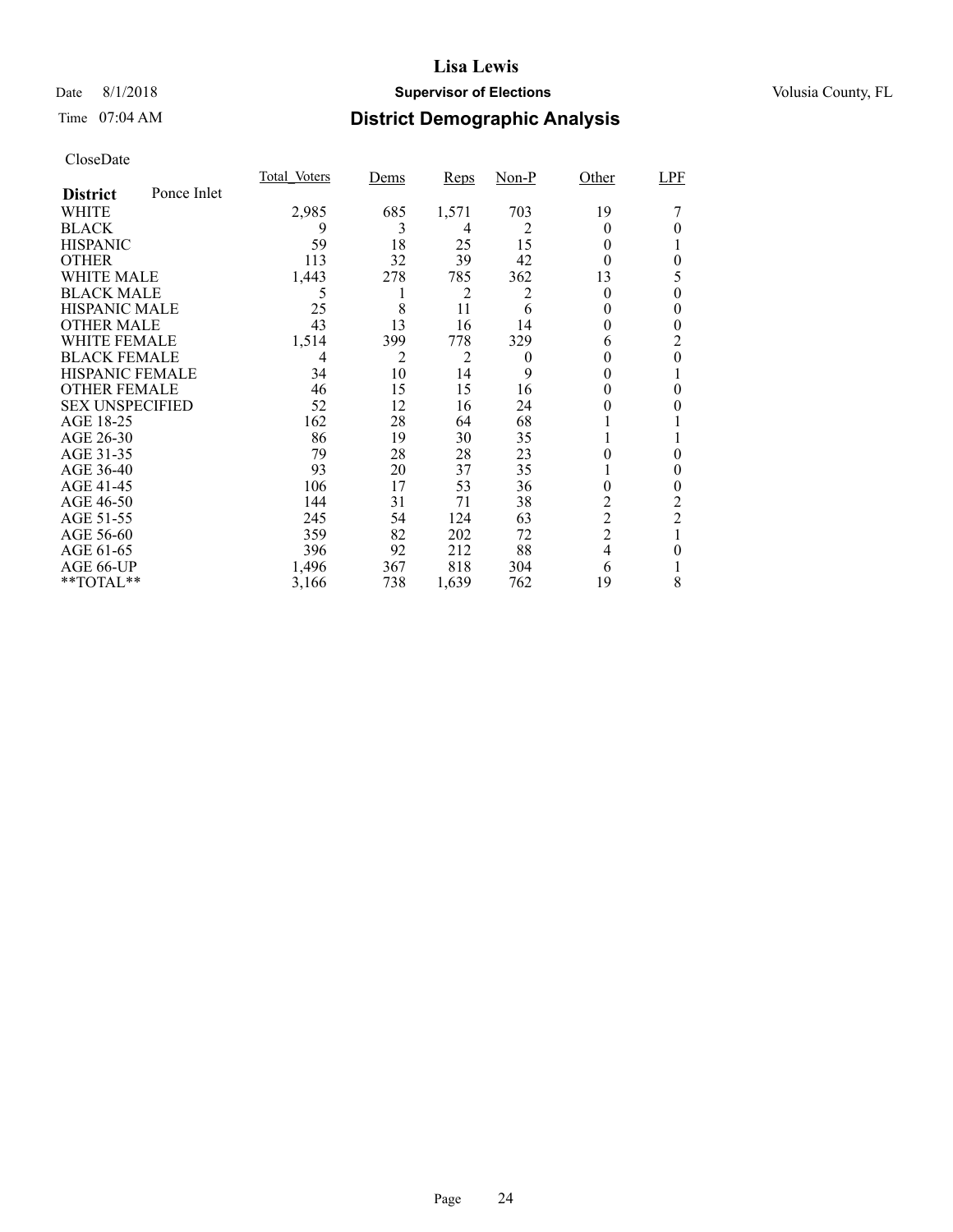## Date 8/1/2018 **Supervisor of Elections Supervisor of Elections** Volusia County, FL

## Time 07:04 AM **District Demographic Analysis**

|                        |             | Total Voters | Dems   | <b>Reps</b> | Non-P  | Other          | <b>LPF</b>       |
|------------------------|-------------|--------------|--------|-------------|--------|----------------|------------------|
| <b>District</b>        | Port Orange |              |        |             |        |                |                  |
| WHITE                  |             | 38,698       | 11,221 | 15,768      | 11,402 | 193            | 114              |
| <b>BLACK</b>           |             | 1,441        | 1,047  | 74          | 313    | 5              | 2                |
| <b>HISPANIC</b>        |             | 1,639        | 595    | 375         | 653    | 9              | 7                |
| <b>OTHER</b>           |             | 2,290        | 694    | 539         | 1,041  | 9              | 7                |
| <b>WHITE MALE</b>      |             | 17,618       | 4,354  | 7,632       | 5,448  | 108            | 76               |
| <b>BLACK MALE</b>      |             | 603          | 415    | 42          | 143    | $\overline{c}$ | 1                |
| <b>HISPANIC MALE</b>   |             | 752          | 260    | 181         | 302    | 5              | 4                |
| <b>OTHER MALE</b>      |             | 859          | 247    | 219         | 383    | $\overline{4}$ | 6                |
| <b>WHITE FEMALE</b>    |             | 20,520       | 6,724  | 7,917       | 5,762  | 83             | 34               |
| <b>BLACK FEMALE</b>    |             | 818          | 617    | 32          | 166    | 3              | $\boldsymbol{0}$ |
| HISPANIC FEMALE        |             | 853          | 325    | 186         | 335    | $\overline{4}$ | 3                |
| <b>OTHER FEMALE</b>    |             | 1,009        | 369    | 238         | 397    | 4              |                  |
| <b>SEX UNSPECIFIED</b> |             | 1,036        | 246    | 309         | 473    | 3              | 5                |
| AGE 18-25              |             | 4,028        | 1,091  | 1,107       | 1,763  | 45             | 22               |
| AGE 26-30              |             | 3,059        | 853    | 899         | 1,272  | 21             | 14               |
| AGE 31-35              |             | 2,812        | 838    | 825         | 1,116  | 15             | 18               |
| AGE 36-40              |             | 2,754        | 768    | 901         | 1,059  | 12             | 14               |
| AGE 41-45              |             | 2,754        | 770    | 934         | 1,010  | 18             | 22               |
| AGE 46-50              |             | 3,193        | 869    | 1,323       | 985    | 9              | 7                |
| AGE 51-55              |             | 3,640        | 1,044  | 1,488       | 1,082  | 17             | 9                |
| AGE 56-60              |             | 4,158        | 1,311  | 1,739       | 1,081  | 19             | 8                |
| AGE 61-65              |             | 4,137        | 1,437  | 1,737       | 956    | 5              | $\overline{2}$   |
| AGE 66-UP              |             | 13,533       | 4,576  | 5,803       | 3,085  | 55             | 14               |
| $*$ TOTAL $*$          |             | 44,068       | 13,557 | 16,756      | 13,409 | 216            | 130              |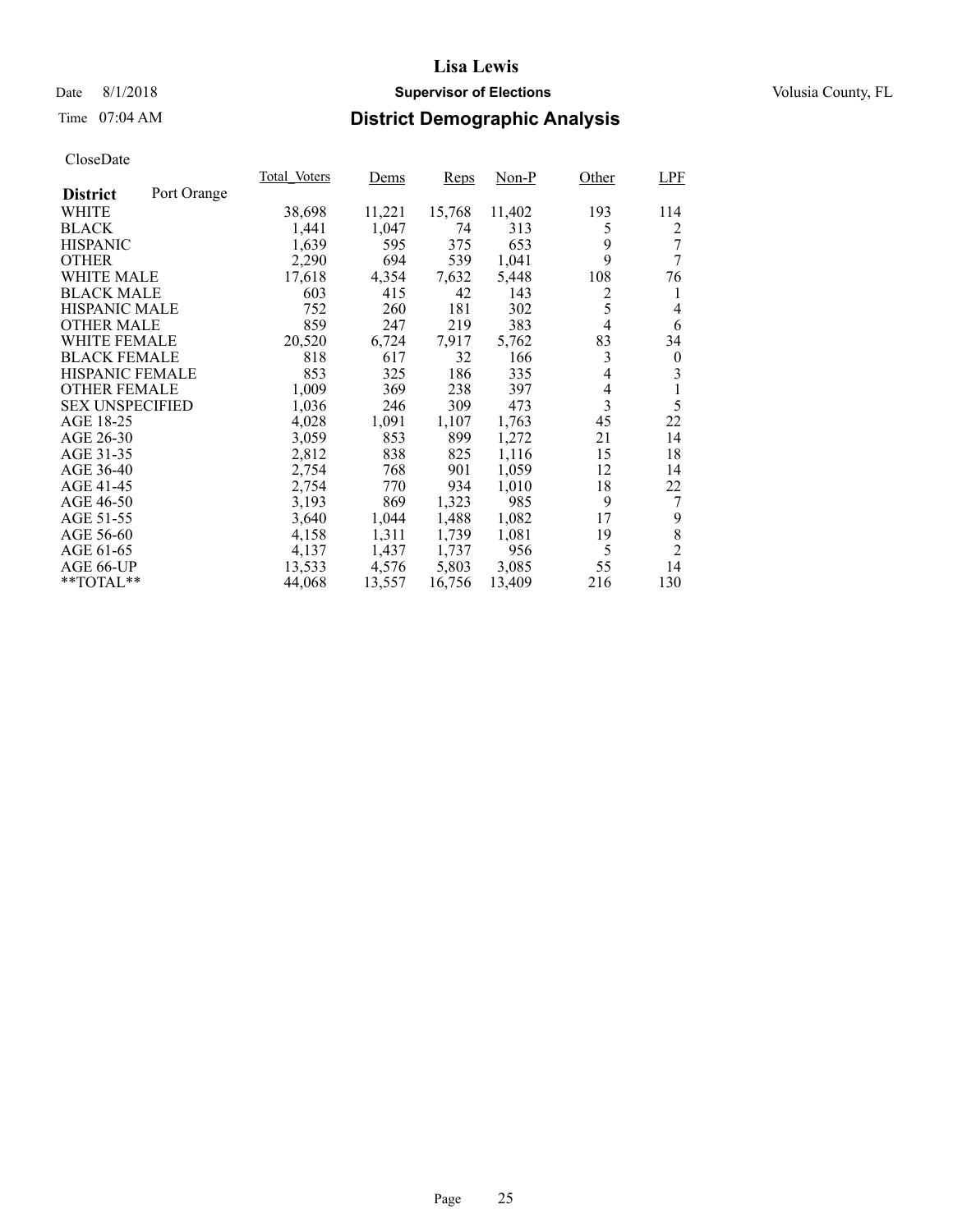## Date 8/1/2018 **Supervisor of Elections Supervisor of Elections** Volusia County, FL

## Time 07:04 AM **District Demographic Analysis**

|                        |               | Total Voters | Dems  | <b>Reps</b> | $Non-P$ | Other          | <b>LPF</b>       |
|------------------------|---------------|--------------|-------|-------------|---------|----------------|------------------|
| <b>District</b>        | South Daytona |              |       |             |         |                |                  |
| WHITE                  |               | 7,104        | 2,281 | 2,651       | 2,109   | 44             | 19               |
| <b>BLACK</b>           |               | 779          | 585   | 26          | 167     | 1              | $\theta$         |
| <b>HISPANIC</b>        |               | 296          | 131   | 56          | 106     | 3              | 0                |
| <b>OTHER</b>           |               | 414          | 147   | 83          | 182     | $\theta$       | $\overline{2}$   |
| WHITE MALE             |               | 3,222        | 871   | 1,295       | 1,022   | 23             | 11               |
| <b>BLACK MALE</b>      |               | 295          | 206   | 14          | 75      | $\theta$       | $\theta$         |
| <b>HISPANIC MALE</b>   |               | 136          | 48    | 31          | 55      | $\overline{c}$ | 0                |
| <b>OTHER MALE</b>      |               | 135          | 47    | 35          | 53      | $\mathbf{0}$   | $\theta$         |
| <b>WHITE FEMALE</b>    |               | 3,805        | 1,393 | 1,330       | 1,053   | 21             | 8                |
| <b>BLACK FEMALE</b>    |               | 473          | 373   | 11          | 88      |                | 0                |
| HISPANIC FEMALE        |               | 152          | 79    | 25          | 47      |                | 0                |
| <b>OTHER FEMALE</b>    |               | 191          | 76    | 41          | 73      | $\theta$       |                  |
| <b>SEX UNSPECIFIED</b> |               | 184          | 51    | 34          | 98      | $\theta$       |                  |
| AGE 18-25              |               | 791          | 253   | 168         | 360     | 4              | 6                |
| AGE 26-30              |               | 671          | 225   | 163         | 276     | 6              | 1                |
| AGE 31-35              |               | 620          | 223   | 154         | 231     | 7              | 5                |
| AGE 36-40              |               | 535          | 187   | 129         | 213     | 6              | $\boldsymbol{0}$ |
| AGE 41-45              |               | 474          | 144   | 159         | 167     | $\overline{c}$ | $\overline{c}$   |
| AGE 46-50              |               | 615          | 212   | 217         | 181     | $\overline{c}$ | 3                |
| AGE 51-55              |               | 742          | 264   | 278         | 195     | 3              | $\overline{c}$   |
| AGE 56-60              |               | 910          | 328   | 344         | 236     | $\overline{2}$ | $\theta$         |
| AGE 61-65              |               | 876          | 345   | 318         | 207     | 6              | $\theta$         |
| AGE 66-UP              |               | 2,359        | 963   | 886         | 498     | 10             | $\overline{2}$   |
| **TOTAL**              |               | 8,593        | 3,144 | 2,816       | 2,564   | 48             | 21               |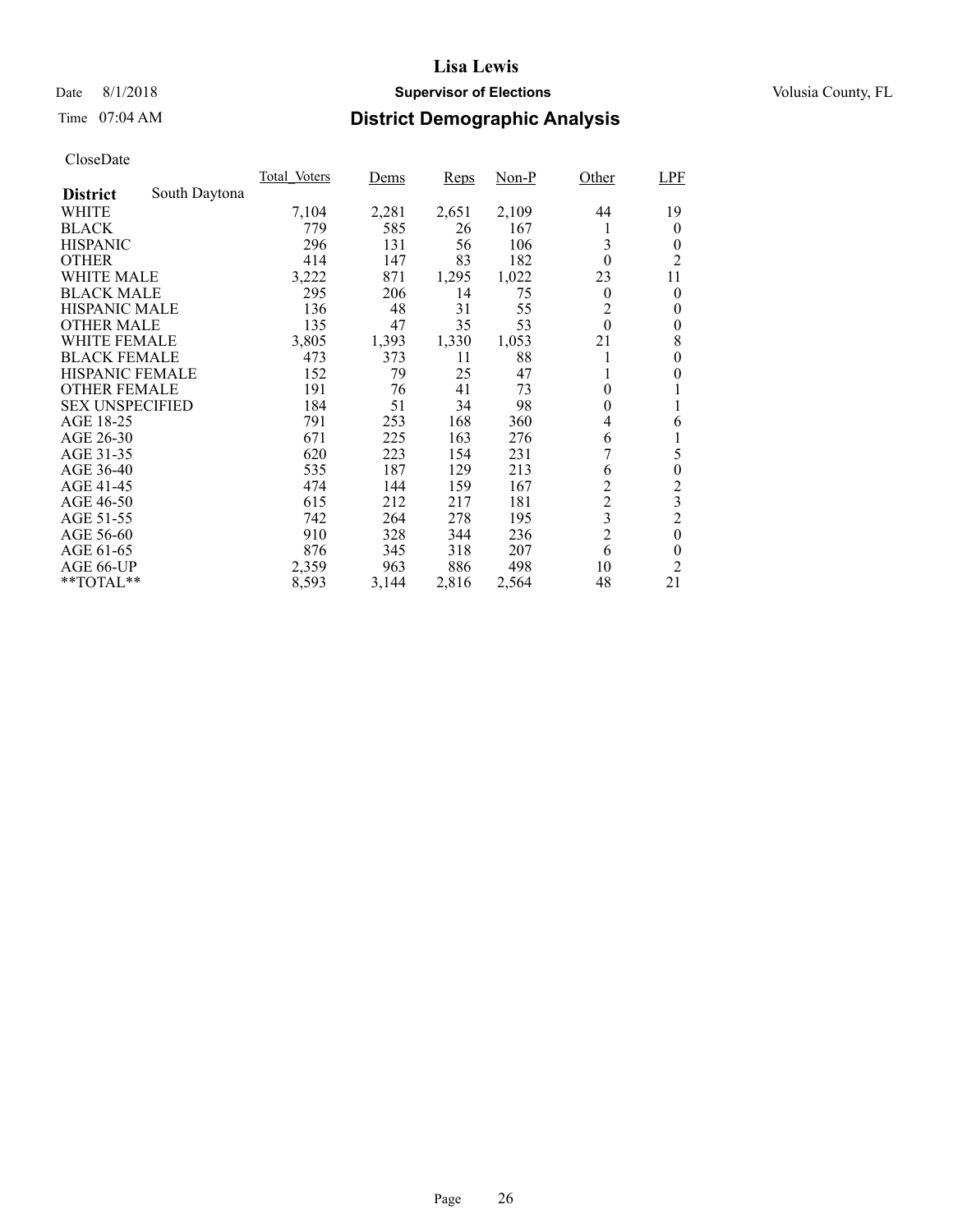## Date 8/1/2018 **Supervisor of Elections Supervisor of Elections** Volusia County, FL

# Time 07:04 AM **District Demographic Analysis**

|                        |               | Total Voters | Dems | Reps | $Non-P$ | Other | LPF |
|------------------------|---------------|--------------|------|------|---------|-------|-----|
| <b>District</b>        | Flagler Beach |              |      |      |         |       |     |
| WHITE                  |               | 51           | 24   | 13   | 14      | 0     |     |
| <b>BLACK</b>           |               |              |      | 0    |         |       |     |
| <b>HISPANIC</b>        |               |              |      |      |         |       |     |
| <b>OTHER</b>           |               |              |      |      |         |       |     |
| WHITE MALE             |               | 20           |      | 6    |         |       |     |
| <b>BLACK MALE</b>      |               |              |      |      |         |       |     |
| <b>HISPANIC MALE</b>   |               |              |      |      |         |       |     |
| <b>OTHER MALE</b>      |               |              |      |      |         |       |     |
| WHITE FEMALE           |               | 30           | 17   |      |         |       |     |
| <b>BLACK FEMALE</b>    |               |              |      |      |         |       |     |
| HISPANIC FEMALE        |               |              |      |      |         |       |     |
| <b>OTHER FEMALE</b>    |               |              |      |      |         |       |     |
| <b>SEX UNSPECIFIED</b> |               |              |      |      |         |       |     |
| AGE 18-25              |               |              |      |      |         |       |     |
| AGE 26-30              |               |              |      |      |         |       |     |
| AGE 31-35              |               |              |      |      |         |       |     |
| AGE 36-40              |               |              |      |      |         |       |     |
| AGE 41-45              |               |              |      |      |         |       |     |
| AGE 46-50              |               |              |      |      |         |       |     |
| AGE 51-55              |               |              |      |      |         |       |     |
| AGE 56-60              |               |              |      |      |         |       |     |
| AGE 61-65              |               |              | 0    |      |         |       |     |
| AGE 66-UP              |               | 43           | 21   | 13   |         |       |     |
| **TOTAL**              |               | 52           | 25   | 13   | 14      |       |     |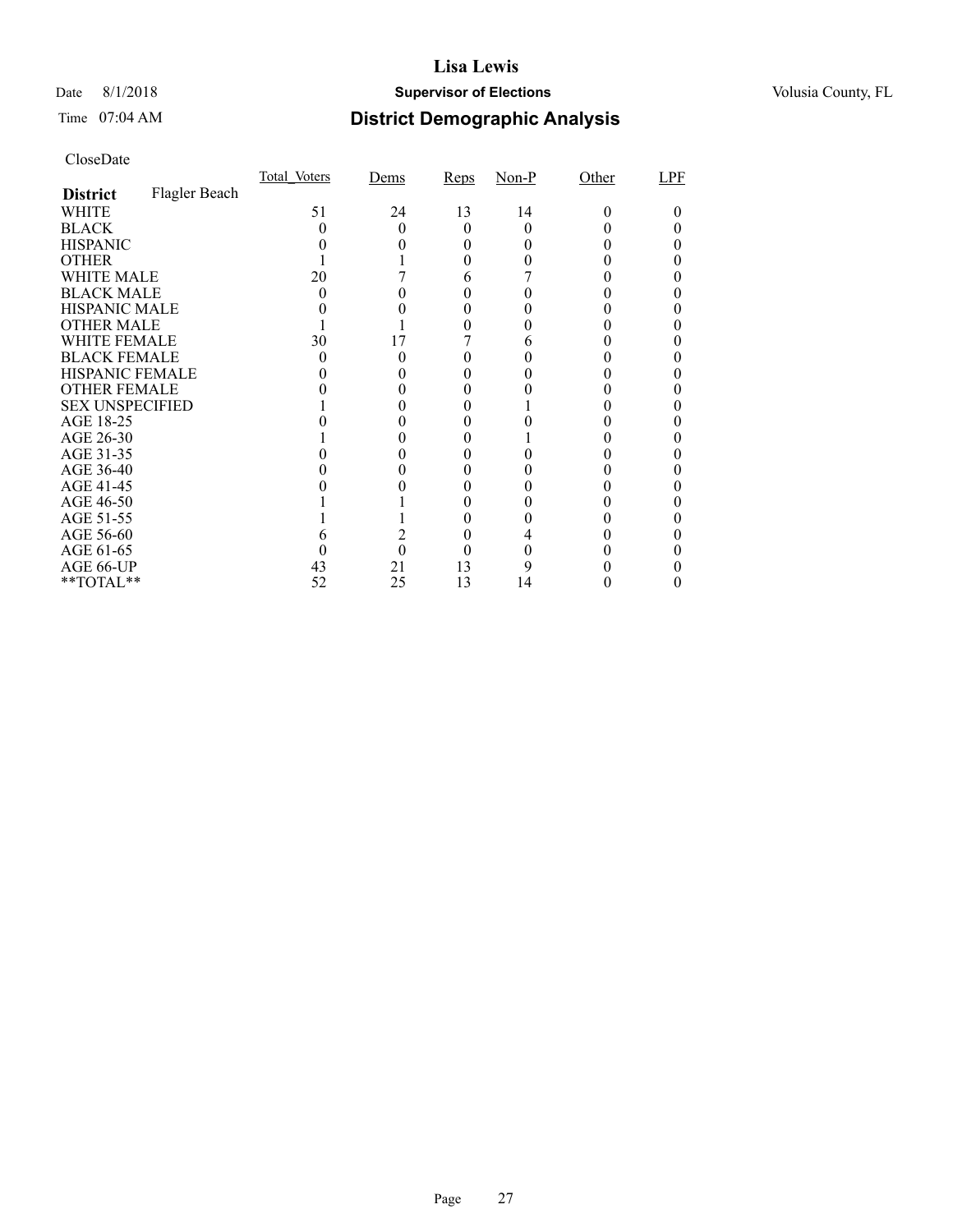# Time 07:04 AM **District Demographic Analysis**

|                        |                           | Total Voters | Dems   | <b>Reps</b> | $Non-P$ | Other | LPF |
|------------------------|---------------------------|--------------|--------|-------------|---------|-------|-----|
| <b>District</b>        | <b>Hospital Authority</b> |              |        |             |         |       |     |
| WHITE                  |                           | 106,965      | 29,199 | 46,340      | 30,608  | 446   | 372 |
| <b>BLACK</b>           |                           | 12,098       | 9,183  | 476         | 2,408   | 28    | 3   |
| <b>HISPANIC</b>        |                           | 25,851       | 11,641 | 3,786       | 10,324  | 66    | 34  |
| <b>OTHER</b>           |                           | 8,423        | 2,683  | 1,768       | 3,932   | 27    | 13  |
| WHITE MALE             |                           | 49.191       | 11,425 | 22,468      | 14,819  | 225   | 254 |
| <b>BLACK MALE</b>      |                           | 5,069        | 3,597  | 260         | 1,193   | 17    | 2   |
| <b>HISPANIC MALE</b>   |                           | 11,777       | 4,918  | 1,928       | 4,871   | 42    | 18  |
| <b>OTHER MALE</b>      |                           | 2,936        | 950    | 680         | 1,282   | 14    | 10  |
| <b>WHITE FEMALE</b>    |                           | 56,384       | 17,450 | 23,318      | 15,286  | 217   | 113 |
| <b>BLACK FEMALE</b>    |                           | 6,851        | 5,456  | 208         | 1,175   | 11    | 1   |
| HISPANIC FEMALE        |                           | 13,632       | 6,525  | 1,820       | 5,250   | 22    | 15  |
| <b>OTHER FEMALE</b>    |                           | 3,567        | 1,337  | 756         | 1,462   | 9     | 3   |
| <b>SEX UNSPECIFIED</b> |                           | 3,928        | 1,047  | 931         | 1,934   | 10    | 6   |
| AGE 18-25              |                           | 15,866       | 4,772  | 3,625       | 7,324   | 86    | 59  |
| AGE 26-30              |                           | 11,829       | 3,731  | 3,039       | 4.961   | 41    | 57  |
| AGE 31-35              |                           | 11,008       | 3,417  | 2,889       | 4,598   | 40    | 64  |
| AGE 36-40              |                           | 10,955       | 3,594  | 2,928       | 4,327   | 48    | 58  |
| AGE 41-45              |                           | 10,602       | 3,440  | 3,199       | 3,881   | 44    | 38  |
| AGE 46-50              |                           | 12,048       | 3,852  | 4,319       | 3,782   | 60    | 35  |
| AGE 51-55              |                           | 13,550       | 4,346  | 5,262       | 3,863   | 39    | 40  |
| AGE 56-60              |                           | 14,592       | 4,993  | 5,888       | 3,636   | 53    | 22  |
| AGE 61-65              |                           | 13,696       | 5,125  | 5,334       | 3,173   | 48    | 16  |
| AGE 66-UP              |                           | 39,190       | 15,436 | 15,887      | 7,726   | 108   | 33  |
| $*$ TOTAL $*$          |                           | 153,337      | 52,706 | 52,370      | 47.272  | 567   | 422 |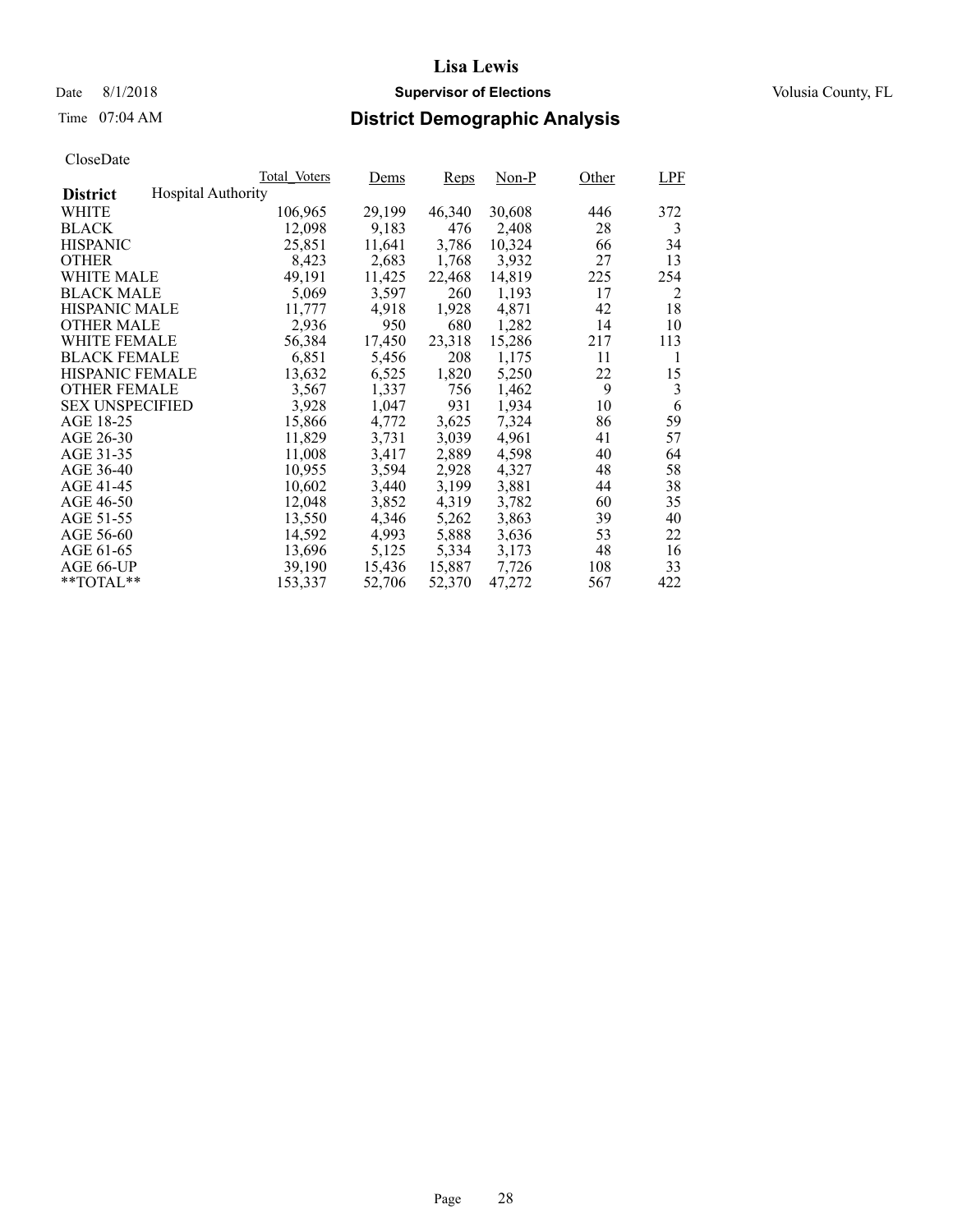## Date 8/1/2018 **Supervisor of Elections Supervisor of Elections** Volusia County, FL

## Time 07:04 AM **District Demographic Analysis**

|                        |                           | Total Voters | Dems  | <b>Reps</b> | Non-P | Other          | <b>LPF</b>     |
|------------------------|---------------------------|--------------|-------|-------------|-------|----------------|----------------|
| <b>District</b>        | Florida House District 24 |              |       |             |       |                |                |
| WHITE                  |                           | 19,597       | 5,206 | 9,177       | 5,074 | 77             | 63             |
| <b>BLACK</b>           |                           | 509          | 387   | 19          | 99    | 4              | $\theta$       |
| <b>HISPANIC</b>        |                           | 1,365        | 523   | 243         | 595   | 4              | $\theta$       |
| <b>OTHER</b>           |                           | 928          | 210   | 292         | 421   | 3              | 2              |
| WHITE MALE             |                           | 9,128        | 2,082 | 4,467       | 2,497 | 39             | 43             |
| <b>BLACK MALE</b>      |                           | 226          | 164   | 10          | 50    | 2              | $\theta$       |
| <b>HISPANIC MALE</b>   |                           | 617          | 220   | 112         | 282   | 3              | 0              |
| <b>OTHER MALE</b>      |                           | 316          | 64    | 107         | 142   |                | $\overline{2}$ |
| WHITE FEMALE           |                           | 10,262       | 3,093 | 4,609       | 2,503 | 37             | 20             |
| <b>BLACK FEMALE</b>    |                           | 279          | 219   | 9           | 49    | 2              | $\theta$       |
| <b>HISPANIC FEMALE</b> |                           | 715          | 289   | 129         | 296   |                | $\theta$       |
| <b>OTHER FEMALE</b>    |                           | 370          | 101   | 129         | 139   | 1              | $\theta$       |
| <b>SEX UNSPECIFIED</b> |                           | 486          | 94    | 159         | 231   | $\overline{2}$ | $\overline{0}$ |
| AGE 18-25              |                           | 1,709        | 394   | 582         | 716   | 12             | 5              |
| AGE 26-30              |                           | 1,121        | 290   | 357         | 458   | 6              | 10             |
| AGE 31-35              |                           | 1,013        | 248   | 349         | 410   |                | 5              |
| AGE 36-40              |                           | 979          | 257   | 332         | 380   | 3              |                |
| AGE 41-45              |                           | 998          | 235   | 417         | 335   | 6              | 5              |
| AGE 46-50              |                           | 1,316        | 296   | 593         | 412   | 11             | 4              |
| AGE 51-55              |                           | 1,766        | 420   | 861         | 476   | 4              | 5              |
| AGE 56-60              |                           | 2,377        | 653   | 1,103       | 604   | 12             | 5              |
| AGE 61-65              |                           | 2,543        | 770   | 1,182       | 572   | 11             | 8              |
| AGE 66-UP              |                           | 8,577        | 2,763 | 3,955       | 1,826 | 22             | 11             |
| **TOTAL**              |                           | 22,399       | 6,326 | 9,731       | 6,189 | 88             | 65             |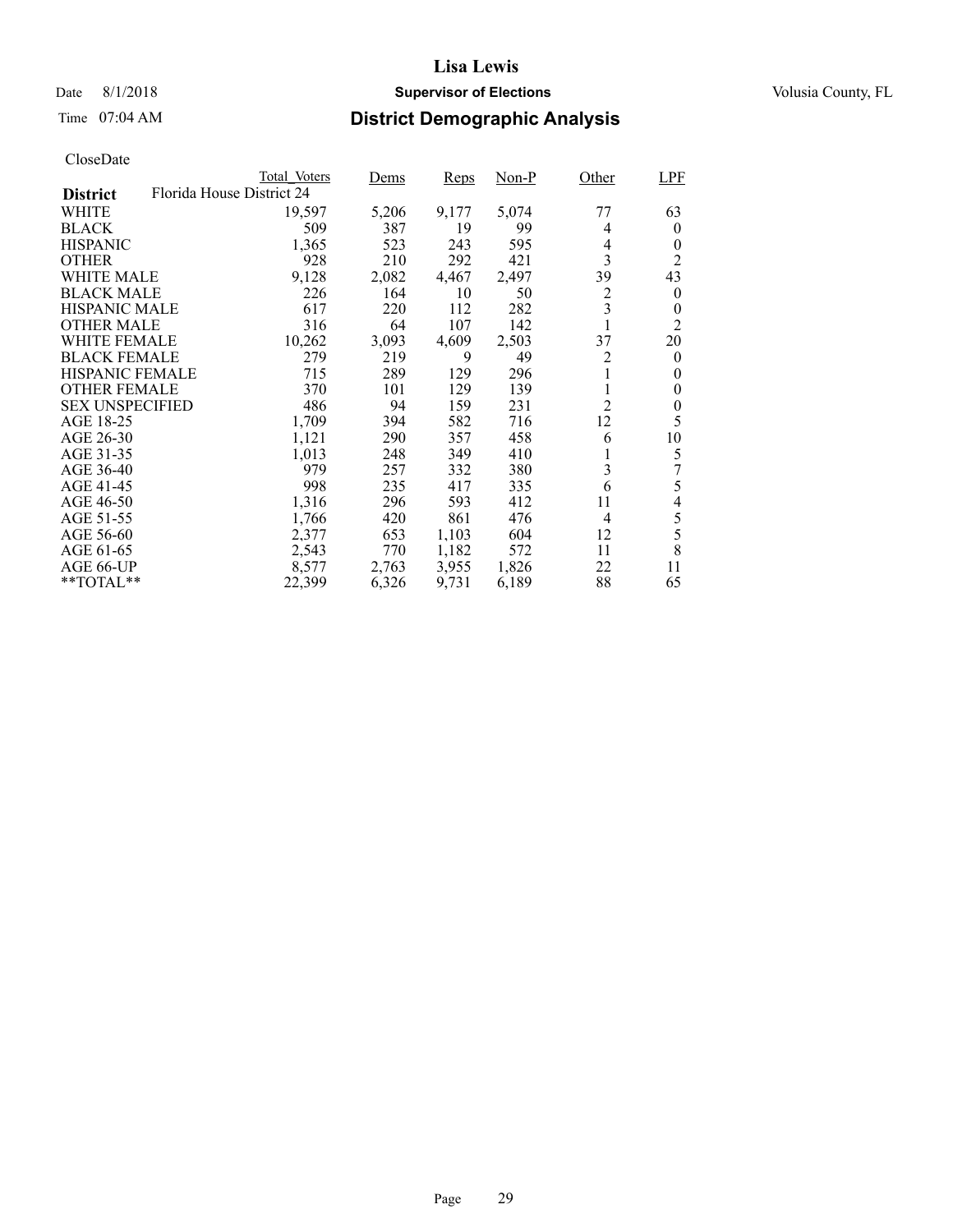## Date 8/1/2018 **Supervisor of Elections Supervisor of Elections** Volusia County, FL

## Time 07:04 AM **District Demographic Analysis**

|                        |                           | Total Voters | Dems   | <b>Reps</b> | Non-P  | Other          | LPF |
|------------------------|---------------------------|--------------|--------|-------------|--------|----------------|-----|
| <b>District</b>        | Florida House District 25 |              |        |             |        |                |     |
| WHITE                  |                           | 115,383      | 32,942 | 49,639      | 31,849 | 618            | 335 |
| <b>BLACK</b>           |                           | 3,688        | 2,725  | 193         | 753    | 11             | 6   |
| <b>HISPANIC</b>        |                           | 3,565        | 1,300  | 886         | 1,344  | 22             | 13  |
| <b>OTHER</b>           |                           | 6,105        | 1,796  | 1,531       | 2,745  | 19             | 14  |
| WHITE MALE             |                           | 53,318       | 13,010 | 24,185      | 15,578 | 316            | 229 |
| <b>BLACK MALE</b>      |                           | 1,603        | 1,102  | 99          | 393    | 5              | 4   |
| <b>HISPANIC MALE</b>   |                           | 1,603        | 538    | 424         | 621    | 14             | 6   |
| OTHER MALE             |                           | 2,316        | 656    | 630         | 1,009  | 10             | 11  |
| <b>WHITE FEMALE</b>    |                           | 60,652       | 19,564 | 24,912      | 15,779 | 297            | 100 |
| <b>BLACK FEMALE</b>    |                           | 2,037        | 1,586  | 92          | 352    | 6              | 1   |
| HISPANIC FEMALE        |                           | 1,893        | 740    | 445         | 693    | 8              | 7   |
| <b>OTHER FEMALE</b>    |                           | 2,679        | 931    | 684         | 1,054  | 7              | 3   |
| <b>SEX UNSPECIFIED</b> |                           | 2,640        | 636    | 778         | 1,212  | $\overline{7}$ | 7   |
| AGE 18-25              |                           | 9,999        | 2,559  | 3,042       | 4,242  | 96             | 60  |
| AGE 26-30              |                           | 7,441        | 2,064  | 2,238       | 3,036  | 53             | 50  |
| AGE 31-35              |                           | 7,106        | 2,064  | 2,178       | 2,771  | 50             | 43  |
| AGE 36-40              |                           | 6,854        | 1,904  | 2,256       | 2,607  | 47             | 40  |
| AGE 41-45              |                           | 6,882        | 1,860  | 2,450       | 2,480  | 40             | 52  |
| AGE 46-50              |                           | 8,697        | 2,317  | 3,595       | 2,723  | 37             | 25  |
| AGE 51-55              |                           | 10,755       | 2,861  | 4,749       | 3,059  | 63             | 23  |
| AGE 56-60              |                           | 12,819       | 3,803  | 5,723       | 3,214  | 59             | 20  |
| AGE 61-65              |                           | 13,581       | 4,511  | 5,843       | 3,147  | 66             | 14  |
| AGE 66-UP              |                           | 44,606       | 14,820 | 20,174      | 9,412  | 159            | 41  |
| $*$ TOTAL $*$          |                           | 128,741      | 38,763 | 52,249      | 36,691 | 670            | 368 |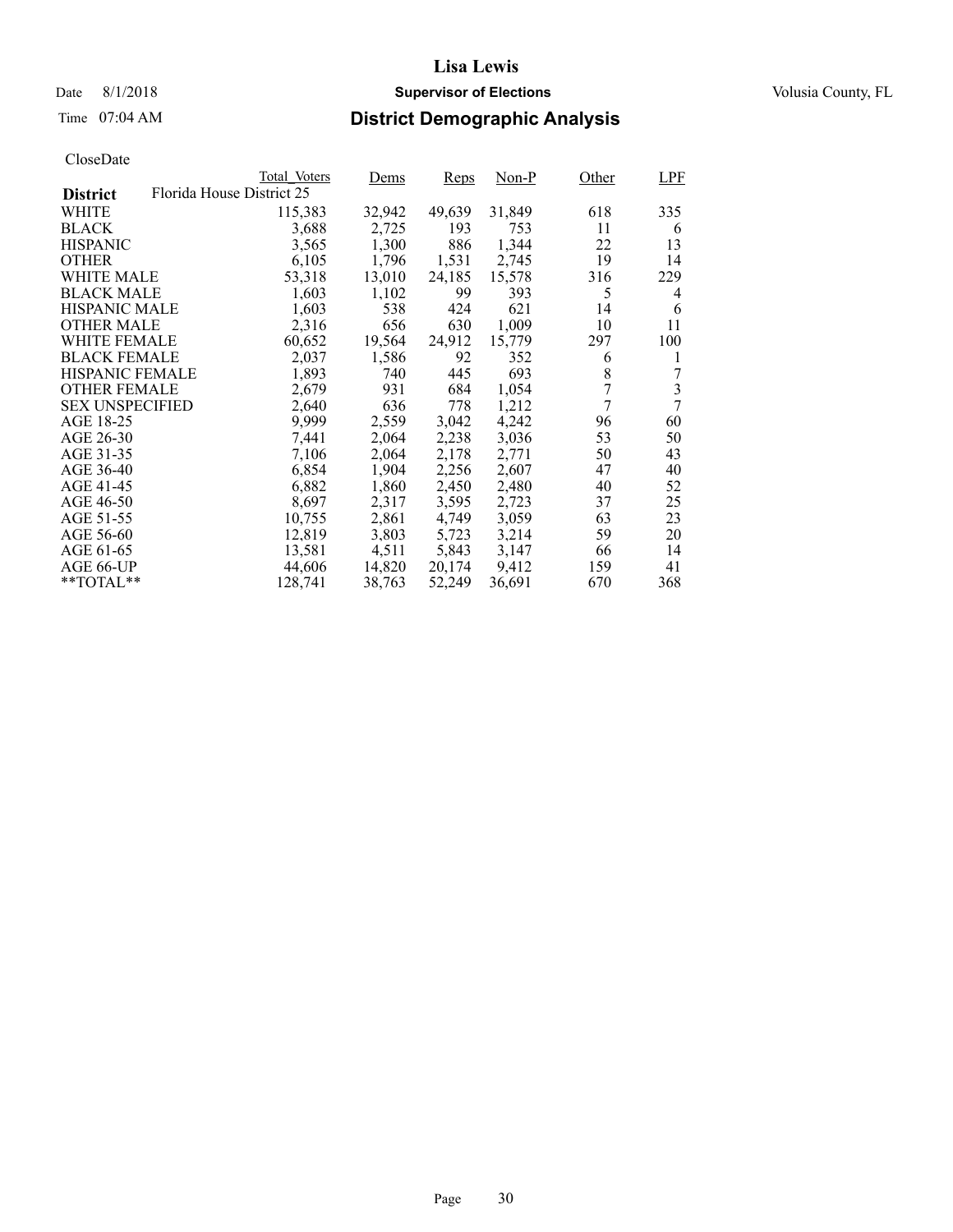## Date 8/1/2018 **Supervisor of Elections Supervisor of Elections** Volusia County, FL

## Time 07:04 AM **District Demographic Analysis**

|                        |                           | Total Voters | Dems   | <b>Reps</b> | $Non-P$ | Other | <b>LPF</b>     |
|------------------------|---------------------------|--------------|--------|-------------|---------|-------|----------------|
| <b>District</b>        | Florida House District 26 |              |        |             |         |       |                |
| WHITE                  |                           | 75,440       | 22,558 | 30,060      | 22,164  | 391   | 267            |
| <b>BLACK</b>           |                           | 21,150       | 16,872 | 572         | 3,665   | 34    | 7              |
| <b>HISPANIC</b>        |                           | 6,247        | 2,688  | 1,022       | 2,487   | 36    | 14             |
| <b>OTHER</b>           |                           | 6,309        | 2,218  | 1,131       | 2,929   | 21    | 10             |
| WHITE MALE             |                           | 34,823       | 8,769  | 14,798      | 10.873  | 206   | 177            |
| <b>BLACK MALE</b>      |                           | 8,132        | 6,076  | 312         | 1,722   | 18    | 4              |
| <b>HISPANIC MALE</b>   |                           | 2,742        | 1,054  | 524         | 1,137   | 18    | 9              |
| <b>OTHER MALE</b>      |                           | 2,224        | 799    | 459         | 953     | 11    | $\overline{2}$ |
| <b>WHITE FEMALE</b>    |                           | 39,743       | 13,579 | 14,940      | 10,953  | 184   | 87             |
| <b>BLACK FEMALE</b>    |                           | 12,682       | 10,540 | 254         | 1,869   | 16    | 3              |
| HISPANIC FEMALE        |                           | 3,379        | 1,574  | 487         | 1,297   | 16    | 5              |
| <b>OTHER FEMALE</b>    |                           | 2,591        | 1,051  | 480         | 1,047   | 7     | 6              |
| <b>SEX UNSPECIFIED</b> |                           | 2,828        | 894    | 529         | 1,394   | 6     | 5              |
| AGE 18-25              |                           | 13,512       | 5,747  | 2,376       | 5,270   | 67    | 52             |
| AGE 26-30              |                           | 9,214        | 3,657  | 1,950       | 3,525   | 50    | 32             |
| AGE 31-35              |                           | 7,866        | 3,089  | 1,704       | 2,981   | 42    | 50             |
| AGE 36-40              |                           | 7,223        | 2,883  | 1,706       | 2,574   | 30    | 30             |
| AGE 41-45              |                           | 6,569        | 2,501  | 1,804       | 2,218   | 27    | 19             |
| AGE 46-50              |                           | 7,707        | 2,862  | 2,488       | 2,287   | 39    | 31             |
| AGE 51-55              |                           | 8,878        | 3,403  | 3,025       | 2,398   | 27    | 25             |
| AGE 56-60              |                           | 9,976        | 3,936  | 3,550       | 2,425   | 45    | 20             |
| AGE 61-65              |                           | 9,793        | 4,205  | 3,379       | 2,154   | 44    | 11             |
| AGE 66-UP              |                           | 28,407       | 12,053 | 10,803      | 5,412   | 111   | 28             |
| $*$ TOTAL $*$          |                           | 109,146      | 44,336 | 32,785      | 31,245  | 482   | 298            |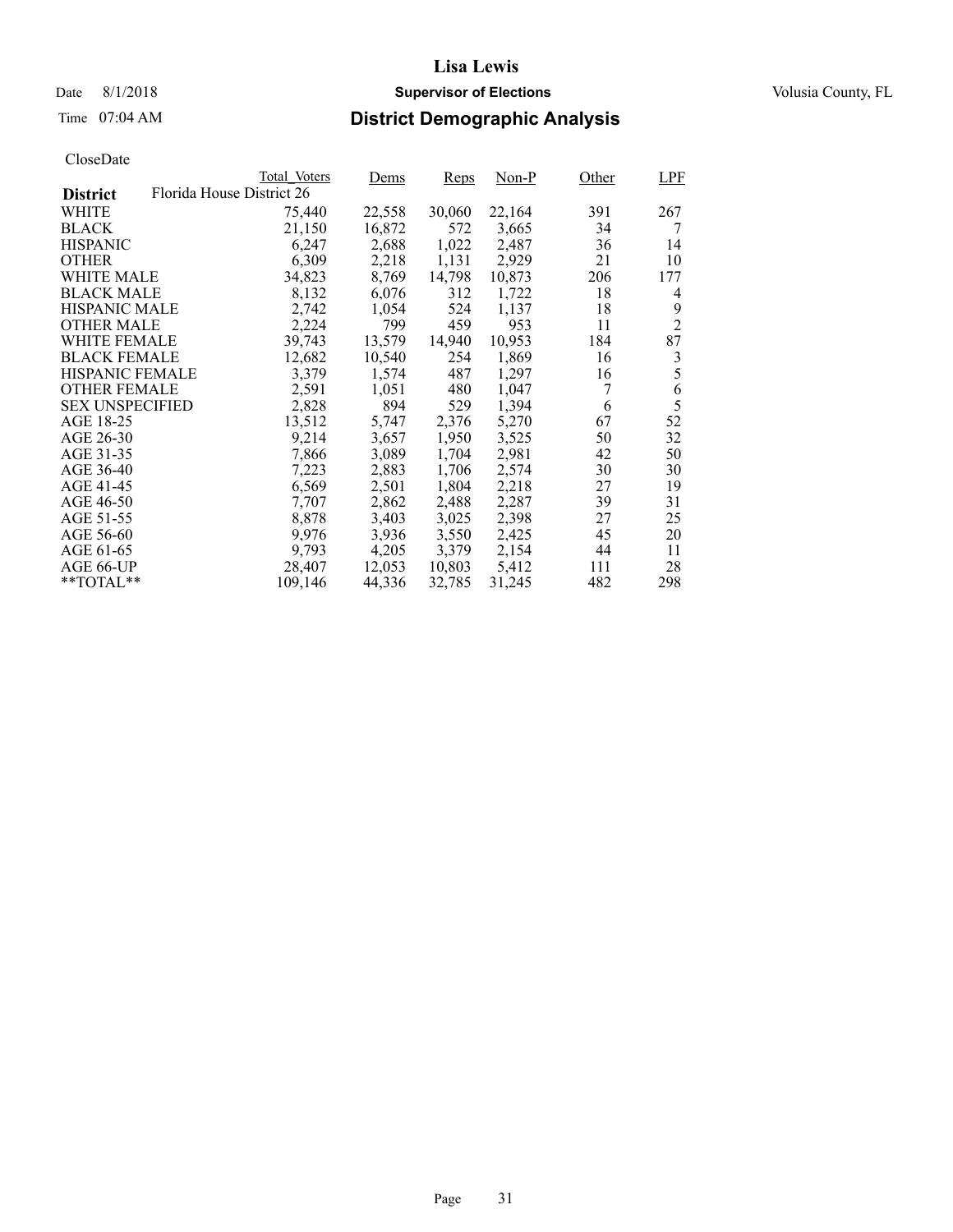## Date 8/1/2018 **Supervisor of Elections Supervisor of Elections** Volusia County, FL

## Time 07:04 AM **District Demographic Analysis**

|                        |                           | Total Voters | Dems   | <b>Reps</b> | $Non-P$ | Other | LPF              |
|------------------------|---------------------------|--------------|--------|-------------|---------|-------|------------------|
| <b>District</b>        | Florida House District 27 |              |        |             |         |       |                  |
| WHITE                  |                           | 80,114       | 21,810 | 33,744      | 23,973  | 334   | 253              |
| <b>BLACK</b>           |                           | 7,817        | 5,796  | 346         | 1,657   | 17    | 1                |
| <b>HISPANIC</b>        |                           | 21,406       | 9,768  | 3,092       | 8,473   | 48    | 25               |
| <b>OTHER</b>           |                           | 6,071        | 1,931  | 1,242       | 2,870   | 18    | 10               |
| WHITE MALE             |                           | 36,971       | 8,628  | 16,461      | 11,547  | 163   | 172              |
| <b>BLACK MALE</b>      |                           | 3,403        | 2,354  | 193         | 844     | 11    | 1                |
| <b>HISPANIC MALE</b>   |                           | 9,858        | 4,154  | 1,588       | 4,070   | 33    | 13               |
| <b>OTHER MALE</b>      |                           | 2,098        | 656    | 495         | 930     | 9     | 8                |
| <b>WHITE FEMALE</b>    |                           | 42,108       | 12,939 | 16,879      | 12,042  | 169   | 79               |
| <b>BLACK FEMALE</b>    |                           | 4,301        | 3,359  | 149         | 787     | 6     | $\boldsymbol{0}$ |
| HISPANIC FEMALE        |                           | 11,203       | 5,461  | 1,474       | 4,242   | 15    | 11               |
| <b>OTHER FEMALE</b>    |                           | 2,629        | 1,009  | 537         | 1,074   |       | 2                |
| <b>SEX UNSPECIFIED</b> |                           | 2,835        | 744    | 648         | 1,436   | 4     | $\overline{3}$   |
| AGE 18-25              |                           | 11,278       | 3,320  | 2,437       | 5,421   | 62    | 38               |
| AGE 26-30              |                           | 8,623        | 2,687  | 2,164       | 3,705   | 29    | 38               |
| AGE 31-35              |                           | 8,175        | 2,524  | 2,099       | 3,483   | 26    | 43               |
| AGE 36-40              |                           | 8,071        | 2,615  | 2,038       | 3,340   | 36    | 42               |
| AGE 41-45              |                           | 8,160        | 2,629  | 2,391       | 3,075   | 32    | 33               |
| AGE 46-50              |                           | 9,080        | 2,908  | 3,148       | 2,958   | 43    | 23               |
| AGE 51-55              |                           | 10,243       | 3,319  | 3,816       | 3,040   | 39    | 29               |
| AGE 56-60              |                           | 11,307       | 3,805  | 4,437       | 3,013   | 41    | 11               |
| AGE 61-65              |                           | 10,574       | 3,855  | 4,024       | 2,640   | 38    | 17               |
| AGE 66-UP              |                           | 29,897       | 11,643 | 11,870      | 6,298   | 71    | 15               |
| $*$ TOTAL $*$          |                           | 115,408      | 39,305 | 38,424      | 36,973  | 417   | 289              |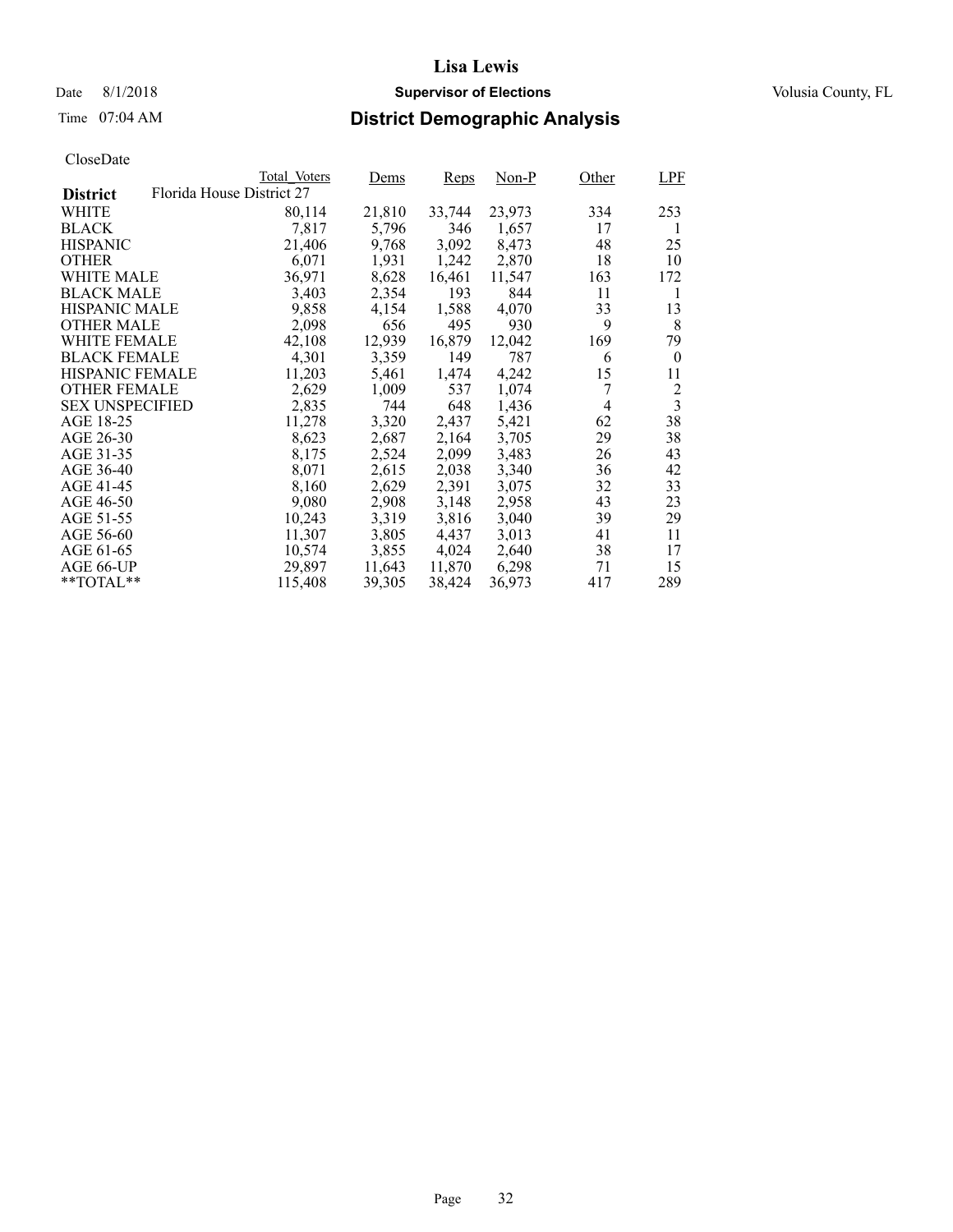## Date 8/1/2018 **Supervisor of Elections Supervisor of Elections** Volusia County, FL

## Time 07:04 AM **District Demographic Analysis**

|                        |                         | Total Voters | Dems   | <b>Reps</b> | Non-P  | Other | <b>LPF</b>     |
|------------------------|-------------------------|--------------|--------|-------------|--------|-------|----------------|
| <b>District</b>        | School Board District 1 |              |        |             |        |       |                |
| WHITE                  |                         | 61,133       | 16,683 | 27,448      | 16,522 | 267   | 213            |
| <b>BLACK</b>           |                         | 5,642        | 4,417  | 189         | 1,022  | 12    | 2              |
| <b>HISPANIC</b>        |                         | 6,966        | 2,858  | 1,245       | 2,819  | 29    | 15             |
| <b>OTHER</b>           |                         | 4,000        | 1,251  | 909         | 1,820  | 15    | 5              |
| WHITE MALE             |                         | 27,867       | 6,358  | 13,247      | 7,980  | 132   | 150            |
| <b>BLACK MALE</b>      |                         | 2,257        | 1,662  | 86          | 501    | 7     | 1              |
| <b>HISPANIC MALE</b>   |                         | 3,027        | 1,132  | 621         | 1,251  | 16    | 7              |
| <b>OTHER MALE</b>      |                         | 1,422        | 460    | 347         | 604    | 8     | 3              |
| WHITE FEMALE           |                         | 32,524       | 10,159 | 13,899      | 8,274  | 133   | 59             |
| <b>BLACK FEMALE</b>    |                         | 3,303        | 2,695  | 99          | 503    | 5     | 1              |
| HISPANIC FEMALE        |                         | 3,807        | 1,666  | 612         | 1,510  | 11    | 8              |
| <b>OTHER FEMALE</b>    |                         | 1,666        | 597    | 385         | 676    | 6     | $\overline{2}$ |
| <b>SEX UNSPECIFIED</b> |                         | 1,867        | 480    | 494         | 884    | 5     | $\overline{4}$ |
| AGE 18-25              |                         | 7,584        | 2,233  | 1,977       | 3,286  | 51    | 37             |
| AGE 26-30              |                         | 5,369        | 1,611  | 1,548       | 2,164  | 19    | 27             |
| AGE 31-35              |                         | 5,046        | 1,458  | 1,479       | 2,048  | 23    | 38             |
| AGE 36-40              |                         | 5,184        | 1,606  | 1,604       | 1,922  | 19    | 33             |
| AGE 41-45              |                         | 4,882        | 1,467  | 1,671       | 1,703  | 21    | 20             |
| AGE 46-50              |                         | 5,831        | 1,718  | 2,292       | 1,765  | 36    | 20             |
| AGE 51-55              |                         | 6,466        | 1,900  | 2,786       | 1,739  | 22    | 19             |
| AGE 56-60              |                         | 7,187        | 2,319  | 3,167       | 1,657  | 31    | 13             |
| AGE 61-65              |                         | 7,168        | 2,525  | 3,034       | 1,574  | 31    | $\overline{4}$ |
| AGE 66-UP              |                         | 23,023       | 8,372  | 10,233      | 4,324  | 70    | 24             |
| $*$ $TOTAL**$          |                         | 77.741       | 25,209 | 29,791      | 22,183 | 323   | 235            |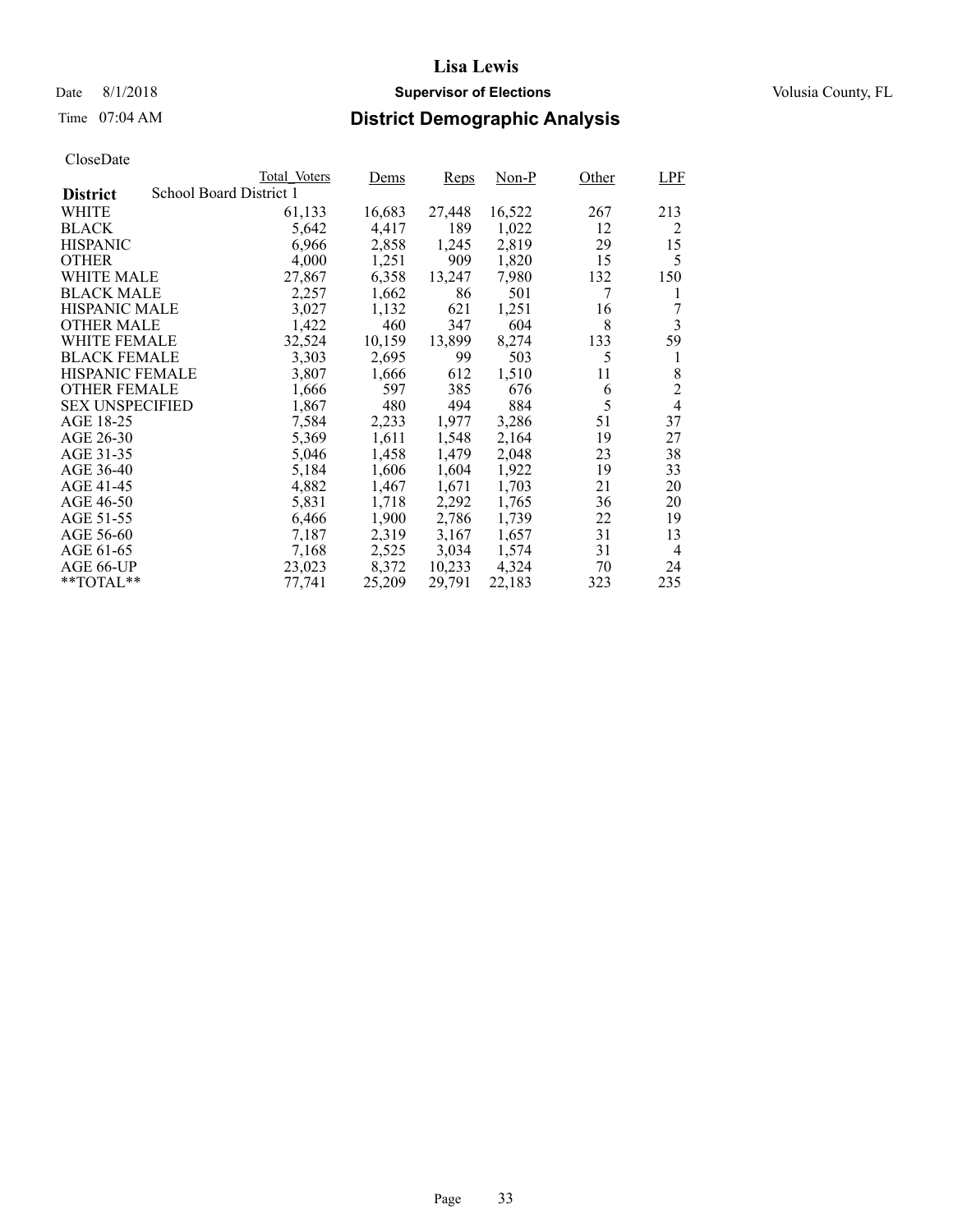## Date 8/1/2018 **Supervisor of Elections Supervisor of Elections** Volusia County, FL

## Time 07:04 AM **District Demographic Analysis**

|                                            | Total Voters | Dems   | <b>Reps</b> | Non-P  | Other | LPF            |
|--------------------------------------------|--------------|--------|-------------|--------|-------|----------------|
| School Board District 2<br><b>District</b> |              |        |             |        |       |                |
| WHITE                                      | 52,093       | 15,737 | 20,300      | 15,575 | 306   | 175            |
| <b>BLACK</b>                               | 13.264       | 10,521 | 362         | 2,357  | 19    | 5              |
| <b>HISPANIC</b>                            | 2,777        | 1,174  | 512         | 1,065  | 22    | $\overline{4}$ |
| <b>OTHER</b>                               | 4,281        | 1,499  | 762         | 1,988  | 18    | 14             |
| WHITE MALE                                 | 24,432       | 6,315  | 10,134      | 7,704  | 165   | 114            |
| <b>BLACK MALE</b>                          | 5,065        | 3,782  | 194         | 1,082  | 6     | 1              |
| <b>HISPANIC MALE</b>                       | 1,281        | 465    | 278         | 523    | 13    | $\overline{c}$ |
| <b>OTHER MALE</b>                          | 1,568        | 528    | 333         | 692    | 8     | 7              |
| <b>WHITE FEMALE</b>                        | 27,028       | 9,241  | 9.948       | 7.643  | 138   | 58             |
| <b>BLACK FEMALE</b>                        | 7.973        | 6,562  | 166         | 1,229  | 13    | 3              |
| <b>HISPANIC FEMALE</b>                     | 1,437        | 681    | 229         | 516    | 9     | $\overline{c}$ |
| <b>OTHER FEMALE</b>                        | 1,820        | 744    | 318         | 746    | 7     | 5              |
| <b>SEX UNSPECIFIED</b>                     | 1,811        | 613    | 336         | 850    | 6     | 6              |
| AGE 18-25                                  | 8,853        | 4,003  | 1,417       | 3,332  | 61    | 40             |
| AGE 26-30                                  | 5,781        | 2,338  | 1,170       | 2,212  | 37    | 24             |
| AGE 31-35                                  | 4,701        | 1,926  | 983         | 1,735  | 28    | 29             |
| AGE 36-40                                  | 4,100        | 1,660  | 906         | 1,490  | 28    | 16             |
| AGE 41-45                                  | 3,694        | 1,426  | 969         | 1,261  | 20    | 18             |
| AGE 46-50                                  | 4,523        | 1,694  | 1,375       | 1,414  | 20    | 20             |
| AGE 51-55                                  | 5,785        | 2,200  | 1,895       | 1,642  | 35    | 13             |
| AGE 56-60                                  | 6,919        | 2,638  | 2,484       | 1,756  | 30    | 11             |
| AGE 61-65                                  | 6,853        | 2,749  | 2,473       | 1,596  | 27    | 8              |
| AGE 66-UP                                  | 21,206       | 8,297  | 8,264       | 4,547  | 79    | 19             |
| $*$ TOTAL $*$                              | 72,415       | 28,931 | 21,936      | 20,985 | 365   | 198            |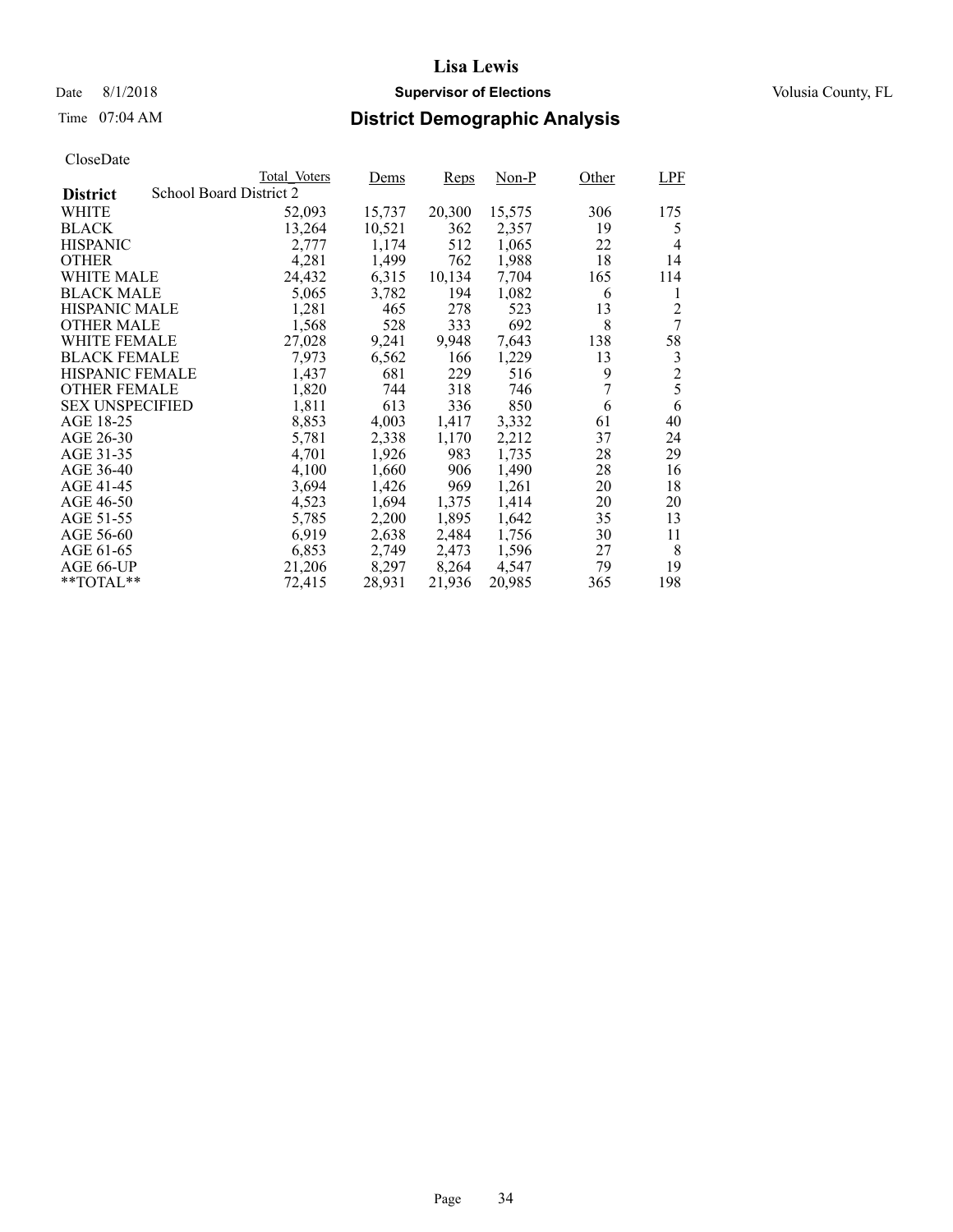## Date 8/1/2018 **Supervisor of Elections Supervisor of Elections** Volusia County, FL

# Time 07:04 AM **District Demographic Analysis**

|                        |                         | Total Voters | Dems   | <b>Reps</b> | Non-P  | Other          | LPF                     |
|------------------------|-------------------------|--------------|--------|-------------|--------|----------------|-------------------------|
| <b>District</b>        | School Board District 3 |              |        |             |        |                |                         |
| WHITE                  |                         | 73,641       | 20,747 | 31,609      | 20,695 | 390            | 200                     |
| <b>BLACK</b>           |                         | 2,209        | 1,711  | 95          | 395    | 5              | 3                       |
| <b>HISPANIC</b>        |                         | 1,798        | 616    | 472         | 697    |                | 6                       |
| <b>OTHER</b>           |                         | 3,173        | 891    | 831         | 1,438  | 7              | 6                       |
| WHITE MALE             |                         | 34,013       | 8,197  | 15,444      | 10,050 | 187            | 135                     |
| <b>BLACK MALE</b>      |                         | 972          | 704    | 49          | 213    | 3              | 3                       |
| <b>HISPANIC MALE</b>   |                         | 811          | 259    | 208         | 337    | 4              | 3                       |
| <b>OTHER MALE</b>      |                         | 1,142        | 310    | 349         | 475    | $\overline{4}$ | 4                       |
| WHITE FEMALE           |                         | 38,778       | 12,341 | 15,822      | 10,351 | 202            | 62                      |
| <b>BLACK FEMALE</b>    |                         | 1,211        | 985    | 46          | 178    | 2              | $\boldsymbol{0}$        |
| HISPANIC FEMALE        |                         | 952          | 347    | 253         | 346    | 3              | 3                       |
| <b>OTHER FEMALE</b>    |                         | 1,367        | 469    | 378         | 515    | 3              | $\overline{c}$          |
| <b>SEX UNSPECIFIED</b> |                         | 1,574        | 353    | 458         | 759    |                | $\overline{\mathbf{3}}$ |
| AGE 18-25              |                         | 6,007        | 1,520  | 1,791       | 2,609  | 58             | 29                      |
| AGE 26-30              |                         | 4,404        | 1,191  | 1,337       | 1,821  | 26             | 29                      |
| AGE 31-35              |                         | 4,375        | 1,220  | 1,314       | 1,789  | 30             | 22                      |
| AGE 36-40              |                         | 4,380        | 1,162  | 1,461       | 1,712  | 20             | 25                      |
| AGE 41-45              |                         | 4,540        | 1,200  | 1,641       | 1,642  | 25             | 32                      |
| AGE 46-50              |                         | 5,516        | 1,441  | 2,333       | 1,705  | 25             | 12                      |
| AGE 51-55              |                         | 6,501        | 1,720  | 2,879       | 1,854  | 32             | 16                      |
| AGE 56-60              |                         | 8,153        | 2,324  | 3,703       | 2,072  | 42             | 12                      |
| AGE 61-65              |                         | 8,701        | 2,889  | 3,708       | 2,047  | 44             | 13                      |
| AGE 66-UP              |                         | 28,244       | 9,298  | 12,840      | 5,974  | 107            | 25                      |
| $*$ TOTAL $*$          |                         | 80,821       | 23,965 | 33,007      | 23,225 | 409            | 215                     |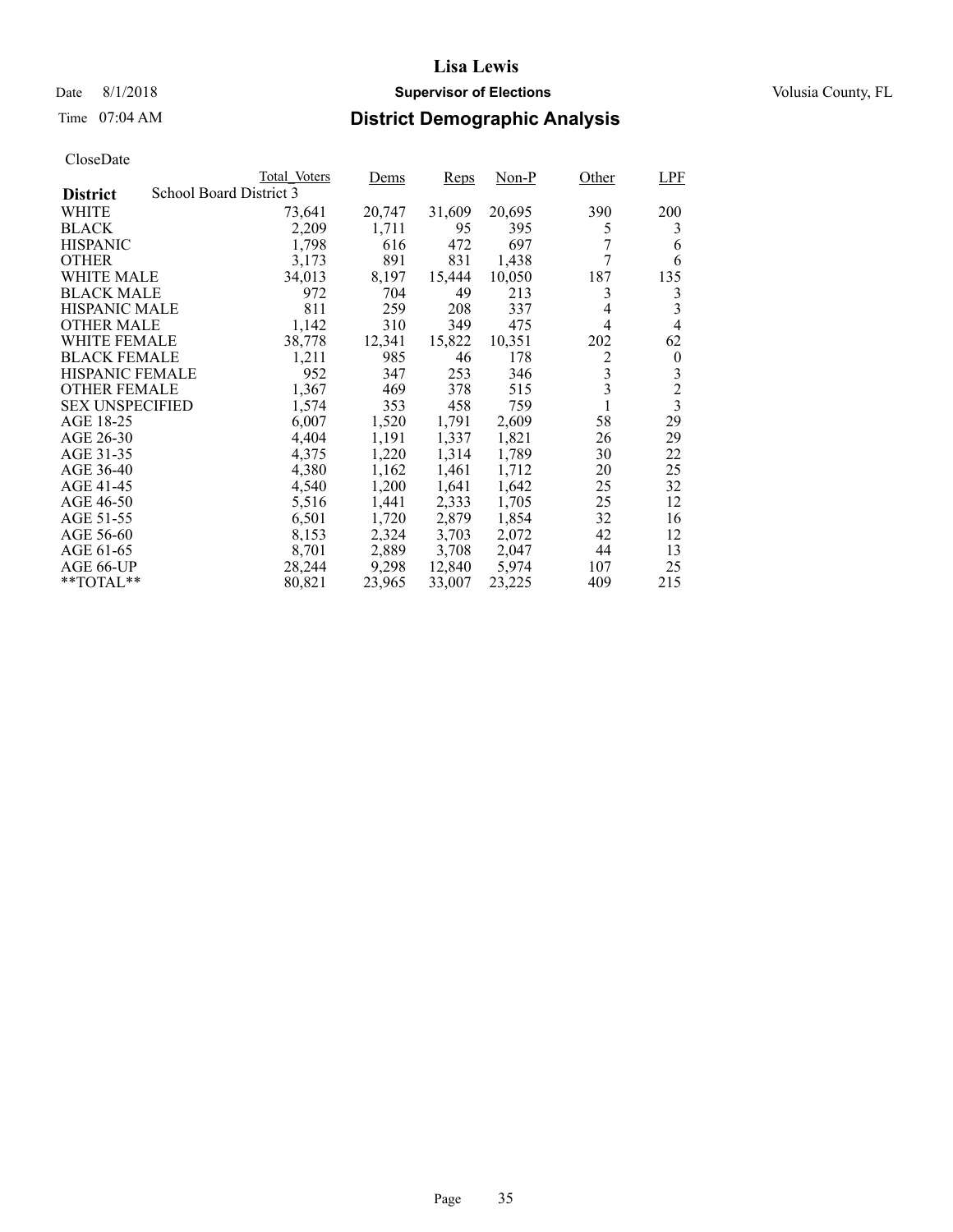## Date 8/1/2018 **Supervisor of Elections Supervisor of Elections** Volusia County, FL

## Time 07:04 AM **District Demographic Analysis**

|                        |                         | Total Voters | Dems   | <b>Reps</b> | Non-P  | Other                   | <b>LPF</b>       |
|------------------------|-------------------------|--------------|--------|-------------|--------|-------------------------|------------------|
| <b>District</b>        | School Board District 4 |              |        |             |        |                         |                  |
| WHITE                  |                         | 62,438       | 18,125 | 26,419      | 17,419 | 293                     | 182              |
| <b>BLACK</b>           |                         | 5,746        | 4,483  | 203         | 1,042  | 15                      | 3                |
| <b>HISPANIC</b>        |                         | 2,640        | 1,042  | 534         | 1,040  | 16                      | 8                |
| <b>OTHER</b>           |                         | 3,798        | 1,145  | 909         | 1,729  | 11                      | $\overline{4}$   |
| WHITE MALE             |                         | 28,778       | 7,096  | 12,875      | 8,528  | 153                     | 126              |
| <b>BLACK MALE</b>      |                         | 2,318        | 1,655  | 116         | 533    | 11                      | 3                |
| <b>HISPANIC MALE</b>   |                         | 1,171        | 412    | 266         | 478    | 10                      | 5                |
| <b>OTHER MALE</b>      |                         | 1,391        | 403    | 355         | 624    | 6                       | $\overline{3}$   |
| WHITE FEMALE           |                         | 32,950       | 10,880 | 13,268      | 8,607  | 139                     | 56               |
| <b>BLACK FEMALE</b>    |                         | 3,355        | 2,775  | 85          | 491    | 4                       | $\boldsymbol{0}$ |
| <b>HISPANIC FEMALE</b> |                         | 1,419        | 611    | 261         | 538    | 6                       | 3                |
| <b>OTHER FEMALE</b>    |                         | 1,624        | 580    | 408         | 632    | 3                       | 1                |
| <b>SEX UNSPECIFIED</b> |                         | 1,615        | 383    | 430         | 799    | $\overline{\mathbf{3}}$ | $\theta$         |
| AGE 18-25              |                         | 6,271        | 1,849  | 1,773       | 2,588  | 33                      | 28               |
| AGE 26-30              |                         | 4,804        | 1,549  | 1,285       | 1,910  | 38                      | 22               |
| AGE 31-35              |                         | 4,401        | 1,448  | 1,252       | 1,654  | 21                      | 26               |
| AGE 36-40              |                         | 3,987        | 1,322  | 1,127       | 1,494  | 21                      | 23               |
| AGE 41-45              |                         | 4,018        | 1,221  | 1,344       | 1,412  | 18                      | 23               |
| AGE 46-50              |                         | 5,080        | 1,483  | 1,974       | 1,581  | 25                      | 17               |
| AGE 51-55              |                         | 6,300        | 1,865  | 2,657       | 1.737  | 28                      | 13               |
| AGE 56-60              |                         | 7,421        | 2,424  | 3,003       | 1,946  | 36                      | 12               |
| AGE 61-65              |                         | 7,785        | 2,755  | 3,159       | 1,817  | 41                      | 13               |
| AGE 66-UP              |                         | 24,554       | 8,879  | 10,490      | 5,091  | 74                      | 20               |
| $*$ $TOTAL**$          |                         | 74,622       | 24,795 | 28,065      | 21,230 | 335                     | 197              |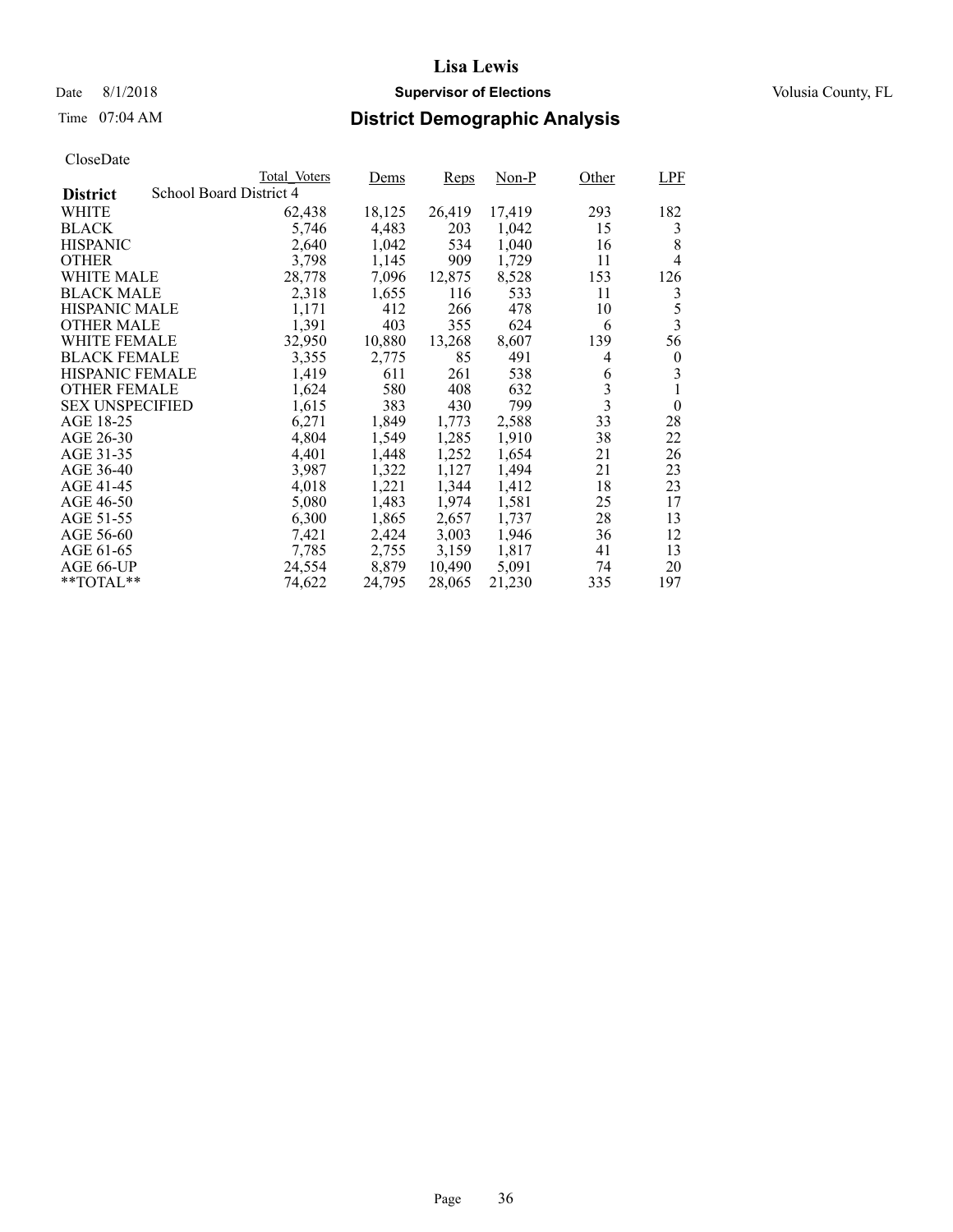### Date 8/1/2018 **Supervisor of Elections Supervisor of Elections** Volusia County, FL

# Time 07:04 AM **District Demographic Analysis**

|                        |                         | Total Voters | Dems   | <b>Reps</b> | Non-P  | Other | <b>LPF</b>       |
|------------------------|-------------------------|--------------|--------|-------------|--------|-------|------------------|
| <b>District</b>        | School Board District 5 |              |        |             |        |       |                  |
| WHITE                  |                         | 41,229       | 11,224 | 16,844      | 12,849 | 164   | 148              |
| <b>BLACK</b>           |                         | 6,303        | 4,648  | 281         | 1,358  | 15    | 1                |
| <b>HISPANIC</b>        |                         | 18,402       | 8,589  | 2,480       | 7,278  | 36    | 19               |
| <b>OTHER</b>           |                         | 4,161        | 1,369  | 785         | 1,990  | 10    | 7                |
| WHITE MALE             |                         | 19,150       | 4,523  | 8,211       | 6,233  | 87    | 96               |
| <b>BLACK MALE</b>      |                         | 2,752        | 1,893  | 169         | 680    | 9     | 1                |
| <b>HISPANIC MALE</b>   |                         | 8,530        | 3,698  | 1,275       | 3,521  | 25    | 11               |
| <b>OTHER MALE</b>      |                         | 1,431        | 474    | 307         | 639    | 5     | 6                |
| <b>WHITE FEMALE</b>    |                         | 21,485       | 6,554  | 8,403       | 6,402  | 75    | 51               |
| <b>BLACK FEMALE</b>    |                         | 3,457        | 2,687  | 108         | 656    | 6     | $\boldsymbol{0}$ |
| HISPANIC FEMALE        |                         | 9,575        | 4,759  | 1,180       | 3,618  | 11    |                  |
| <b>OTHER FEMALE</b>    |                         | 1,792        | 702    | 341         | 745    | 3     |                  |
| <b>SEX UNSPECIFIED</b> |                         | 1,922        | 539    | 396         | 981    | 4     | $\overline{2}$   |
| AGE 18-25              |                         | 7,783        | 2,415  | 1,479       | 3,834  | 34    | 21               |
| AGE 26-30              |                         | 6,041        | 2,009  | 1,369       | 2,617  | 18    | 28               |
| AGE 31-35              |                         | 5,637        | 1,873  | 1,302       | 2,419  | 17    | 26               |
| AGE 36-40              |                         | 5,476        | 1,909  | 1,234       | 2,283  | 28    | 22               |
| AGE 41-45              |                         | 5,475        | 1,911  | 1,437       | 2,090  | 21    | 16               |
| AGE 46-50              |                         | 5,850        | 2,047  | 1,850       | 1,915  | 24    | 14               |
| AGE 51-55              |                         | 6,590        | 2,318  | 2,234       | 2,001  | 16    | 21               |
| AGE 56-60              |                         | 6,799        | 2,492  | 2,456       | 1,825  | 18    | 8                |
| AGE 61-65              |                         | 5,984        | 2,423  | 2,054       | 1,479  | 16    | 12               |
| AGE 66-UP              |                         | 14,460       | 6,433  | 4,975       | 3,012  | 33    | 7                |
| $*$ TOTAL $*$          |                         | 70,095       | 25,830 | 20,390      | 23,475 | 225   | 175              |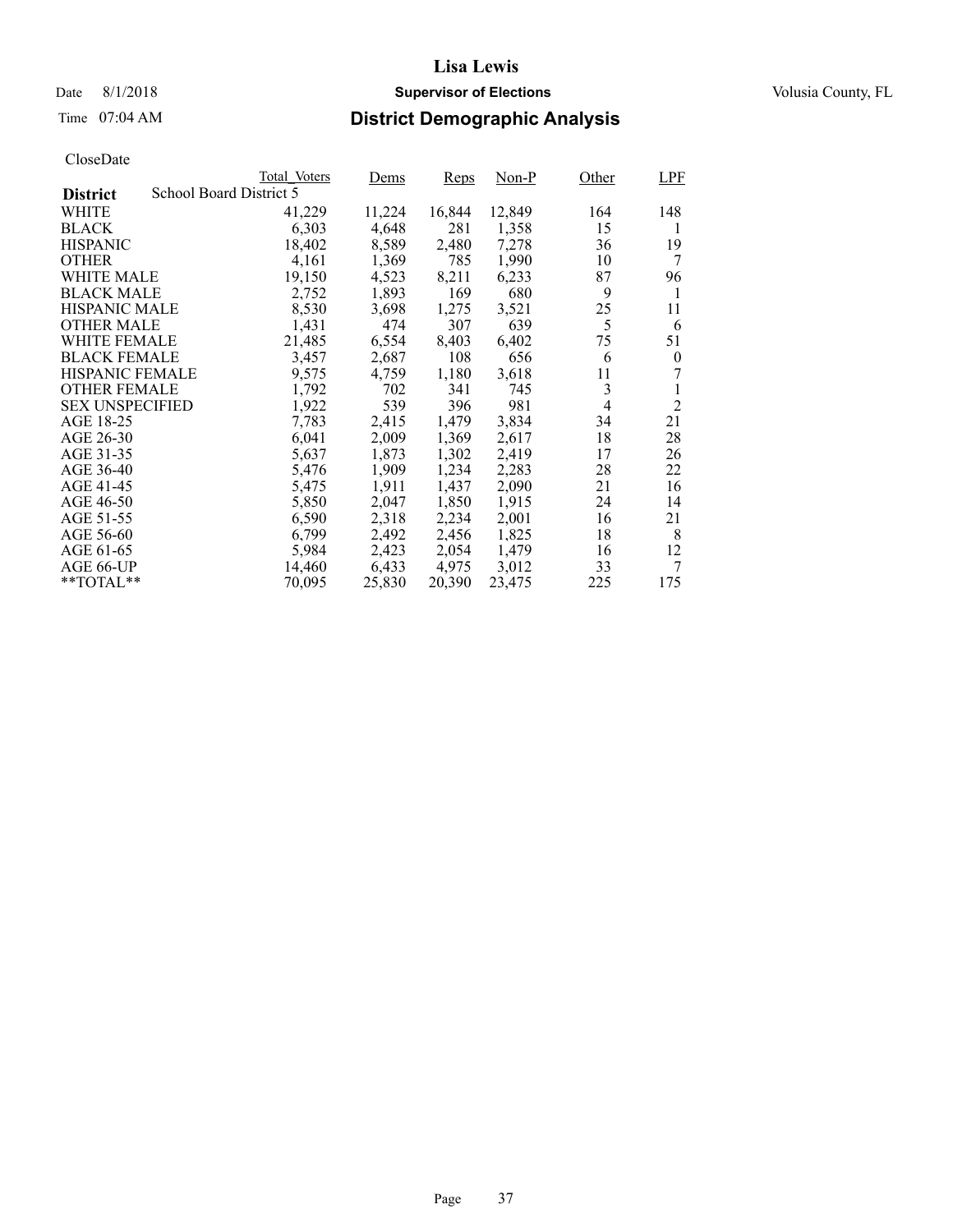## Date 8/1/2018 **Supervisor of Elections Supervisor of Elections** Volusia County, FL

# Time 07:04 AM **District Demographic Analysis**

|                        |                           | Total Voters | Dems   | <b>Reps</b> | Non-P  | Other | LPF                     |
|------------------------|---------------------------|--------------|--------|-------------|--------|-------|-------------------------|
| <b>District</b>        | Florida Senate District 7 |              |        |             |        |       |                         |
| WHITE                  |                           | 105,691      | 30,976 | 44,047      | 29,784 | 547   | 337                     |
| <b>BLACK</b>           |                           | 18,527       | 14,667 | 531         | 3,289  | 33    | 7                       |
| <b>HISPANIC</b>        |                           | 5,490        | 2,257  | 1,003       | 2,186  | 35    | 9                       |
| <b>OTHER</b>           |                           | 7,523        | 2,428  | 1,592       | 3,462  | 28    | 13                      |
| WHITE MALE             |                           | 49,246       | 12,312 | 21,698      | 14,722 | 284   | 230                     |
| <b>BLACK MALE</b>      |                           | 7,210        | 5,328  | 296         | 1,566  | 16    | 4                       |
| <b>HISPANIC MALE</b>   |                           | 2,475        | 904    | 507         | 1,038  | 21    | 5                       |
| <b>OTHER MALE</b>      |                           | 2,723        | 851    | 648         | 1,203  | 15    | 6                       |
| <b>WHITE FEMALE</b>    |                           | 55,252       | 18,393 | 21,891      | 14,603 | 259   | 106                     |
| <b>BLACK FEMALE</b>    |                           | 11,028       | 9,116  | 231         | 1,661  | 17    | 3                       |
| HISPANIC FEMALE        |                           | 2,902        | 1,305  | 484         | 1,095  | 14    | 4                       |
| <b>OTHER FEMALE</b>    |                           | 3,183        | 1,201  | 703         | 1,266  | 8     | 5                       |
| <b>SEX UNSPECIFIED</b> |                           | 3,211        | 918    | 714         | 1,567  | 9     | $\overline{\mathbf{3}}$ |
| AGE 18-25              |                           | 14,357       | 5,588  | 3,071       | 5,555  | 84    | 59                      |
| AGE 26-30              |                           | 9.717        | 3,618  | 2,245       | 3,742  | 65    | 47                      |
| AGE 31-35              |                           | 8,423        | 3,122  | 2,088       | 3,118  | 46    | 49                      |
| AGE 36-40              |                           | 7,512        | 2,786  | 1,910       | 2,736  | 45    | 35                      |
| AGE 41-45              |                           | 7,175        | 2,476  | 2,196       | 2,432  | 36    | 35                      |
| AGE 46-50              |                           | 9,041        | 2,975  | 3,196       | 2,789  | 48    | 33                      |
| AGE 51-55              |                           | 11,320       | 3,781  | 4,347       | 3,108  | 56    | 28                      |
| AGE 56-60              |                           | 13,325       | 4,695  | 5,156       | 3,392  | 62    | 20                      |
| AGE 61-65              |                           | 13,741       | 5,178  | 5,329       | 3,149  | 64    | 21                      |
| AGE 66-UP              |                           | 42,619       | 16,109 | 17,634      | 8,700  | 137   | 39                      |
| $*$ TOTAL $*$          |                           | 137,231      | 50,328 | 47,173      | 38,721 | 643   | 366                     |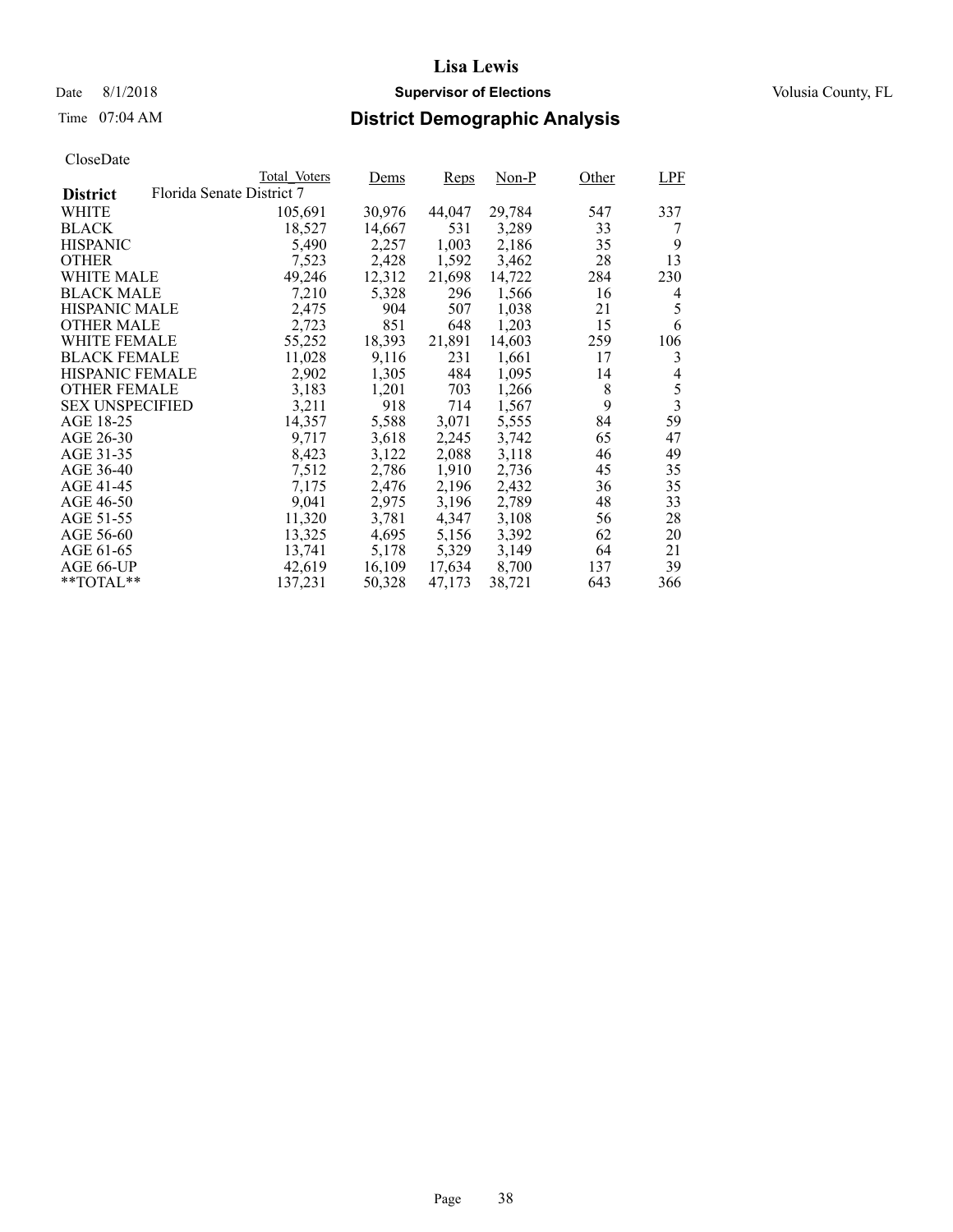### Date 8/1/2018 **Supervisor of Elections Supervisor of Elections** Volusia County, FL

# Time 07:04 AM **District Demographic Analysis**

|                        |                           | Total Voters | Dems   | <b>Reps</b> | Non-P  | Other          | LPF            |
|------------------------|---------------------------|--------------|--------|-------------|--------|----------------|----------------|
| <b>District</b>        | Florida Senate District 9 |              |        |             |        |                |                |
| WHITE                  |                           | 27,620       | 6,925  | 12,672      | 7,824  | 112            | 87             |
| <b>BLACK</b>           |                           | 1,517        | 1,142  | 68          | 305    | $\overline{2}$ | $\overline{0}$ |
| <b>HISPANIC</b>        |                           | 3,802        | 1,556  | 707         | 1,518  | 13             | 8              |
| <b>OTHER</b>           |                           | 1,792        | 540    | 441         | 801    | 8              | $\overline{2}$ |
| WHITE MALE             |                           | 12,691       | 2,604  | 6,160       | 3,800  | 60             | 67             |
| <b>BLACK MALE</b>      |                           | 640          | 445    | 28          | 166    | 1              | $\overline{0}$ |
| <b>HISPANIC MALE</b>   |                           | 1,692        | 620    | 378         | 681    | 9              | 4              |
| <b>OTHER MALE</b>      |                           | 629          | 197    | 164         | 262    | 4              | $\overline{c}$ |
| <b>WHITE FEMALE</b>    |                           | 14,567       | 4,250  | 6,359       | 3,887  | 52             | 19             |
| <b>BLACK FEMALE</b>    |                           | 852          | 681    | 38          | 132    | 1              | $\theta$       |
| HISPANIC FEMALE        |                           | 2,044        | 909    | 322         | 805    | 4              | 4              |
| <b>OTHER FEMALE</b>    |                           | 769          | 285    | 191         | 289    | 4              | $\theta$       |
| <b>SEX UNSPECIFIED</b> |                           | 846          | 172    | 247         | 426    | $\theta$       |                |
| AGE 18-25              |                           | 3,123        | 797    | 856         | 1,435  | 20             | 15             |
| AGE 26-30              |                           | 2,319        | 614    | 744         | 946    | 9              | 6              |
| AGE 31-35              |                           | 2,276        | 595    | 735         | 919    | 10             | 17             |
| AGE 36-40              |                           | 2,326        | 619    | 760         | 918    | 10             | 19             |
| AGE 41-45              |                           | 2,273        | 636    | 802         | 817    | 7              | 11             |
| AGE 46-50              |                           | 2,795        | 762    | 1,140       | 867    | 17             | 9              |
| AGE 51-55              |                           | 3,075        | 806    | 1,355       | 895    | 12             | 7              |
| AGE 56-60              |                           | 3,390        | 969    | 1,532       | 869    | 16             | 4              |
| AGE 61-65              |                           | 3,174        | 982    | 1,413       | 764    | 13             | $\overline{c}$ |
| AGE 66-UP              |                           | 9,980        | 3,383  | 4,551       | 2,018  | 21             | 7              |
| **TOTAL**              |                           | 34,731       | 10,163 | 13,888      | 10,448 | 135            | 97             |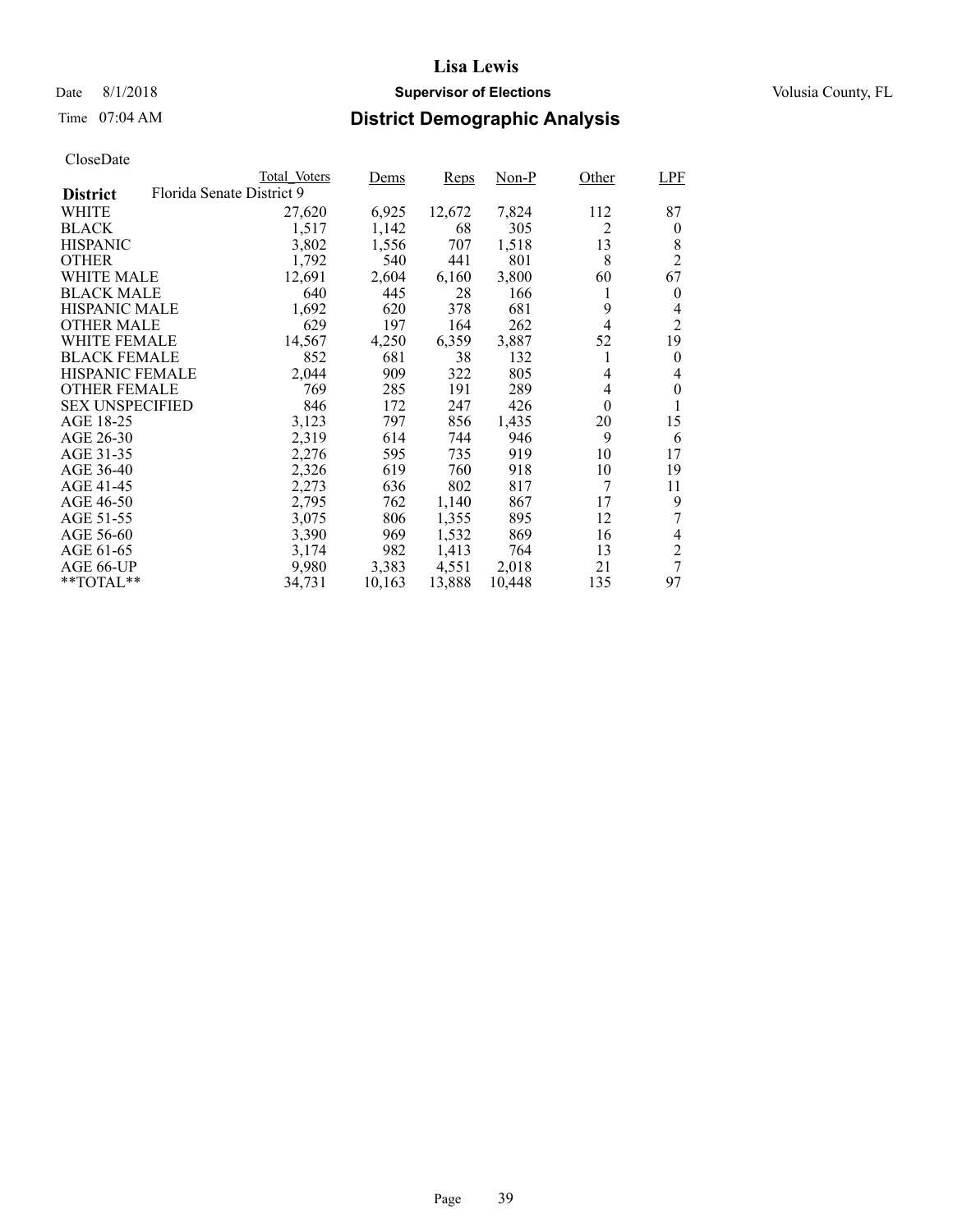### Date 8/1/2018 **Supervisor of Elections Supervisor of Elections** Volusia County, FL

# Time 07:04 AM **District Demographic Analysis**

|                        |                            | Total Voters | Dems   | <b>Reps</b> | $Non-P$ | Other | LPF |
|------------------------|----------------------------|--------------|--------|-------------|---------|-------|-----|
| <b>District</b>        | Florida Senate District 14 |              |        |             |         |       |     |
| WHITE                  |                            | 157,223      | 44,615 | 65,901      | 45,452  | 761   | 494 |
| <b>BLACK</b>           |                            | 13,120       | 9,971  | 531         | 2,580   | 31    | 7   |
| <b>HISPANIC</b>        |                            | 23,291       | 10,466 | 3,533       | 9,195   | 62    | 35  |
| <b>OTHER</b>           |                            | 10,098       | 3,187  | 2,163       | 4,702   | 25    | 21  |
| WHITE MALE             |                            | 72,303       | 17,573 | 32,053      | 21.973  | 380   | 324 |
| <b>BLACK MALE</b>      |                            | 5,514        | 3,923  | 290         | 1,277   | 19    | 5   |
| <b>HISPANIC MALE</b>   |                            | 10,653       | 4,442  | 1,763       | 4,391   | 38    | 19  |
| <b>OTHER MALE</b>      |                            | 3,602        | 1,127  | 879         | 1,569   | 12    | 15  |
| <b>WHITE FEMALE</b>    |                            | 82,946       | 26,532 | 33,090      | 22,787  | 376   | 161 |
| <b>BLACK FEMALE</b>    |                            | 7,419        | 5,907  | 235         | 1,264   | 12    | 1   |
| HISPANIC FEMALE        |                            | 12,244       | 5,850  | 1,729       | 4,628   | 22    | 15  |
| <b>OTHER FEMALE</b>    |                            | 4.317        | 1,606  | 936         | 1.759   | 10    | 6   |
| <b>SEX UNSPECIFIED</b> |                            | 4,732        | 1,278  | 1,153       | 2,280   | 10    | 11  |
| AGE 18-25              |                            | 19,018       | 5,635  | 4,510       | 8,659   | 133   | 81  |
| AGE 26-30              |                            | 14.363       | 4,466  | 3.720       | 6,036   | 64    | 77  |
| AGE 31-35              |                            | 13,461       | 4,208  | 3,507       | 5,608   | 63    | 75  |
| AGE 36-40              |                            | 13,289       | 4,254  | 3,662       | 5,247   | 61    | 65  |
| AGE 41-45              |                            | 13,161       | 4,113  | 4,064       | 4,859   | 62    | 63  |
| AGE 46-50              |                            | 14,964       | 4,646  | 5,488       | 4,724   | 65    | 41  |
| AGE 51-55              |                            | 17,247       | 5,416  | 6.749       | 4.970   | 65    | 47  |
| AGE 56-60              |                            | 19,764       | 6,533  | 8,125       | 4,995   | 79    | 32  |
| AGE 61-65              |                            | 19,576       | 7,181  | 7,686       | 4,600   | 82    | 27  |
| AGE 66-UP              |                            | 58,888       | 21,787 | 24,617      | 12,230  | 205   | 49  |
| $*$ TOTAL $*$          |                            | 203,732      | 68,239 | 72,128      | 61,929  | 879   | 557 |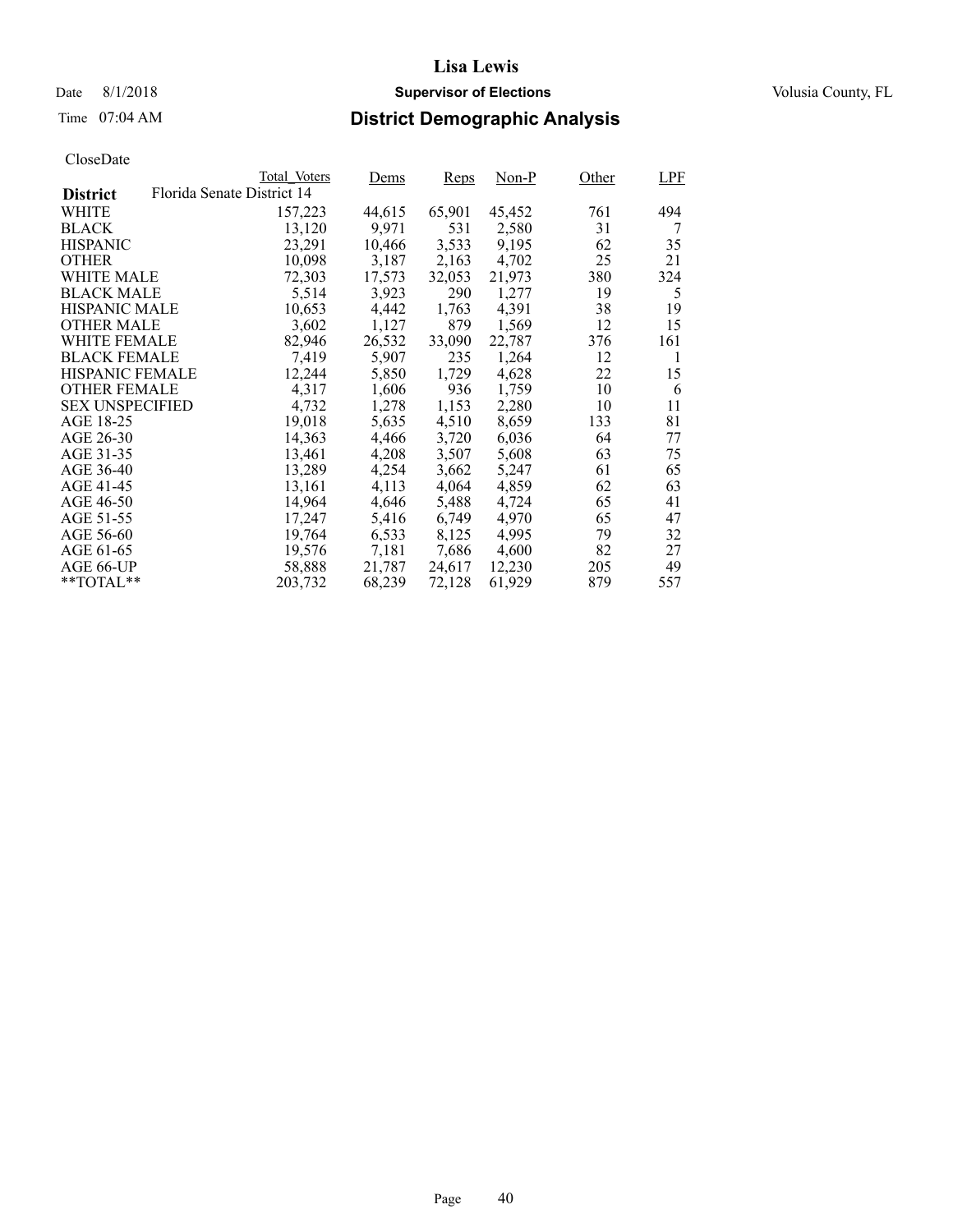### Date 8/1/2018 **Supervisor of Elections Supervisor of Elections** Volusia County, FL

# Time 07:04 AM **District Demographic Analysis**

|                        |                      | Total Voters | Dems  | <b>Reps</b> | $Non-P$ | Other          | <b>LPF</b>     |
|------------------------|----------------------|--------------|-------|-------------|---------|----------------|----------------|
| <b>District</b>        | Daytona Beach Zone 1 |              |       |             |         |                |                |
| WHITE                  |                      | 5,180        | 1,617 | 1,908       | 1,612   | 32             | 11             |
| <b>BLACK</b>           |                      | 1,250        | 981   | 36          | 228     | 4              | l              |
| <b>HISPANIC</b>        |                      | 312          | 133   | 52          | 124     | 3              | 0              |
| <b>OTHER</b>           |                      | 453          | 143   | 83          | 220     | 6              | l              |
| WHITE MALE             |                      | 2,532        | 673   | 995         | 836     | 20             | 8              |
| <b>BLACK MALE</b>      |                      | 513          | 369   | 23          | 118     | $\overline{c}$ | 1              |
| <b>HISPANIC MALE</b>   |                      | 141          | 46    | 27          | 65      | 3              | 0              |
| <b>OTHER MALE</b>      |                      | 163          | 55    | 34          | 70      | $\overline{4}$ | $\theta$       |
| WHITE FEMALE           |                      | 2,584        | 921   | 894         | 754     | 12             | 3              |
| <b>BLACK FEMALE</b>    |                      | 720          | 601   | 13          | 104     | $\overline{2}$ | $\theta$       |
| HISPANIC FEMALE        |                      | 166          | 85    | 25          | 56      | $\theta$       | 0              |
| <b>OTHER FEMALE</b>    |                      | 196          | 71    | 40          | 83      | 1              |                |
| <b>SEX UNSPECIFIED</b> |                      | 180          | 53    | 28          | 98      | 1              | $\theta$       |
| AGE 18-25              |                      | 861          | 345   | 156         | 347     | 11             | 2              |
| AGE 26-30              |                      | 647          | 265   | 129         | 249     | 1              | 3              |
| AGE 31-35              |                      | 474          | 190   | 85          | 193     | 4              | $\overline{2}$ |
| AGE 36-40              |                      | 396          | 173   | 84          | 132     | 6              | 1              |
| AGE 41-45              |                      | 369          | 144   | 96          | 125     | 3              | 1              |
| AGE 46-50              |                      | 493          | 176   | 148         | 165     | 3              | 1              |
| AGE 51-55              |                      | 636          | 248   | 199         | 186     | $\overline{c}$ | 1              |
| AGE 56-60              |                      | 663          | 256   | 234         | 168     | $\overline{4}$ |                |
| AGE 61-65              |                      | 699          | 285   | 235         | 176     | 3              | 0              |
| AGE 66-UP              |                      | 1,957        | 792   | 713         | 443     | 8              | 1              |
| **TOTAL**              |                      | 7,195        | 2,874 | 2,079       | 2,184   | 45             | 13             |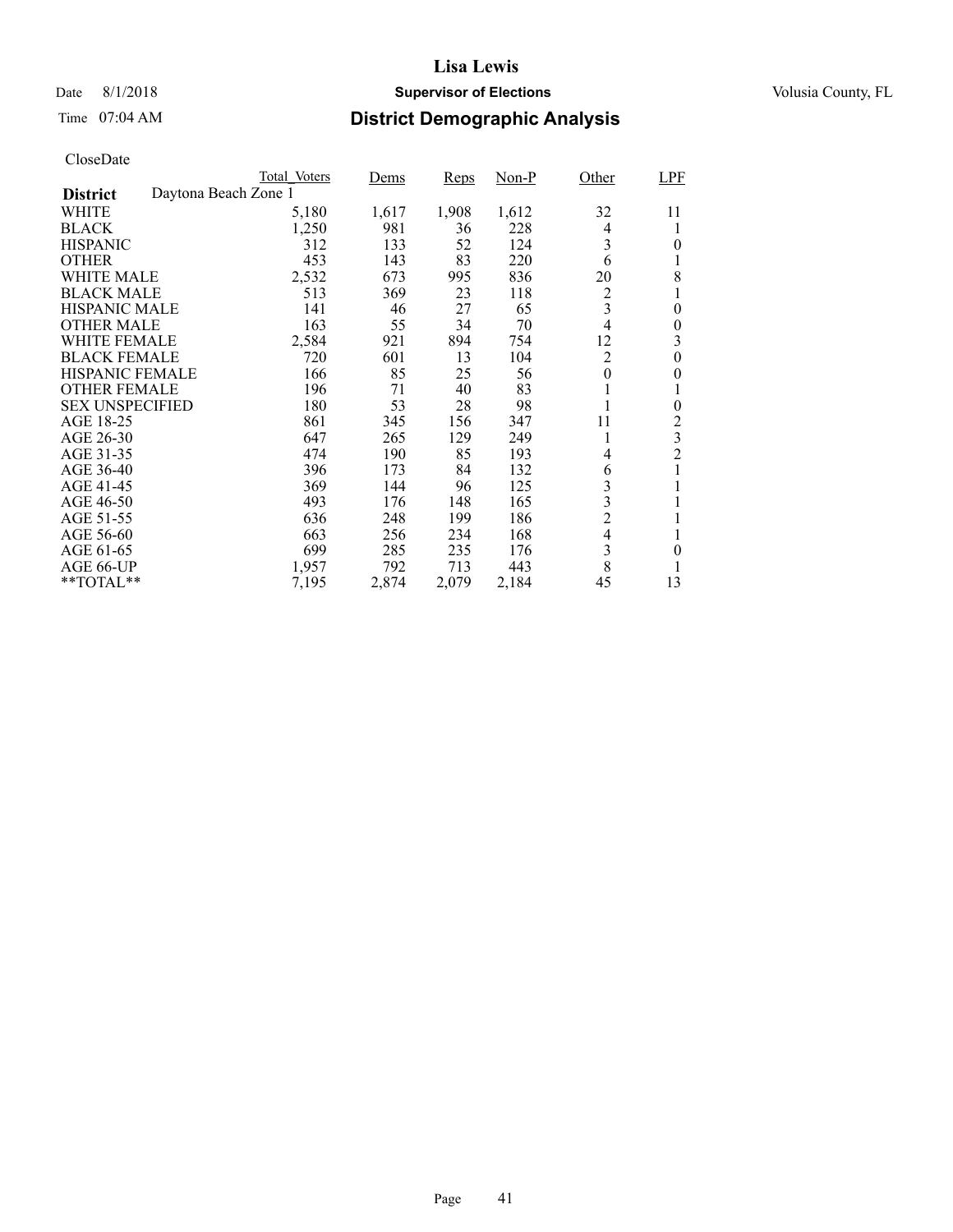### Date 8/1/2018 **Supervisor of Elections Supervisor of Elections** Volusia County, FL

# Time 07:04 AM **District Demographic Analysis**

|                        |                      | Total Voters | Dems  | <b>Reps</b> | Non-P | Other          | LPF              |
|------------------------|----------------------|--------------|-------|-------------|-------|----------------|------------------|
| <b>District</b>        | Daytona Beach Zone 2 |              |       |             |       |                |                  |
| WHITE                  |                      | 4,644        | 1,562 | 1,674       | 1,362 | 28             | 18               |
| <b>BLACK</b>           |                      | 1,525        | 1,202 | 47          | 275   |                | $\theta$         |
| <b>HISPANIC</b>        |                      | 250          | 120   | 34          | 96    | $\theta$       | $\theta$         |
| <b>OTHER</b>           |                      | 408          | 150   | 75          | 179   | $\overline{2}$ | 2                |
| WHITE MALE             |                      | 2,235        | 683   | 856         | 672   | 11             | 13               |
| <b>BLACK MALE</b>      |                      | 605          | 440   | 25          | 140   | $\theta$       | $\theta$         |
| <b>HISPANIC MALE</b>   |                      | 107          | 57    | 15          | 35    | 0              | $\boldsymbol{0}$ |
| <b>OTHER MALE</b>      |                      | 149          | 47    | 39          | 59    | $\overline{2}$ | 2                |
| WHITE FEMALE           |                      | 2,337        | 857   | 792         | 669   | 15             | 4                |
| <b>BLACK FEMALE</b>    |                      | 906          | 752   | 22          | 131   | 1              | $\theta$         |
| HISPANIC FEMALE        |                      | 138          | 60    | 18          | 60    | $\theta$       | $\theta$         |
| <b>OTHER FEMALE</b>    |                      | 184          | 86    | 30          | 68    | $\theta$       | 0                |
| <b>SEX UNSPECIFIED</b> |                      | 166          | 52    | 33          | 78    | $\overline{c}$ | 1                |
| AGE 18-25              |                      | 681          | 289   | 119         | 266   | $\overline{4}$ | 3                |
| AGE 26-30              |                      | 530          | 244   | 85          | 194   | 4              | 3                |
| AGE 31-35              |                      | 431          | 194   | 77          | 155   | 4              | 1                |
| AGE 36-40              |                      | 381          | 180   | 65          | 134   | $\theta$       | $\overline{c}$   |
| AGE 41-45              |                      | 378          | 170   | 83          | 120   | 3              | $\overline{2}$   |
| AGE 46-50              |                      | 470          | 194   | 123         | 150   | -1             | $\overline{c}$   |
| AGE 51-55              |                      | 618          | 236   | 183         | 193   | 6              | $\boldsymbol{0}$ |
| AGE 56-60              |                      | 741          | 324   | 248         | 165   | $\overline{c}$ | $\overline{2}$   |
| AGE 61-65              |                      | 716          | 323   | 211         | 179   | $\overline{c}$ | 1                |
| AGE 66-UP              |                      | 1,881        | 880   | 636         | 356   | 5              | 4                |
| **TOTAL**              |                      | 6,827        | 3,034 | 1,830       | 1,912 | 31             | 20               |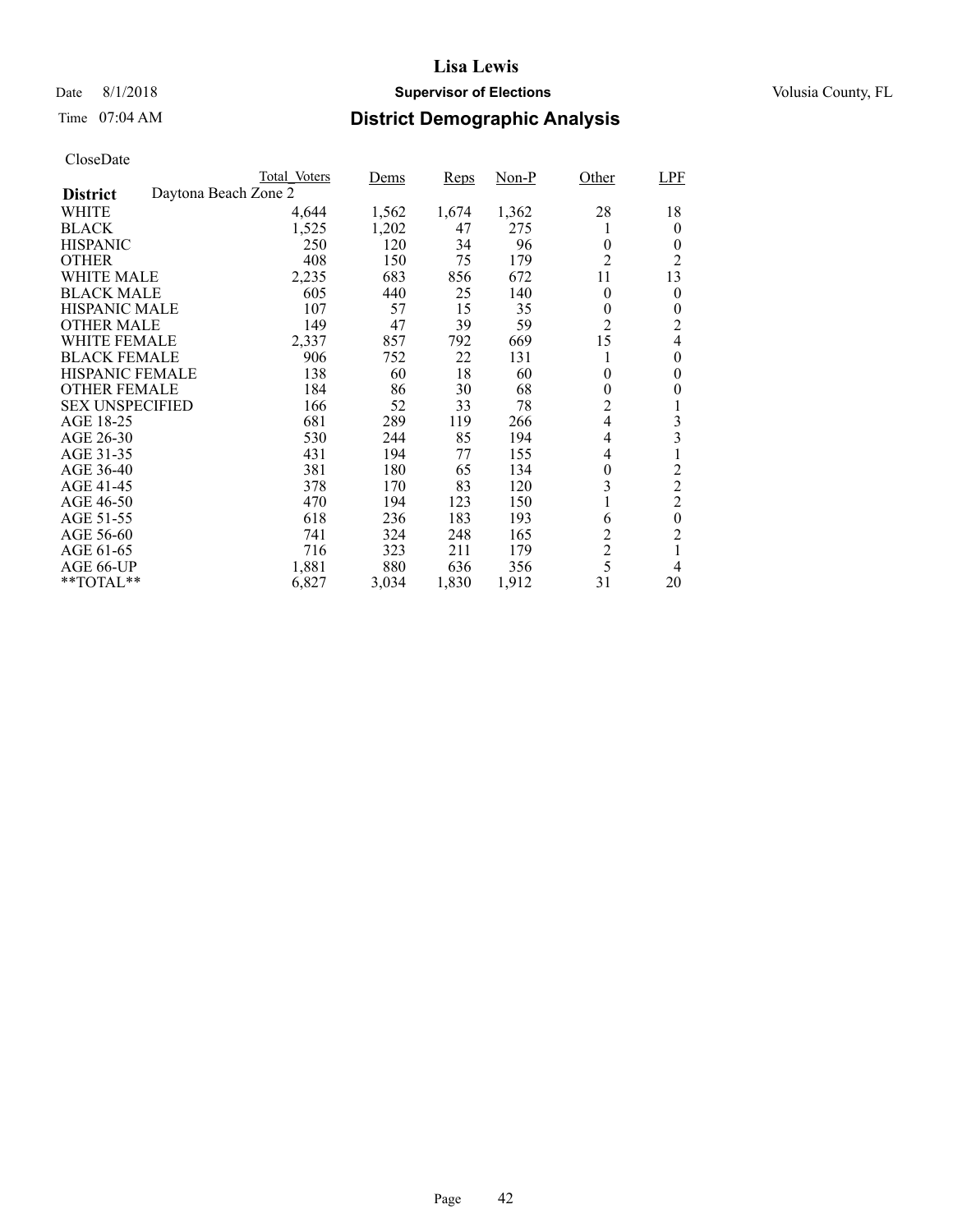### Date 8/1/2018 **Supervisor of Elections Supervisor of Elections** Volusia County, FL

# Time 07:04 AM **District Demographic Analysis**

|                        |                      | Total Voters | Dems  | Reps  | $Non-P$ | Other            | <b>LPF</b>     |
|------------------------|----------------------|--------------|-------|-------|---------|------------------|----------------|
| <b>District</b>        | Daytona Beach Zone 3 |              |       |       |         |                  |                |
| WHITE                  |                      | 4,093        | 1,356 | 1,316 | 1,371   | 31               | 19             |
| <b>BLACK</b>           |                      | 2,255        | 1,796 | 48    | 409     | 2                | $\theta$       |
| <b>HISPANIC</b>        |                      | 306          | 148   | 52    | 101     | $\overline{3}$   | 2              |
| <b>OTHER</b>           |                      | 660          | 237   | 69    | 349     | 4                | 1              |
| WHITE MALE             |                      | 2,100        | 579   | 725   | 772     | 14               | 10             |
| <b>BLACK MALE</b>      |                      | 832          | 637   | 23    | 171     | 1                | 0              |
| <b>HISPANIC MALE</b>   |                      | 136          | 57    | 30    | 47      | 1                | 1              |
| <b>OTHER MALE</b>      |                      | 220          | 87    | 32    | 99      | $\overline{2}$   | $\theta$       |
| WHITE FEMALE           |                      | 1,954        | 766   | 580   | 582     | 17               | 9              |
| <b>BLACK FEMALE</b>    |                      | 1,350        | 1,102 | 25    | 222     | 1                | $\theta$       |
| HISPANIC FEMALE        |                      | 160          | 87    | 21    | 49      | $\overline{c}$   |                |
| <b>OTHER FEMALE</b>    |                      | 240          | 103   | 25    | 109     | $\overline{2}$   | 1              |
| <b>SEX UNSPECIFIED</b> |                      | 322          | 119   | 24    | 179     | $\boldsymbol{0}$ | $\theta$       |
| AGE 18-25              |                      | 2,006        | 1,317 | 95    | 587     | 4                | 3              |
| AGE 26-30              |                      | 541          | 258   | 75    | 202     | 4                | $\overline{c}$ |
| AGE 31-35              |                      | 393          | 157   | 65    | 165     | 4                | $\overline{2}$ |
| AGE 36-40              |                      | 383          | 148   | 72    | 157     | 5                | 1              |
| AGE 41-45              |                      | 343          | 140   | 68    | 132     | $\overline{c}$   | 1              |
| AGE 46-50              |                      | 381          | 150   | 86    | 141     | 1                | 3              |
| AGE 51-55              |                      | 487          | 177   | 142   | 161     | 5                | $\overline{c}$ |
| AGE 56-60              |                      | 596          | 227   | 173   | 189     | 5                | $\overline{2}$ |
| AGE 61-65              |                      | 604          | 264   | 199   | 134     | 3                | $\overline{4}$ |
| AGE 66-UP              |                      | 1,580        | 699   | 510   | 362     | 7                | 2              |
| **TOTAL**              |                      | 7,314        | 3,537 | 1,485 | 2,230   | 40               | 22             |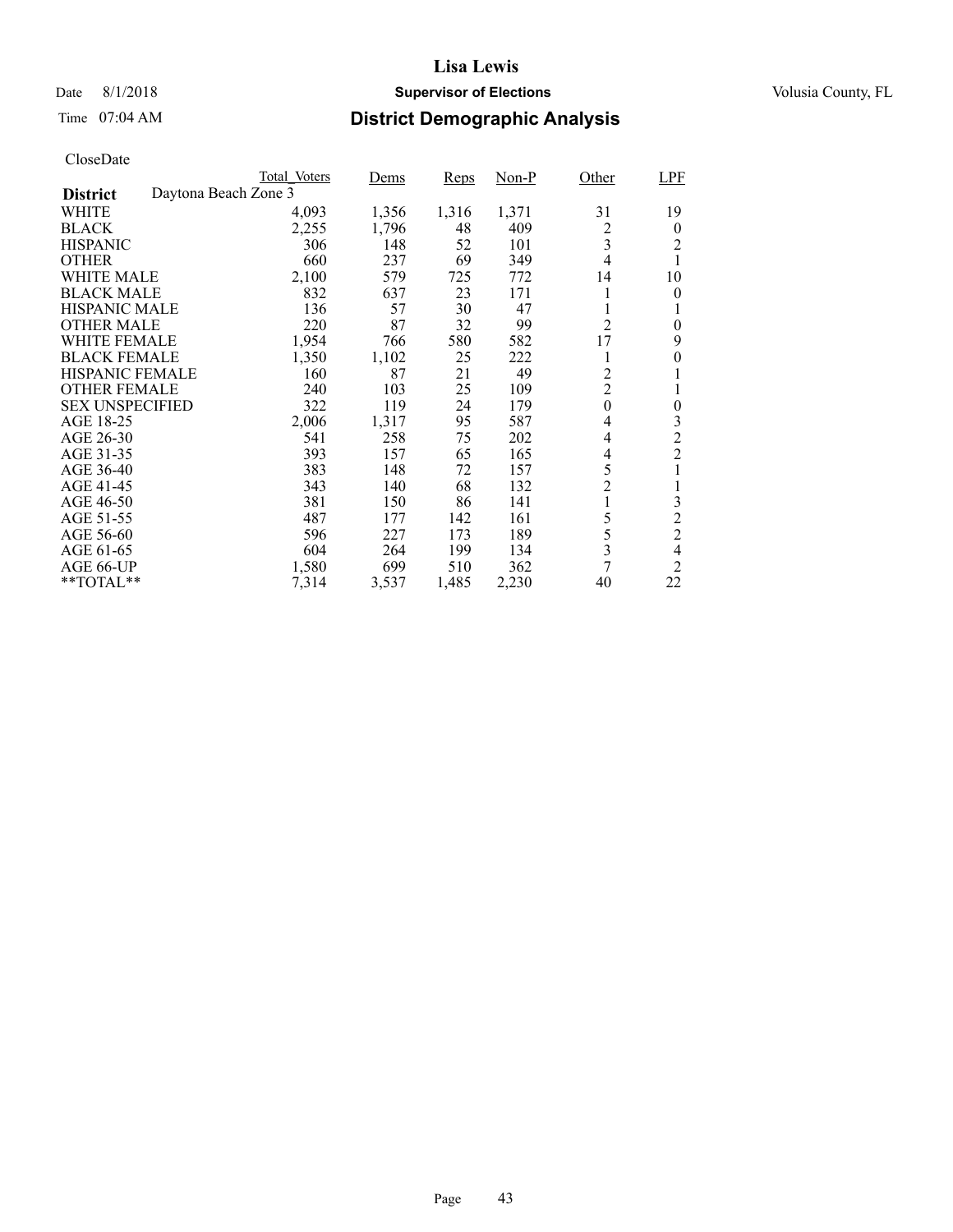### Date 8/1/2018 **Supervisor of Elections Supervisor of Elections** Volusia County, FL

# Time 07:04 AM **District Demographic Analysis**

|                        |                      | Total Voters | Dems  | <b>Reps</b> | $Non-P$ | Other                   | <b>LPF</b>     |
|------------------------|----------------------|--------------|-------|-------------|---------|-------------------------|----------------|
| <b>District</b>        | Daytona Beach Zone 4 |              |       |             |         |                         |                |
| WHITE                  |                      | 6,874        | 1,807 | 3,063       | 1,938   | 42                      | 24             |
| <b>BLACK</b>           |                      | 1,167        | 865   | 41          | 257     | 3                       | 1              |
| <b>HISPANIC</b>        |                      | 425          | 179   | 83          | 160     | $\overline{c}$          |                |
| <b>OTHER</b>           |                      | 574          | 160   | 124         | 286     | $\overline{\mathbf{3}}$ |                |
| WHITE MALE             |                      | 3,224        | 706   | 1,499       | 979     | 26                      | 14             |
| <b>BLACK MALE</b>      |                      | 475          | 313   | 29          | 131     | 1                       | 1              |
| <b>HISPANIC MALE</b>   |                      | 177          | 67    | 43          | 67      | 0                       | 0              |
| <b>OTHER MALE</b>      |                      | 214          | 53    | 52          | 108     | 1                       | $\theta$       |
| WHITE FEMALE           |                      | 3,591        | 1,084 | 1,544       | 937     | 16                      | 10             |
| <b>BLACK FEMALE</b>    |                      | 674          | 537   | 12          | 123     | 2                       | 0              |
| <b>HISPANIC FEMALE</b> |                      | 242          | 110   | 39          | 90      | $\overline{c}$          |                |
| <b>OTHER FEMALE</b>    |                      | 277          | 87    | 55          | 132     | $\overline{c}$          | 1              |
| <b>SEX UNSPECIFIED</b> |                      | 165          | 54    | 37          | 74      | $\theta$                | $\theta$       |
| AGE 18-25              |                      | 965          | 350   | 225         | 378     | 6                       | 6              |
| AGE 26-30              |                      | 782          | 248   | 200         | 327     | 6                       | 1              |
| AGE 31-35              |                      | 637          | 226   | 162         | 243     | 3                       | $\mathfrak{Z}$ |
| AGE 36-40              |                      | 551          | 205   | 141         | 196     | 4                       | 5              |
| AGE 41-45              |                      | 477          | 171   | 158         | 141     | 3                       | 4              |
| AGE 46-50              |                      | 550          | 162   | 213         | 169     | $\overline{4}$          | $\overline{c}$ |
| AGE 51-55              |                      | 607          | 198   | 229         | 171     | 7                       | $\overline{c}$ |
| AGE 56-60              |                      | 735          | 234   | 309         | 190     | $\overline{c}$          | $\theta$       |
| AGE 61-65              |                      | 813          | 280   | 325         | 204     | $\overline{2}$          | 2              |
| AGE 66-UP              |                      | 2,923        | 937   | 1,349       | 622     | 13                      | $\overline{2}$ |
| **TOTAL**              |                      | 9,040        | 3,011 | 3,311       | 2,641   | 50                      | 27             |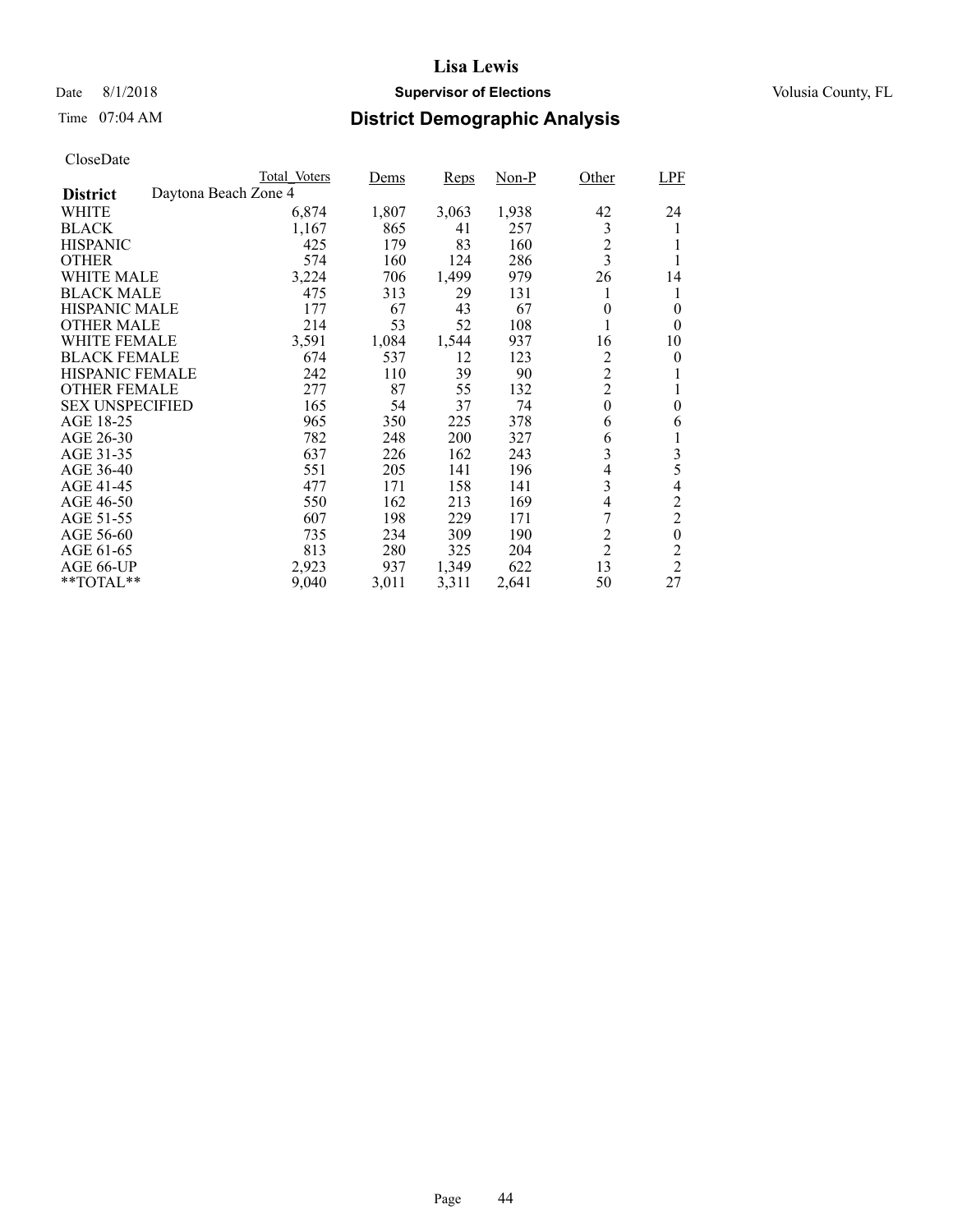### Date 8/1/2018 **Supervisor of Elections Supervisor of Elections** Volusia County, FL

# Time 07:04 AM **District Demographic Analysis**

|                        |                      | Total Voters | Dems  | Reps  | $Non-P$ | Other            | LPF              |
|------------------------|----------------------|--------------|-------|-------|---------|------------------|------------------|
| <b>District</b>        | Daytona Beach Zone 5 |              |       |       |         |                  |                  |
| WHITE                  |                      | 2,733        | 857   | 950   | 887     | 27               | 12               |
| <b>BLACK</b>           |                      | 4,299        | 3,549 | 88    | 651     | 10               | 1                |
| <b>HISPANIC</b>        |                      | 378          | 156   | 63    | 155     | $\overline{4}$   | $\theta$         |
| <b>OTHER</b>           |                      | 509          | 236   | 50    | 221     | $\theta$         | 2                |
| WHITE MALE             |                      | 1,267        | 340   | 493   | 416     | 9                | 9                |
| <b>BLACK MALE</b>      |                      | 1,592        | 1,244 | 51    | 289     | 8                | $\theta$         |
| <b>HISPANIC MALE</b>   |                      | 172          | 57    | 37    | 76      | $\overline{c}$   | 0                |
| <b>OTHER MALE</b>      |                      | 185          | 91    | 14    | 79      | $\boldsymbol{0}$ | 1                |
| WHITE FEMALE           |                      | 1,435        | 511   | 448   | 455     | 18               | 3                |
| <b>BLACK FEMALE</b>    |                      | 2,653        | 2,261 | 37    | 352     | $\overline{c}$   |                  |
| HISPANIC FEMALE        |                      | 203          | 97    | 26    | 78      | $\overline{c}$   | $\theta$         |
| <b>OTHER FEMALE</b>    |                      | 207          | 105   | 24    | 78      | $\boldsymbol{0}$ | $\theta$         |
| <b>SEX UNSPECIFIED</b> |                      | 205          | 92    | 21    | 91      | $\boldsymbol{0}$ | 1                |
| AGE 18-25              |                      | 1,188        | 641   | 122   | 411     | 9                | 5                |
| AGE 26-30              |                      | 990          | 520   | 129   | 330     | 9                | $\overline{c}$   |
| AGE 31-35              |                      | 730          | 427   | 91    | 205     | 4                | 3                |
| AGE 36-40              |                      | 575          | 342   | 71    | 160     | $\theta$         | $\overline{c}$   |
| AGE 41-45              |                      | 542          | 316   | 79    | 146     |                  | $\boldsymbol{0}$ |
| AGE 46-50              |                      | 541          | 337   | 84    | 112     | 5                | 3                |
| AGE 51-55              |                      | 638          | 420   | 101   | 117     | $\boldsymbol{0}$ | $\theta$         |
| AGE 56-60              |                      | 646          | 411   | 102   | 129     | 4                | 0                |
| AGE 61-65              |                      | 601          | 407   | 98    | 93      | 3                | $\theta$         |
| AGE 66-UP              |                      | 1,468        | 977   | 274   | 211     | 6                | $\Omega$         |
| **TOTAL**              |                      | 7,919        | 4,798 | 1,151 | 1,914   | 41               | 15               |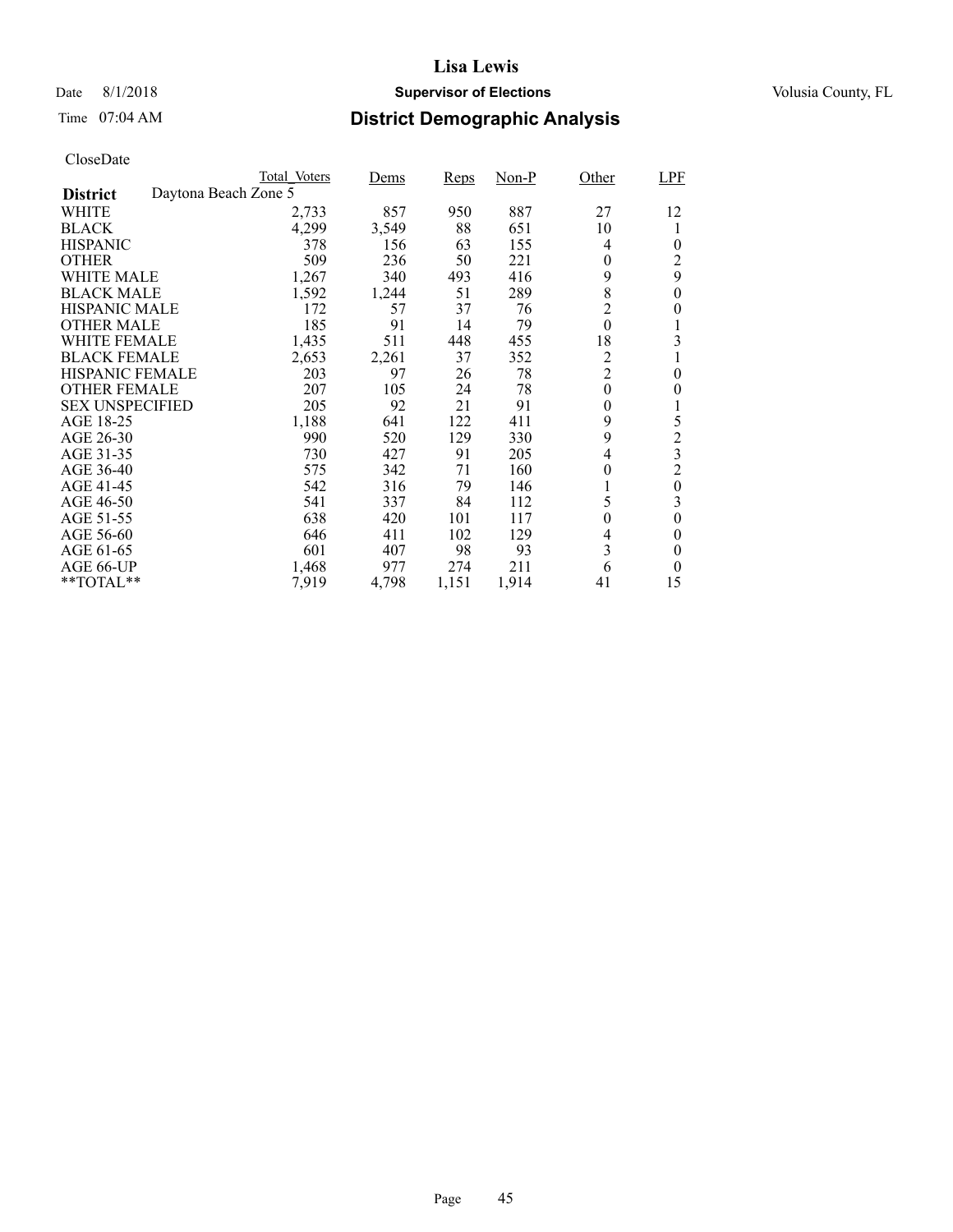### Date 8/1/2018 **Supervisor of Elections Supervisor of Elections** Volusia County, FL

# Time 07:04 AM **District Demographic Analysis**

|                        |                      | Total Voters | Dems  | Reps | Non-P | Other            | LPF            |
|------------------------|----------------------|--------------|-------|------|-------|------------------|----------------|
| <b>District</b>        | Daytona Beach Zone 6 |              |       |      |       |                  |                |
| WHITE                  |                      | 1,431        | 481   | 440  | 490   | 9                | 11             |
| <b>BLACK</b>           |                      | 3,793        | 3,112 | 97   | 581   | $\overline{c}$   |                |
| <b>HISPANIC</b>        |                      | 290          | 138   | 24   | 126   | $\overline{2}$   | $\theta$       |
| <b>OTHER</b>           |                      | 428          | 207   | 37   | 183   |                  | $\theta$       |
| WHITE MALE             |                      | 680          | 184   | 244  | 239   | 7                | 6              |
| <b>BLACK MALE</b>      |                      | 1,455        | 1,136 | 50   | 269   | 0                | $\theta$       |
| <b>HISPANIC MALE</b>   |                      | 157          | 68    | 15   | 72    | 2                | $\theta$       |
| <b>OTHER MALE</b>      |                      | 160          | 72    | 24   | 64    | $\boldsymbol{0}$ | $\theta$       |
| WHITE FEMALE           |                      | 732          | 292   | 187  | 246   | $\overline{c}$   | 5              |
| <b>BLACK FEMALE</b>    |                      | 2,279        | 1,927 | 46   | 303   | $\overline{c}$   |                |
| <b>HISPANIC FEMALE</b> |                      | 129          | 67    | 9    | 53    | $\theta$         | $\theta$       |
| <b>OTHER FEMALE</b>    |                      | 161          | 98    | 10   | 53    | $\theta$         | $\theta$       |
| <b>SEX UNSPECIFIED</b> |                      | 189          | 94    | 13   | 81    |                  | $\theta$       |
| AGE 18-25              |                      | 1,181        | 659   | 126  | 387   | 4                | 5              |
| AGE 26-30              |                      | 647          | 438   | 36   | 170   |                  | $\overline{c}$ |
| AGE 31-35              |                      | 561          | 349   | 52   | 155   | 3                | $\overline{2}$ |
| AGE 36-40              |                      | 468          | 288   | 37   | 142   |                  | $\theta$       |
| AGE 41-45              |                      | 344          | 219   | 30   | 95    | 0                | 0              |
| AGE 46-50              |                      | 388          | 257   | 51   | 78    | 2                | $\theta$       |
| AGE 51-55              |                      | 435          | 307   | 37   | 88    |                  | 2              |
| AGE 56-60              |                      | 504          | 330   | 71   | 102   | 0                |                |
| AGE 61-65              |                      | 430          | 308   | 50   | 71    |                  | $\theta$       |
| AGE 66-UP              |                      | 984          | 783   | 108  | 92    |                  | 0              |
| **TOTAL**              |                      | 5,942        | 3,938 | 598  | 1,380 | 14               | 12             |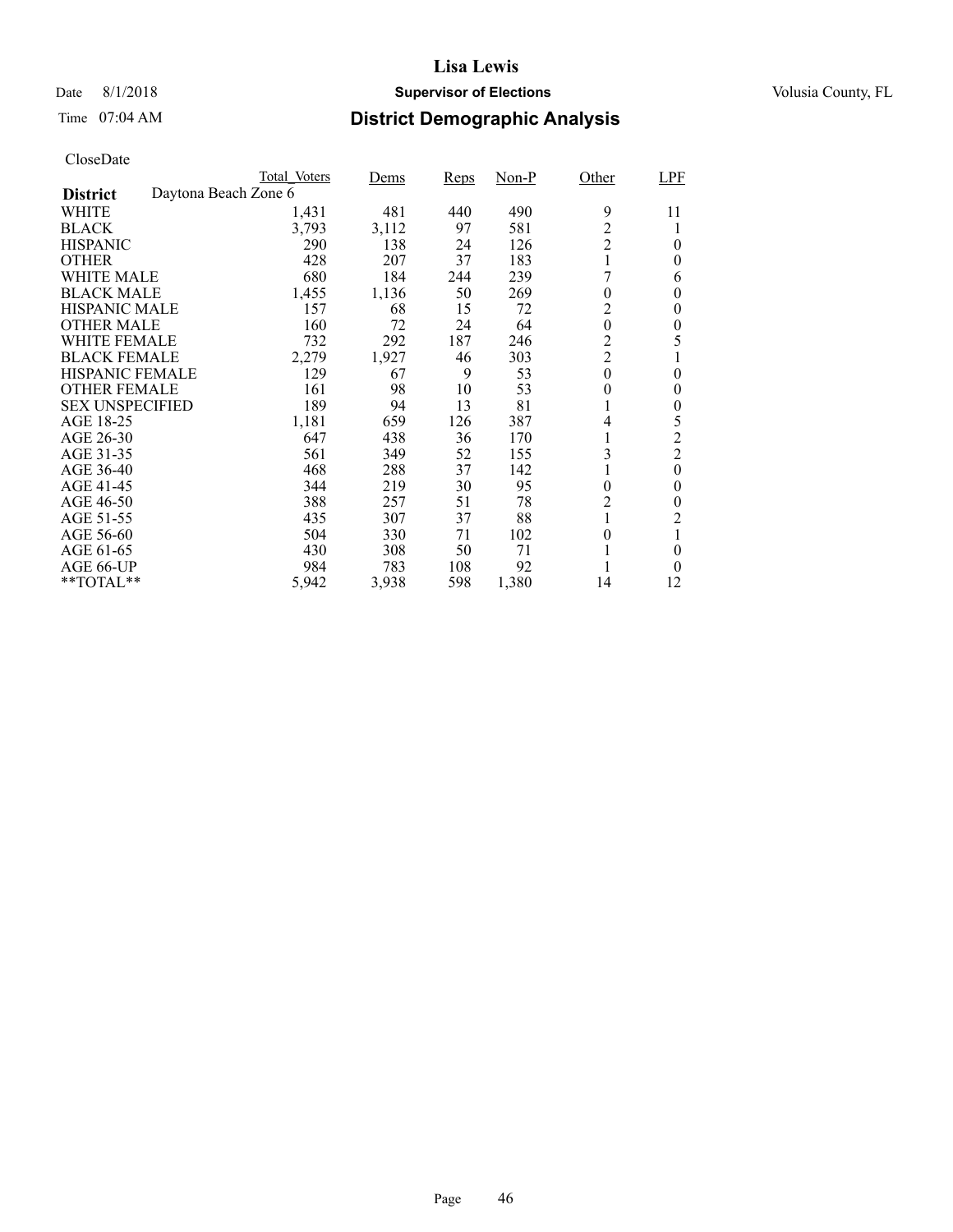## Date 8/1/2018 **Supervisor of Elections Supervisor of Elections** Volusia County, FL

# Time 07:04 AM **District Demographic Analysis**

|                        |                      | Total Voters | Dems  | <b>Reps</b> | $Non-P$ | Other            | LPF            |
|------------------------|----------------------|--------------|-------|-------------|---------|------------------|----------------|
| <b>District</b>        | Daytona Beach Shores |              |       |             |         |                  |                |
| WHITE                  |                      | 4,127        | 956   | 2,039       | 1,097   | 22               | 13             |
| <b>BLACK</b>           |                      | 72           | 40    | 4           | 26      |                  |                |
| <b>HISPANIC</b>        |                      | 124          | 40    | 43          | 40      |                  | 0              |
| <b>OTHER</b>           |                      | 257          | 65    | 85          | 106     | $\theta$         |                |
| WHITE MALE             |                      | 1,973        | 394   | 988         | 567     | 14               | 10             |
| <b>BLACK MALE</b>      |                      | 35           | 19    | 1           | 15      | $\theta$         | 0              |
| <b>HISPANIC MALE</b>   |                      | 55           | 8     | 22          | 24      |                  | 0              |
| <b>OTHER MALE</b>      |                      | 106          | 25    | 37          | 44      | 0                | 0              |
| WHITE FEMALE           |                      | 2,111        | 552   | 1,030       | 518     | 8                | 3              |
| <b>BLACK FEMALE</b>    |                      | 36           | 21    | 3           | 10      |                  |                |
| HISPANIC FEMALE        |                      | 67           | 31    | 20          | 16      | 0                | 0              |
| <b>OTHER FEMALE</b>    |                      | 119          | 35    | 35          | 48      | $\theta$         |                |
| <b>SEX UNSPECIFIED</b> |                      | 78           | 16    | 35          | 27      | $\theta$         | 0              |
| AGE 18-25              |                      | 141          | 38    | 42          | 58      | 2                |                |
| AGE 26-30              |                      | 133          | 27    | 49          | 53      | $\boldsymbol{0}$ | 4              |
| AGE 31-35              |                      | 127          | 33    | 44          | 47      | 0                | 3              |
| AGE 36-40              |                      | 120          | 24    | 42          | 51      |                  | $\overline{c}$ |
| AGE 41-45              |                      | 107          | 25    | 42          | 39      | 0                |                |
| AGE 46-50              |                      | 180          | 45    | 63          | 71      |                  | 0              |
| AGE 51-55              |                      | 329          | 72    | 152         | 101     | 3                |                |
| AGE 56-60              |                      | 440          | 83    | 226         | 125     | 5                |                |
| AGE 61-65              |                      | 569          | 143   | 282         | 138     | 5                |                |
| AGE 66-UP              |                      | 2,434        | 611   | 1,229       | 586     | 7                |                |
| **TOTAL**              |                      | 4,580        | 1,101 | 2,171       | 1,269   | 24               | 15             |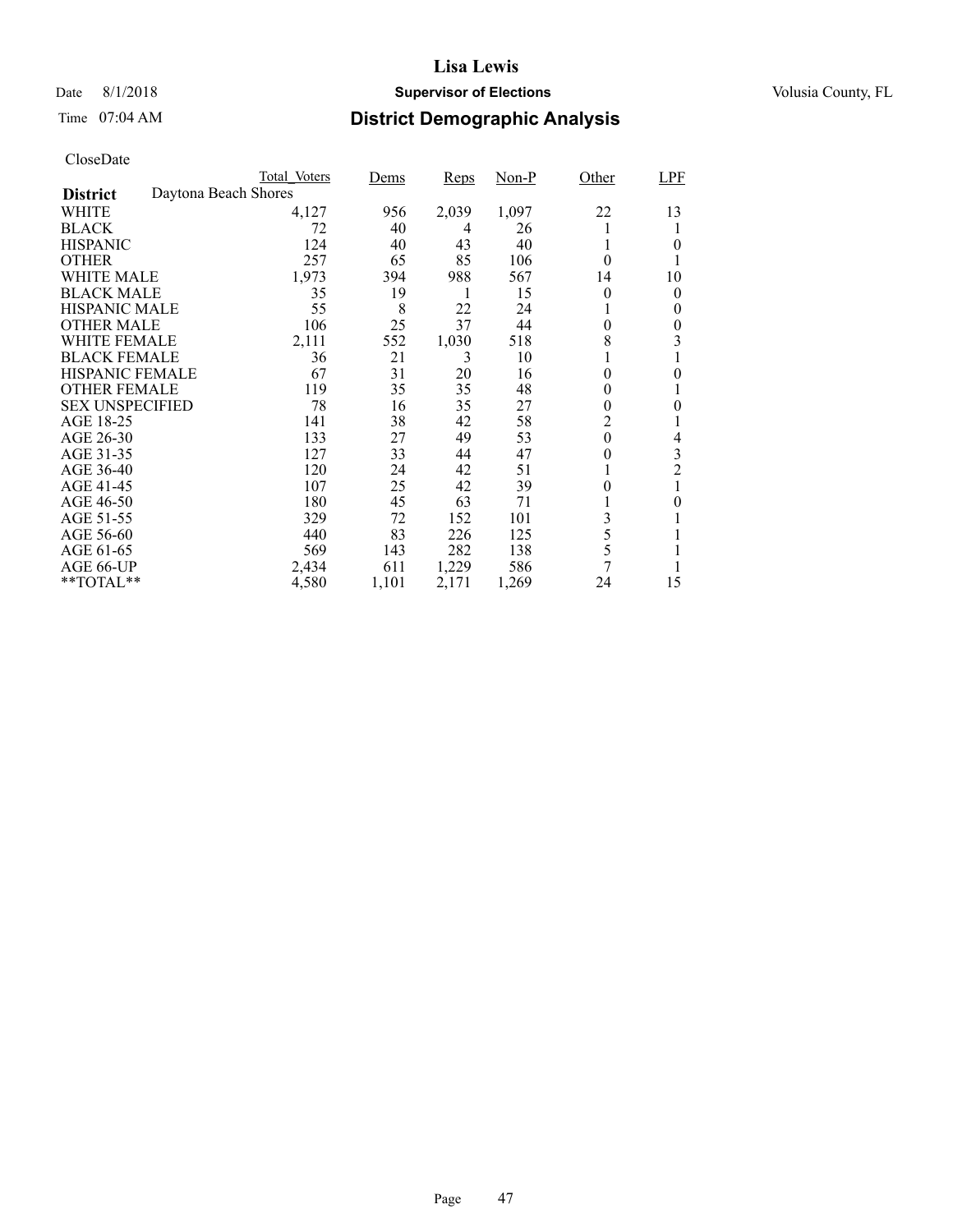### Date 8/1/2018 **Supervisor of Elections Supervisor of Elections** Volusia County, FL

### Time 07:04 AM **District Demographic Analysis**

|                           | Total Voters | Dems  | <b>Reps</b> | Non-P | Other                   | <b>LPF</b>     |
|---------------------------|--------------|-------|-------------|-------|-------------------------|----------------|
| DeBary<br><b>District</b> |              |       |             |       |                         |                |
| WHITE                     | 12,902       | 3,031 | 6,253       | 3,515 | 67                      | 36             |
| <b>BLACK</b>              | 615          | 461   | 29          | 124   |                         | $\overline{0}$ |
| <b>HISPANIC</b>           | 1,369        | 530   | 326         | 506   | 4                       | 3              |
| <b>OTHER</b>              | 863          | 239   | 218         | 401   | 5                       | $\theta$       |
| WHITE MALE                | 6,030        | 1,172 | 3,077       | 1,716 | 37                      | 28             |
| <b>BLACK MALE</b>         | 281          | 193   | 11          | 76    | 1                       | $\overline{0}$ |
| <b>HISPANIC MALE</b>      | 628          | 220   | 165         | 240   | 2                       | 1              |
| <b>OTHER MALE</b>         | 298          | 78    | 88          | 129   | $\overline{\mathbf{3}}$ | $\overline{0}$ |
| <b>WHITE FEMALE</b>       | 6,703        | 1,823 | 3,108       | 1,735 | 30                      | 7              |
| <b>BLACK FEMALE</b>       | 324          | 260   | 18          | 46    | $\theta$                | $\theta$       |
| HISPANIC FEMALE           | 720          | 301   | 158         | 257   | $\overline{2}$          | $\overline{2}$ |
| <b>OTHER FEMALE</b>       | 388          | 129   | 99          | 158   | $\overline{2}$          | $\mathbf{0}$   |
| <b>SEX UNSPECIFIED</b>    | 377          | 85    | 102         | 189   | $\boldsymbol{0}$        | 1              |
| AGE 18-25                 | 1,291        | 300   | 397         | 576   | 13                      | 5              |
| AGE 26-30                 | 927          | 218   | 346         | 358   | $\overline{4}$          |                |
| AGE 31-35                 | 979          | 233   | 357         | 379   | 4                       | 6              |
| AGE 36-40                 | 1.015        | 248   | 349         | 404   | $\mathfrak{Z}$          | 11             |
| AGE 41-45                 | 1,009        | 251   | 393         | 356   | $\overline{3}$          | 6              |
| AGE 46-50                 | 1,247        | 306   | 547         | 381   | 10                      | 3              |
| AGE 51-55                 | 1,409        | 360   | 668         | 368   | 9                       | 4              |
| AGE 56-60                 | 1,588        | 422   | 771         | 382   | 12                      | 1              |
| AGE 61-65                 | 1,553        | 444   | 725         | 374   | 10                      | $\theta$       |
| AGE 66-UP                 | 4,731        | 1,479 | 2,273       | 968   | 9                       | 2              |
| **TOTAL**                 | 15,749       | 4,261 | 6,826       | 4,546 | 77                      | 39             |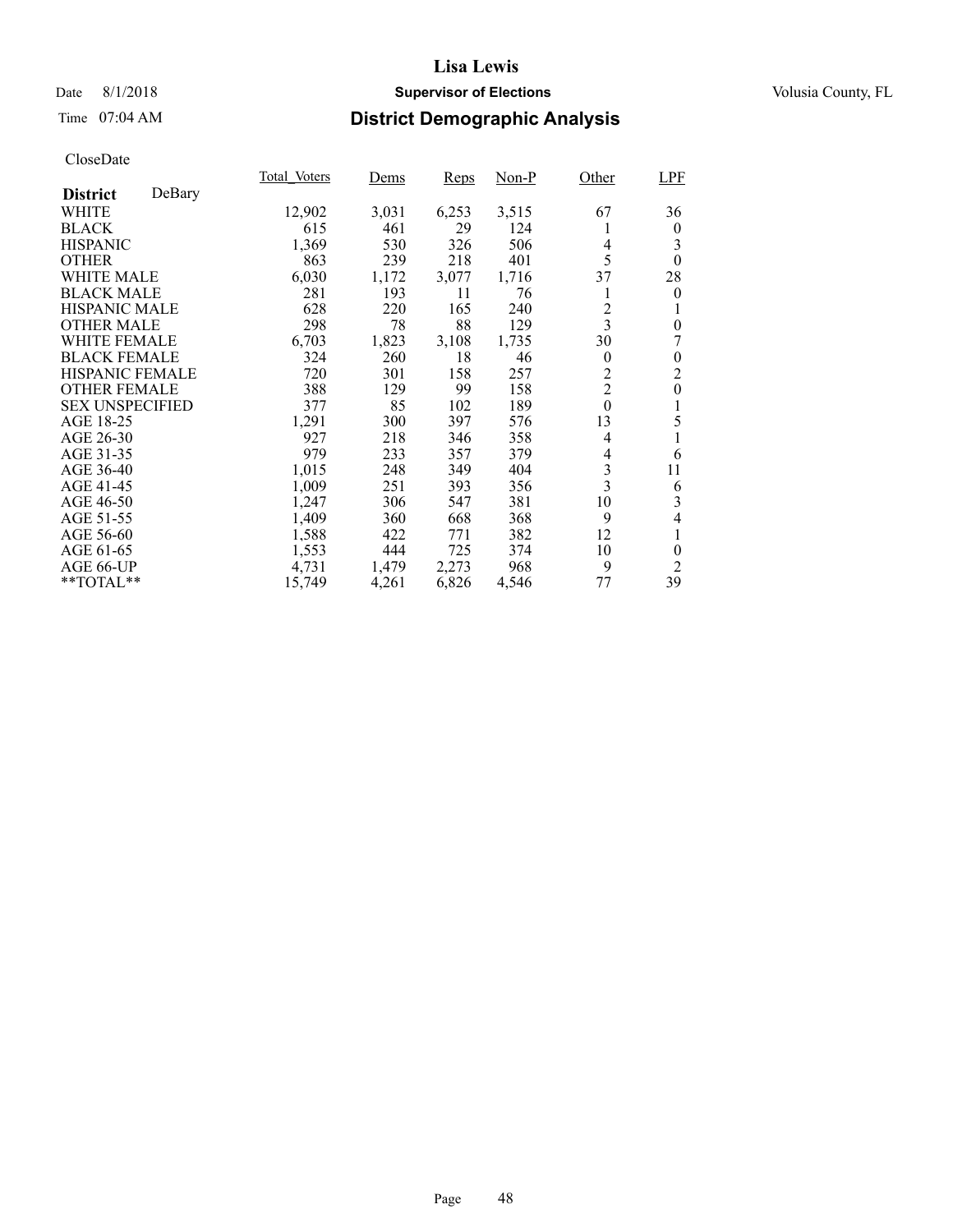### Date 8/1/2018 **Supervisor of Elections Supervisor of Elections** Volusia County, FL

# Time 07:04 AM **District Demographic Analysis**

|                        |        | Total Voters | Dems  | <b>Reps</b> | Non-P | Other          | <b>LPF</b>     |
|------------------------|--------|--------------|-------|-------------|-------|----------------|----------------|
| <b>District</b>        | DeLand |              |       |             |       |                |                |
| WHITE                  |        | 15,583       | 4,665 | 6,622       | 4,147 | 85             | 64             |
| <b>BLACK</b>           |        | 2,929        | 2,300 | 95          | 525   | 7              | $\overline{c}$ |
| <b>HISPANIC</b>        |        | 2,060        | 887   | 359         | 797   | 12             | 5              |
| <b>OTHER</b>           |        | 1,254        | 467   | 211         | 572   | $\overline{2}$ | $\overline{2}$ |
| <b>WHITE MALE</b>      |        | 6,836        | 1,719 | 3,063       | 1,961 | 45             | 48             |
| <b>BLACK MALE</b>      |        | 1,122        | 815   | 48          | 254   | 4              | 1              |
| <b>HISPANIC MALE</b>   |        | 847          | 341   | 167         | 331   | 6              | $\overline{c}$ |
| <b>OTHER MALE</b>      |        | 453          | 178   | 85          | 188   | $\overline{2}$ | $\theta$       |
| <b>WHITE FEMALE</b>    |        | 8,561        | 2,885 | 3,500       | 2,123 | 39             | 14             |
| <b>BLACK FEMALE</b>    |        | 1,764        | 1,451 | 45          | 264   | 3              | 1              |
| HISPANIC FEMALE        |        | 1,184        | 531   | 190         | 456   | 4              | 3              |
| <b>OTHER FEMALE</b>    |        | 527          | 207   | 87          | 231   | $\theta$       | $\overline{c}$ |
| <b>SEX UNSPECIFIED</b> |        | 532          | 192   | 102         | 233   | 3              | $\overline{2}$ |
| AGE 18-25              |        | 2,361        | 893   | 488         | 948   | 16             | 16             |
| AGE 26-30              |        | 1,739        | 635   | 410         | 678   | $\overline{4}$ | 12             |
| AGE 31-35              |        | 1,486        | 519   | 370         | 577   | 9              | 11             |
| AGE 36-40              |        | 1,552        | 584   | 438         | 518   | 5              | 7              |
| AGE 41-45              |        | 1,403        | 521   | 403         | 468   | 8              | 3              |
| AGE 46-50              |        | 1,529        | 570   | 514         | 427   | 11             | 7              |
| AGE 51-55              |        | 1,562        | 571   | 596         | 385   | 4              | 6              |
| AGE 56-60              |        | 1,671        | 662   | 648         | 351   | 8              | $\overline{2}$ |
| AGE 61-65              |        | 1,864        | 773   | 661         | 415   | 13             | $\overline{2}$ |
| AGE 66-UP              |        | 6,658        | 2,591 | 2,759       | 1,273 | 28             | 7              |
| **TOTAL**              |        | 21,826       | 8,319 | 7,287       | 6,041 | 106            | 73             |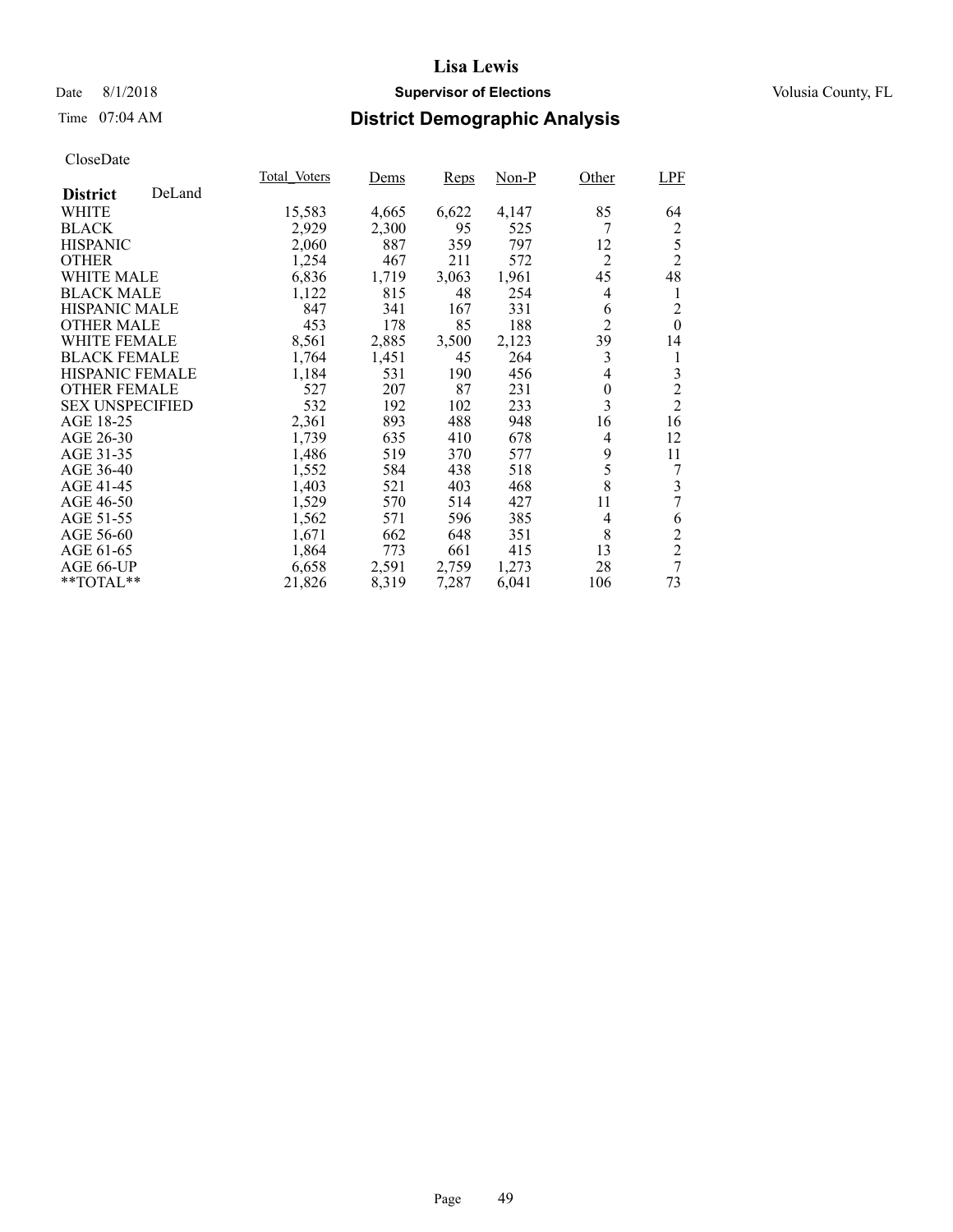### Date 8/1/2018 **Supervisor of Elections Supervisor of Elections** Volusia County, FL

# Time 07:04 AM **District Demographic Analysis**

|                        |                    | Total Voters | Dems  | Reps  | Non-P | Other          | LPF            |
|------------------------|--------------------|--------------|-------|-------|-------|----------------|----------------|
| <b>District</b>        | Deltona District 1 |              |       |       |       |                |                |
| WHITE                  |                    | 5,122        | 1,424 | 1,939 | 1,735 | 11             | 13             |
| <b>BLACK</b>           |                    | 1,099        | 802   | 52    | 243   | 2              | $\bf{0}$       |
| <b>HISPANIC</b>        |                    | 2,776        | 1,357 | 317   | 1,098 | $\overline{c}$ | $\overline{2}$ |
| <b>OTHER</b>           |                    | 600          | 193   | 95    | 308   | 3              | 1              |
| WHITE MALE             |                    | 2,368        | 564   | 943   | 845   | 7              | 9              |
| <b>BLACK MALE</b>      |                    | 473          | 315   | 35    | 122   |                | $\theta$       |
| <b>HISPANIC MALE</b>   |                    | 1,282        | 600   | 150   | 529   |                | 2              |
| <b>OTHER MALE</b>      |                    | 195          | 62    | 36    | 95    |                |                |
| WHITE FEMALE           |                    | 2,695        | 848   | 979   | 860   | 4              | $\overline{4}$ |
| <b>BLACK FEMALE</b>    |                    | 613          | 480   | 16    | 116   |                | $\theta$       |
| <b>HISPANIC FEMALE</b> |                    | 1,450        | 738   | 164   | 547   |                | $\bf{0}$       |
| <b>OTHER FEMALE</b>    |                    | 266          | 99    | 44    | 122   |                | $\theta$       |
| <b>SEX UNSPECIFIED</b> |                    | 255          | 70    | 36    | 148   |                | $\theta$       |
| AGE 18-25              |                    | 1,216        | 387   | 189   | 635   | $\overline{c}$ | 3              |
| AGE 26-30              |                    | 939          | 343   | 184   | 407   |                | $\overline{4}$ |
| AGE 31-35              |                    | 853          | 272   | 202   | 376   |                | $\overline{c}$ |
| AGE 36-40              |                    | 861          | 336   | 185   | 335   | 3              | $\overline{2}$ |
| AGE 41-45              |                    | 779          | 303   | 184   | 289   |                | $\overline{2}$ |
| AGE 46-50              |                    | 819          | 309   | 235   | 274   |                | $\theta$       |
| AGE 51-55              |                    | 901          | 339   | 285   | 273   | 4              | $\theta$       |
| AGE 56-60              |                    | 871          | 346   | 270   | 251   | $\overline{c}$ | $\overline{2}$ |
| AGE 61-65              |                    | 775          | 343   | 225   | 205   |                | 1              |
| AGE 66-UP              |                    | 1,583        | 798   | 444   | 339   | $\overline{2}$ | $\theta$       |
| $*$ *TOTAL $*$ *       |                    | 9,597        | 3,776 | 2,403 | 3,384 | 18             | 16             |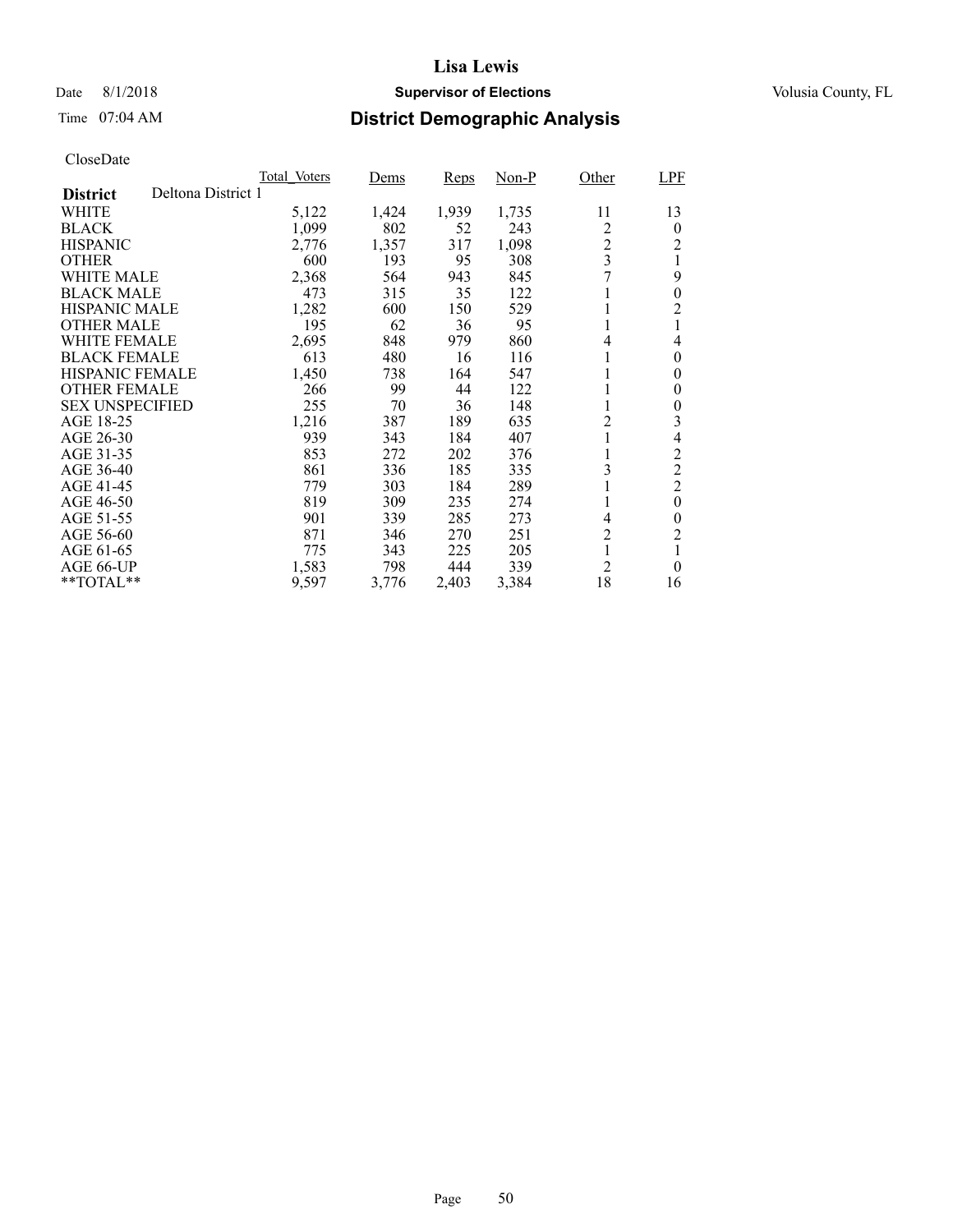### Date 8/1/2018 **Supervisor of Elections Supervisor of Elections** Volusia County, FL

# Time 07:04 AM **District Demographic Analysis**

|                        |                    | Total Voters | Dems  | <b>Reps</b> | Non-P | Other          | <b>LPF</b>     |
|------------------------|--------------------|--------------|-------|-------------|-------|----------------|----------------|
| <b>District</b>        | Deltona District 2 |              |       |             |       |                |                |
| WHITE                  |                    | 6,173        | 1,726 | 2,505       | 1,883 | 35             | 24             |
| <b>BLACK</b>           |                    | 945          | 690   | 48          | 202   | 5              | $\theta$       |
| <b>HISPANIC</b>        |                    | 2,954        | 1,367 | 473         | 1,104 |                | 3              |
| <b>OTHER</b>           |                    | 634          | 243   | 100         | 288   | $\overline{c}$ | 1              |
| WHITE MALE             |                    | 2,839        | 703   | 1,190       | 918   | 13             | 15             |
| <b>BLACK MALE</b>      |                    | 431          | 290   | 33          | 105   | 3              | 0              |
| <b>HISPANIC MALE</b>   |                    | 1,379        | 582   | 238         | 554   | 4              |                |
| <b>OTHER MALE</b>      |                    | 235          | 91    | 43          | 99    |                |                |
| WHITE FEMALE           |                    | 3,254        | 1,007 | 1,285       | 932   | 21             | 9              |
| <b>BLACK FEMALE</b>    |                    | 501          | 390   | 15          | 94    | $\frac{2}{3}$  | $\theta$       |
| <b>HISPANIC FEMALE</b> |                    | 1,531        | 768   | 232         | 527   |                | 1              |
| <b>OTHER FEMALE</b>    |                    | 278          | 122   | 42          | 114   | $\overline{0}$ | 0              |
| <b>SEX UNSPECIFIED</b> |                    | 258          | 73    | 48          | 134   | $\overline{2}$ | 1              |
| AGE 18-25              |                    | 1,124        | 363   | 193         | 551   | 15             | 2              |
| AGE 26-30              |                    | 836          | 275   | 188         | 368   | $\overline{2}$ | 3              |
| AGE 31-35              |                    | 834          | 301   | 184         | 334   | 7              | 8              |
| AGE 36-40              |                    | 818          | 300   | 184         | 329   | $\overline{c}$ | 3              |
| AGE 41-45              |                    | 830          | 309   | 212         | 305   | $\overline{c}$ | $\overline{c}$ |
| AGE 46-50              |                    | 878          | 306   | 262         | 304   | 3              | 3              |
| AGE 51-55              |                    | 984          | 356   | 299         | 322   | $\overline{4}$ | 3              |
| AGE 56-60              |                    | 999          | 368   | 363         | 264   | $\overline{c}$ | $\overline{2}$ |
| AGE 61-65              |                    | 972          | 392   | 343         | 231   | 5              | 1              |
| AGE 66-UP              |                    | 2,431        | 1,056 | 898         | 469   | 7              | 1              |
| $*$ $*$ TOTAL $*$ $*$  |                    | 10,706       | 4,026 | 3,126       | 3,477 | 49             | 28             |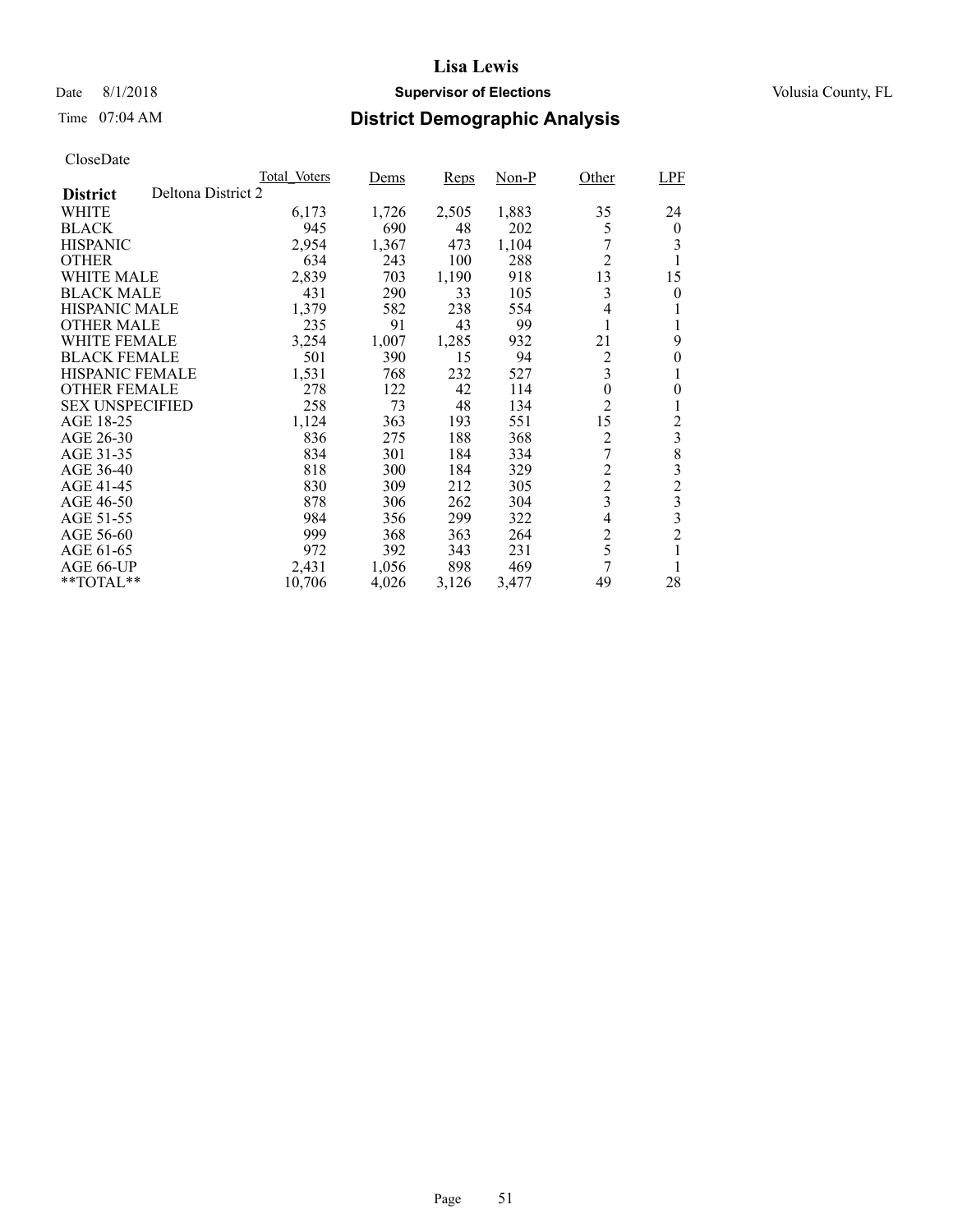### Date 8/1/2018 **Supervisor of Elections Supervisor of Elections** Volusia County, FL

# Time 07:04 AM **District Demographic Analysis**

|                        |                    | Total Voters | Dems  | Reps  | Non-P | Other          | LPF                      |
|------------------------|--------------------|--------------|-------|-------|-------|----------------|--------------------------|
| <b>District</b>        | Deltona District 3 |              |       |       |       |                |                          |
| WHITE                  |                    | 5,500        | 1,545 | 2,105 | 1,800 | 27             | 23                       |
| <b>BLACK</b>           |                    | 930          | 695   | 32    | 200   | 3              | $\boldsymbol{0}$         |
| <b>HISPANIC</b>        |                    | 3,233        | 1,501 | 410   | 1,310 | 7              | 5                        |
| <b>OTHER</b>           |                    | 644          | 223   | 97    | 322   | 1              | 1                        |
| WHITE MALE             |                    | 2,493        | 617   | 1,002 | 845   | 13             | 16                       |
| <b>BLACK MALE</b>      |                    | 397          | 284   | 21    | 90    | 2              | $\boldsymbol{0}$         |
| <b>HISPANIC MALE</b>   |                    | 1,495        | 649   | 209   | 630   | 4              | 3                        |
| <b>OTHER MALE</b>      |                    | 228          | 78    | 37    | 111   |                |                          |
| WHITE FEMALE           |                    | 2,904        | 894   | 1,068 | 921   | 14             | 7                        |
| <b>BLACK FEMALE</b>    |                    | 519          | 401   | 11    | 106   | 1              | $\theta$                 |
| <b>HISPANIC FEMALE</b> |                    | 1,685        | 826   | 197   | 657   | 3              | $\overline{c}$           |
| <b>OTHER FEMALE</b>    |                    | 279          | 117   | 40    | 122   | $\theta$       | $\boldsymbol{0}$         |
| <b>SEX UNSPECIFIED</b> |                    | 307          | 98    | 59    | 150   | $\overline{0}$ | 0                        |
| AGE 18-25              |                    | 1,138        | 404   | 162   | 568   | 2              | $\overline{c}$           |
| AGE 26-30              |                    | 901          | 311   | 171   | 409   | 5              | 5                        |
| AGE 31-35              |                    | 867          | 307   | 196   | 359   | 1              | 4                        |
| AGE 36-40              |                    | 834          | 282   | 174   | 368   | 8              | $\overline{c}$           |
| AGE 41-45              |                    | 812          | 284   | 188   | 330   | 6              | $\overline{\mathcal{L}}$ |
| AGE 46-50              |                    | 848          | 306   | 248   | 291   | $\overline{c}$ | 1                        |
| AGE 51-55              |                    | 940          | 329   | 286   | 318   | $\overline{c}$ | 5                        |
| AGE 56-60              |                    | 942          | 387   | 278   | 274   | 3              | $\boldsymbol{0}$         |
| AGE 61-65              |                    | 813          | 340   | 246   | 222   | $\overline{2}$ | 3                        |
| AGE 66-UP              |                    | 2,212        | 1,014 | 695   | 493   | 7              | 3                        |
| **TOTAL**              |                    | 10,307       | 3,964 | 2,644 | 3,632 | 38             | 29                       |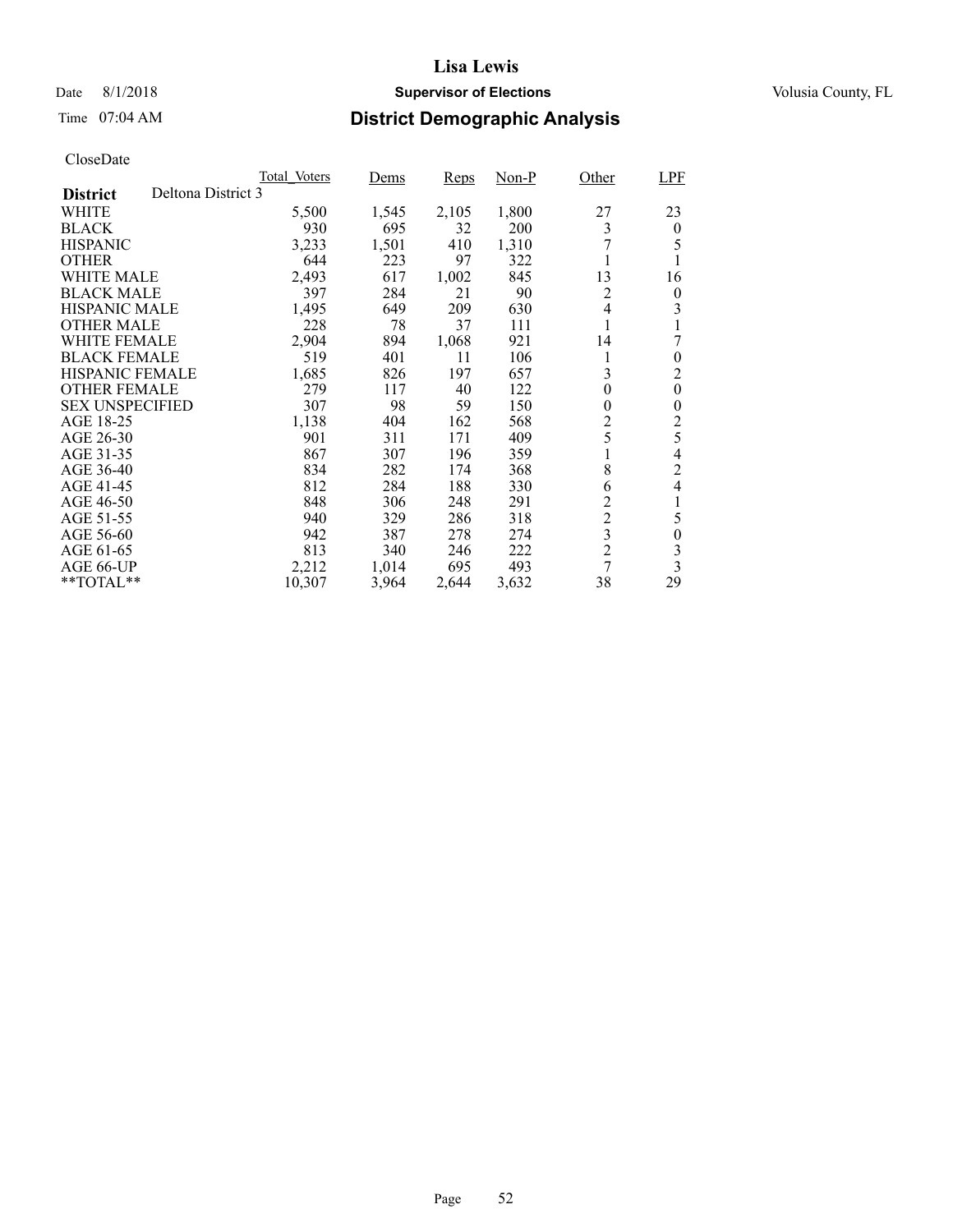### Date 8/1/2018 **Supervisor of Elections Supervisor of Elections** Volusia County, FL

# Time 07:04 AM **District Demographic Analysis**

|                        |                    | Total Voters | Dems  | Reps  | Non-P | Other            | LPF              |
|------------------------|--------------------|--------------|-------|-------|-------|------------------|------------------|
| <b>District</b>        | Deltona District 4 |              |       |       |       |                  |                  |
| WHITE                  |                    | 5,488        | 1,652 | 2,104 | 1,686 | 26               | 20               |
| <b>BLACK</b>           |                    | 983          | 691   | 51    | 240   | $\theta$         | 1                |
| <b>HISPANIC</b>        |                    | 3,437        | 1,667 | 431   | 1,329 | 6                | 4                |
| <b>OTHER</b>           |                    | 690          | 231   | 137   | 322   | $\theta$         | $\theta$         |
| <b>WHITE MALE</b>      |                    | 2,516        | 674   | 999   | 817   | 15               | 11               |
| <b>BLACK MALE</b>      |                    | 416          | 265   | 28    | 122   | $\theta$         | 1                |
| <b>HISPANIC MALE</b>   |                    | 1,573        | 700   | 224   | 644   | 4                |                  |
| <b>OTHER MALE</b>      |                    | 231          | 71    | 54    | 106   | $\theta$         | $\overline{0}$   |
| WHITE FEMALE           |                    | 2,900        | 955   | 1,074 | 853   | 10               | 8                |
| <b>BLACK FEMALE</b>    |                    | 550          | 416   | 21    | 113   | $\theta$         | $\overline{0}$   |
| <b>HISPANIC FEMALE</b> |                    | 1,808        | 942   | 200   | 661   | $\overline{c}$   | 3                |
| <b>OTHER FEMALE</b>    |                    | 299          | 126   | 59    | 114   | $\boldsymbol{0}$ | 0                |
| <b>SEX UNSPECIFIED</b> |                    | 305          | 92    | 64    | 147   | 1                | 1                |
| AGE 18-25              |                    | 1,166        | 401   | 212   | 546   | 4                | 3                |
| AGE 26-30              |                    | 928          | 329   | 192   | 399   | $\overline{c}$   | 6                |
| AGE 31-35              |                    | 885          | 301   | 160   | 417   | $\overline{4}$   | 3                |
| AGE 36-40              |                    | 792          | 309   | 146   | 330   | 4                | 3                |
| AGE 41-45              |                    | 822          | 320   | 196   | 305   | 1                | $\boldsymbol{0}$ |
| AGE 46-50              |                    | 871          | 348   | 228   | 288   | 4                | 3                |
| AGE 51-55              |                    | 919          | 348   | 285   | 282   | 1                | 3                |
| AGE 56-60              |                    | 984          | 413   | 296   | 271   | $\overline{c}$   | $\overline{2}$   |
| AGE 61-65              |                    | 856          | 362   | 258   | 233   | $\overline{2}$   | 1                |
| AGE 66-UP              |                    | 2,375        | 1,110 | 750   | 506   | 8                |                  |
| **TOTAL**              |                    | 10,598       | 4,241 | 2,723 | 3,577 | 32               | 25               |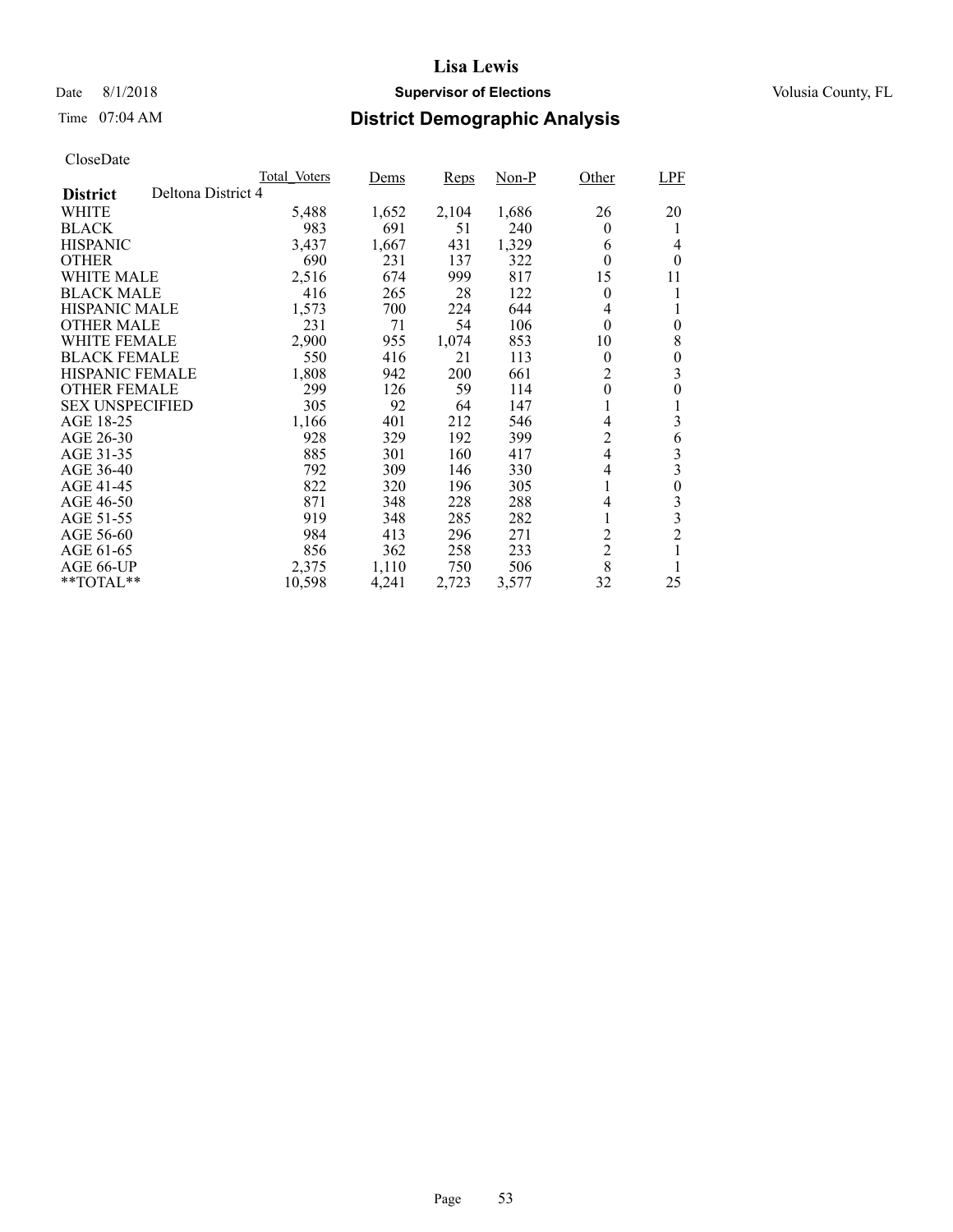### Date 8/1/2018 **Supervisor of Elections Supervisor of Elections** Volusia County, FL

# Time 07:04 AM **District Demographic Analysis**

|                        |                    | Total Voters | Dems  | <b>Reps</b> | Non-P | Other          | <b>LPF</b>              |
|------------------------|--------------------|--------------|-------|-------------|-------|----------------|-------------------------|
| <b>District</b>        | Deltona District 5 |              |       |             |       |                |                         |
| WHITE                  |                    | 5,462        | 1,546 | 2,141       | 1,732 | 25             | 18                      |
| <b>BLACK</b>           |                    | 1,043        | 796   | 42          | 203   | 2              | $\theta$                |
| <b>HISPANIC</b>        |                    | 2,912        | 1,330 | 422         | 1,155 | 3              | $\overline{c}$          |
| <b>OTHER</b>           |                    | 578          | 183   | 113         | 277   | $\overline{2}$ | $\overline{\mathbf{3}}$ |
| WHITE MALE             |                    | 2,579        | 639   | 1,056       | 857   | 14             | 13                      |
| <b>BLACK MALE</b>      |                    | 453          | 317   | 21          | 113   | 2              | $\boldsymbol{0}$        |
| <b>HISPANIC MALE</b>   |                    | 1,366        | 566   | 226         | 569   | 3              | $\overline{c}$          |
| <b>OTHER MALE</b>      |                    | 183          | 67    | 41          | 71    | $\overline{2}$ | $\overline{2}$          |
| WHITE FEMALE           |                    | 2,811        | 890   | 1,054       | 851   | 11             | 5                       |
| <b>BLACK FEMALE</b>    |                    | 575          | 466   | 21          | 88    | $\theta$       | $\theta$                |
| <b>HISPANIC FEMALE</b> |                    | 1,501        | 738   | 194         | 569   | $\theta$       | $\theta$                |
| <b>OTHER FEMALE</b>    |                    | 249          | 87    | 52          | 109   | $\theta$       | 1                       |
| <b>SEX UNSPECIFIED</b> |                    | 277          | 84    | 53          | 140   | $\overline{0}$ | $\overline{0}$          |
| AGE 18-25              |                    | 1,148        | 347   | 224         | 569   | 3              | 5                       |
| AGE 26-30              |                    | 892          | 285   | 201         | 400   | 4              | $\overline{c}$          |
| AGE 31-35              |                    | 747          | 271   | 146         | 326   | 1              | 3                       |
| AGE 36-40              |                    | 775          | 288   | 155         | 324   | 4              | 4                       |
| AGE 41-45              |                    | 815          | 312   | 182         | 314   | 5              | $\overline{c}$          |
| AGE 46-50              |                    | 834          | 314   | 246         | 267   | 4              | 3                       |
| AGE 51-55              |                    | 941          | 363   | 298         | 276   | $\overline{c}$ | $\overline{2}$          |
| AGE 56-60              |                    | 990          | 355   | 366         | 266   | $\overline{2}$ | 1                       |
| AGE 61-65              |                    | 830          | 360   | 259         | 206   | 4              |                         |
| AGE 66-UP              |                    | 2,023        | 960   | 641         | 419   | 3              | $\theta$                |
| $*$ $*$ TOTAL $*$ $*$  |                    | 9,995        | 3,855 | 2,718       | 3,367 | 32             | 23                      |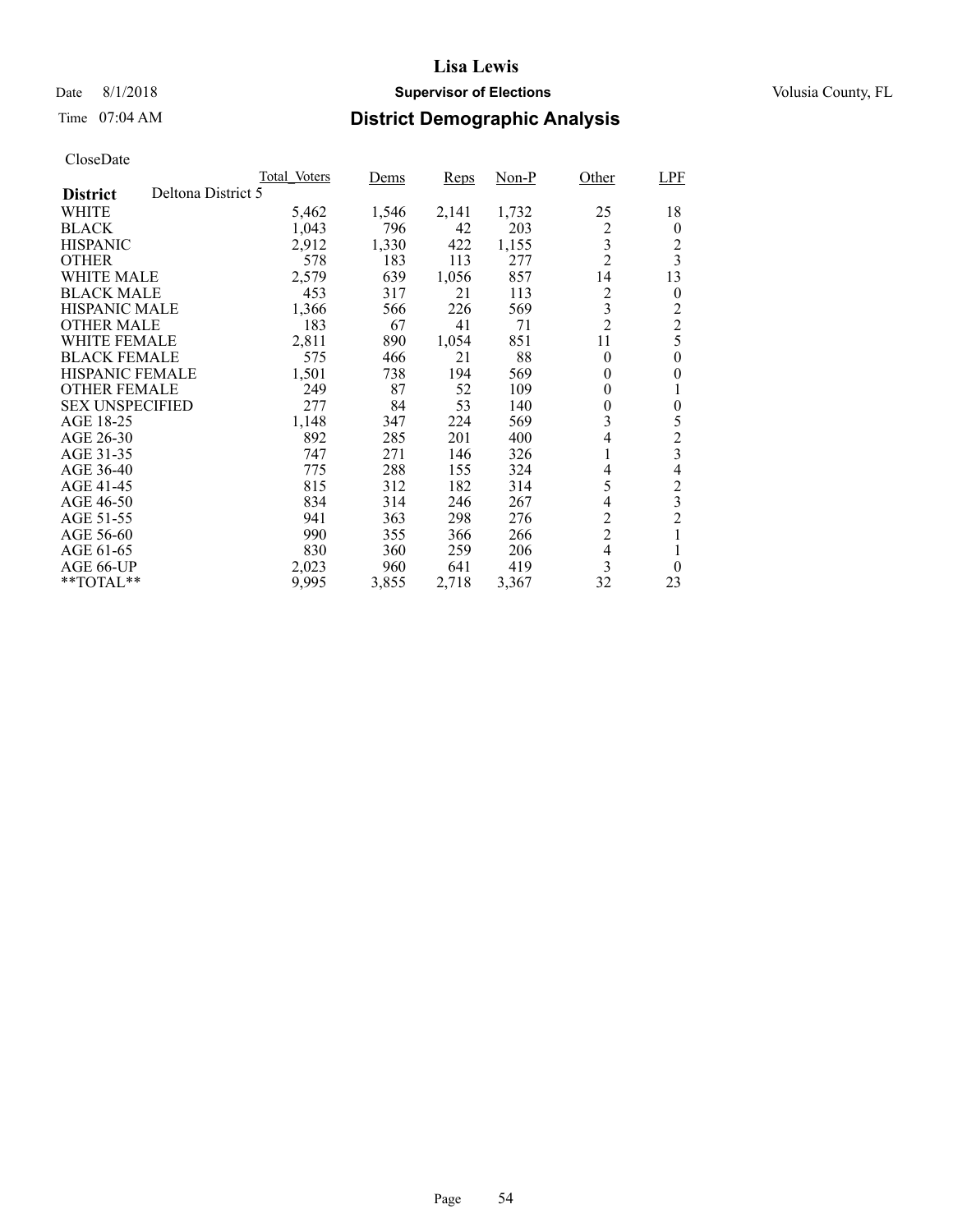### Date 8/1/2018 **Supervisor of Elections Supervisor of Elections** Volusia County, FL

### Time 07:04 AM **District Demographic Analysis**

|                                       | Total Voters | Dems  | <b>Reps</b> | $Non-P$ | Other          | <b>LPF</b>     |
|---------------------------------------|--------------|-------|-------------|---------|----------------|----------------|
| Deltona District 6<br><b>District</b> |              |       |             |         |                |                |
| WHITE                                 | 6,016        | 1,581 | 2,492       | 1,901   | 18             | 24             |
| <b>BLACK</b>                          | 972          | 723   | 42          | 205     | 2              | $\theta$       |
| <b>HISPANIC</b>                       | 2,460        | 1,093 | 312         | 1,042   | 10             | 3              |
| <b>OTHER</b>                          | 609          | 192   | 130         | 284     | 2              | 1              |
| WHITE MALE                            | 2,763        | 625   | 1,221       | 892     | 11             | 14             |
| <b>BLACK MALE</b>                     | 431          | 314   | 22          | 94      | 1              | $\theta$       |
| <b>HISPANIC MALE</b>                  | 1,141        | 482   | 166         | 482     | 9              | 2              |
| <b>OTHER MALE</b>                     | 225          | 71    | 52          | 101     | $\overline{0}$ |                |
| WHITE FEMALE                          | 3,155        | 933   | 1,235       | 970     |                | 10             |
| <b>BLACK FEMALE</b>                   | 523          | 394   | 20          | 108     |                | $\theta$       |
| <b>HISPANIC FEMALE</b>                | 1,278        | 597   | 142         | 537     | 1              | 1              |
| <b>OTHER FEMALE</b>                   | 249          | 91    | 58          | 98      | $\overline{c}$ | $\theta$       |
| <b>SEX UNSPECIFIED</b>                | 292          | 82    | 60          | 150     | $\mathbf{0}$   | $\theta$       |
| AGE 18-25                             | 1,161        | 340   | 220         | 593     | 5              | 3              |
| AGE 26-30                             | 862          | 290   | 193         | 372     | $\overline{c}$ | 5              |
| AGE 31-35                             | 853          | 275   | 199         | 377     | $\overline{2}$ | 0              |
| AGE 36-40                             | 806          | 259   | 197         | 342     | $\overline{4}$ | 4              |
| AGE 41-45                             | 775          | 249   | 208         | 308     | 6              | 4              |
| AGE 46-50                             | 844          | 289   | 263         | 285     | 5              | $\overline{2}$ |
| AGE 51-55                             | 980          | 344   | 339         | 289     | $\overline{c}$ | 6              |
| AGE 56-60                             | 1,033        | 366   | 408         | 256     | 3              | 0              |
| AGE 61-65                             | 839          | 339   | 300         | 194     | $\overline{2}$ | 4              |
| AGE 66-UP                             | 1,904        | 838   | 649         | 416     | 1              | $\theta$       |
| $*$ $*$ TOTAL $*$ $*$                 | 10,057       | 3,589 | 2,976       | 3,432   | 32             | 28             |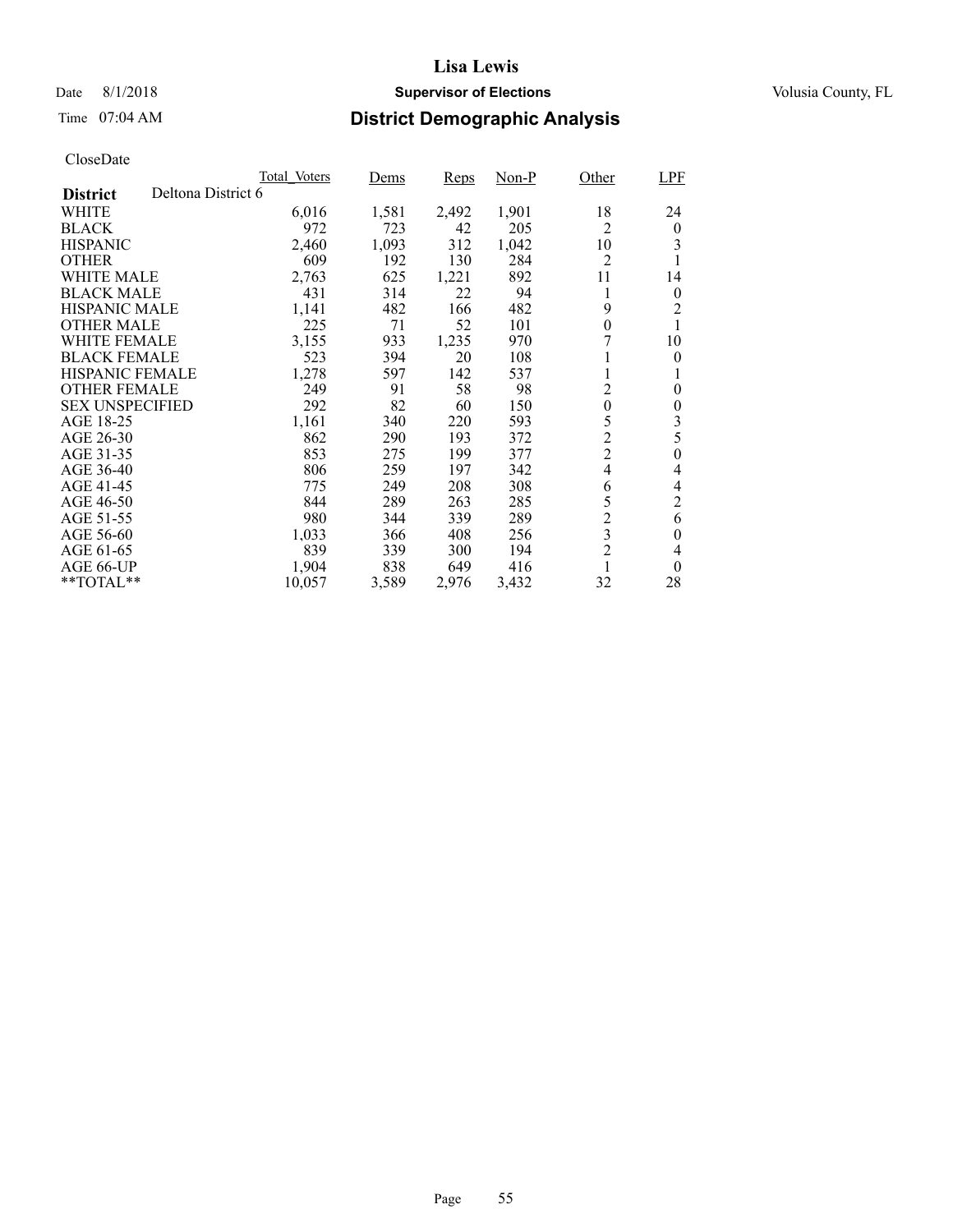### Date 8/1/2018 **Supervisor of Elections Supervisor of Elections** Volusia County, FL

# Time 07:04 AM **District Demographic Analysis**

|                        |                      | Total Voters | Dems  | <b>Reps</b>    | $Non-P$ | Other          | <b>LPF</b>     |
|------------------------|----------------------|--------------|-------|----------------|---------|----------------|----------------|
| <b>District</b>        | Edgewater District 1 |              |       |                |         |                |                |
| WHITE                  |                      | 3,348        | 1,057 | 1,251          | 1,014   | 14             | 12             |
| <b>BLACK</b>           |                      | 93           | 69    | $\overline{2}$ | 22      | $\Omega$       | 0              |
| <b>HISPANIC</b>        |                      | 74           | 24    | 18             | 31      | 1              | 0              |
| <b>OTHER</b>           |                      | 136          | 47    | 23             | 66      | $\Omega$       | 0              |
| WHITE MALE             |                      | 1,503        | 381   | 636            | 472     | 4              | 10             |
| <b>BLACK MALE</b>      |                      | 45           | 29    | 2              | 14      | 0              | 0              |
| <b>HISPANIC MALE</b>   |                      | 28           | 5     | 6              | 17      | 0              | 0              |
| <b>OTHER MALE</b>      |                      | 46           | 17    | 10             | 19      | $\theta$       | 0              |
| WHITE FEMALE           |                      | 1,800        | 662   | 599            | 527     | 10             | 2              |
| <b>BLACK FEMALE</b>    |                      | 47           | 39    | $\theta$       | 8       | 0              | $\theta$       |
| <b>HISPANIC FEMALE</b> |                      | 46           | 19    | 12             | 14      |                | 0              |
| <b>OTHER FEMALE</b>    |                      | 55           | 24    | 9              | 22      | 0              | $\theta$       |
| <b>SEX UNSPECIFIED</b> |                      | 81           | 21    | 20             | 40      | 0              | $\theta$       |
| AGE 18-25              |                      | 252          | 59    | 70             | 119     |                | 3              |
| AGE 26-30              |                      | 240          | 63    | 66             | 110     |                | 0              |
| AGE 31-35              |                      | 220          | 67    | 58             | 93      |                |                |
| AGE 36-40              |                      | 218          | 73    | 65             | 78      | 0              | $\overline{c}$ |
| AGE 41-45              |                      | 224          | 58    | 74             | 89      |                | $\overline{2}$ |
| AGE 46-50              |                      | 222          | 56    | 84             | 79      | 3              | $\theta$       |
| AGE 51-55              |                      | 321          | 105   | 116            | 98      | 1              |                |
| AGE 56-60              |                      | 419          | 131   | 171            | 115     | $\overline{c}$ | 0              |
| AGE 61-65              |                      | 432          | 150   | 148            | 134     | $\theta$       | 0              |
| AGE 66-UP              |                      | 1,103        | 435   | 442            | 218     | 5              | 3              |
| **TOTAL**              |                      | 3,651        | 1,197 | 1,294          | 1,133   | 15             | 12             |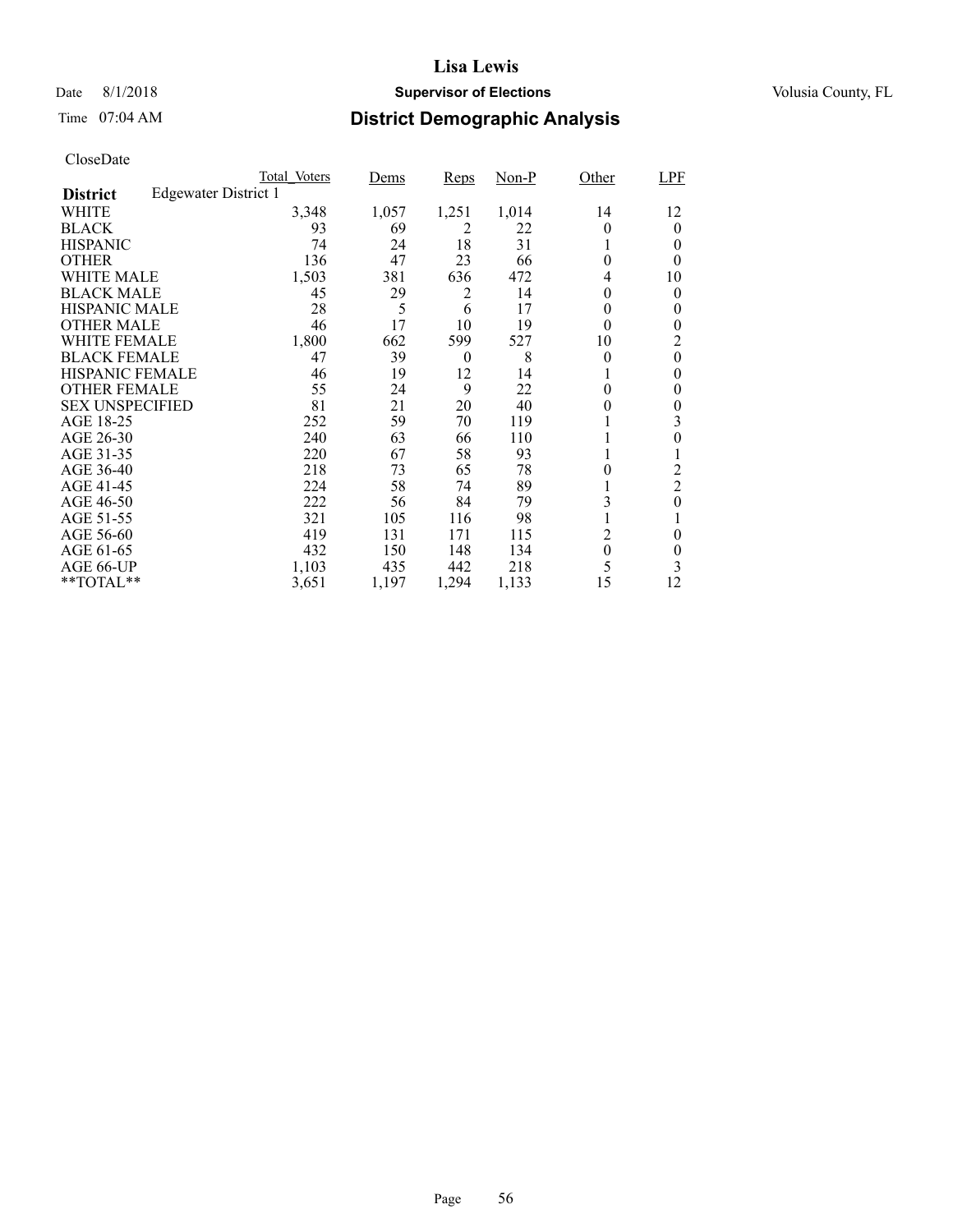### Date 8/1/2018 **Supervisor of Elections Supervisor of Elections** Volusia County, FL

# Time 07:04 AM **District Demographic Analysis**

|                        |                             | Total Voters | <u>Dems</u> | Reps  | $Non-P$ | Other          | LPF      |
|------------------------|-----------------------------|--------------|-------------|-------|---------|----------------|----------|
| <b>District</b>        | <b>Edgewater District 2</b> |              |             |       |         |                |          |
| WHITE                  |                             | 3,755        | 1,148       | 1,433 | 1,145   | 20             | 9        |
| <b>BLACK</b>           |                             | 60           | 45          | 6     | 8       |                | 0        |
| <b>HISPANIC</b>        |                             | 65           | 27          | 16    | 21      |                | 0        |
| <b>OTHER</b>           |                             | 120          | 35          | 36    | 49      | $\theta$       | 0        |
| WHITE MALE             |                             | 1,723        | 468         | 711   | 529     |                | 8        |
| <b>BLACK MALE</b>      |                             | 26           | 19          | 2     | 4       |                | 0        |
| <b>HISPANIC MALE</b>   |                             | 40           | 16          | 9     | 14      |                | 0        |
| <b>OTHER MALE</b>      |                             | 41           | 9           | 14    | 18      | $\theta$       | 0        |
| WHITE FEMALE           |                             | 2,004        | 671         | 716   | 603     | 13             |          |
| <b>BLACK FEMALE</b>    |                             | 34           | 26          | 4     | 4       | $\theta$       | 0        |
| <b>HISPANIC FEMALE</b> |                             | 23           | 11          | 6     | 6       | 0              | 0        |
| <b>OTHER FEMALE</b>    |                             | 47           | 17          | 15    | 15      | 0              | 0        |
| <b>SEX UNSPECIFIED</b> |                             | 62           | 18          | 14    | 30      | $\theta$       | 0        |
| AGE 18-25              |                             | 313          | 82          | 82    | 144     | 5              | 0        |
| AGE 26-30              |                             | 272          | 83          | 73    | 112     | $\overline{c}$ | 2        |
| AGE 31-35              |                             | 280          | 77          | 80    | 116     | 3              | 4        |
| AGE 36-40              |                             | 242          | 63          | 72    | 105     |                |          |
| AGE 41-45              |                             | 268          | 76          | 89    | 102     | 0              |          |
| AGE 46-50              |                             | 305          | 81          | 116   | 106     | 2              | $\theta$ |
| AGE 51-55              |                             | 305          | 86          | 130   | 86      | 3              | 0        |
| AGE 56-60              |                             | 428          | 131         | 183   | 112     | $\overline{2}$ | 0        |
| AGE 61-65              |                             | 374          | 144         | 147   | 80      | $\overline{c}$ |          |
| AGE 66-UP              |                             | 1,213        | 432         | 519   | 260     | $\overline{2}$ | 0        |
| **TOTAL**              |                             | 4,000        | 1,255       | 1,491 | 1,223   | 22             | 9        |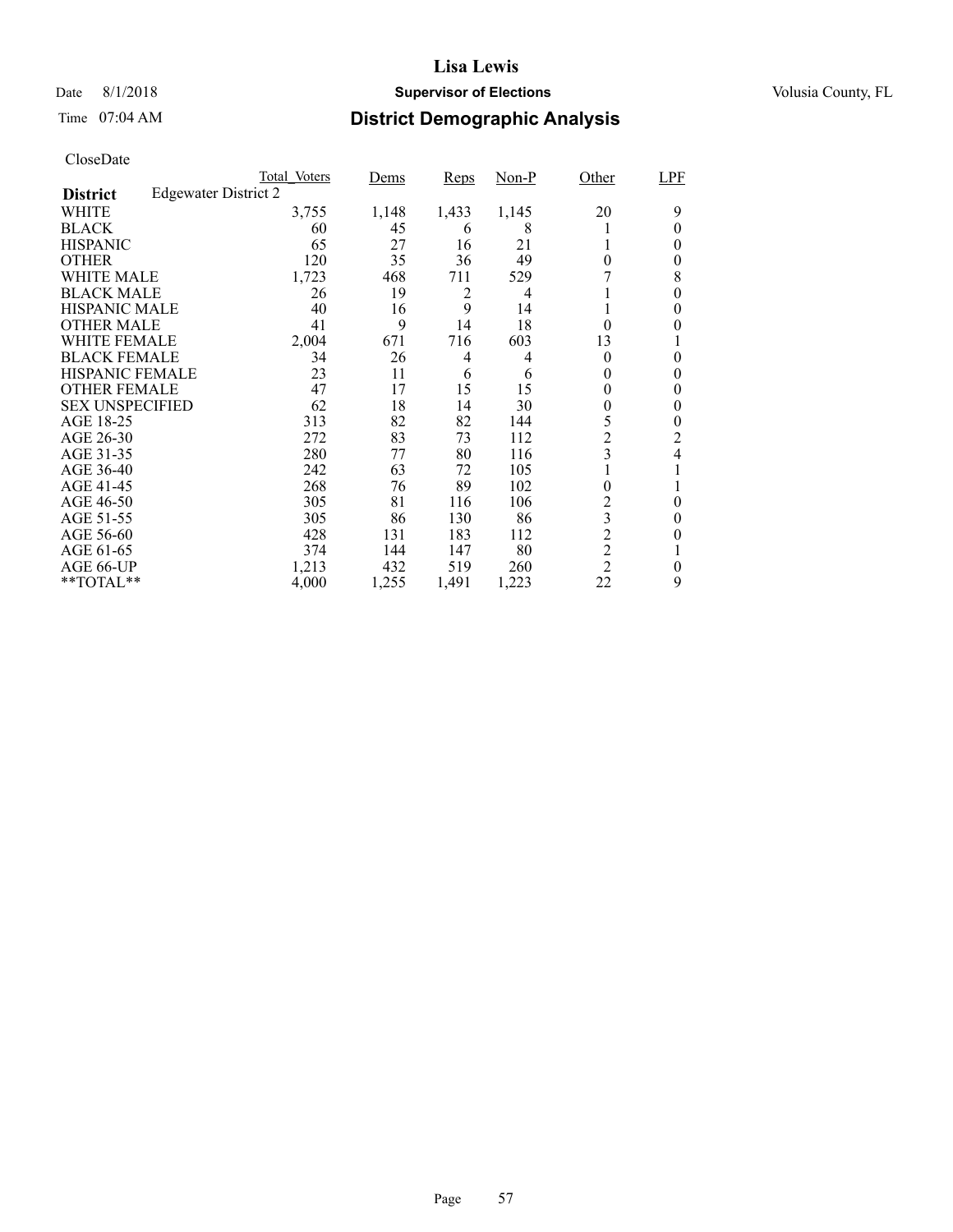### Date 8/1/2018 **Supervisor of Elections Supervisor of Elections** Volusia County, FL

# Time 07:04 AM **District Demographic Analysis**

|                        |                      | Total Voters | <u>Dems</u> | Reps  | $Non-P$ | Other          | LPF            |
|------------------------|----------------------|--------------|-------------|-------|---------|----------------|----------------|
| <b>District</b>        | Edgewater District 3 |              |             |       |         |                |                |
| WHITE                  |                      | 3,508        | 1,066       | 1,325 | 1,088   | 19             | 10             |
| <b>BLACK</b>           |                      | 100          | 75          | 4     | 21      | 0              | 0              |
| <b>HISPANIC</b>        |                      | 75           | 27          | 12    | 36      | $\theta$       | 0              |
| <b>OTHER</b>           |                      | 147          | 40          | 32    | 74      |                | 0              |
| WHITE MALE             |                      | 1,586        | 413         | 631   | 530     |                | 5              |
| <b>BLACK MALE</b>      |                      | 48           | 36          | 3     | 9       | $\theta$       | 0              |
| <b>HISPANIC MALE</b>   |                      | 33           | 10          | 6     | 17      | 0              | 0              |
| <b>OTHER MALE</b>      |                      | 47           | 12          | 12    | 23      | $\theta$       | 0              |
| WHITE FEMALE           |                      | 1,883        | 652         | 670   | 544     | 12             | 5              |
| <b>BLACK FEMALE</b>    |                      | 51           | 39          | 1     | 11      | $\theta$       | 0              |
| <b>HISPANIC FEMALE</b> |                      | 39           | 14          | 6     | 19      | 0              | 0              |
| <b>OTHER FEMALE</b>    |                      | 56           | 19          | 14    | 22      |                | 0              |
| <b>SEX UNSPECIFIED</b> |                      | 87           | 13          | 30    | 44      | $\theta$       | 0              |
| AGE 18-25              |                      | 316          | 79          | 84    | 150     | 3              | 0              |
| AGE 26-30              |                      | 246          | 76          | 66    | 103     |                | 0              |
| AGE 31-35              |                      | 241          | 56          | 75    | 109     |                | 0              |
| AGE 36-40              |                      | 231          | 63          | 59    | 104     |                | 4              |
| AGE 41-45              |                      | 240          | 47          | 85    | 105     |                | $\overline{c}$ |
| AGE 46-50              |                      | 279          | 95          | 102   | 80      |                |                |
| AGE 51-55              |                      | 331          | 99          | 127   | 100     | 3              | 2              |
| AGE 56-60              |                      | 364          | 127         | 125   | 109     | $\overline{c}$ |                |
| AGE 61-65              |                      | 411          | 134         | 166   | 109     | $\overline{2}$ | $\theta$       |
| AGE 66-UP              |                      | 1,171        | 432         | 484   | 250     | 5              | 0              |
| **TOTAL**              |                      | 3,830        | 1,208       | 1,373 | 1,219   | 20             | 10             |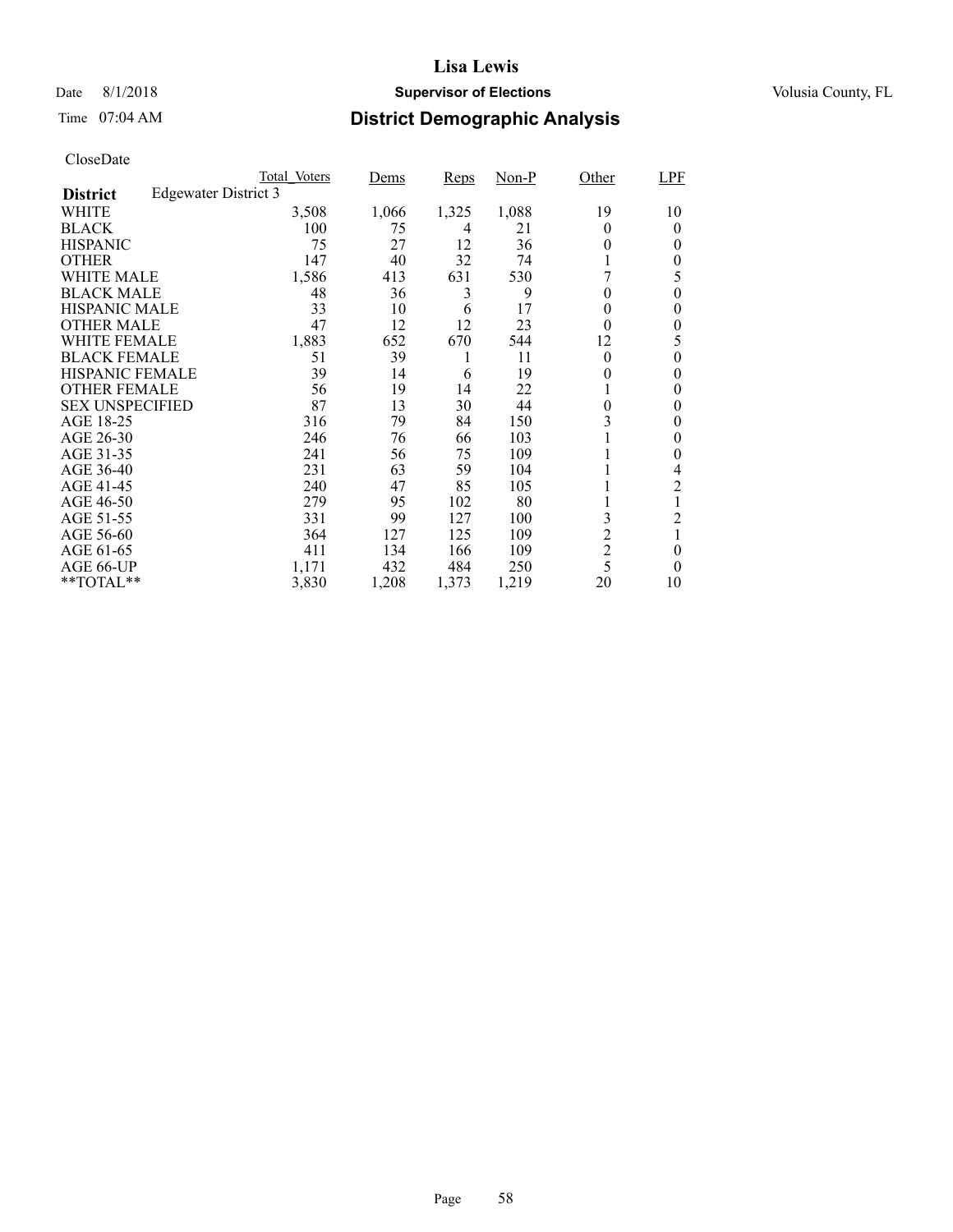### Date 8/1/2018 **Supervisor of Elections Supervisor of Elections** Volusia County, FL

# Time 07:04 AM **District Demographic Analysis**

|                        |                             | Total Voters | <u>Dems</u> | <b>Reps</b> | $Non-P$ | Other          | LPF      |
|------------------------|-----------------------------|--------------|-------------|-------------|---------|----------------|----------|
| <b>District</b>        | <b>Edgewater District 4</b> |              |             |             |         |                |          |
| WHITE                  |                             | 4,532        | 1,286       | 1,820       | 1,396   | 18             | 12       |
| <b>BLACK</b>           |                             | 104          | 78          | 4           | 22      | 0              | 0        |
| <b>HISPANIC</b>        |                             | 83           | 31          | 18          | 34      | $\theta$       | 0        |
| <b>OTHER</b>           |                             | 136          | 38          | 27          | 71      | $\theta$       | 0        |
| WHITE MALE             |                             | 2,054        | 481         | 887         | 669     | 9              | 8        |
| <b>BLACK MALE</b>      |                             | 46           | 32          | 2           | 12      | $\theta$       | 0        |
| <b>HISPANIC MALE</b>   |                             | 31           | 7           | 6           | 18      | 0              | 0        |
| <b>OTHER MALE</b>      |                             | 44           | 15          | 11          | 18      | $\theta$       | 0        |
| WHITE FEMALE           |                             | 2,437        | 794         | 919         | 711     | 9              | 4        |
| <b>BLACK FEMALE</b>    |                             | 57           | 45          | 2           | 10      | 0              | 0        |
| <b>HISPANIC FEMALE</b> |                             | 52           | 24          | 12          | 16      | 0              | 0        |
| <b>OTHER FEMALE</b>    |                             | 62           | 18          | 15          | 29      | $\theta$       | 0        |
| <b>SEX UNSPECIFIED</b> |                             | 72           | 17          | 15          | 40      | $\theta$       | 0        |
| AGE 18-25              |                             | 304          | 79          | 90          | 133     | $\theta$       | 2        |
| AGE 26-30              |                             | 236          | 47          | 66          | 118     | 2              | 3        |
| AGE 31-35              |                             | 233          | 65          | 63          | 102     | 0              | 3        |
| AGE 36-40              |                             | 239          | 68          | 63          | 106     |                |          |
| AGE 41-45              |                             | 224          | 66          | 75          | 80      |                | 2        |
| AGE 46-50              |                             | 283          | 77          | 102         | 104     | $\theta$       | $\theta$ |
| AGE 51-55              |                             | 302          | 88          | 128         | 84      | $\overline{c}$ | 0        |
| AGE 56-60              |                             | 429          | 109         | 194         | 125     |                | 0        |
| AGE 61-65              |                             | 505          | 150         | 215         | 137     | 3              | 0        |
| AGE 66-UP              |                             | 2,100        | 684         | 873         | 534     | 8              |          |
| **TOTAL**              |                             | 4,855        | 1,433       | 1,869       | 1,523   | 18             | 12       |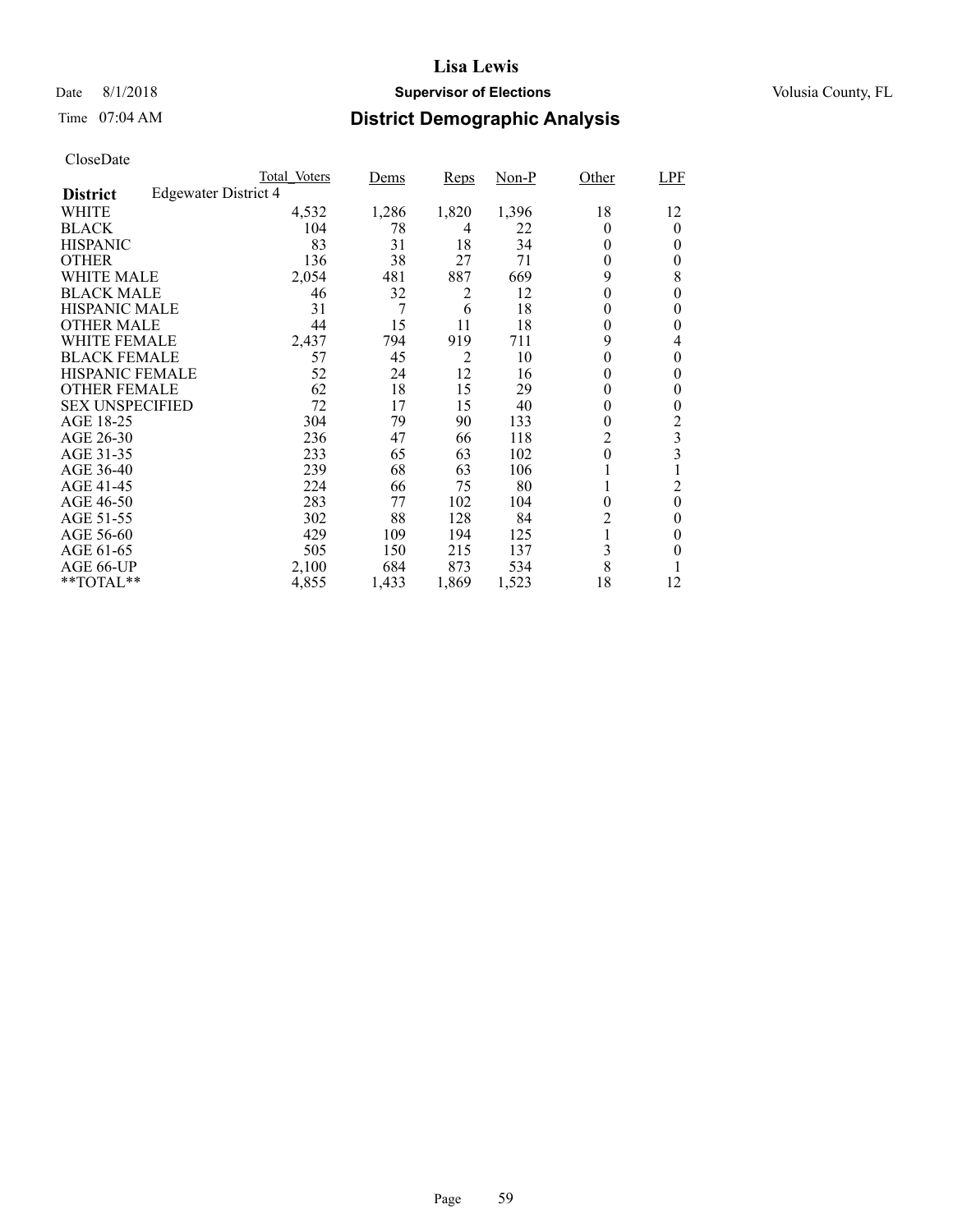## Date 8/1/2018 **Supervisor of Elections Supervisor of Elections** Volusia County, FL

# Time 07:04 AM **District Demographic Analysis**

|                        |                       | Total Voters | Dems | Reps           | $Non-P$ | Other          | LPF            |
|------------------------|-----------------------|--------------|------|----------------|---------|----------------|----------------|
| <b>District</b>        | Holly Hill District 1 |              |      |                |         |                |                |
| WHITE                  |                       | 1,564        | 496  | 550            | 501     | 6              | 11             |
| <b>BLACK</b>           |                       | 198          | 143  | 6              | 46      | $\overline{c}$ |                |
| <b>HISPANIC</b>        |                       | 105          | 44   | 13             | 48      | $\theta$       | $\theta$       |
| <b>OTHER</b>           |                       | 111          | 32   | 29             | 49      |                | $\theta$       |
| WHITE MALE             |                       | 774          | 211  | 288            | 268     | 3              | 4              |
| <b>BLACK MALE</b>      |                       | 79           | 56   | 2              | 19      |                | 1              |
| <b>HISPANIC MALE</b>   |                       | 53           | 19   | 9              | 25      | $\theta$       | $\theta$       |
| <b>OTHER MALE</b>      |                       | 40           | 11   | 11             | 18      | 0              | $\overline{0}$ |
| WHITE FEMALE           |                       | 771          | 280  | 256            | 225     | 3              |                |
| <b>BLACK FEMALE</b>    |                       | 116          | 84   | $\overline{4}$ | 27      |                | $\theta$       |
| <b>HISPANIC FEMALE</b> |                       | 51           | 25   | 4              | 22      | 0              | 0              |
| <b>OTHER FEMALE</b>    |                       | 48           | 17   | 15             | 16      | 0              | $\theta$       |
| <b>SEX UNSPECIFIED</b> |                       | 46           | 12   | 9              | 24      |                | $\theta$       |
| AGE 18-25              |                       | 153          | 41   | 35             | 76      | 0              |                |
| AGE 26-30              |                       | 155          | 62   | 30             | 61      | 1              | 1              |
| AGE 31-35              |                       | 121          | 47   | 22             | 48      | 2              | 2              |
| AGE 36-40              |                       | 128          | 37   | 27             | 60      |                | 3              |
| AGE 41-45              |                       | 127          | 47   | 28             | 51      |                | $\theta$       |
| AGE 46-50              |                       | 136          | 59   | 35             | 42      | $\theta$       | $\theta$       |
| AGE 51-55              |                       | 191          | 58   | 72             | 58      | $\theta$       | 3              |
| AGE 56-60              |                       | 224          | 79   | 86             | 58      |                | $\theta$       |
| AGE 61-65              |                       | 227          | 75   | 72             | 76      | $\overline{c}$ | $\overline{c}$ |
| AGE 66-UP              |                       | 516          | 210  | 191            | 114     |                | $\theta$       |
| **TOTAL**              |                       | 1,978        | 715  | 598            | 644     | 9              | 12             |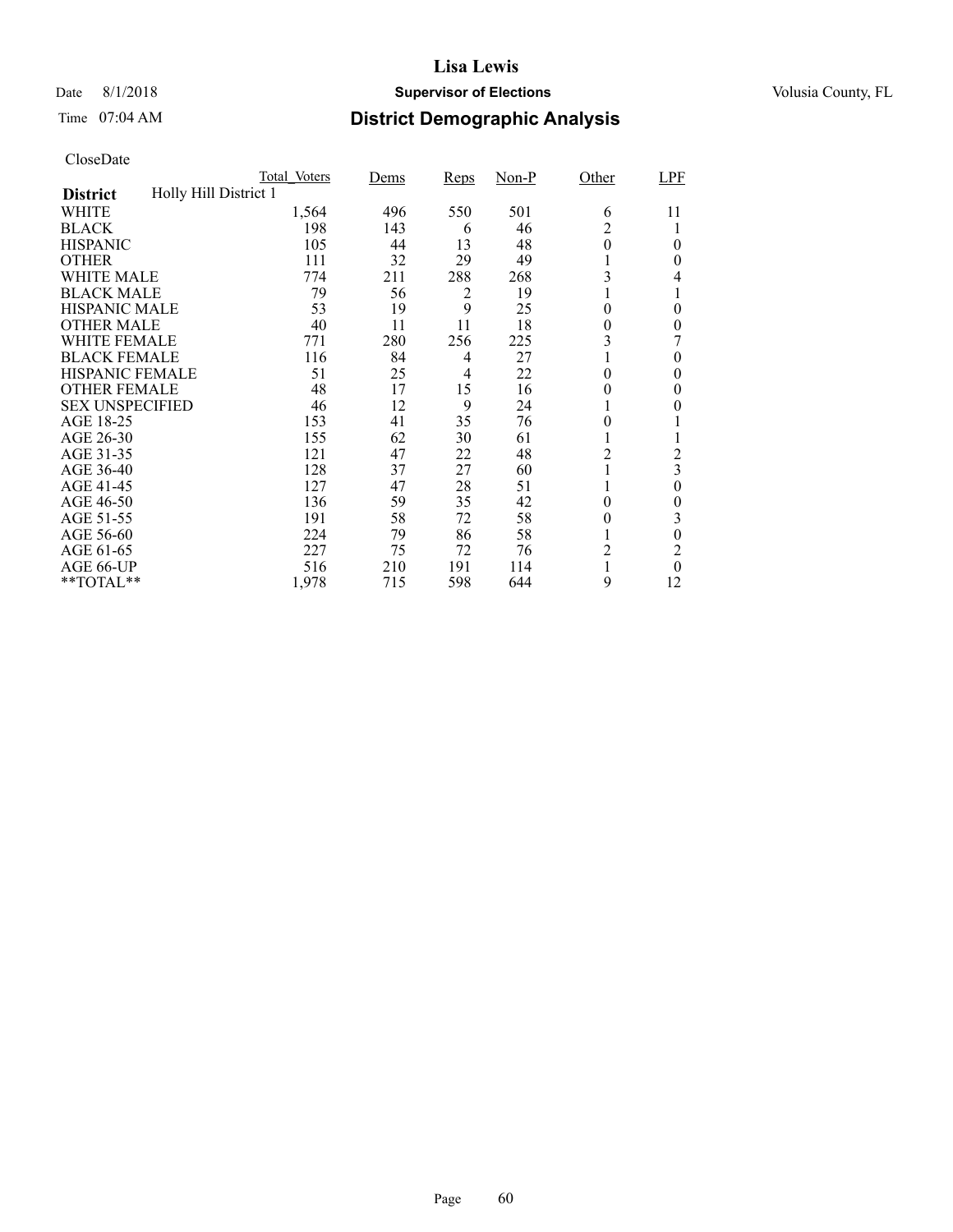### Date 8/1/2018 **Supervisor of Elections Supervisor of Elections** Volusia County, FL

# Time 07:04 AM **District Demographic Analysis**

|                        |                       | Total Voters | Dems | <b>Reps</b> | $Non-P$ | Other    | LPF            |
|------------------------|-----------------------|--------------|------|-------------|---------|----------|----------------|
| <b>District</b>        | Holly Hill District 2 |              |      |             |         |          |                |
| WHITE                  |                       | 1,524        | 534  | 463         | 514     | 3        | 10             |
| <b>BLACK</b>           |                       | 284          | 207  | 9           | 68      | 0        | $\theta$       |
| <b>HISPANIC</b>        |                       | 71           | 37   | 11          | 23      | 0        | 0              |
| <b>OTHER</b>           |                       | 97           | 36   | 14          | 47      | 0        | 0              |
| WHITE MALE             |                       | 717          | 219  | 238         | 251     | 2        |                |
| <b>BLACK MALE</b>      |                       | 117          | 76   | 5           | 36      | $\theta$ | $\theta$       |
| <b>HISPANIC MALE</b>   |                       | 32           | 13   | 7           | 12      | 0        | 0              |
| <b>OTHER MALE</b>      |                       | 35           | 8    | 7           | 20      | 0        | $\theta$       |
| WHITE FEMALE           |                       | 790          | 312  | 221         | 253     |          | 3              |
| <b>BLACK FEMALE</b>    |                       | 165          | 131  | 4           | 30      | 0        | 0              |
| <b>HISPANIC FEMALE</b> |                       | 39           | 24   | 4           | 11      | 0        | 0              |
| <b>OTHER FEMALE</b>    |                       | 39           | 22   | 5           | 12      | 0        | 0              |
| <b>SEX UNSPECIFIED</b> |                       | 42           | 9    | 6           | 27      | 0        | 0              |
| AGE 18-25              |                       | 237          | 76   | 41          | 116     | 0        | 4              |
| AGE 26-30              |                       | 171          | 70   | 40          | 61      | $\theta$ | $\theta$       |
| AGE 31-35              |                       | 163          | 70   | 28          | 65      | 0        | 0              |
| AGE 36-40              |                       | 124          | 52   | 22          | 48      |          |                |
| AGE 41-45              |                       | 104          | 44   | 16          | 44      | 0        | 0              |
| AGE 46-50              |                       | 183          | 62   | 53          | 67      | 0        |                |
| AGE 51-55              |                       | 190          | 71   | 62          | 55      | 0        | 2              |
| AGE 56-60              |                       | 230          | 111  | 55          | 62      | 0        | $\overline{2}$ |
| AGE 61-65              |                       | 178          | 74   | 53          | 50      |          | $\theta$       |
| AGE 66-UP              |                       | 396          | 184  | 127         | 84      |          | 0              |
| **TOTAL**              |                       | 1,976        | 814  | 497         | 652     | 3        | 10             |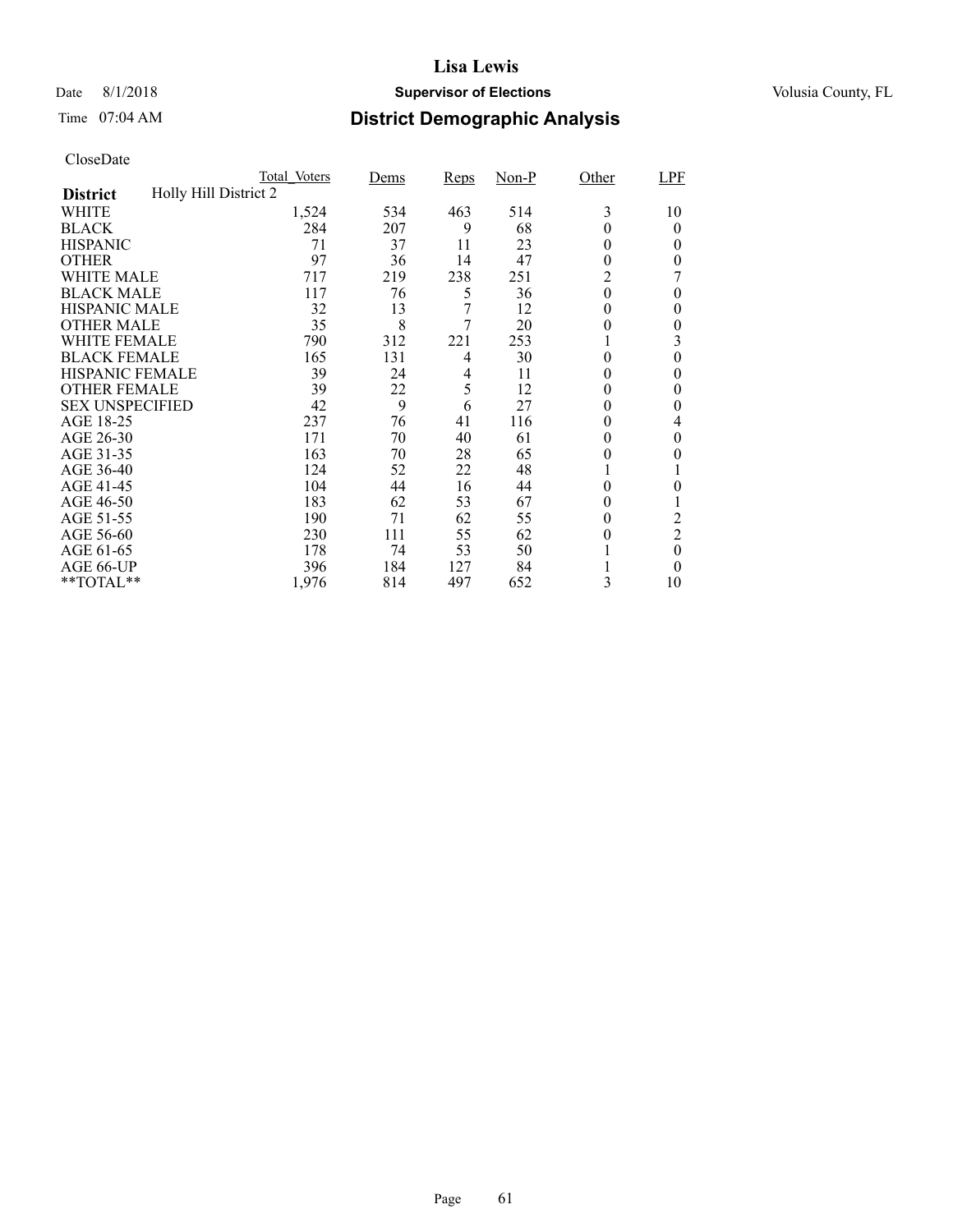### Date 8/1/2018 **Supervisor of Elections Supervisor of Elections** Volusia County, FL

# Time 07:04 AM **District Demographic Analysis**

|                        |                       | Total Voters | Dems | Reps           | $Non-P$ | Other          | LPF      |
|------------------------|-----------------------|--------------|------|----------------|---------|----------------|----------|
| <b>District</b>        | Holly Hill District 3 |              |      |                |         |                |          |
| WHITE                  |                       | 1,623        | 523  | 617            | 470     | 9              | 4        |
| <b>BLACK</b>           |                       | 183          | 138  | 7              | 38      | 0              | $\Omega$ |
| <b>HISPANIC</b>        |                       | 48           | 21   | 5              | 21      |                | 0        |
| <b>OTHER</b>           |                       | 86           | 31   | 13             | 42      | 0              | 0        |
| WHITE MALE             |                       | 705          | 201  | 287            | 209     | 4              | 4        |
| <b>BLACK MALE</b>      |                       | 76           | 43   | 6              | 27      | 0              | $\theta$ |
| <b>HISPANIC MALE</b>   |                       | 25           | 12   | 2              | 10      |                | 0        |
| <b>OTHER MALE</b>      |                       | 34           | 14   | $\overline{4}$ | 16      | $\theta$       | 0        |
| WHITE FEMALE           |                       | 899          | 317  | 323            | 254     |                | 0        |
| <b>BLACK FEMALE</b>    |                       | 106          | 94   |                | 11      | 0              | $\theta$ |
| <b>HISPANIC FEMALE</b> |                       | 22           | 9    | 3              | 10      | 0              | 0        |
| <b>OTHER FEMALE</b>    |                       | 31           | 13   | 6              | 12      | 0              | $\theta$ |
| <b>SEX UNSPECIFIED</b> |                       | 42           | 10   | 10             | 22      | 0              | $\theta$ |
| AGE 18-25              |                       | 94           | 38   | 24             | 32      | 0              | 0        |
| AGE 26-30              |                       | 96           | 28   | 24             | 42      | 2              | $\theta$ |
| AGE 31-35              |                       | 95           | 38   | 14             | 43      | 0              | 0        |
| AGE 36-40              |                       | 85           | 24   | 22             | 39      | 0              | 0        |
| AGE 41-45              |                       | 93           | 37   | 18             | 38      | 0              | 0        |
| AGE 46-50              |                       | 116          | 31   | 35             | 49      | $\theta$       |          |
| AGE 51-55              |                       | 148          | 55   | 38             | 52      | $\overline{c}$ |          |
| AGE 56-60              |                       | 175          | 62   | 49             | 62      |                |          |
| AGE 61-65              |                       | 201          | 75   | 81             | 43      | 2              | 0        |
| AGE 66-UP              |                       | 837          | 325  | 337            | 171     | 3              |          |
| **TOTAL**              |                       | 1,940        | 713  | 642            | 571     | 10             | 4        |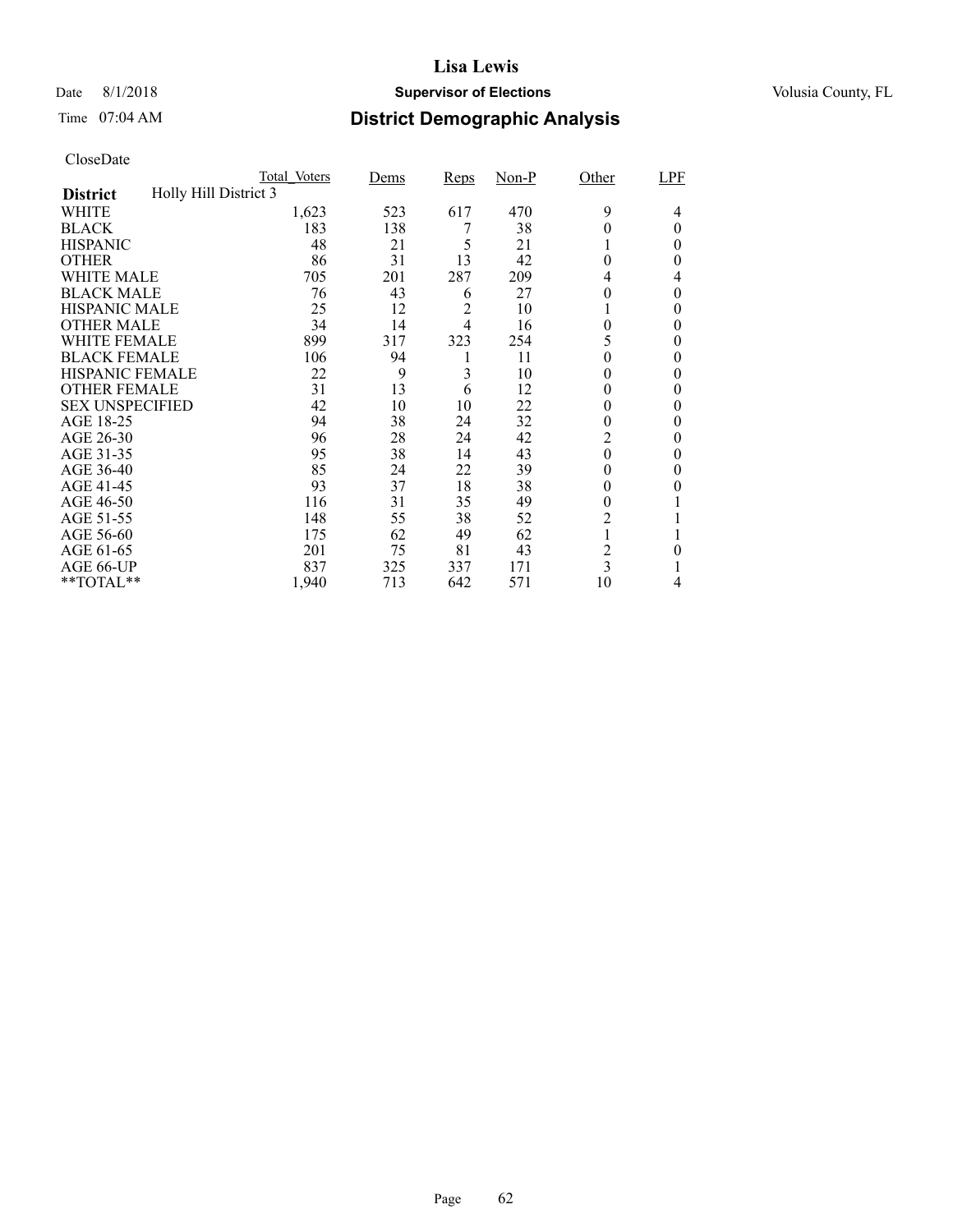### Date 8/1/2018 **Supervisor of Elections Supervisor of Elections** Volusia County, FL

# Time 07:04 AM **District Demographic Analysis**

|                        |                       | Total Voters | Dems | Reps           | $Non-P$ | Other            | LPF              |
|------------------------|-----------------------|--------------|------|----------------|---------|------------------|------------------|
| <b>District</b>        | Holly Hill District 4 |              |      |                |         |                  |                  |
| WHITE                  |                       | 1,492        | 473  | 531            | 472     | 12               | 4                |
| <b>BLACK</b>           |                       | 364          | 273  | 11             | 80      | $\theta$         | 0                |
| <b>HISPANIC</b>        |                       | 87           | 35   | 13             | 37      |                  |                  |
| <b>OTHER</b>           |                       | 99           | 40   | 17             | 42      | $\theta$         | $\theta$         |
| WHITE MALE             |                       | 662          | 168  | 253            | 232     |                  | $\overline{2}$   |
| <b>BLACK MALE</b>      |                       | 105          | 71   | 4              | 30      | $\theta$         | $\mathbf{0}$     |
| <b>HISPANIC MALE</b>   |                       | 40           | 18   | $\overline{4}$ | 16      |                  |                  |
| <b>OTHER MALE</b>      |                       | 35           | 16   | 10             | 9       | 0                | $\theta$         |
| WHITE FEMALE           |                       | 819          | 303  | 273            | 236     | 5                | $\overline{c}$   |
| <b>BLACK FEMALE</b>    |                       | 257          | 201  | 7              | 49      | 0                | $\boldsymbol{0}$ |
| <b>HISPANIC FEMALE</b> |                       | 46           | 16   | 9              | 21      | 0                | $\theta$         |
| <b>OTHER FEMALE</b>    |                       | 37           | 18   | 6              | 13      | $\theta$         | $\theta$         |
| <b>SEX UNSPECIFIED</b> |                       | 41           | 10   | 6              | 25      | 0                | $\theta$         |
| AGE 18-25              |                       | 230          | 91   | 40             | 97      |                  |                  |
| AGE 26-30              |                       | 220          | 92   | 37             | 88      | $\overline{c}$   | $\mathbf{I}$     |
| AGE 31-35              |                       | 176          | 59   | 38             | 77      | $\mathbf{0}$     | $\overline{2}$   |
| AGE 36-40              |                       | 158          | 76   | 34             | 46      | $\overline{c}$   | $\mathbf{0}$     |
| AGE 41-45              |                       | 112          | 43   | 31             | 36      | $\overline{2}$   | $\theta$         |
| AGE 46-50              |                       | 138          | 51   | 32             | 55      | $\theta$         | $\theta$         |
| AGE 51-55              |                       | 178          | 58   | 64             | 55      |                  | $\theta$         |
| AGE 56-60              |                       | 203          | 76   | 74             | 49      | 3                |                  |
| AGE 61-65              |                       | 167          | 69   | 54             | 44      | $\boldsymbol{0}$ | $\theta$         |
| AGE 66-UP              |                       | 460          | 206  | 168            | 84      | $\overline{2}$   | 0                |
| **TOTAL**              |                       | 2,042        | 821  | 572            | 631     | 13               | 5                |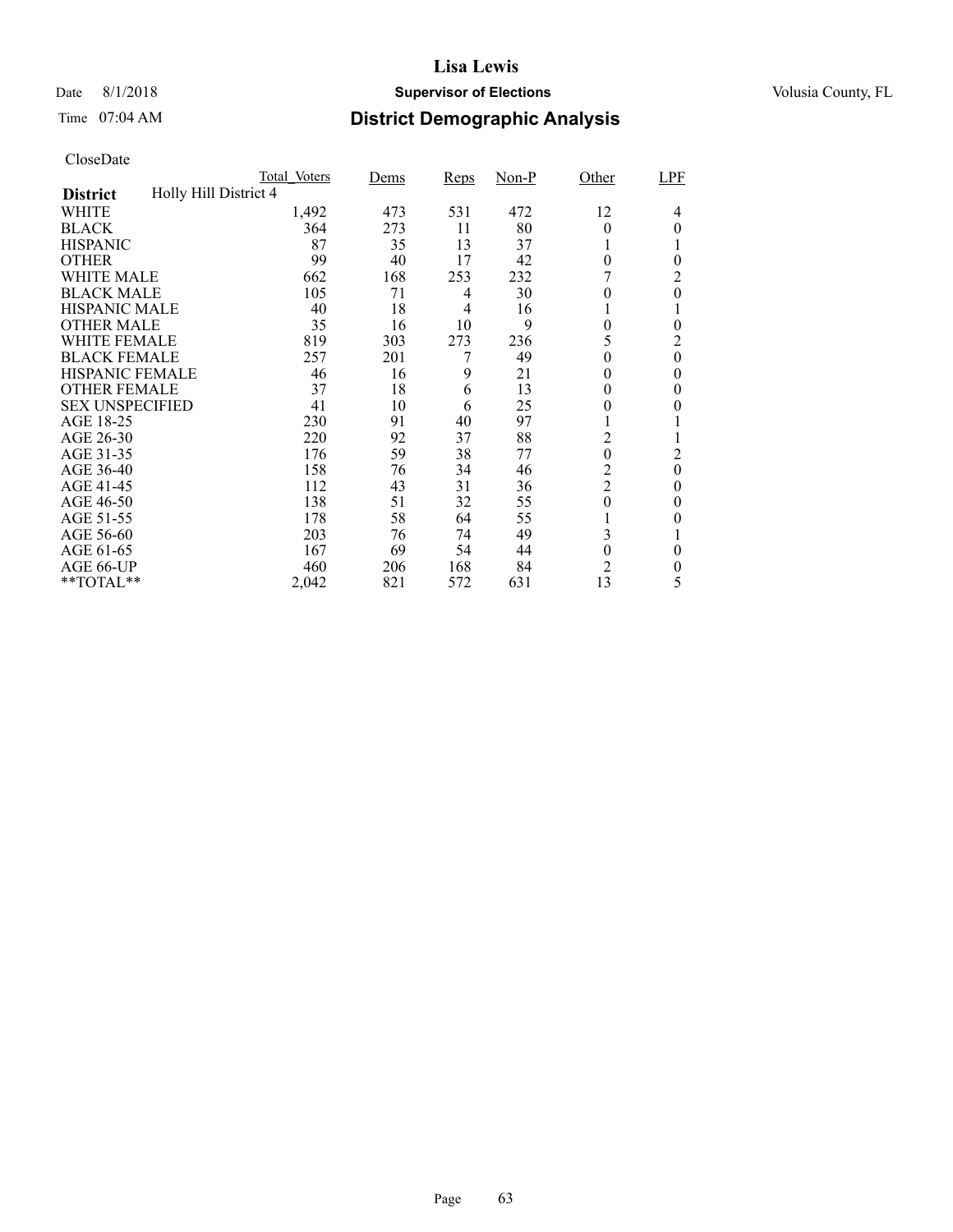### Date 8/1/2018 **Supervisor of Elections Supervisor of Elections** Volusia County, FL

# Time 07:04 AM **District Demographic Analysis**

|                        |            | <b>Total Voters</b> | Dems | Reps | Non-P | Other    | LPF      |
|------------------------|------------|---------------------|------|------|-------|----------|----------|
| <b>District</b>        | Lake Helen |                     |      |      |       |          |          |
| WHITE                  |            | 1,848               | 547  | 763  | 527   | 8        | 3        |
| <b>BLACK</b>           |            | 164                 | 140  | 4    | 20    | 0        | $\Omega$ |
| <b>HISPANIC</b>        |            | 71                  | 25   | 19   | 26    |          | 0        |
| <b>OTHER</b>           |            | 70                  | 24   | 15   | 30    | 0        |          |
| WHITE MALE             |            | 829                 | 208  | 374  | 244   |          | 2        |
| <b>BLACK MALE</b>      |            | 72                  | 63   | 2    |       | 0        | $\theta$ |
| <b>HISPANIC MALE</b>   |            | 26                  | 11   | 7    | 8     | $\theta$ | $\theta$ |
| <b>OTHER MALE</b>      |            | 20                  | 10   | 3    | 6     | 0        |          |
| WHITE FEMALE           |            | 999                 | 337  | 379  | 275   |          |          |
| <b>BLACK FEMALE</b>    |            | 88                  | 75   |      | 12    |          | 0        |
| HISPANIC FEMALE        |            | 43                  | 13   | 12   | 17    |          | 0        |
| <b>OTHER FEMALE</b>    |            | 35                  | 13   | 5    | 17    | 0        | $\theta$ |
| <b>SEX UNSPECIFIED</b> |            | 41                  | 6    | 18   | 17    | 0        | 0        |
| AGE 18-25              |            | 206                 | 42   | 70   | 89    | 4        |          |
| AGE 26-30              |            | 128                 | 37   | 34   | 57    | 0        | $\theta$ |
| AGE 31-35              |            | 136                 | 42   | 43   | 51    | 0        | 0        |
| AGE 36-40              |            | 141                 | 41   | 35   | 65    | 0        | 0        |
| AGE 41-45              |            | 124                 | 29   | 44   | 48    |          | 2        |
| AGE 46-50              |            | 165                 | 53   | 61   | 48    | 2        |          |
| AGE 51-55              |            | 171                 | 48   | 74   | 48    |          | 0        |
| AGE 56-60              |            | 256                 | 89   | 113  | 53    |          | 0        |
| AGE 61-65              |            | 210                 | 76   | 91   | 43    | $\theta$ | 0        |
| AGE 66-UP              |            | 616                 | 279  | 236  | 101   | 0        | 0        |
| **TOTAL**              |            | 2,153               | 736  | 801  | 603   | 9        | 4        |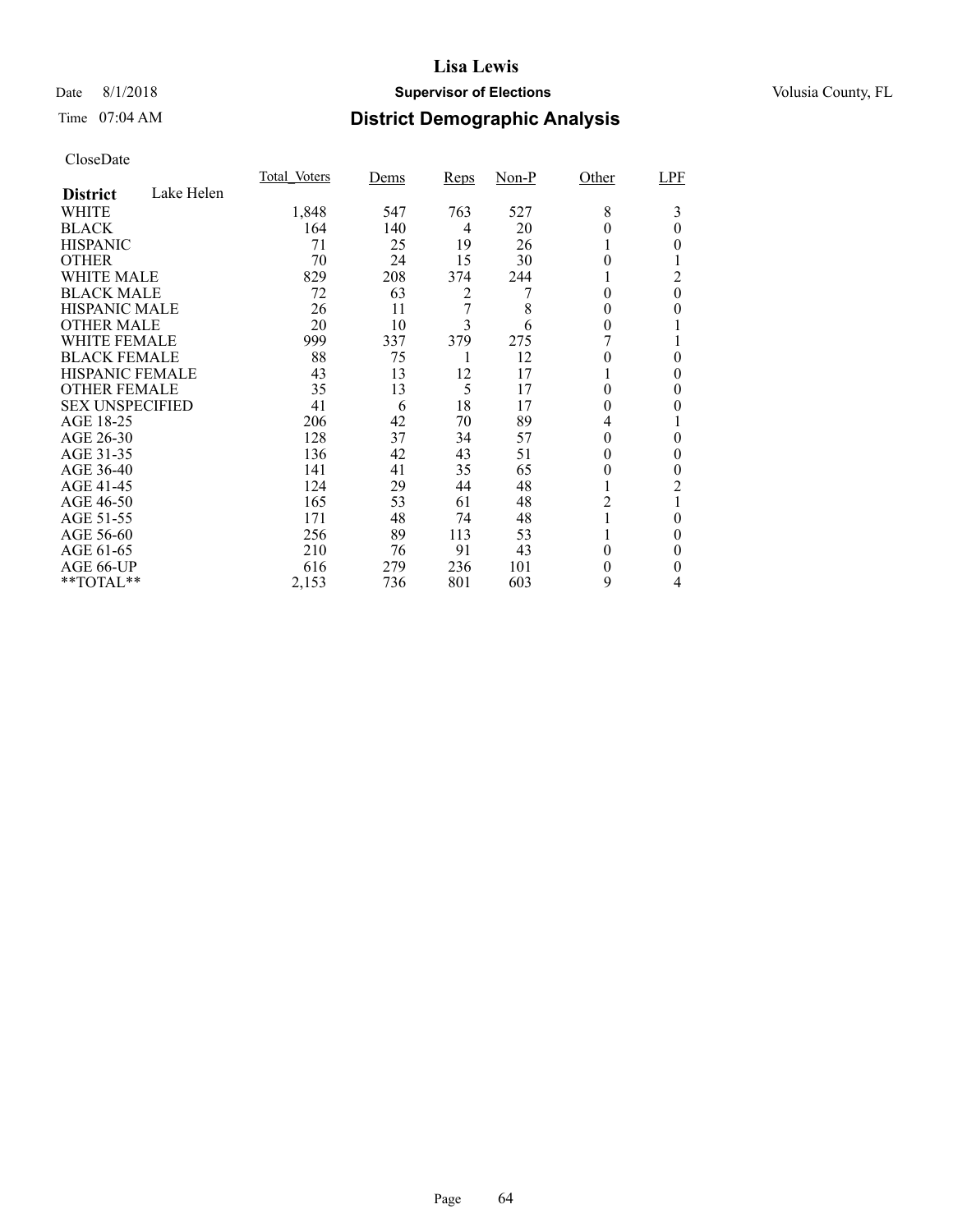### Date 8/1/2018 **Supervisor of Elections Supervisor of Elections** Volusia County, FL

# Time 07:04 AM **District Demographic Analysis**

|                        | Total Voters          |       | Dems  | <b>Reps</b> | $Non-P$ | Other    | LPF            |
|------------------------|-----------------------|-------|-------|-------------|---------|----------|----------------|
| <b>District</b>        | New Smyrna Bch Zone 1 |       |       |             |         |          |                |
| WHITE                  |                       | 5,090 | 1,463 | 2,357       | 1,230   | 23       | 17             |
| <b>BLACK</b>           |                       | 14    | 9     | 1           | 4       | 0        | 0              |
| <b>HISPANIC</b>        |                       | 65    | 18    | 23          | 24      | 0        | 0              |
| <b>OTHER</b>           |                       | 138   | 32    | 45          | 61      | 0        | $_{0}$         |
| WHITE MALE             |                       | 2,379 | 572   | 1,165       | 623     | 9        | 10             |
| <b>BLACK MALE</b>      |                       | 8     | 4     | 0           | 4       | 0        | 0              |
| <b>HISPANIC MALE</b>   |                       | 23    | 7     | 6           | 10      | 0        | 0              |
| <b>OTHER MALE</b>      |                       | 43    | 10    | 20          | 13      | 0        | 0              |
| WHITE FEMALE           |                       | 2,658 | 875   | 1,172       | 590     | 14       |                |
| <b>BLACK FEMALE</b>    |                       | 6     | 5     | 1           | 0       | 0        | 0              |
| <b>HISPANIC FEMALE</b> |                       | 42    | 11    | 17          | 14      | $\theta$ | 0              |
| <b>OTHER FEMALE</b>    |                       | 56    | 19    | 21          | 16      | $\theta$ | 0              |
| <b>SEX UNSPECIFIED</b> |                       | 92    | 19    | 24          | 49      | $^{(1)}$ |                |
| AGE 18-25              |                       | 275   | 60    | 97          | 115     | 2        |                |
| AGE 26-30              |                       | 220   | 49    | 65          | 103     | 0        | 3              |
| AGE 31-35              |                       | 224   | 69    | 60          | 92      |          | $\overline{c}$ |
| AGE 36-40              |                       | 204   | 51    | 72          | 78      | 0        | 3              |
| AGE 41-45              |                       | 201   | 50    | 76          | 70      | 3        | $\overline{c}$ |
| AGE 46-50              |                       | 290   | 69    | 139         | 80      |          |                |
| AGE 51-55              |                       | 439   | 99    | 229         | 108     | 3        | 0              |
| AGE 56-60              |                       | 589   | 162   | 304         | 121     | 0        | 2              |
| AGE 61-65              |                       | 646   | 202   | 299         | 142     |          | $\overline{2}$ |
| AGE 66-UP              |                       | 2,219 | 711   | 1,085       | 410     | 12       |                |
| $*$ $TOTAL**$          |                       | 5,307 | 1,522 | 2,426       | 1,319   | 23       | 17             |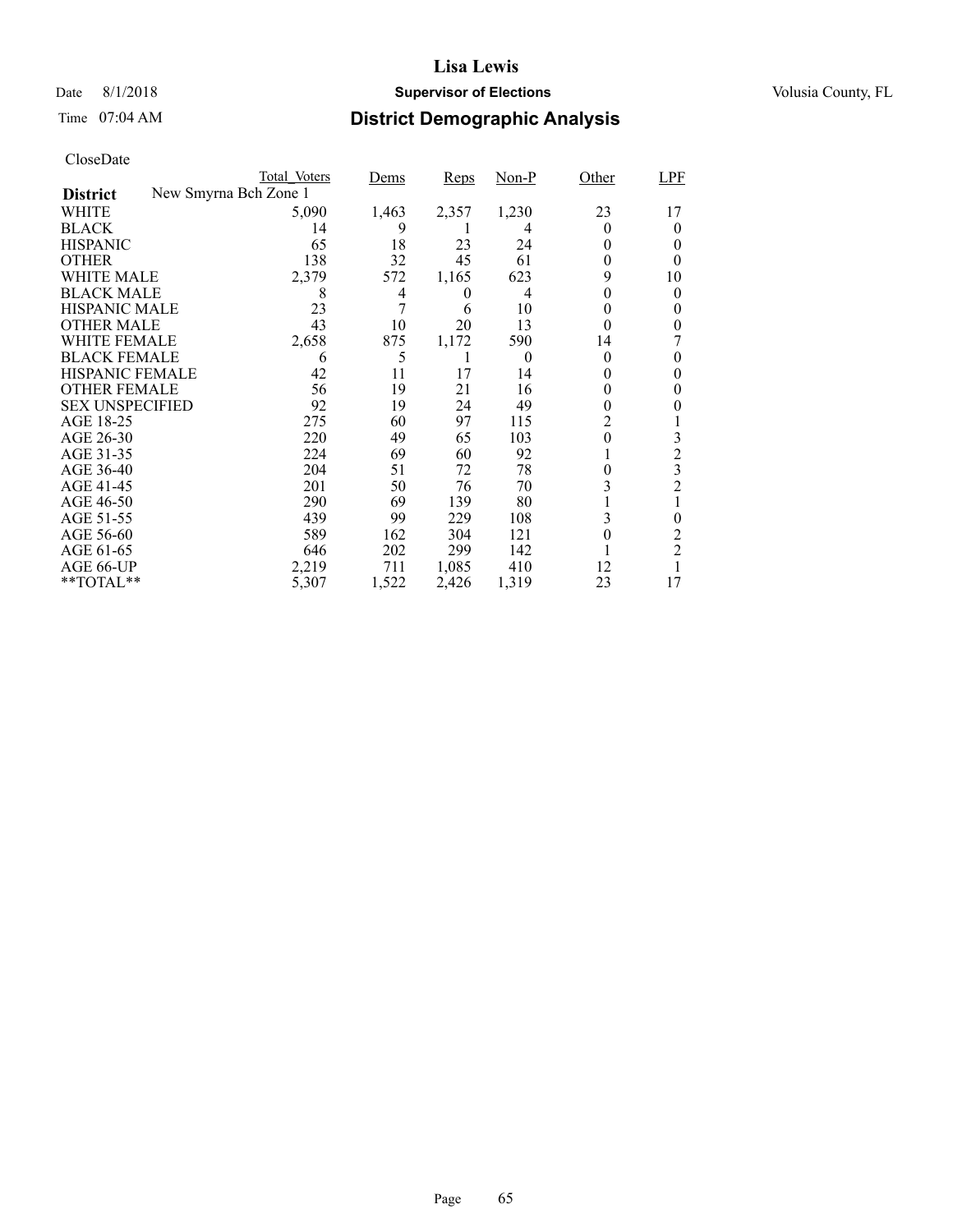### Date 8/1/2018 **Supervisor of Elections Supervisor of Elections** Volusia County, FL

# Time 07:04 AM **District Demographic Analysis**

|                        | Total Voters          | Dems  | Reps     | $Non-P$ | Other          | LPF            |
|------------------------|-----------------------|-------|----------|---------|----------------|----------------|
| <b>District</b>        | New Smyrna Bch Zone 2 |       |          |         |                |                |
| WHITE                  | 4,339                 | 1,342 | 1,748    | 1,196   | 37             | 16             |
| <b>BLACK</b>           | 86                    | 74    | 1        | 11      | $_{0}$         | 0              |
| <b>HISPANIC</b>        | 73                    | 22    | 27       | 24      | 0              | 0              |
| <b>OTHER</b>           | 166                   | 51    | 46       | 66      | 1              | 2              |
| WHITE MALE             | 1,964                 | 531   | 826      | 579     | 16             | 12             |
| <b>BLACK MALE</b>      | 36                    | 32    | $\theta$ | 4       | $\theta$       | 0              |
| <b>HISPANIC MALE</b>   | 38                    | 5     | 15       | 18      | 0              | 0              |
| <b>OTHER MALE</b>      | 59                    | 19    | 17       | 21      | $\Omega$       | 2              |
| WHITE FEMALE           | 2,335                 | 798   | 905      | 607     | 21             | 4              |
| <b>BLACK FEMALE</b>    | 50                    | 42    | 1        |         | $\theta$       | $\theta$       |
| <b>HISPANIC FEMALE</b> | 35                    | 17    | 12       | 6       | 0              | $\theta$       |
| <b>OTHER FEMALE</b>    | 76                    | 26    | 21       | 28      | 1              | 0              |
| <b>SEX UNSPECIFIED</b> | 71                    | 19    | 25       | 27      | 0              | 0              |
| AGE 18-25              | 309                   | 102   | 88       | 113     | 3              | 3              |
| AGE 26-30              | 227                   | 58    | 69       | 97      | $\overline{c}$ |                |
| AGE 31-35              | 249                   | 64    | 71       | 109     | $\overline{4}$ |                |
| AGE 36-40              | 258                   | 84    | 67       | 100     | 4              | 3              |
| AGE 41-45              | 244                   | 61    | 73       | 106     | 1              | 3              |
| AGE 46-50              | 298                   | 79    | 120      | 97      | l              |                |
| AGE 51-55              | 362                   | 86    | 162      | 110     | 4              | 0              |
| AGE 56-60              | 508                   | 140   | 233      | 125     | 8              | 2              |
| AGE 61-65              | 521                   | 198   | 201      | 115     | 5              | $\overline{c}$ |
| AGE 66-UP              | 1,688                 | 617   | 738      | 325     | 6              | $\overline{c}$ |
| **TOTAL**              | 4,664                 | 1,489 | 1,822    | 1,297   | 38             | 18             |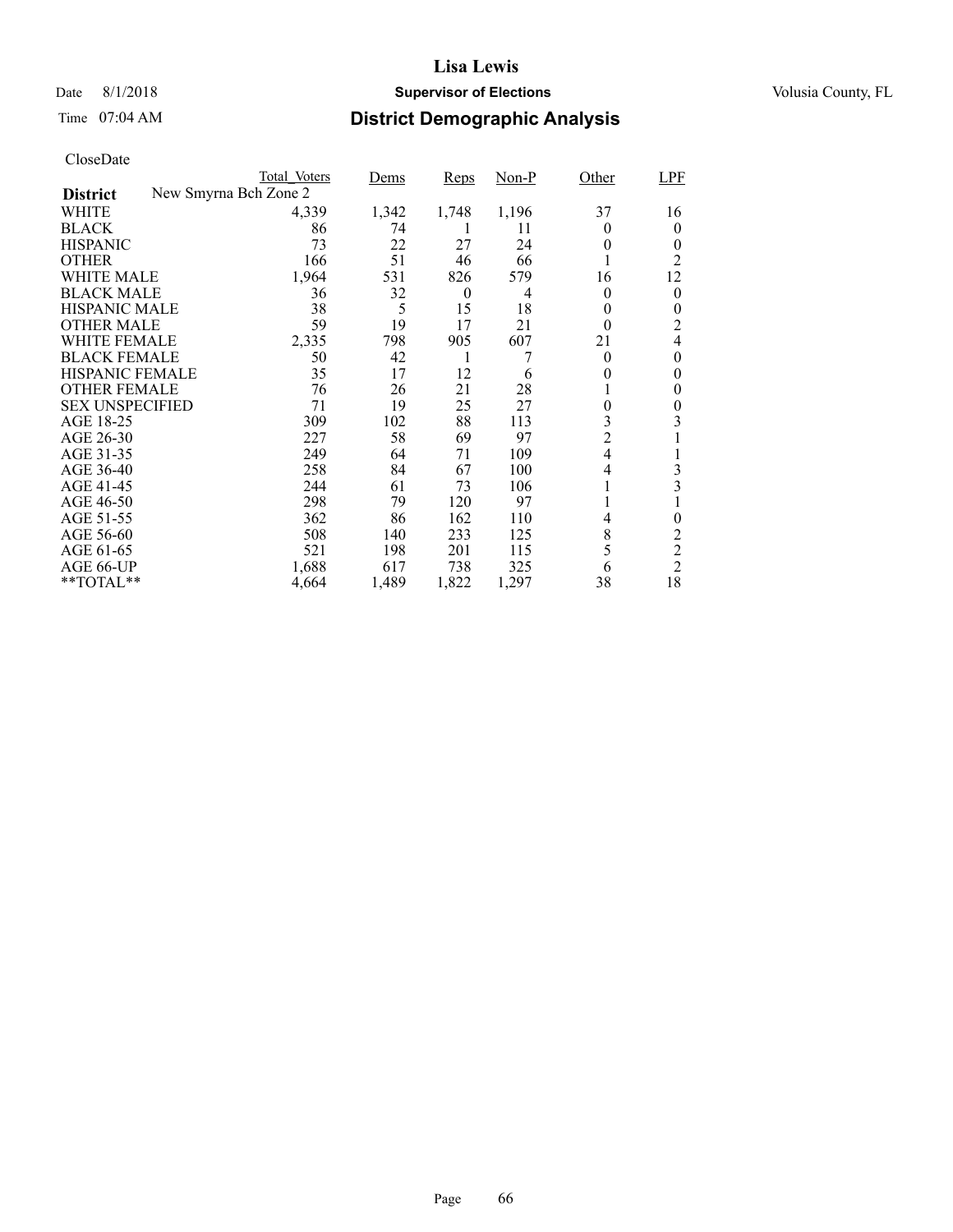### Date 8/1/2018 **Supervisor of Elections Supervisor of Elections** Volusia County, FL

# Time 07:04 AM **District Demographic Analysis**

|                        | Total Voters          | Dems  | Reps  | Non-P | Other          | LPF            |
|------------------------|-----------------------|-------|-------|-------|----------------|----------------|
| <b>District</b>        | New Smyrna Bch Zone 3 |       |       |       |                |                |
| WHITE                  | 5,018                 | 1,337 | 2,260 | 1,376 | 33             | 12             |
| <b>BLACK</b>           | 45                    | 25    | 4     | 14    |                |                |
| <b>HISPANIC</b>        | 82                    | 24    | 26    | 32    | 0              | 0              |
| <b>OTHER</b>           | 159                   | 35    | 47    | 77    | $\Omega$       | 0              |
| WHITE MALE             | 2,293                 | 520   | 1,070 | 676   | 19             | 8              |
| <b>BLACK MALE</b>      | 25                    | 12    | 3     | 8     | 1              | 1              |
| <b>HISPANIC MALE</b>   | 41                    | 14    | 11    | 16    | 0              | 0              |
| <b>OTHER MALE</b>      | 61                    | 18    | 17    | 26    | $\theta$       | 0              |
| WHITE FEMALE           | 2,688                 | 810   | 1,172 | 688   | 14             | 4              |
| <b>BLACK FEMALE</b>    | 20                    | 13    | 1     | 6     | $\theta$       | $\theta$       |
| <b>HISPANIC FEMALE</b> | 38                    | 9     | 14    | 15    | $\theta$       | $\theta$       |
| <b>OTHER FEMALE</b>    | 67                    | 13    | 25    | 29    | 0              | 0              |
| <b>SEX UNSPECIFIED</b> | 71                    | 12    | 24    | 35    | 0              | 0              |
| AGE 18-25              | 283                   | 64    | 87    | 130   |                |                |
| AGE 26-30              | 207                   | 50    | 61    | 92    | 1              | 3              |
| AGE 31-35              | 252                   | 66    | 80    | 104   | $\overline{c}$ | 0              |
| AGE 36-40              | 269                   | 57    | 91    | 118   | $\overline{c}$ |                |
| AGE 41-45              | 229                   | 61    | 88    | 78    | $\mathbf{1}$   | 1              |
| AGE 46-50              | 287                   | 62    | 121   | 99    | 3              | $\overline{c}$ |
| AGE 51-55              | 396                   | 95    | 191   | 106   | $\overline{c}$ | $\overline{2}$ |
| AGE 56-60              | 511                   | 135   | 237   | 136   | 3              | $\theta$       |
| AGE 61-65              | 608                   | 190   | 256   | 153   | 8              |                |
| AGE 66-UP              | 2,262                 | 641   | 1,125 | 483   | 11             | $\overline{2}$ |
| $*$ $*$ TOTAL $*$ $*$  | 5,304                 | 1,421 | 2,337 | 1,499 | 34             | 13             |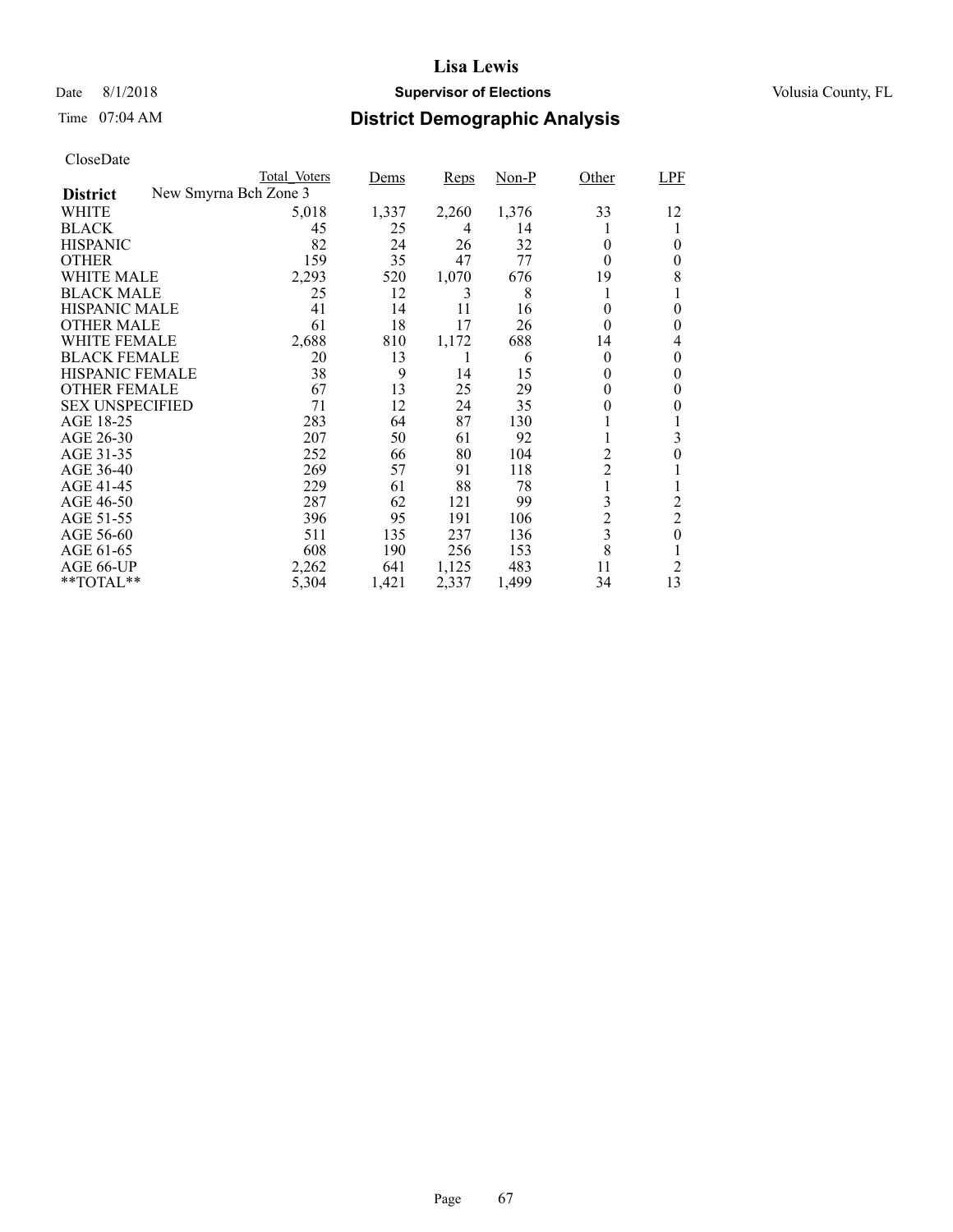### Date 8/1/2018 **Supervisor of Elections Supervisor of Elections** Volusia County, FL

# Time 07:04 AM **District Demographic Analysis**

|                        | Total Voters          | Dems  | <b>Reps</b> | Non-P | Other            | LPF              |
|------------------------|-----------------------|-------|-------------|-------|------------------|------------------|
| <b>District</b>        | New Smyrna Bch Zone 4 |       |             |       |                  |                  |
| WHITE                  | 5,224                 | 1,404 | 2,363       | 1,407 | 41               | 9                |
| <b>BLACK</b>           | 624                   | 519   | 20          | 84    | $\theta$         |                  |
| <b>HISPANIC</b>        | 123                   | 44    | 34          | 44    |                  | 0                |
| <b>OTHER</b>           | 256                   | 75    | 54          | 126   | $\Omega$         |                  |
| WHITE MALE             | 2,345                 | 529   | 1,138       | 653   | 18               |                  |
| <b>BLACK MALE</b>      | 245                   | 189   | 8           | 47    | $\theta$         |                  |
| <b>HISPANIC MALE</b>   | 59                    | 19    | 19          | 20    |                  | 0                |
| <b>OTHER MALE</b>      | 97                    | 22    | 28          | 47    | $\theta$         | $\theta$         |
| WHITE FEMALE           | 2,822                 | 857   | 1,202       | 738   | 23               | 2                |
| <b>BLACK FEMALE</b>    | 370                   | 321   | 12          | 37    | $\theta$         | $\theta$         |
| <b>HISPANIC FEMALE</b> | 59                    | 25    | 13          | 21    | $\theta$         | 0                |
| <b>OTHER FEMALE</b>    | 110                   | 41    | 24          | 44    | $\theta$         |                  |
| <b>SEX UNSPECIFIED</b> | 120                   | 39    | 27          | 54    | $\overline{0}$   | $\theta$         |
| AGE 18-25              | 456                   | 134   | 128         | 184   | 8                | 2                |
| AGE 26-30              | 296                   | 94    | 86          | 112   | 3                |                  |
| AGE 31-35              | 331                   | 116   | 101         | 109   | 4                |                  |
| AGE 36-40              | 302                   | 91    | 101         | 109   |                  | 0                |
| AGE 41-45              | 328                   | 97    | 124         | 103   | $\overline{c}$   | $\overline{c}$   |
| AGE 46-50              | 410                   | 138   | 164         | 103   | 3                | $\overline{c}$   |
| AGE 51-55              | 437                   | 122   | 182         | 133   | $\boldsymbol{0}$ | $\boldsymbol{0}$ |
| AGE 56-60              | 615                   | 189   | 273         | 150   | 3                | $\theta$         |
| AGE 61-65              | 730                   | 251   | 304         | 168   | 6                |                  |
| AGE 66-UP              | 2,322                 | 810   | 1,008       | 490   | 12               | $\overline{2}$   |
| $*$ TOTAL $*$          | 6,227                 | 2,042 | 2,471       | 1,661 | 42               | 11               |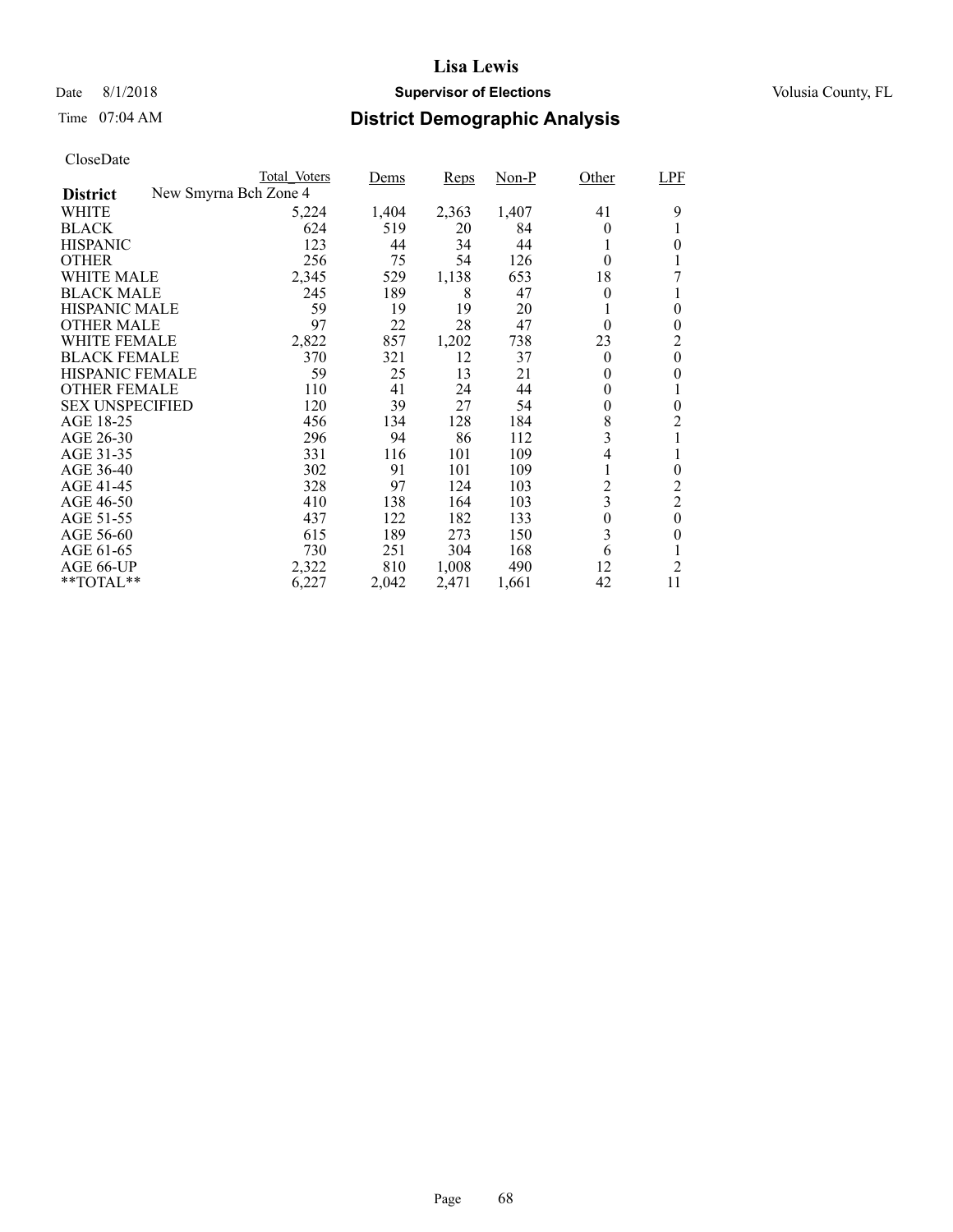### Date 8/1/2018 **Supervisor of Elections Supervisor of Elections** Volusia County, FL

# Time 07:04 AM **District Demographic Analysis**

|                        |          | Total Voters | Dems           | <b>Reps</b> | $Non-P$ | Other    | LPF      |
|------------------------|----------|--------------|----------------|-------------|---------|----------|----------|
| <b>District</b>        | Oak Hill |              |                |             |         |          |          |
| WHITE                  |          | 1,316        | 343            | 589         | 375     |          | 2        |
| <b>BLACK</b>           |          | 148          | 127            | 2           | 19      |          | $\theta$ |
| <b>HISPANIC</b>        |          | 15           | 6              | 3           | 6       | 0        | 0        |
| <b>OTHER</b>           |          | 39           | 10             | 15          | 14      | 0        | 0        |
| WHITE MALE             |          | 660          | 155            | 303         | 196     | 5        |          |
| <b>BLACK MALE</b>      |          | 66           | 53             | 1           | 12      | 0        | 0        |
| <b>HISPANIC MALE</b>   |          | 5            |                | 2           | 2       | 0        | 0        |
| <b>OTHER MALE</b>      |          | 16           | $\overline{2}$ | 9           | 5       | 0        | 0        |
| WHITE FEMALE           |          | 639          | 186            | 277         | 173     | 2        |          |
| <b>BLACK FEMALE</b>    |          | 82           | 74             |             |         | 0        | 0        |
| <b>HISPANIC FEMALE</b> |          | 10           | 5              |             |         | 0        | 0        |
| <b>OTHER FEMALE</b>    |          | 14           | 8              | 4           | 2       | 0        | 0        |
| <b>SEX UNSPECIFIED</b> |          | 26           | $\overline{2}$ | 11          | 13      |          | 0        |
| AGE 18-25              |          | 94           | 30             | 23          | 40      |          | 0        |
| AGE 26-30              |          | 75           | 24             | 25          | 25      |          | 0        |
| AGE 31-35              |          | 59           | 18             | 20          | 21      |          | 0        |
| AGE 36-40              |          | 72           | 32             | 20          | 20      |          | 0        |
| AGE 41-45              |          | 75           | 23             | 18          | 34      |          | 0        |
| AGE 46-50              |          | 89           | 24             | 38          | 27      | 0        | 0        |
| AGE 51-55              |          | 116          | 37             | 46          | 32      |          | 0        |
| AGE 56-60              |          | 191          | 60             | 87          | 43      |          | 0        |
| AGE 61-65              |          | 184          | 63             | 83          | 36      | $\theta$ | 2        |
| AGE 66-UP              |          | 563          | 175            | 249         | 136     | 3        | 0        |
| **TOTAL**              |          | 1,518        | 486            | 609         | 414     | 7        | 2        |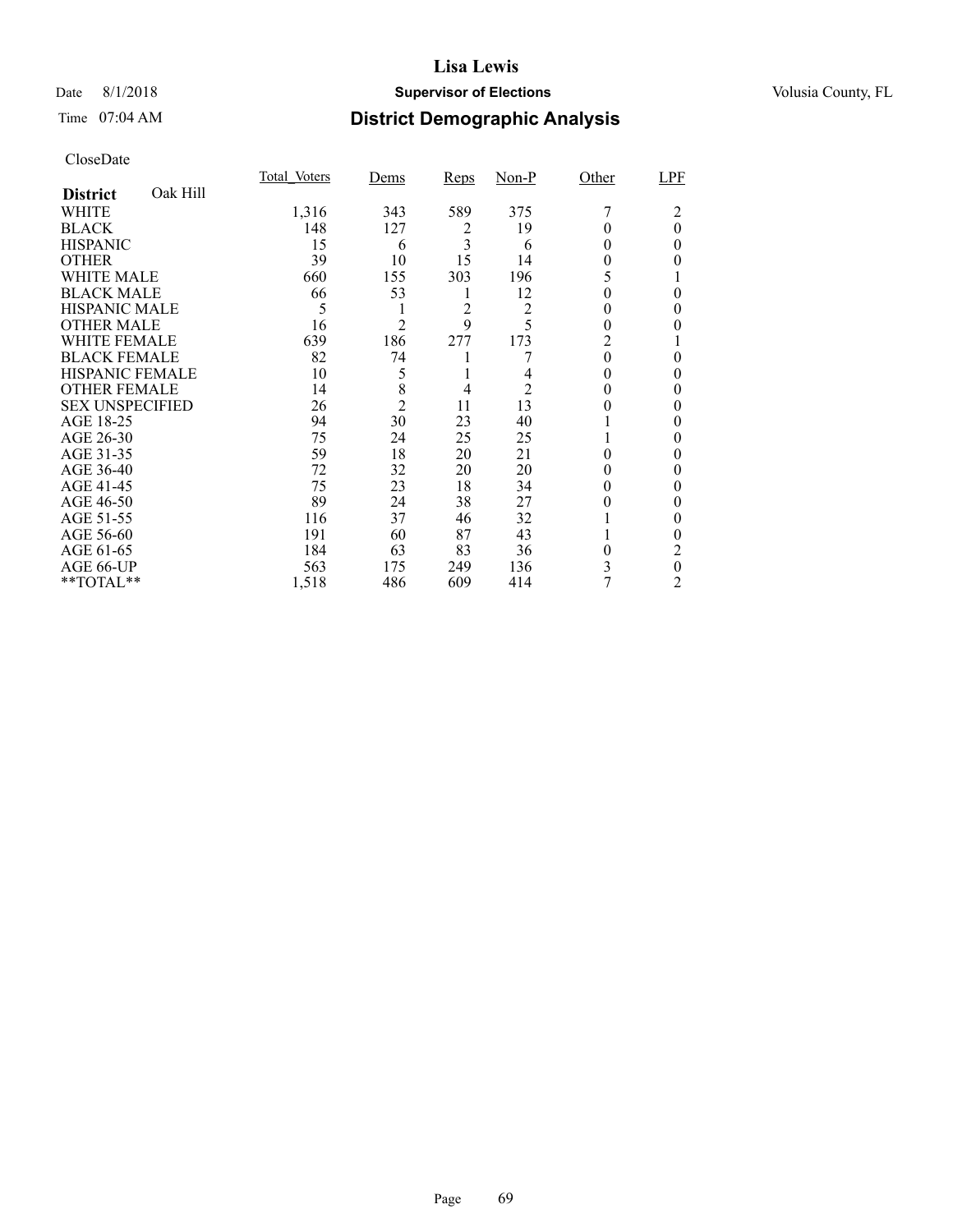### Date 8/1/2018 **Supervisor of Elections Supervisor of Elections** Volusia County, FL

# Time 07:04 AM **District Demographic Analysis**

|                        |                    | Total Voters | Dems | Reps | $Non-P$ | Other    | LPF      |
|------------------------|--------------------|--------------|------|------|---------|----------|----------|
| <b>District</b>        | Orange City Seat 1 |              |      |      |         |          |          |
| WHITE                  |                    | 761          | 218  | 317  | 220     | 4        | 2        |
| <b>BLACK</b>           |                    | 182          | 135  | 11   | 36      | 0        | $\theta$ |
| <b>HISPANIC</b>        |                    | 522          | 215  | 72   | 235     | 0        | 0        |
| <b>OTHER</b>           |                    | 79           | 38   | 16   | 25      | 0        | 0        |
| WHITE MALE             |                    | 287          | 70   | 123  | 91      |          | 2        |
| <b>BLACK MALE</b>      |                    | 54           | 36   | 4    | 14      | $\theta$ | $\theta$ |
| <b>HISPANIC MALE</b>   |                    | 210          | 72   | 37   | 101     | 0        | $\theta$ |
| <b>OTHER MALE</b>      |                    | 27           | 9    | 9    | 9       | 0        | $\theta$ |
| WHITE FEMALE           |                    | 469          | 146  | 192  | 128     | 3        | 0        |
| <b>BLACK FEMALE</b>    |                    | 125          | 97   | 7    | 21      | 0        | 0        |
| <b>HISPANIC FEMALE</b> |                    | 307          | 141  | 34   | 132     | 0        | 0        |
| <b>OTHER FEMALE</b>    |                    | 42           | 25   | 4    | 13      | 0        | $\theta$ |
| <b>SEX UNSPECIFIED</b> |                    | 23           | 10   | 6    | 7       | 0        | $\theta$ |
| AGE 18-25              |                    | 166          | 65   | 32   | 69      | 0        | 0        |
| AGE 26-30              |                    | 139          | 52   | 27   | 59      |          | $\theta$ |
| AGE 31-35              |                    | 110          | 33   | 31   | 45      |          |          |
| AGE 36-40              |                    | 130          | 44   | 28   | 57      | 0        |          |
| AGE 41-45              |                    | 103          | 32   | 23   | 47      | 0        |          |
| AGE 46-50              |                    | 99           | 44   | 23   | 31      |          | $\theta$ |
| AGE 51-55              |                    | 96           | 32   | 21   | 42      |          | 0        |
| AGE 56-60              |                    | 99           | 45   | 27   | 27      | 0        | $\theta$ |
| AGE 61-65              |                    | 97           | 27   | 30   | 40      | 0        | 0        |
| AGE 66-UP              |                    | 505          | 232  | 174  | 99      | 0        | 0        |
| **TOTAL**              |                    | 1,544        | 606  | 416  | 516     | 4        | 2        |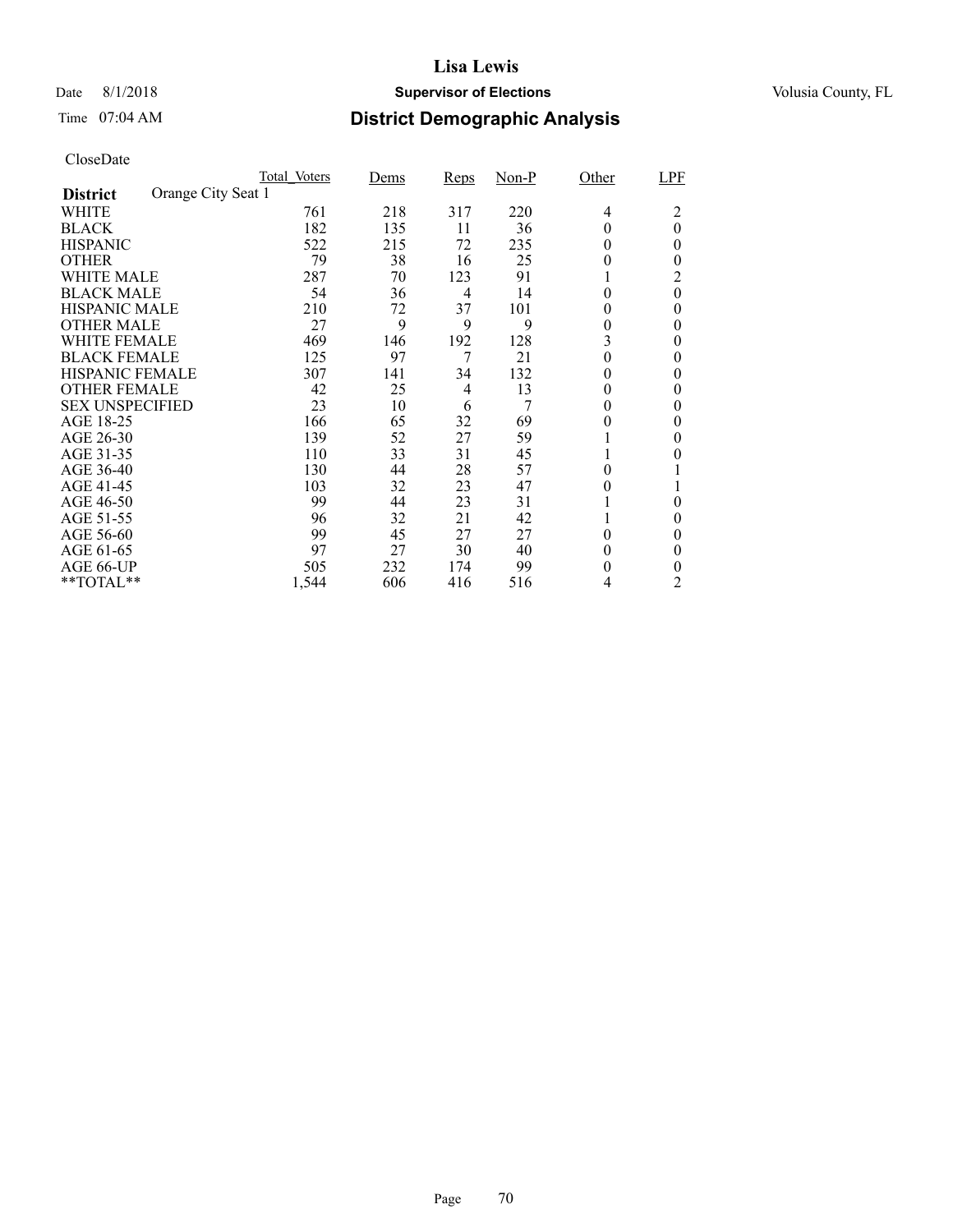### Date 8/1/2018 **Supervisor of Elections Supervisor of Elections** Volusia County, FL

# Time 07:04 AM **District Demographic Analysis**

|                        |                    | Total Voters | Dems | <b>Reps</b>    | $Non-P$ | Other | LPF      |
|------------------------|--------------------|--------------|------|----------------|---------|-------|----------|
| <b>District</b>        | Orange City Seat 2 |              |      |                |         |       |          |
| WHITE                  |                    | 1,060        | 281  | 448            | 322     | 5     | 4        |
| <b>BLACK</b>           |                    | 72           | 57   | 3              | 12      |       | 0        |
| <b>HISPANIC</b>        |                    | 210          | 98   | 31             | 80      |       | 0        |
| <b>OTHER</b>           |                    | 62           | 16   | 13             | 33      | 0     | 0        |
| WHITE MALE             |                    | 485          | 102  | 220            | 158     | 3     | 2        |
| <b>BLACK MALE</b>      |                    | 28           | 19   | $\overline{2}$ | 7       | 0     | $\theta$ |
| <b>HISPANIC MALE</b>   |                    | 80           | 32   | 15             | 32      |       | 0        |
| <b>OTHER MALE</b>      |                    | 32           | 9    | 7              | 16      | 0     | 0        |
| WHITE FEMALE           |                    | 567          | 178  | 225            | 160     | 2     | 2        |
| <b>BLACK FEMALE</b>    |                    | 44           | 38   |                | 5       | 0     | $\theta$ |
| <b>HISPANIC FEMALE</b> |                    | 126          | 64   | 16             | 46      | 0     | 0        |
| <b>OTHER FEMALE</b>    |                    | 18           | 6    | 4              | 8       | 0     | 0        |
| <b>SEX UNSPECIFIED</b> |                    | 24           | 4    | 5              | 15      | 0     | 0        |
| AGE 18-25              |                    | 178          | 47   | 34             | 95      |       |          |
| AGE 26-30              |                    | 105          | 35   | 30             | 39      | 0     |          |
| AGE 31-35              |                    | 95           | 26   | 29             | 37      | 3     | 0        |
| AGE 36-40              |                    | 105          | 31   | 37             | 36      | 0     |          |
| AGE 41-45              |                    | 88           | 31   | 29             | 28      | 0     | 0        |
| AGE 46-50              |                    | 124          | 35   | 39             | 50      | 0     | 0        |
| AGE 51-55              |                    | 132          | 40   | 53             | 39      | 0     | 0        |
| AGE 56-60              |                    | 136          | 38   | 59             | 39      | 0     | 0        |
| AGE 61-65              |                    | 141          | 51   | 61             | 28      |       | 0        |
| AGE 66-UP              |                    | 300          | 118  | 124            | 56      |       |          |
| **TOTAL**              |                    | 1,404        | 452  | 495            | 447     | 6     | 4        |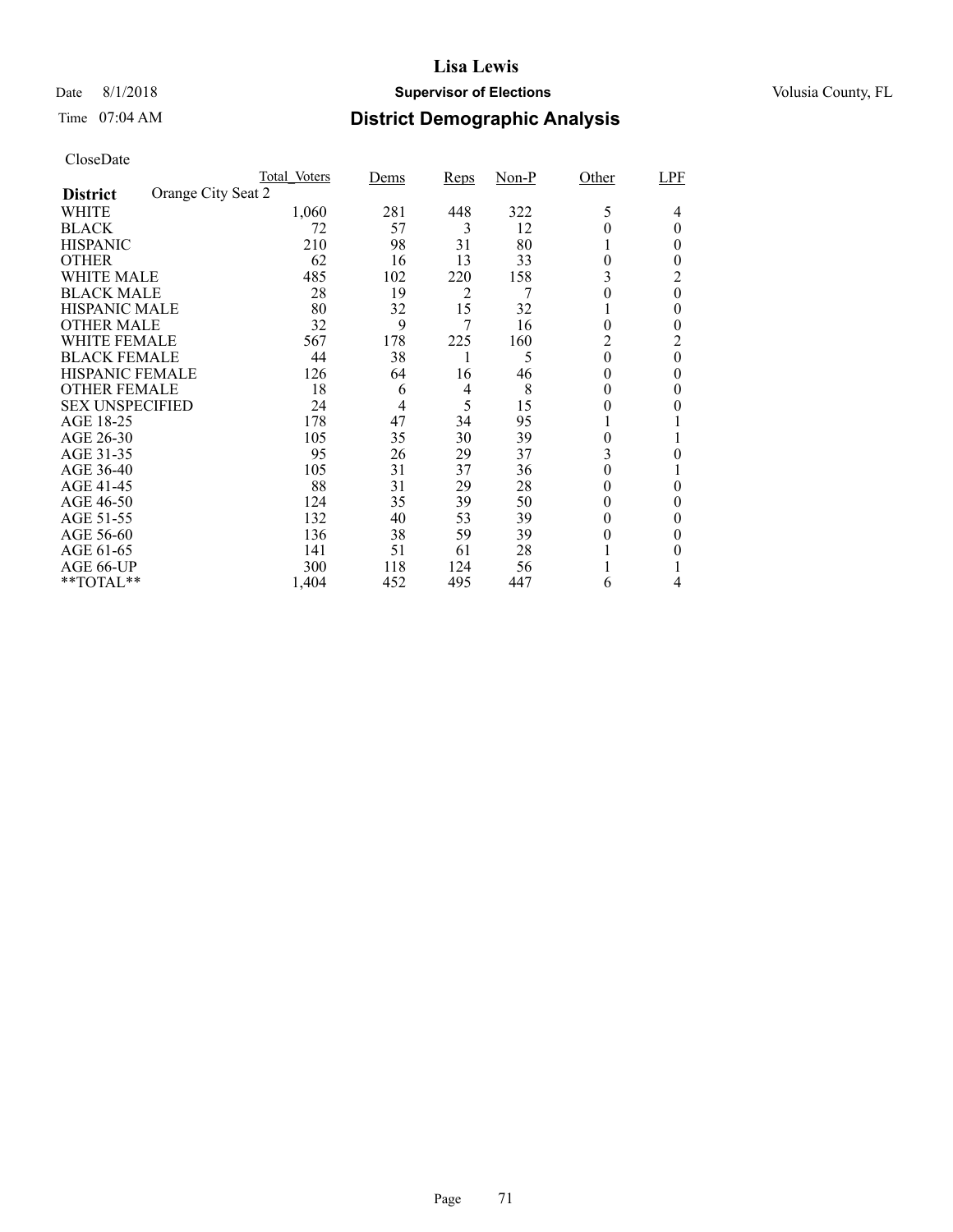### Date 8/1/2018 **Supervisor of Elections Supervisor of Elections** Volusia County, FL

# Time 07:04 AM **District Demographic Analysis**

|                        |                    | Total Voters | Dems | Reps     | $Non-P$ | Other          | LPF      |
|------------------------|--------------------|--------------|------|----------|---------|----------------|----------|
| <b>District</b>        | Orange City Seat 3 |              |      |          |         |                |          |
| WHITE                  |                    | 1,146        | 323  | 463      | 356     | 1              | 3        |
| <b>BLACK</b>           |                    | 98           | 69   | 3        | 26      | 0              | $\theta$ |
| <b>HISPANIC</b>        |                    | 275          | 123  | 44       | 101     | 5              | 2        |
| <b>OTHER</b>           |                    | 85           | 26   | 13       | 45      |                | $\theta$ |
| WHITE MALE             |                    | 492          | 110  | 203      | 175     |                | 3        |
| <b>BLACK MALE</b>      |                    | 38           | 23   | $\theta$ | 15      | $\theta$       | $\theta$ |
| <b>HISPANIC MALE</b>   |                    | 111          | 43   | 23       | 41      | 4              | 0        |
| <b>OTHER MALE</b>      |                    | 27           | 8    | 4        | 15      | 0              | 0        |
| WHITE FEMALE           |                    | 639          | 210  | 256      | 173     | 0              | 0        |
| <b>BLACK FEMALE</b>    |                    | 58           | 44   | 3        | 11      |                | 0        |
| <b>HISPANIC FEMALE</b> |                    | 156          | 77   | 21       | 55      |                | 2        |
| <b>OTHER FEMALE</b>    |                    | 43           | 16   | 7        | 19      |                | $\theta$ |
| <b>SEX UNSPECIFIED</b> |                    | 40           | 10   | 6        | 24      | 0              | $\theta$ |
| AGE 18-25              |                    | 125          | 46   | 14       | 63      | 0              | 2        |
| AGE 26-30              |                    | 87           | 30   | 26       | 29      |                |          |
| AGE 31-35              |                    | 90           | 30   | 15       | 44      | 0              |          |
| AGE 36-40              |                    | 80           | 30   | 21       | 28      | 0              |          |
| AGE 41-45              |                    | 105          | 41   | 28       | 35      |                | 0        |
| AGE 46-50              |                    | 127          | 36   | 43       | 46      | 2              | 0        |
| AGE 51-55              |                    | 95           | 22   | 42       | 30      |                | 0        |
| AGE 56-60              |                    | 130          | 42   | 47       | 41      | 0              | $\theta$ |
| AGE 61-65              |                    | 144          | 51   | 48       | 45      | 0              | $\theta$ |
| AGE 66-UP              |                    | 621          | 213  | 239      | 167     | $\overline{c}$ | 0        |
| **TOTAL**              |                    | 1,604        | 541  | 523      | 528     | 7              | 5        |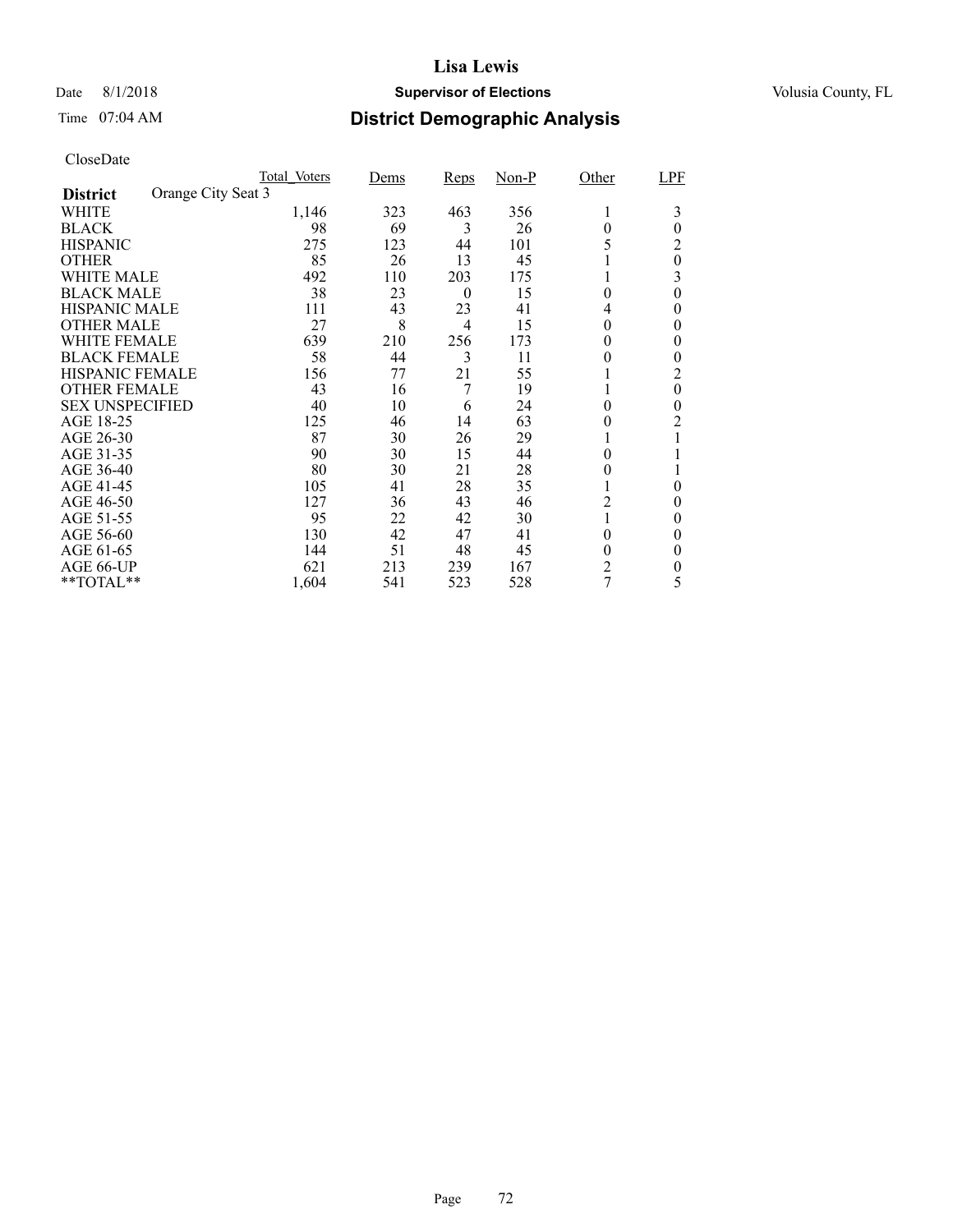### Date 8/1/2018 **Supervisor of Elections Supervisor of Elections** Volusia County, FL

# Time 07:04 AM **District Demographic Analysis**

|                        |                    | Total Voters | Dems | <b>Reps</b> | $Non-P$  | Other | LPF |
|------------------------|--------------------|--------------|------|-------------|----------|-------|-----|
| <b>District</b>        | Orange City Seat 4 |              |      |             |          |       |     |
| WHITE                  |                    | 1,288        | 380  | 529         | 369      | 5     | 5   |
| <b>BLACK</b>           |                    | 17           | 15   |             |          |       | 0   |
| <b>HISPANIC</b>        |                    | 85           | 43   | 9           | 33       | 0     | 0   |
| <b>OTHER</b>           |                    | 57           | 11   | 14          | 32       |       |     |
| WHITE MALE             |                    | 598          | 140  | 257         | 195      |       | 3   |
| <b>BLACK MALE</b>      |                    | 9            | 7    |             |          | 0     | 0   |
| <b>HISPANIC MALE</b>   |                    | 42           | 18   | 8           | 16       |       | 0   |
| <b>OTHER MALE</b>      |                    | 17           | 4    | 3           | 10       | 0     | 0   |
| WHITE FEMALE           |                    | 676          | 239  | 263         | 170      | 2     |     |
| <b>BLACK FEMALE</b>    |                    | 8            | 8    | $\theta$    | $\Omega$ | 0     | 0   |
| <b>HISPANIC FEMALE</b> |                    | 43           | 25   |             | 17       | 0     |     |
| <b>OTHER FEMALE</b>    |                    | 21           | 7    | 8           | 6        | 0     |     |
| <b>SEX UNSPECIFIED</b> |                    | 32           |      | 11          | 20       |       |     |
| AGE 18-25              |                    | 135          | 26   | 52          | 56       |       |     |
| AGE 26-30              |                    | 97           | 22   | 25          | 48       |       |     |
| AGE 31-35              |                    | 99           | 26   | 30          | 42       |       |     |
| AGE 36-40              |                    | 103          | 39   | 39          | 24       |       | 0   |
| AGE 41-45              |                    | 95           | 24   | 28          | 43       |       |     |
| AGE 46-50              |                    | 122          | 32   | 47          | 42       |       |     |
| AGE 51-55              |                    | 128          | 30   | 51          | 46       |       |     |
| AGE 56-60              |                    | 145          | 41   | 65          | 39       |       |     |
| AGE 61-65              |                    | 140          | 55   | 58          | 25       |       |     |
| AGE 66-UP              |                    | 383          | 154  | 158         | 70       |       |     |
| **TOTAL**              |                    | 1,447        | 449  | 553         | 435      | 5     | 5   |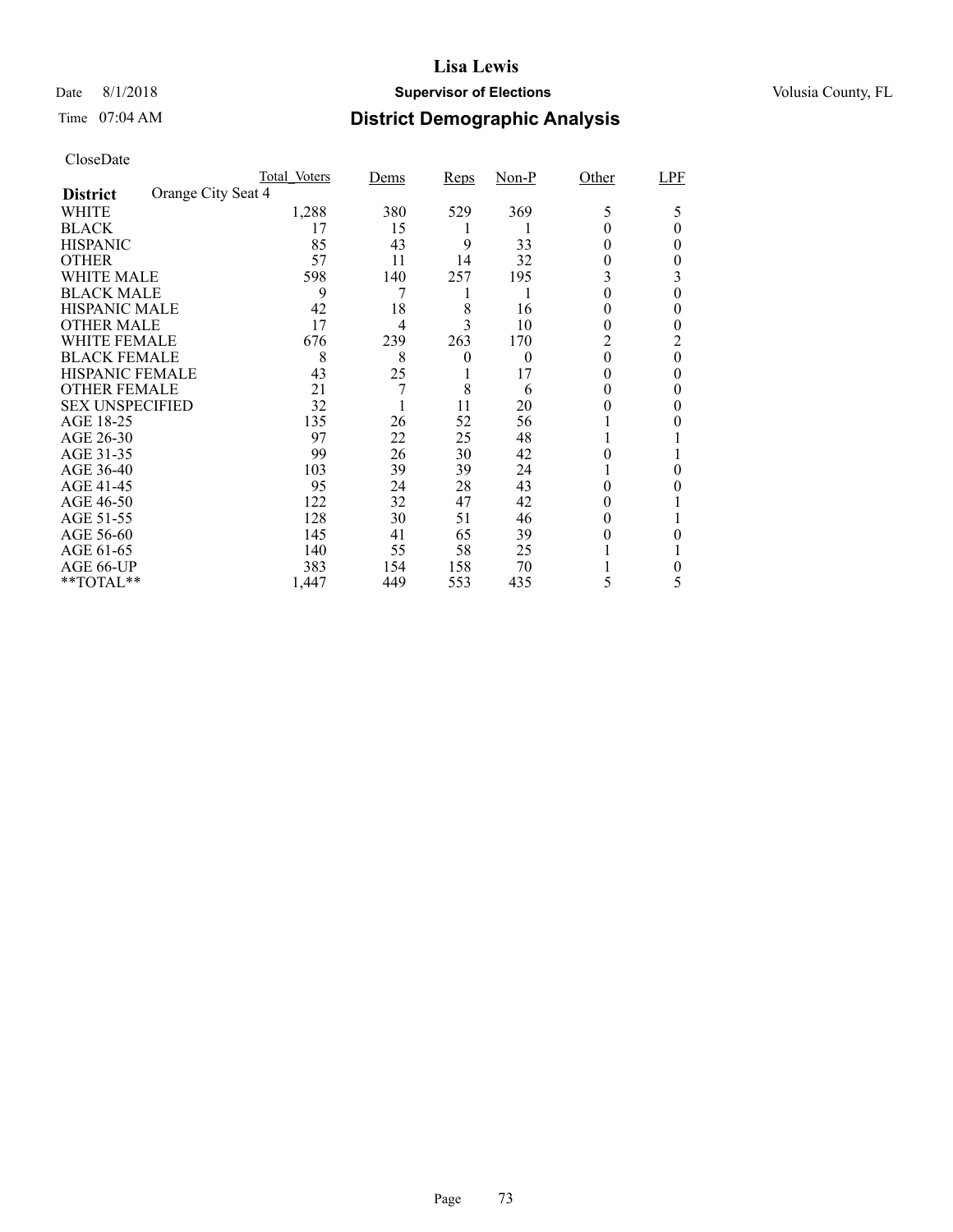### Date 8/1/2018 **Supervisor of Elections Supervisor of Elections** Volusia County, FL

# Time 07:04 AM **District Demographic Analysis**

|                        |                    | Total Voters | Dems | Reps     | $Non-P$ | Other            | LPF      |
|------------------------|--------------------|--------------|------|----------|---------|------------------|----------|
| <b>District</b>        | Orange City Seat 5 |              |      |          |         |                  |          |
| WHITE                  |                    | 1,453        | 387  | 690      | 368     | 5                | 3        |
| <b>BLACK</b>           |                    | 118          | 93   |          | 24      | 0                | 0        |
| <b>HISPANIC</b>        |                    | 149          | 54   | 22       | 73      | 0                | 0        |
| <b>OTHER</b>           |                    | 71           | 27   | 17       | 27      | 0                | $_{0}$   |
| WHITE MALE             |                    | 559          | 119  | 282      | 154     | 2                | 2        |
| <b>BLACK MALE</b>      |                    | 43           | 31   | 1        | 11      | $\theta$         | $\theta$ |
| <b>HISPANIC MALE</b>   |                    | 61           | 23   | 12       | 26      | 0                | $\theta$ |
| <b>OTHER MALE</b>      |                    | 22           | 11   | 4        | 7       | 0                | 0        |
| WHITE FEMALE           |                    | 880          | 267  | 403      | 206     | 3                |          |
| <b>BLACK FEMALE</b>    |                    | 72           | 61   | $\theta$ | 11      | 0                | 0        |
| <b>HISPANIC FEMALE</b> |                    | 85           | 30   | 10       | 45      | 0                | 0        |
| <b>OTHER FEMALE</b>    |                    | 36           | 15   | 12       | 9       | 0                | $\theta$ |
| <b>SEX UNSPECIFIED</b> |                    | 33           | 4    | 6        | 23      | 0                | 0        |
| AGE 18-25              |                    | 90           | 23   | 14       | 53      | 0                |          |
| AGE 26-30              |                    | 64           | 17   | 14       | 30      | 2                |          |
| AGE 31-35              |                    | 52           | 22   | 11       | 19      | $\boldsymbol{0}$ | 0        |
| AGE 36-40              |                    | 62           | 18   | 14       | 29      |                  | 0        |
| AGE 41-45              |                    | 64           | 25   | 21       | 18      | 0                | 0        |
| AGE 46-50              |                    | 73           | 30   | 19       | 23      | 0                |          |
| AGE 51-55              |                    | 90           | 23   | 32       | 35      | 0                | 0        |
| AGE 56-60              |                    | 122          | 42   | 37       | 42      |                  | $\theta$ |
| AGE 61-65              |                    | 125          | 59   | 30       | 36      | 0                | 0        |
| AGE 66-UP              |                    | 1,049        | 302  | 538      | 207     |                  |          |
| **TOTAL**              |                    | 1,791        | 561  | 730      | 492     | 5                | 3        |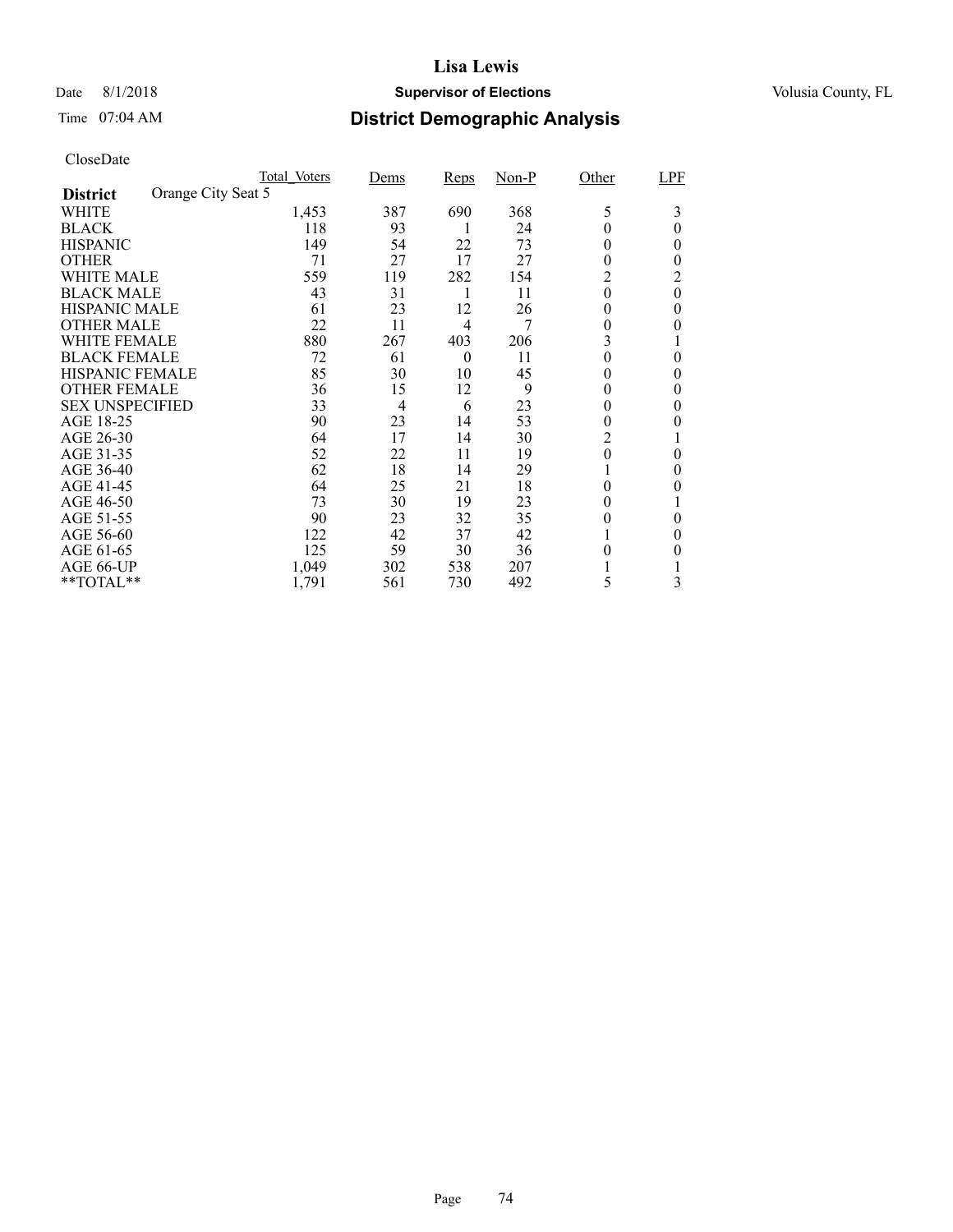## Date 8/1/2018 **Supervisor of Elections Supervisor of Elections** Volusia County, FL

# Time 07:04 AM **District Demographic Analysis**

|                        |                     | Total Voters | Dems  | <b>Reps</b> | $Non-P$ | Other          | <b>LPF</b>              |
|------------------------|---------------------|--------------|-------|-------------|---------|----------------|-------------------------|
| <b>District</b>        | Ormond Beach Zone 1 |              |       |             |         |                |                         |
| WHITE                  |                     | 8,073        | 2,265 | 3,737       | 2,020   | 29             | 22                      |
| <b>BLACK</b>           |                     | 121          | 84    | 11          | 26      | $\theta$       | $\overline{0}$          |
| <b>HISPANIC</b>        |                     | 191          | 67    | 57          | 64      | 1              | 2                       |
| <b>OTHER</b>           |                     | 431          | 130   | 118         | 181     | $\overline{2}$ | $\theta$                |
| WHITE MALE             |                     | 3,696        | 872   | 1,797       | 998     | 14             | 15                      |
| <b>BLACK MALE</b>      |                     | 63           | 39    | 7           | 17      | 0              | 0                       |
| <b>HISPANIC MALE</b>   |                     | 87           | 28    | 28          | 29      |                |                         |
| <b>OTHER MALE</b>      |                     | 171          | 49    | 49          | 72      | 1              | $\theta$                |
| WHITE FEMALE           |                     | 4,292        | 1,373 | 1,910       | 987     | 15             | 7                       |
| <b>BLACK FEMALE</b>    |                     | 57           | 45    | 4           | 8       | 0              | 0                       |
| <b>HISPANIC FEMALE</b> |                     | 102          | 37    | 29          | 35      | 0              |                         |
| <b>OTHER FEMALE</b>    |                     | 199          | 63    | 52          | 83      | 1              | $\theta$                |
| <b>SEX UNSPECIFIED</b> |                     | 149          | 40    | 47          | 62      | 0              | $\theta$                |
| AGE 18-25              |                     | 670          | 154   | 238         | 268     | 6              | 4                       |
| AGE 26-30              |                     | 420          | 101   | 139         | 175     | 3              | 2                       |
| AGE 31-35              |                     | 480          | 120   | 198         | 153     | 4              | 5                       |
| AGE 36-40              |                     | 473          | 128   | 173         | 168     | 1              | $\overline{\mathbf{3}}$ |
| AGE 41-45              |                     | 479          | 125   | 206         | 144     | 0              | 4                       |
| AGE 46-50              |                     | 649          | 164   | 286         | 195     | $\overline{c}$ | 2                       |
| AGE 51-55              |                     | 753          | 186   | 376         | 187     | $\overline{4}$ | 0                       |
| AGE 56-60              |                     | 798          | 243   | 382         | 172     | 1              | 0                       |
| AGE 61-65              |                     | 962          | 290   | 469         | 196     | 6              |                         |
| AGE 66-UP              |                     | 3,131        | 1,035 | 1,455       | 633     | 5              | 3                       |
| **TOTAL**              |                     | 8,816        | 2,546 | 3,923       | 2,291   | 32             | 24                      |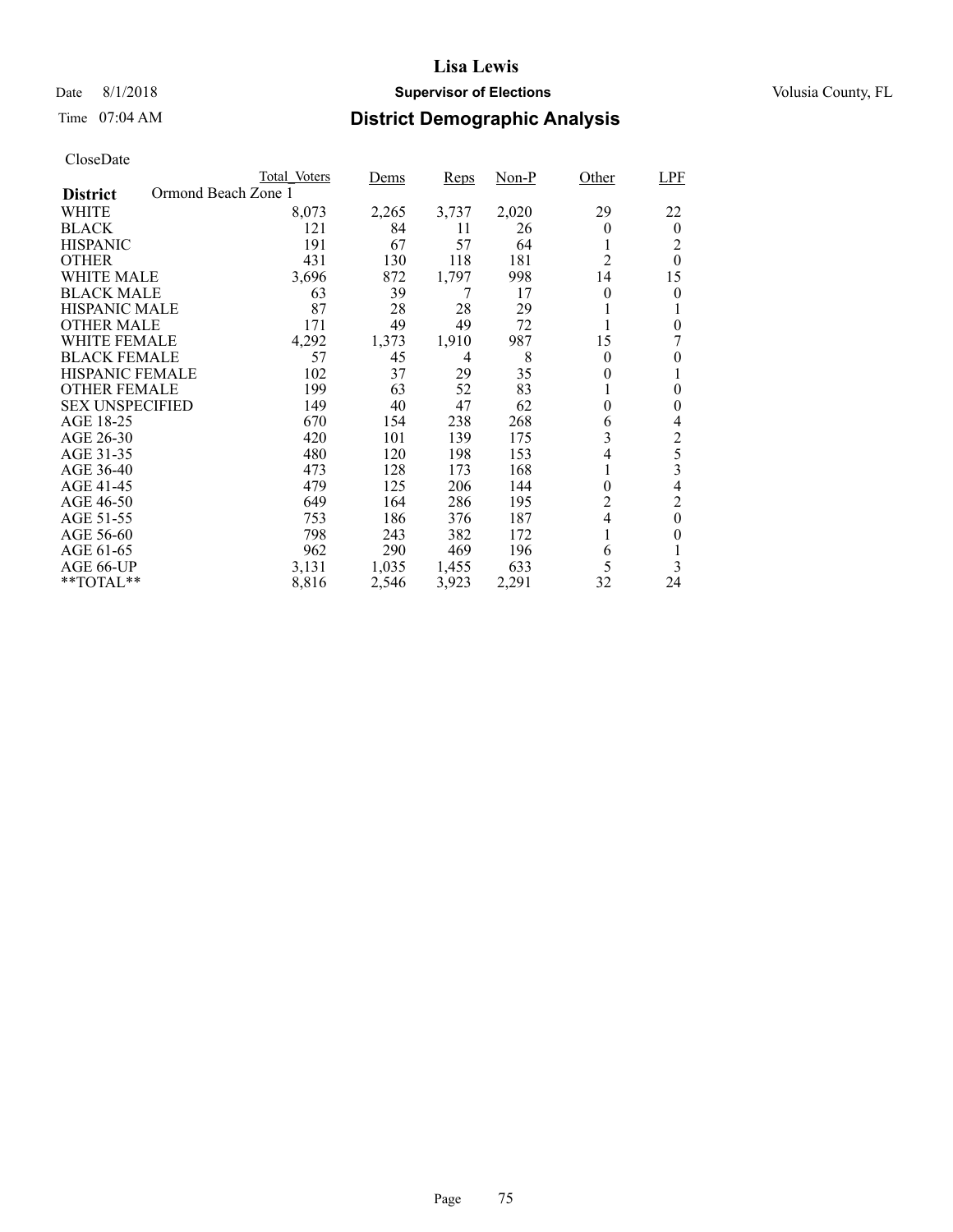### Date 8/1/2018 **Supervisor of Elections Supervisor of Elections** Volusia County, FL

# Time 07:04 AM **District Demographic Analysis**

|                                        | Total Voters | Dems  | <b>Reps</b> | Non-P | Other          | LPF            |
|----------------------------------------|--------------|-------|-------------|-------|----------------|----------------|
| Ormond Beach Zone 2<br><b>District</b> |              |       |             |       |                |                |
| WHITE                                  | 6,225        | 1,998 | 2,372       | 1,814 | 21             | 20             |
| <b>BLACK</b>                           | 423          | 335   | 14          | 74    | $\theta$       | $\theta$       |
| <b>HISPANIC</b>                        | 232          | 99    | 43          | 87    | $\overline{2}$ |                |
| <b>OTHER</b>                           | 404          | 141   | 87          | 175   |                | 0              |
| WHITE MALE                             | 2,782        | 742   | 1,159       | 855   | 11             | 15             |
| <b>BLACK MALE</b>                      | 173          | 126   | 8           | 39    | $\theta$       | 0              |
| <b>HISPANIC MALE</b>                   | 84           | 35    | 21          | 27    |                | 0              |
| <b>OTHER MALE</b>                      | 137          | 49    | 27          | 60    | 1              | $\theta$       |
| <b>WHITE FEMALE</b>                    | 3,363        | 1,234 | 1,194       | 921   | 9              | 5              |
| <b>BLACK FEMALE</b>                    | 242          | 203   | 6           | 33    | $\theta$       | 0              |
| <b>HISPANIC FEMALE</b>                 | 141          | 63    | 20          | 56    | 1              | 1              |
| <b>OTHER FEMALE</b>                    | 173          | 68    | 49          | 56    | $\theta$       | $\theta$       |
| <b>SEX UNSPECIFIED</b>                 | 189          | 53    | 32          | 103   |                | $\theta$       |
| AGE 18-25                              | 634          | 166   | 186         | 277   |                | 4              |
| AGE 26-30                              | 528          | 179   | 135         | 208   | 3              | 3              |
| AGE 31-35                              | 409          | 138   | 107         | 161   | l              | $\overline{c}$ |
| AGE 36-40                              | 407          | 136   | 103         | 165   | 3              | $\overline{0}$ |
| AGE 41-45                              | 436          | 151   | 112         | 167   | $\overline{c}$ | 4              |
| AGE 46-50                              | 553          | 155   | 222         | 171   | $\overline{c}$ | 3              |
| AGE 51-55                              | 663          | 219   | 256         | 184   | 3              |                |
| AGE 56-60                              | 709          | 238   | 262         | 206   | $\overline{c}$ |                |
| AGE 61-65                              | 711          | 280   | 254         | 171   | 5              | 1              |
| AGE 66-UP                              | 2,234        | 911   | 879         | 440   | $\overline{2}$ | $\overline{2}$ |
| $*$ TOTAL $*$                          | 7,284        | 2,573 | 2,516       | 2,150 | 24             | 21             |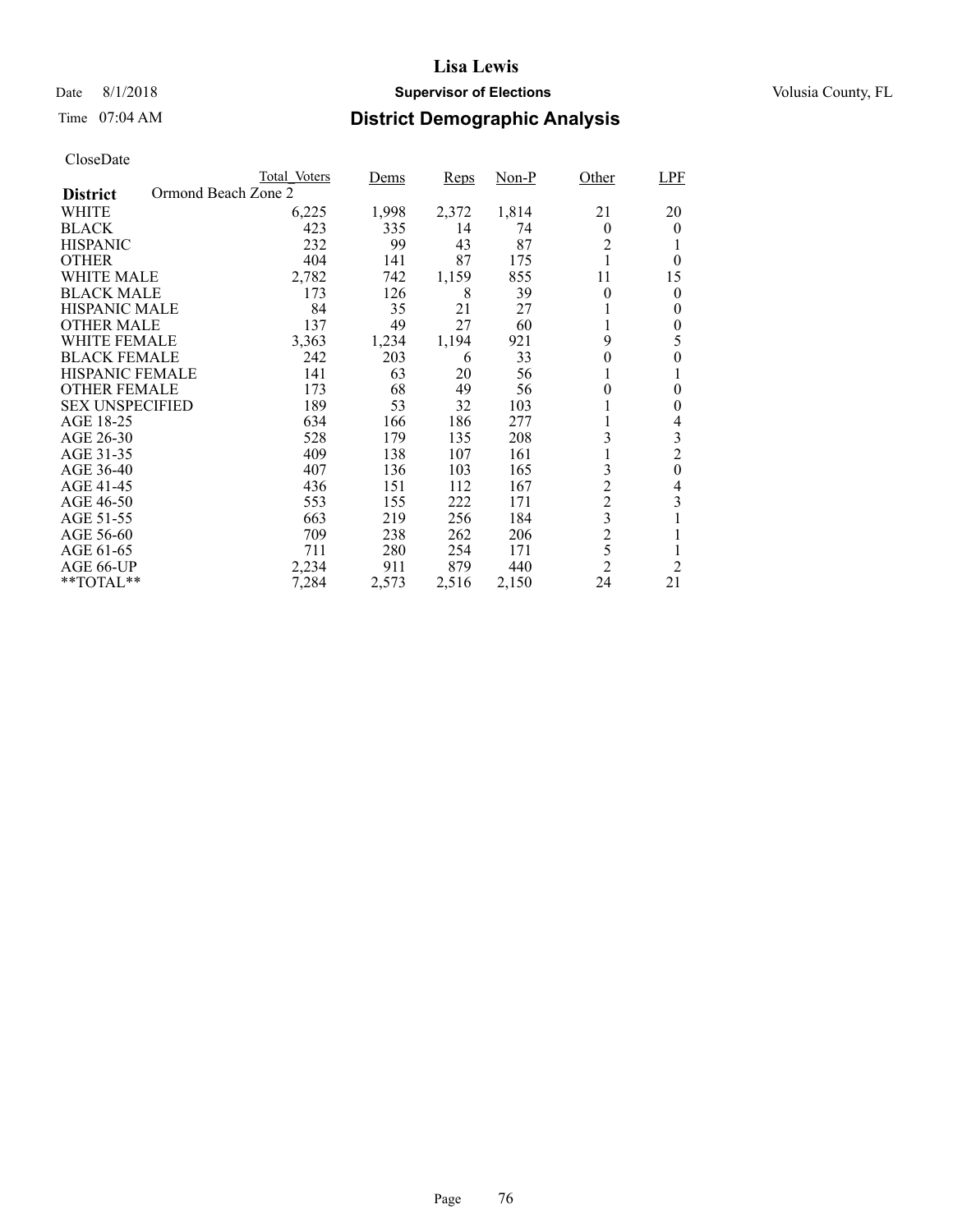### Date 8/1/2018 **Supervisor of Elections Supervisor of Elections** Volusia County, FL

# Time 07:04 AM **District Demographic Analysis**

|                                        | Total Voters | Dems  | <b>Reps</b> | Non-P | Other                    | <b>LPF</b> |
|----------------------------------------|--------------|-------|-------------|-------|--------------------------|------------|
| Ormond Beach Zone 3<br><b>District</b> |              |       |             |       |                          |            |
| WHITE                                  | 7,601        | 1,996 | 3,722       | 1,833 | 32                       | 18         |
| <b>BLACK</b>                           | 345          | 257   | 20          | 66    | 2                        | $\theta$   |
| <b>HISPANIC</b>                        | 288          | 93    | 75          | 116   | 3                        |            |
| <b>OTHER</b>                           | 553          | 169   | 133         | 250   | $\theta$                 |            |
| WHITE MALE                             | 3,536        | 804   | 1,819       | 881   | 19                       | 13         |
| <b>BLACK MALE</b>                      | 142          | 103   | 9           | 29    | 1                        | 0          |
| <b>HISPANIC MALE</b>                   | 130          | 34    | 38          | 55    | 2                        |            |
| <b>OTHER MALE</b>                      | 202          | 58    | 51          | 92    | $\theta$                 |            |
| <b>WHITE FEMALE</b>                    | 3,981        | 1,173 | 1,870       | 920   | 13                       | 5          |
| <b>BLACK FEMALE</b>                    | 199          | 152   | 11          | 35    |                          | $\theta$   |
| <b>HISPANIC FEMALE</b>                 | 151          | 59    | 35          | 56    | 1                        | $\theta$   |
| <b>OTHER FEMALE</b>                    | 268          | 94    | 68          | 106   | $\theta$                 | 0          |
| <b>SEX UNSPECIFIED</b>                 | 178          | 38    | 49          | 91    | $\overline{0}$           | 0          |
| AGE 18-25                              | 845          | 225   | 300         | 311   | 5                        | 4          |
| AGE 26-30                              | 557          | 164   | 186         | 198   | 6                        | 3          |
| AGE 31-35                              | 570          | 158   | 216         | 193   | $\overline{c}$           |            |
| AGE 36-40                              | 518          | 132   | 200         | 179   | $\overline{3}$           | 4          |
| AGE 41-45                              | 550          | 130   | 230         | 182   | $\overline{\mathcal{L}}$ | 4          |
| AGE 46-50                              | 641          | 167   | 313         | 158   | $\overline{c}$           |            |
| AGE 51-55                              | 796          | 187   | 403         | 204   | $\boldsymbol{0}$         | 2          |
| AGE 56-60                              | 812          | 249   | 376         | 184   | 3                        | $\theta$   |
| AGE 61-65                              | 896          | 283   | 436         | 173   | 4                        | $\theta$   |
| AGE 66-UP                              | 2,602        | 820   | 1,290       | 483   | 8                        |            |
| $*$ TOTAL $*$                          | 8,787        | 2,515 | 3,950       | 2,265 | 37                       | 20         |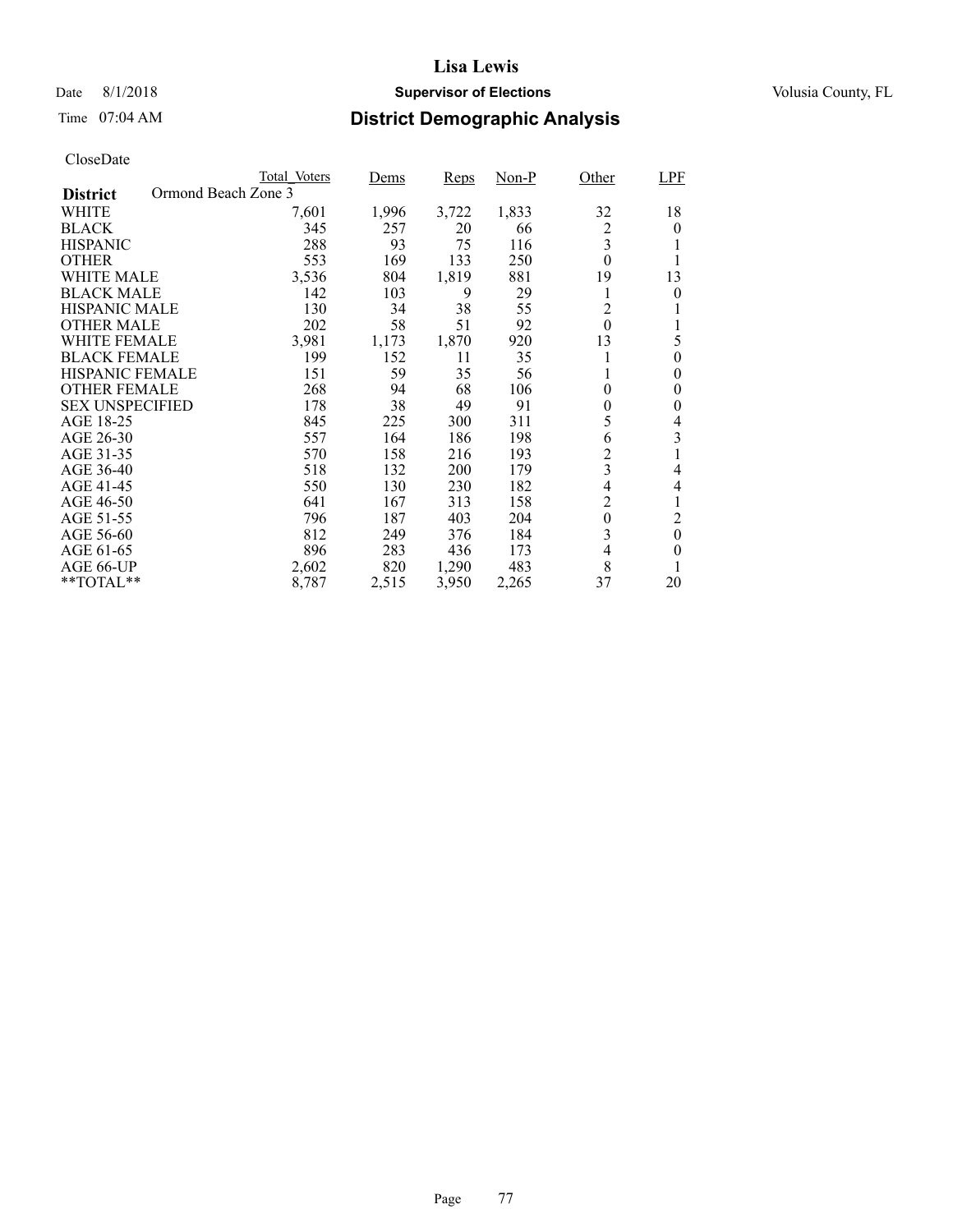## Date 8/1/2018 **Supervisor of Elections Supervisor of Elections** Volusia County, FL

# Time 07:04 AM **District Demographic Analysis**

|                        |                     | Total Voters | Dems  | <b>Reps</b> | Non-P | Other          | <b>LPF</b>     |
|------------------------|---------------------|--------------|-------|-------------|-------|----------------|----------------|
| <b>District</b>        | Ormond Beach Zone 4 |              |       |             |       |                |                |
| WHITE                  |                     | 7,200        | 2,147 | 2,961       | 2,036 | 40             | 16             |
| <b>BLACK</b>           |                     | 243          | 181   | 15          | 46    | $\theta$       |                |
| <b>HISPANIC</b>        |                     | 190          | 86    | 37          | 66    |                | $\theta$       |
| <b>OTHER</b>           |                     | 368          | 100   | 96          | 170   | $\overline{2}$ | $\theta$       |
| WHITE MALE             |                     | 3,172        | 820   | 1,326       | 995   | 19             | 12             |
| <b>BLACK MALE</b>      |                     | 108          | 76    | 6           | 25    | $\theta$       |                |
| <b>HISPANIC MALE</b>   |                     | 83           | 33    | 19          | 31    | $\theta$       | 0              |
| <b>OTHER MALE</b>      |                     | 146          | 39    | 34          | 71    | $\overline{2}$ | 0              |
| <b>WHITE FEMALE</b>    |                     | 3,939        | 1,308 | 1,599       | 1,007 | 21             | 4              |
| <b>BLACK FEMALE</b>    |                     | 131          | 102   | 8           | 21    | $\theta$       | 0              |
| <b>HISPANIC FEMALE</b> |                     | 105          | 52    | 18          | 34    |                | 0              |
| <b>OTHER FEMALE</b>    |                     | 148          | 46    | 42          | 60    | $\theta$       | $\theta$       |
| <b>SEX UNSPECIFIED</b> |                     | 169          | 38    | 57          | 74    | 0              | $\theta$       |
| AGE 18-25              |                     | 531          | 133   | 154         | 241   | 3              | 0              |
| AGE 26-30              |                     | 445          | 127   | 146         | 165   | 3              | 4              |
| AGE 31-35              |                     | 438          | 129   | 113         | 187   | 5              | 4              |
| AGE 36-40              |                     | 341          | 94    | 109         | 132   | 3              | 3              |
| AGE 41-45              |                     | 334          | 76    | 129         | 126   | $\overline{0}$ | 3              |
| AGE 46-50              |                     | 441          | 116   | 168         | 154   |                | $\overline{c}$ |
| AGE 51-55              |                     | 588          | 154   | 260         | 168   | 6              | $\theta$       |
| AGE 56-60              |                     | 756          | 247   | 308         | 198   | 3              | 0              |
| AGE 61-65              |                     | 809          | 283   | 315         | 208   | $\overline{3}$ | $\theta$       |
| AGE 66-UP              |                     | 3,318        | 1,155 | 1,407       | 739   | 16             |                |
| **TOTAL**              |                     | 8,001        | 2,514 | 3,109       | 2,318 | 43             | 17             |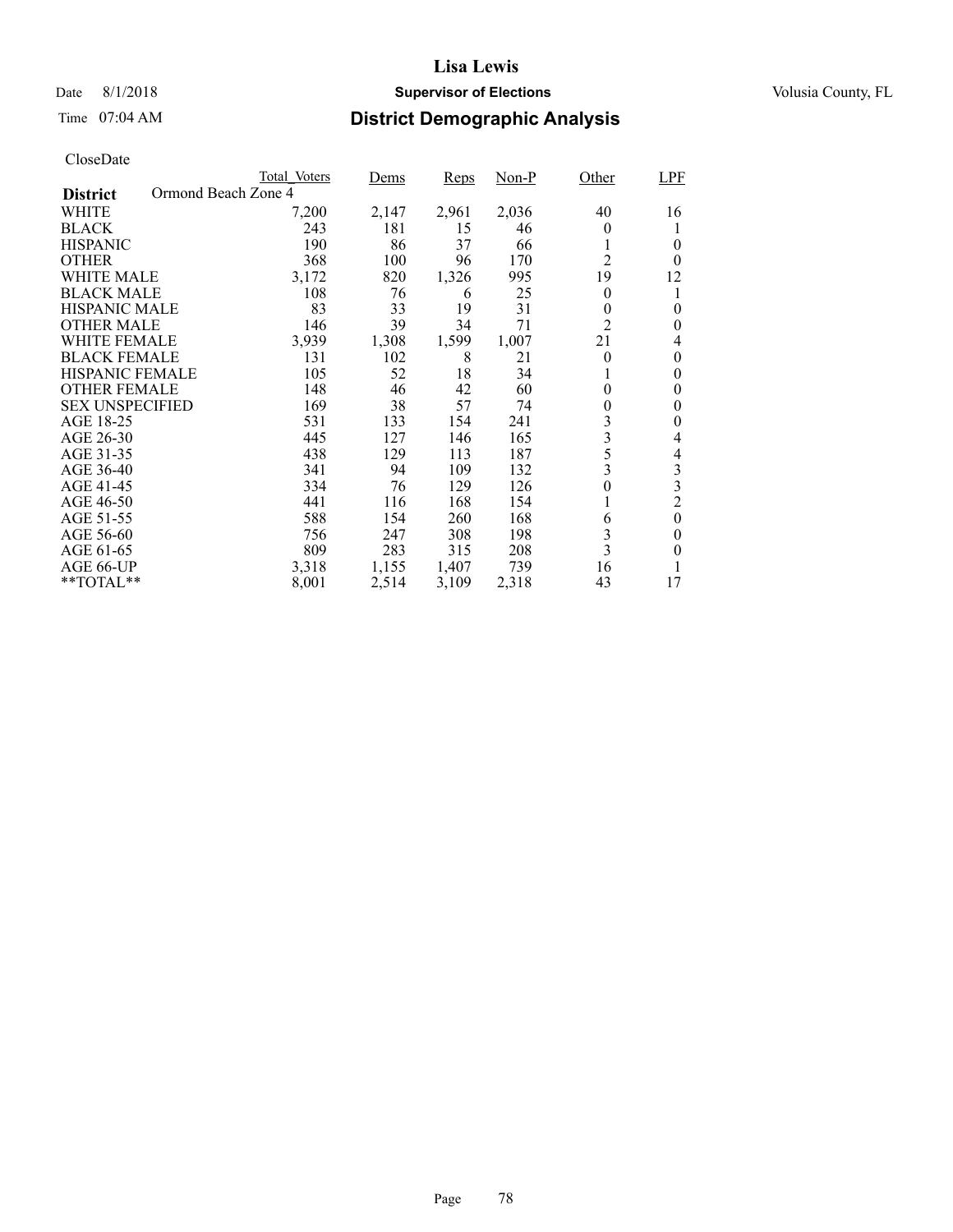### Date 8/1/2018 **Supervisor of Elections Supervisor of Elections** Volusia County, FL

## Time 07:04 AM **District Demographic Analysis**

|                        |         | Total Voters | <u>Dems</u>   | Reps             | Non-P | Other        | LPF      |
|------------------------|---------|--------------|---------------|------------------|-------|--------------|----------|
| <b>District</b>        | Pierson |              |               |                  |       |              |          |
| WHITE                  |         | 574          | 173           | 284              | 112   | 2            | 3        |
| <b>BLACK</b>           |         | 47           | 40            | 1                | 6     | $\theta$     | $\theta$ |
| <b>HISPANIC</b>        |         | 181          | 82            | 12               | 87    | $_{0}$       | 0        |
| <b>OTHER</b>           |         | 32           | 5             | 6                | 21    | $_{0}$       | 0        |
| <b>WHITE MALE</b>      |         | 281          | 79            | 143              | 54    | 2            | 3        |
| <b>BLACK MALE</b>      |         | 20           | 19            | $\boldsymbol{0}$ | 1     | $\theta$     | 0        |
| <b>HISPANIC MALE</b>   |         | 94           | 43            | 5                | 46    | $^{(1)}$     | 0        |
| <b>OTHER MALE</b>      |         | 18           | 3             | 4                | 11    | 0            | 0        |
| WHITE FEMALE           |         | 288          | 94            | 137              | 57    | $\theta$     | 0        |
| <b>BLACK FEMALE</b>    |         | 27           | 21            |                  | 5     | $\theta$     | 0        |
| <b>HISPANIC FEMALE</b> |         | 82           | 37            |                  | 38    | $\theta$     | 0        |
| <b>OTHER FEMALE</b>    |         | 7            | $\frac{2}{2}$ |                  | 4     | $\theta$     |          |
| <b>SEX UNSPECIFIED</b> |         | 17           |               | 5                | 10    | 0            | 0        |
| AGE 18-25              |         | 120          | 33            | 29               | 58    |              |          |
| AGE 26-30              |         | 75           | 34            | 15               | 25    | $_{0}$       |          |
| AGE 31-35              |         | 60           | 15            | 23               | 21    | $\mathbf{0}$ |          |
| AGE 36-40              |         | 56           | 14            | 17               | 25    | $_{0}$       | 0        |
| AGE 41-45              |         | 53           | 13            | 22               | 17    | $_{0}$       |          |
| AGE 46-50              |         | 57           | 18            | 20               | 18    |              | 0        |
| AGE 51-55              |         | 62           | 24            | 24               | 14    | 0            | 0        |
| AGE 56-60              |         | 78           | 32            | 30               | 16    |              | 0        |
| AGE 61-65              |         | 95           | 35            | 44               | 16    | 0            | 0        |
| AGE 66-UP              |         | 178          | 82            | 79               | 16    |              | 0        |
| **TOTAL**              |         | 834          | 300           | 303              | 226   | 2            | 3        |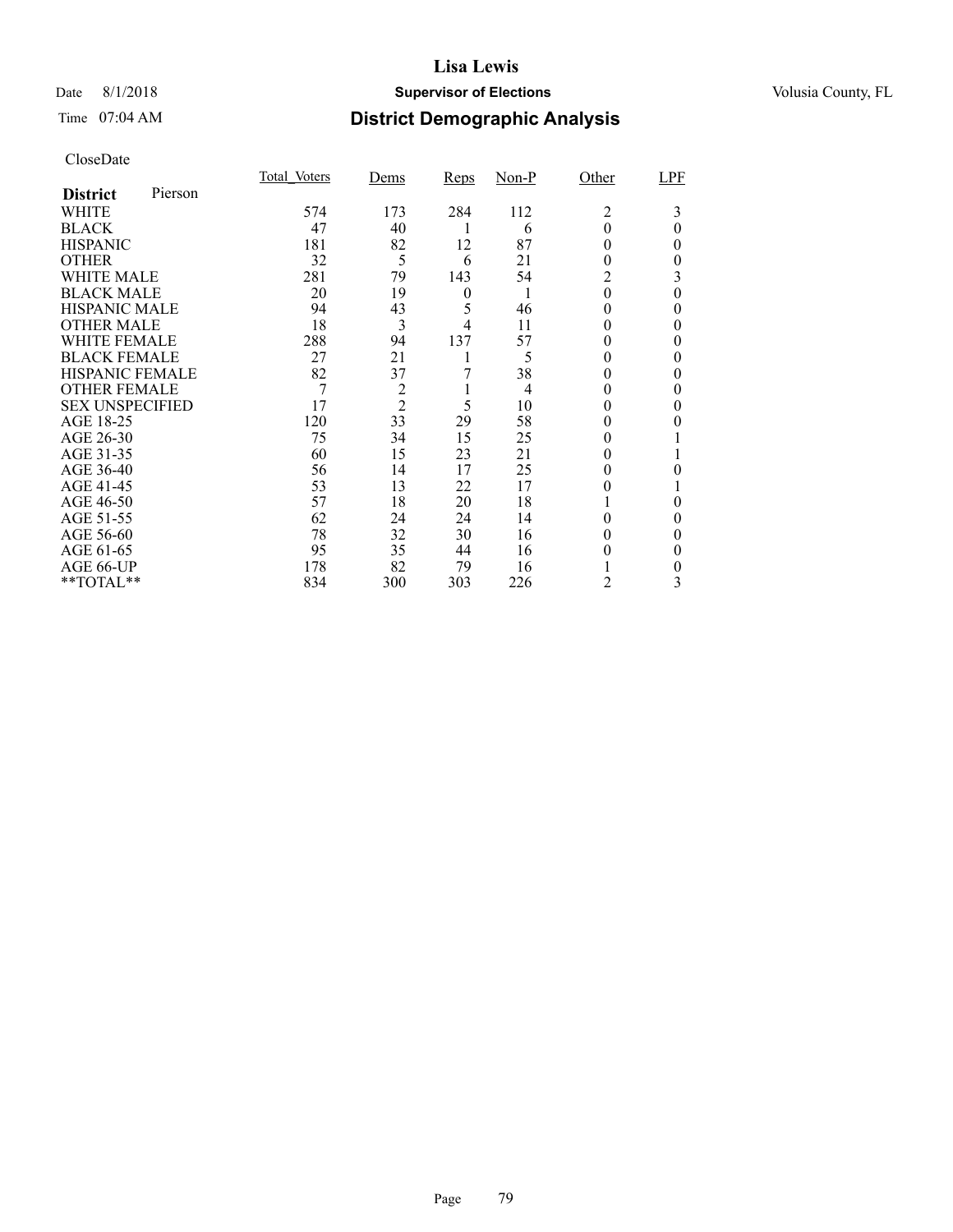### Date 8/1/2018 **Supervisor of Elections Supervisor of Elections** Volusia County, FL

# Time 07:04 AM **District Demographic Analysis**

|                        |             | Total Voters | Dems | <b>Reps</b> | $Non-P$  | Other          | <b>LPF</b>     |
|------------------------|-------------|--------------|------|-------------|----------|----------------|----------------|
| <b>District</b>        | Ponce Inlet |              |      |             |          |                |                |
| WHITE                  |             | 2,985        | 685  | 1,571       | 703      | 19             |                |
| <b>BLACK</b>           |             | 9            | 3    | 4           | 2        | $_{0}$         |                |
| <b>HISPANIC</b>        |             | 59           | 18   | 25          | 15       | $\theta$       |                |
| <b>OTHER</b>           |             | 113          | 32   | 39          | 42       | $_{0}$         | $\theta$       |
| WHITE MALE             |             | 1,443        | 278  | 785         | 362      | 13             | 5              |
| <b>BLACK MALE</b>      |             | 5            | 1    | 2           | 2        | $_{0}$         | 0              |
| <b>HISPANIC MALE</b>   |             | 25           | 8    | 11          | 6        | 0              | 0              |
| <b>OTHER MALE</b>      |             | 43           | 13   | 16          | 14       | 0              | 0              |
| WHITE FEMALE           |             | 1,514        | 399  | 778         | 329      | 6              | 2              |
| <b>BLACK FEMALE</b>    |             | 4            | 2    | 2           | $\theta$ | 0              | $\theta$       |
| <b>HISPANIC FEMALE</b> |             | 34           | 10   | 14          | 9        | 0              |                |
| <b>OTHER FEMALE</b>    |             | 46           | 15   | 15          | 16       | $\theta$       | 0              |
| <b>SEX UNSPECIFIED</b> |             | 52           | 12   | 16          | 24       |                |                |
| AGE 18-25              |             | 162          | 28   | 64          | 68       |                |                |
| AGE 26-30              |             | 86           | 19   | 30          | 35       |                |                |
| AGE 31-35              |             | 79           | 28   | 28          | 23       |                | 0              |
| AGE 36-40              |             | 93           | 20   | 37          | 35       |                | 0              |
| AGE 41-45              |             | 106          | 17   | 53          | 36       | 0              | 0              |
| AGE 46-50              |             | 144          | 31   | 71          | 38       | 2              | 2              |
| AGE 51-55              |             | 245          | 54   | 124         | 63       | $\overline{c}$ | $\overline{c}$ |
| AGE 56-60              |             | 359          | 82   | 202         | 72       | $\overline{2}$ |                |
| AGE 61-65              |             | 396          | 92   | 212         | 88       | $\overline{4}$ | 0              |
| AGE 66-UP              |             | 1,496        | 367  | 818         | 304      | 6              |                |
| **TOTAL**              |             | 3,166        | 738  | 1,639       | 762      | 19             | 8              |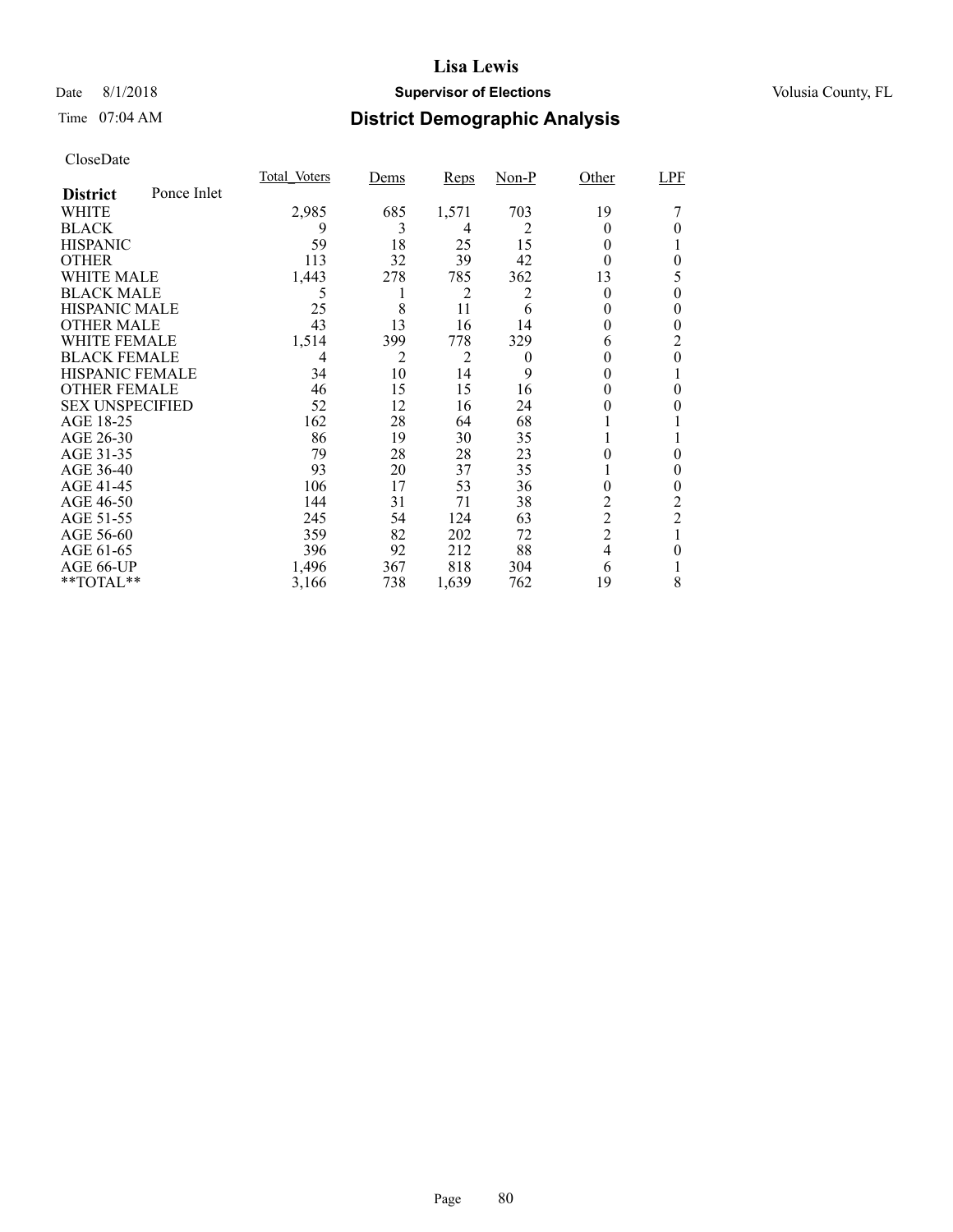### Date 8/1/2018 **Supervisor of Elections Supervisor of Elections** Volusia County, FL

# Time 07:04 AM **District Demographic Analysis**

|                        |                        | Total Voters | Dems  | <b>Reps</b> | $Non-P$ | Other          | <b>LPF</b>       |
|------------------------|------------------------|--------------|-------|-------------|---------|----------------|------------------|
| <b>District</b>        | Port Orange District 1 |              |       |             |         |                |                  |
| WHITE                  |                        | 8,670        | 2,758 | 3,019       | 2,833   | 38             | 22               |
| <b>BLACK</b>           |                        | 210          | 149   | 11          | 49      |                | $\theta$         |
| <b>HISPANIC</b>        |                        | 336          | 121   | 67          | 144     | 3              |                  |
| <b>OTHER</b>           |                        | 406          | 114   | 93          | 194     | 3              | $\overline{2}$   |
| WHITE MALE             |                        | 3,904        | 1,058 | 1,500       | 1,313   | 20             | 13               |
| <b>BLACK MALE</b>      |                        | 88           | 64    | 5           | 18      |                | 0                |
| <b>HISPANIC MALE</b>   |                        | 148          | 52    | 29          | 67      | 0              | 0                |
| <b>OTHER MALE</b>      |                        | 132          | 34    | 31          | 64      |                | $\overline{2}$   |
| WHITE FEMALE           |                        | 4,649        | 1,669 | 1,477       | 1,476   | 18             | 9                |
| <b>BLACK FEMALE</b>    |                        | 120          | 84    | 6           | 30      | $\theta$       | 0                |
| HISPANIC FEMALE        |                        | 177          | 66    | 36          | 71      | 3              |                  |
| <b>OTHER FEMALE</b>    |                        | 180          | 60    | 51          | 68      |                | 0                |
| <b>SEX UNSPECIFIED</b> |                        | 224          | 55    | 55          | 113     |                | 0                |
| AGE 18-25              |                        | 800          | 224   | 155         | 407     | 10             | 4                |
| AGE 26-30              |                        | 630          | 176   | 147         | 301     | 5              | 1                |
| AGE 31-35              |                        | 583          | 190   | 143         | 244     | 3              | 3                |
| AGE 36-40              |                        | 568          | 162   | 162         | 236     |                |                  |
| AGE 41-45              |                        | 550          | 168   | 141         | 230     | 6              | 5                |
| AGE 46-50              |                        | 633          | 189   | 210         | 233     |                | 0                |
| AGE 51-55              |                        | 848          | 259   | 305         | 282     | $\overline{c}$ | 0                |
| AGE 56-60              |                        | 1,017        | 351   | 354         | 303     | 7              | $\overline{2}$   |
| AGE 61-65              |                        | 987          | 336   | 402         | 249     | $\theta$       | $\boldsymbol{0}$ |
| AGE 66-UP              |                        | 3,006        | 1,087 | 1,171       | 735     | 10             | 3                |
| **TOTAL**              |                        | 9,622        | 3,142 | 3,190       | 3,220   | 45             | 25               |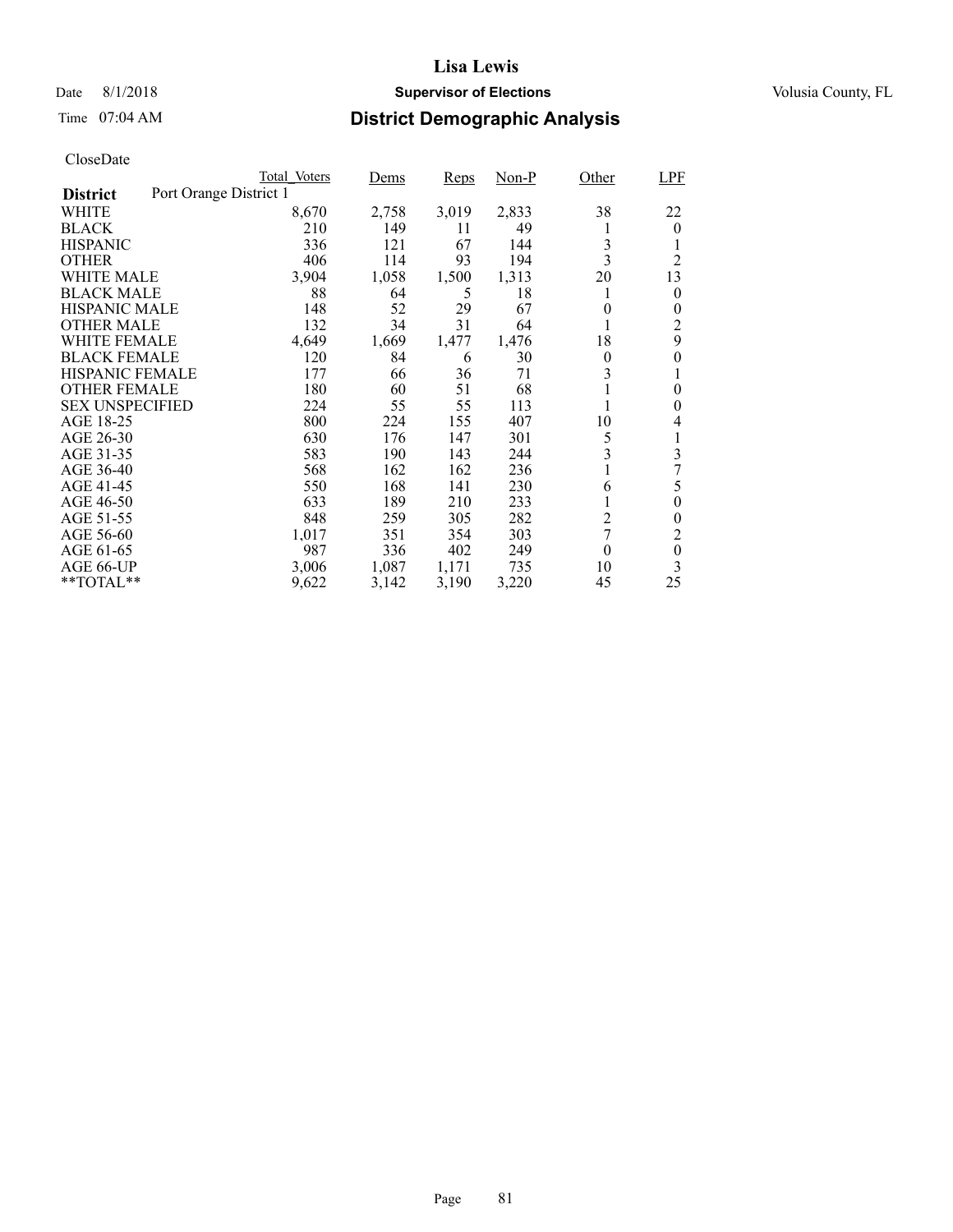### Date 8/1/2018 **Supervisor of Elections Supervisor of Elections** Volusia County, FL

# Time 07:04 AM **District Demographic Analysis**

|                        |                        | Total Voters | Dems  | Reps  | Non-P | Other          | LPF      |
|------------------------|------------------------|--------------|-------|-------|-------|----------------|----------|
| <b>District</b>        | Port Orange District 2 |              |       |       |       |                |          |
| WHITE                  |                        | 9,038        | 2,760 | 3,498 | 2,702 | 49             | 29       |
| <b>BLACK</b>           |                        | 474          | 346   | 21    | 105   | 1              |          |
| <b>HISPANIC</b>        |                        | 415          | 155   | 84    | 172   | 3              | 1        |
| <b>OTHER</b>           |                        | 572          | 179   | 111   | 278   |                | 3        |
| WHITE MALE             |                        | 4,032        | 1,053 | 1,658 | 1,275 | 27             | 19       |
| <b>BLACK MALE</b>      |                        | 172          | 117   | 8     | 47    | $\theta$       | 0        |
| <b>HISPANIC MALE</b>   |                        | 202          | 66    | 51    | 81    | 3              |          |
| <b>OTHER MALE</b>      |                        | 222          | 59    | 48    | 113   | $\theta$       | 2        |
| WHITE FEMALE           |                        | 4,866        | 1,667 | 1,791 | 1,379 | 21             | 8        |
| <b>BLACK FEMALE</b>    |                        | 293          | 221   | 13    | 58    | 1              | $\theta$ |
| <b>HISPANIC FEMALE</b> |                        | 205          | 86    | 32    | 87    | $\theta$       | 0        |
| <b>OTHER FEMALE</b>    |                        | 250          | 97    | 41    | 110   | 1              | 1        |
| <b>SEX UNSPECIFIED</b> |                        | 257          | 74    | 72    | 107   | 1              | 3        |
| AGE 18-25              |                        | 998          | 291   | 256   | 434   | 10             | 7        |
| AGE 26-30              |                        | 803          | 218   | 228   | 347   | 6              | 4        |
| AGE 31-35              |                        | 702          | 210   | 193   | 291   | $\overline{c}$ | 6        |
| AGE 36-40              |                        | 621          | 189   | 196   | 231   | 4              |          |
| AGE 41-45              |                        | 548          | 152   | 181   | 206   | $\overline{2}$ | 7        |
| AGE 46-50              |                        | 646          | 179   | 248   | 212   | $\overline{c}$ | 5        |
| AGE 51-55              |                        | 843          | 252   | 338   | 246   | 7              | 0        |
| AGE 56-60              |                        | 982          | 339   | 379   | 261   | $\overline{2}$ |          |
| AGE 61-65              |                        | 981          | 358   | 371   | 250   | 1              |          |
| AGE 66-UP              |                        | 3,375        | 1,252 | 1,324 | 779   | 18             | 2        |
| $*$ $TOTAL**$          |                        | 10,499       | 3,440 | 3,714 | 3,257 | 54             | 34       |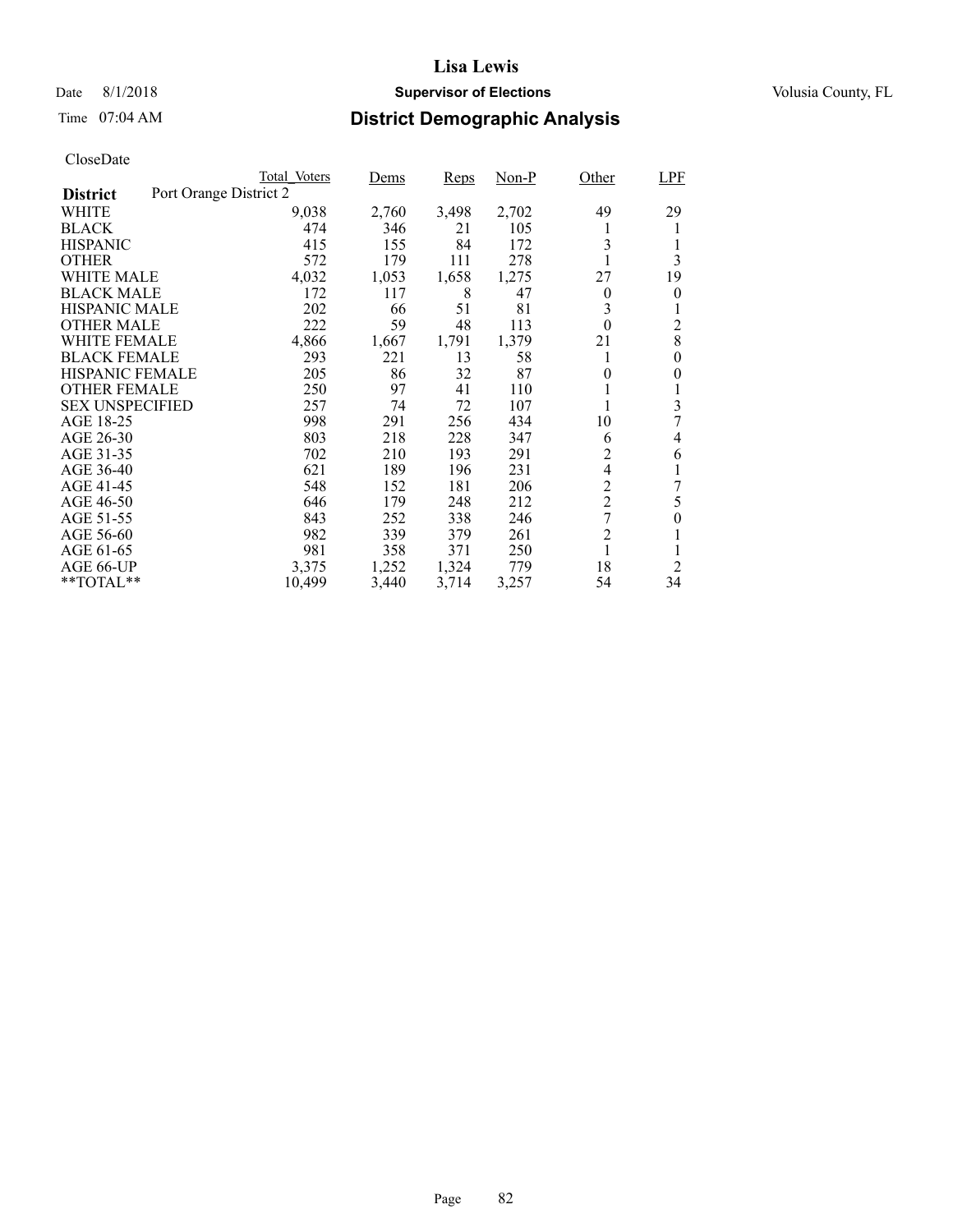### Date 8/1/2018 **Supervisor of Elections Supervisor of Elections** Volusia County, FL

# Time 07:04 AM **District Demographic Analysis**

|                        |                        | Total Voters | Dems       | Reps  | $Non-P$ | Other                   | <b>LPF</b>     |
|------------------------|------------------------|--------------|------------|-------|---------|-------------------------|----------------|
| <b>District</b>        | Port Orange District 3 |              |            |       |         |                         |                |
| WHITE                  |                        | 10,905       | 2,921      | 4,728 | 3,161   | 63                      | 32             |
| <b>BLACK</b>           |                        | 433          | 319        | 17    | 94      | 2                       | 1              |
| <b>HISPANIC</b>        |                        | 478          | 159        | 107   | 206     | $\overline{c}$          | 4              |
| <b>OTHER</b>           |                        | 658          | 188        | 170   | 297     | $\overline{\mathbf{3}}$ | $\theta$       |
| WHITE MALE             |                        | 4,935        | 1,118      | 2,253 | 1,506   | 37                      | 21             |
| <b>BLACK MALE</b>      |                        | 195          | 139        | 11    | 43      | 1                       | 1              |
| <b>HISPANIC MALE</b>   |                        | 226          | 78         | 49    | 94      | $\overline{c}$          | 3              |
| <b>OTHER MALE</b>      |                        | 250          | 74         | 67    | 108     |                         | 0              |
| WHITE FEMALE           |                        | 5,816        | 1,763      | 2,412 | 1,606   | 25                      | 10             |
| <b>BLACK FEMALE</b>    |                        | 233          | 175        | 6     | 51      | 1                       | 0              |
| <b>HISPANIC FEMALE</b> |                        | 243          | 79         | 55    | 108     | $\overline{0}$          | 1              |
| <b>OTHER FEMALE</b>    |                        | 299          | 98         | 80    | 119     | $\overline{c}$          | 0              |
| <b>SEX UNSPECIFIED</b> |                        | 277          | 63         | 89    | 123     | 1                       |                |
| AGE 18-25              |                        | 1,095        | 269        | 343   | 461     | 15                      | 7              |
| AGE 26-30              |                        | 951          | 245        | 308   | 392     | 3                       | 3              |
| AGE 31-35              |                        | 833          | 223        | 273   | 326     | 7                       | 4              |
| AGE 36-40              |                        | 802          | 211        | 272   | 310     | 5                       | 4              |
| AGE 41-45              |                        | 762          | <b>200</b> | 285   | 268     | 6                       | 3              |
| AGE 46-50              |                        | 859          | 243        | 360   | 252     | $\overline{c}$          | $\overline{c}$ |
| AGE 51-55              |                        | 961          | 272        | 394   | 284     | 5                       | 6              |
| AGE 56-60              |                        | 1,020        | 285        | 459   | 271     | 3                       | $\overline{2}$ |
| AGE 61-65              |                        | 1,061        | 379        | 443   | 235     | $\overline{\mathbf{3}}$ | 1              |
| AGE 66-UP              |                        | 4,130        | 1,260      | 1,885 | 959     | 21                      | 5              |
| $*$ $TOTAL**$          |                        | 12,474       | 3,587      | 5,022 | 3,758   | 70                      | 37             |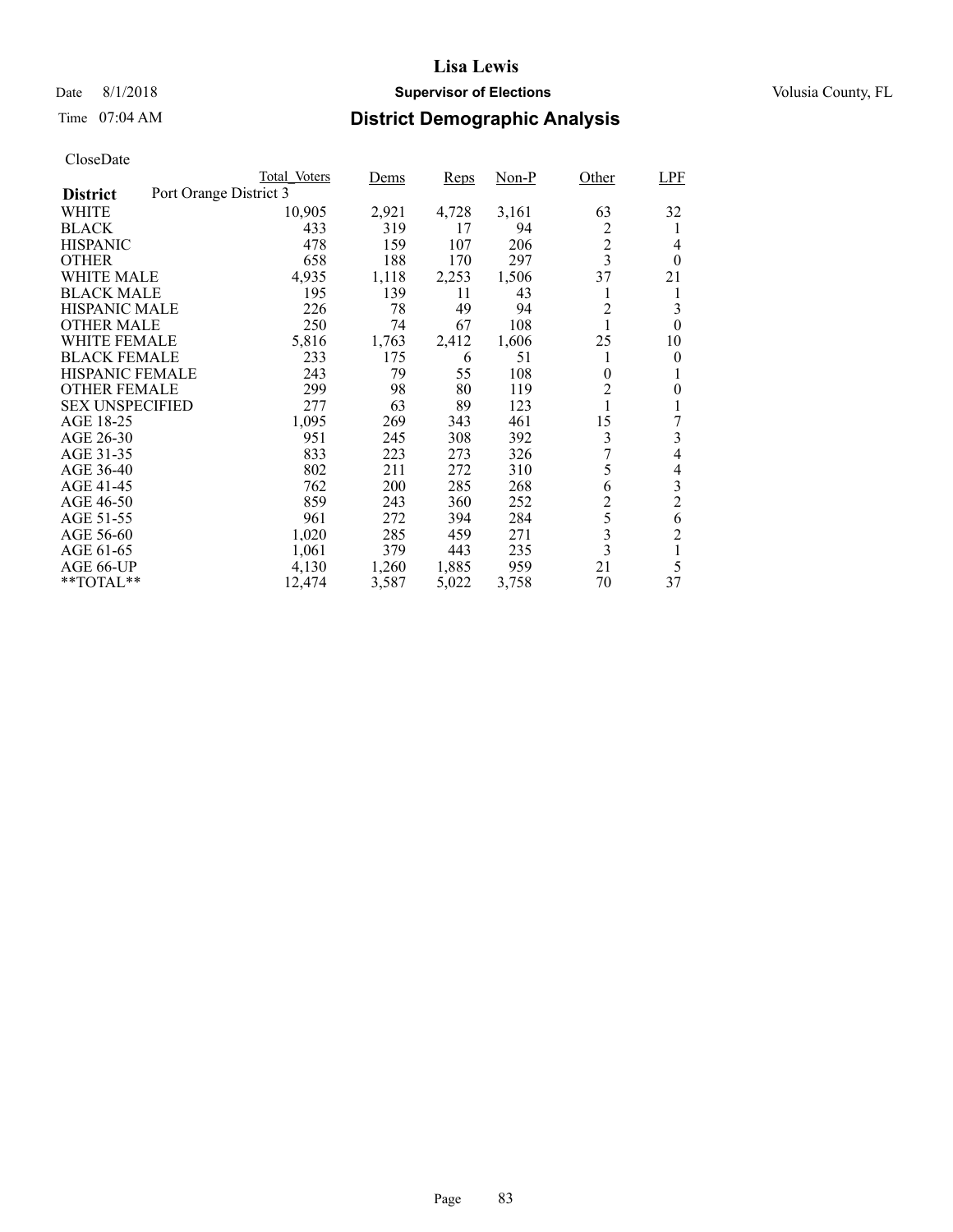### Date 8/1/2018 **Supervisor of Elections Supervisor of Elections** Volusia County, FL

# Time 07:04 AM **District Demographic Analysis**

|                        | Total Voters           | Dems  | <b>Reps</b> | Non-P | Other          | <b>LPF</b>     |
|------------------------|------------------------|-------|-------------|-------|----------------|----------------|
| <b>District</b>        | Port Orange District 4 |       |             |       |                |                |
| WHITE                  | 10,085                 | 2,782 | 4,523       | 2,706 | 43             | 31             |
| <b>BLACK</b>           | 324                    | 233   | 25          | 65    |                | 0              |
| <b>HISPANIC</b>        | 410                    | 160   | 117         | 131   | 1              |                |
| <b>OTHER</b>           | 654                    | 213   | 165         | 272   | $\overline{2}$ | $\overline{2}$ |
| WHITE MALE             | 4,747                  | 1,125 | 2,221       | 1,354 | 24             | 23             |
| <b>BLACK MALE</b>      | 148                    | 95    | 18          | 35    | $\theta$       | $\overline{0}$ |
| <b>HISPANIC MALE</b>   | 176                    | 64    | 52          | 60    | 0              | 0              |
| <b>OTHER MALE</b>      | 255                    | 80    | 73          | 98    | $\overline{2}$ | $\overline{c}$ |
| WHITE FEMALE           | 5,189                  | 1,625 | 2,237       | 1,301 | 19             | 7              |
| <b>BLACK FEMALE</b>    | 172                    | 137   |             | 27    | 1              | 0              |
| <b>HISPANIC FEMALE</b> | 228                    | 94    | 63          | 69    | 1              | 1              |
| <b>OTHER FEMALE</b>    | 280                    | 114   | 66          | 100   | $\theta$       | 0              |
| <b>SEX UNSPECIFIED</b> | 278                    | 54    | 93          | 130   | $\theta$       |                |
| AGE 18-25              | 1,135                  | 307   | 353         | 461   | 10             | 4              |
| AGE 26-30              | 675                    | 214   | 216         | 232   |                | 6              |
| AGE 31-35              | 694                    | 215   | 216         | 255   | 3              | 5              |
| AGE 36-40              | 763                    | 206   | 271         | 282   | $\overline{2}$ | $\overline{2}$ |
| AGE 41-45              | 894                    | 250   | 327         | 306   | $\overline{4}$ | 7              |
| AGE 46-50              | 1,055                  | 258   | 505         | 288   | 4              | 0              |
| AGE 51-55              | 988                    | 261   | 451         | 270   | 3              | 3              |
| AGE 56-60              | 1,139                  | 336   | 547         | 246   | 7              | 3              |
| AGE 61-65              | 1,108                  | 364   | 521         | 222   | 1              | 0              |
| AGE 66-UP              | 3,022                  | 977   | 1,423       | 612   | 6              | 4              |
| $*$ $TOTAL**$          | 11,473                 | 3,388 | 4,830       | 3,174 | 47             | 34             |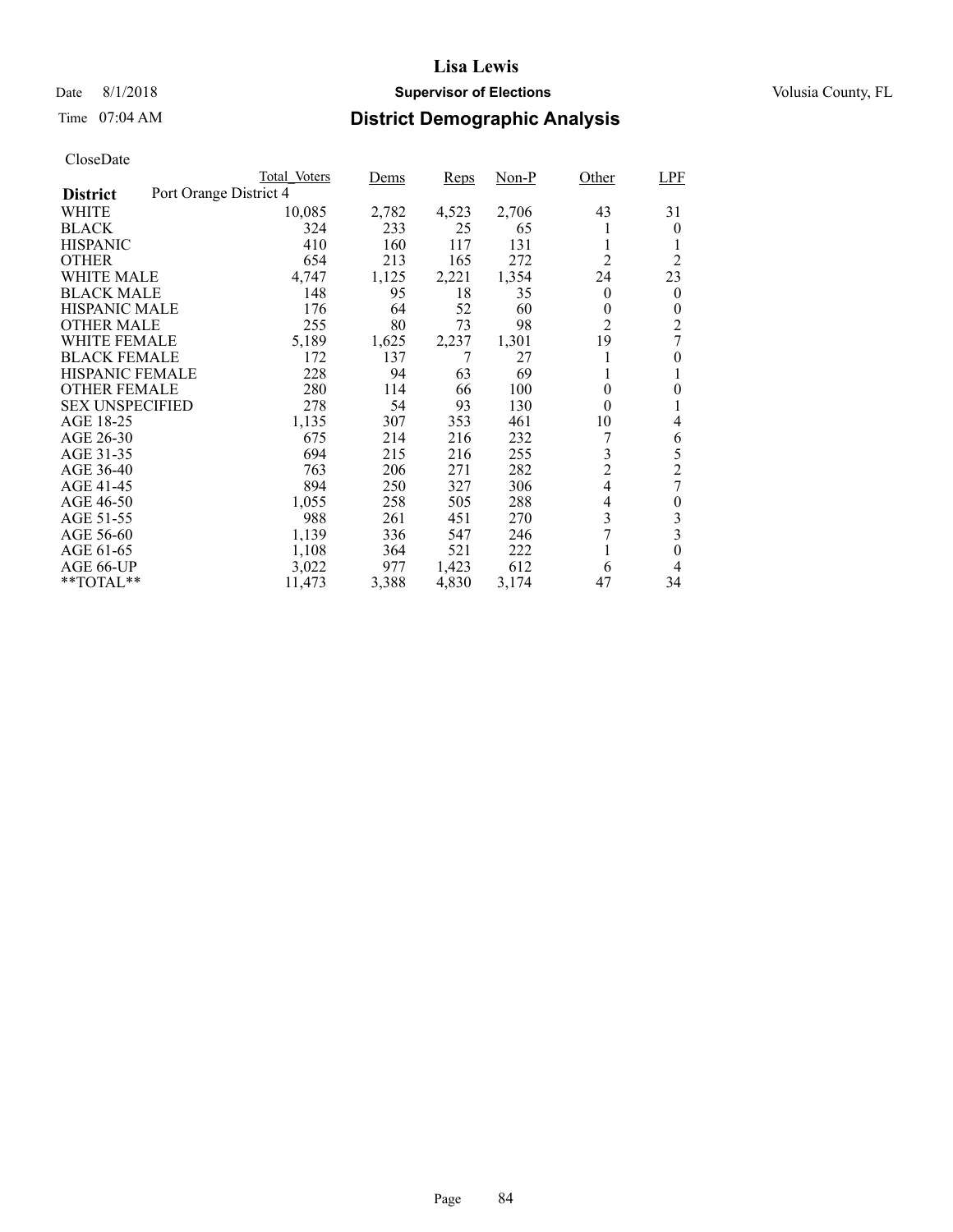### Date 8/1/2018 **Supervisor of Elections Supervisor of Elections** Volusia County, FL

# Time 07:04 AM **District Demographic Analysis**

|                        |               | Total Voters | Dems  | <b>Reps</b> | $Non-P$ | Other            | <b>LPF</b>       |
|------------------------|---------------|--------------|-------|-------------|---------|------------------|------------------|
| <b>District</b>        | South Daytona |              |       |             |         |                  |                  |
| WHITE                  |               | 7,104        | 2,281 | 2,651       | 2,109   | 44               | 19               |
| <b>BLACK</b>           |               | 779          | 585   | 26          | 167     | 1                | $\theta$         |
| <b>HISPANIC</b>        |               | 296          | 131   | 56          | 106     | 3                | 0                |
| <b>OTHER</b>           |               | 414          | 147   | 83          | 182     | $\theta$         | $\overline{2}$   |
| WHITE MALE             |               | 3,222        | 871   | 1,295       | 1,022   | 23               | 11               |
| <b>BLACK MALE</b>      |               | 295          | 206   | 14          | 75      | $\theta$         | $\theta$         |
| <b>HISPANIC MALE</b>   |               | 136          | 48    | 31          | 55      | $\overline{c}$   | 0                |
| <b>OTHER MALE</b>      |               | 135          | 47    | 35          | 53      | $\boldsymbol{0}$ | $\theta$         |
| <b>WHITE FEMALE</b>    |               | 3,805        | 1,393 | 1,330       | 1,053   | 21               | 8                |
| <b>BLACK FEMALE</b>    |               | 473          | 373   | 11          | 88      |                  | 0                |
| HISPANIC FEMALE        |               | 152          | 79    | 25          | 47      |                  | 0                |
| <b>OTHER FEMALE</b>    |               | 191          | 76    | 41          | 73      | $\theta$         |                  |
| <b>SEX UNSPECIFIED</b> |               | 184          | 51    | 34          | 98      | $\theta$         |                  |
| AGE 18-25              |               | 791          | 253   | 168         | 360     | 4                | 6                |
| AGE 26-30              |               | 671          | 225   | 163         | 276     | 6                | 1                |
| AGE 31-35              |               | 620          | 223   | 154         | 231     | 7                | 5                |
| AGE 36-40              |               | 535          | 187   | 129         | 213     | 6                | $\boldsymbol{0}$ |
| AGE 41-45              |               | 474          | 144   | 159         | 167     | $\overline{c}$   | $\overline{c}$   |
| AGE 46-50              |               | 615          | 212   | 217         | 181     | $\overline{c}$   | 3                |
| AGE 51-55              |               | 742          | 264   | 278         | 195     | 3                | $\overline{c}$   |
| AGE 56-60              |               | 910          | 328   | 344         | 236     | $\overline{2}$   | $\theta$         |
| AGE 61-65              |               | 876          | 345   | 318         | 207     | 6                | $\theta$         |
| AGE 66-UP              |               | 2,359        | 963   | 886         | 498     | 10               | $\overline{2}$   |
| **TOTAL**              |               | 8,593        | 3,144 | 2,816       | 2,564   | 48               | 21               |